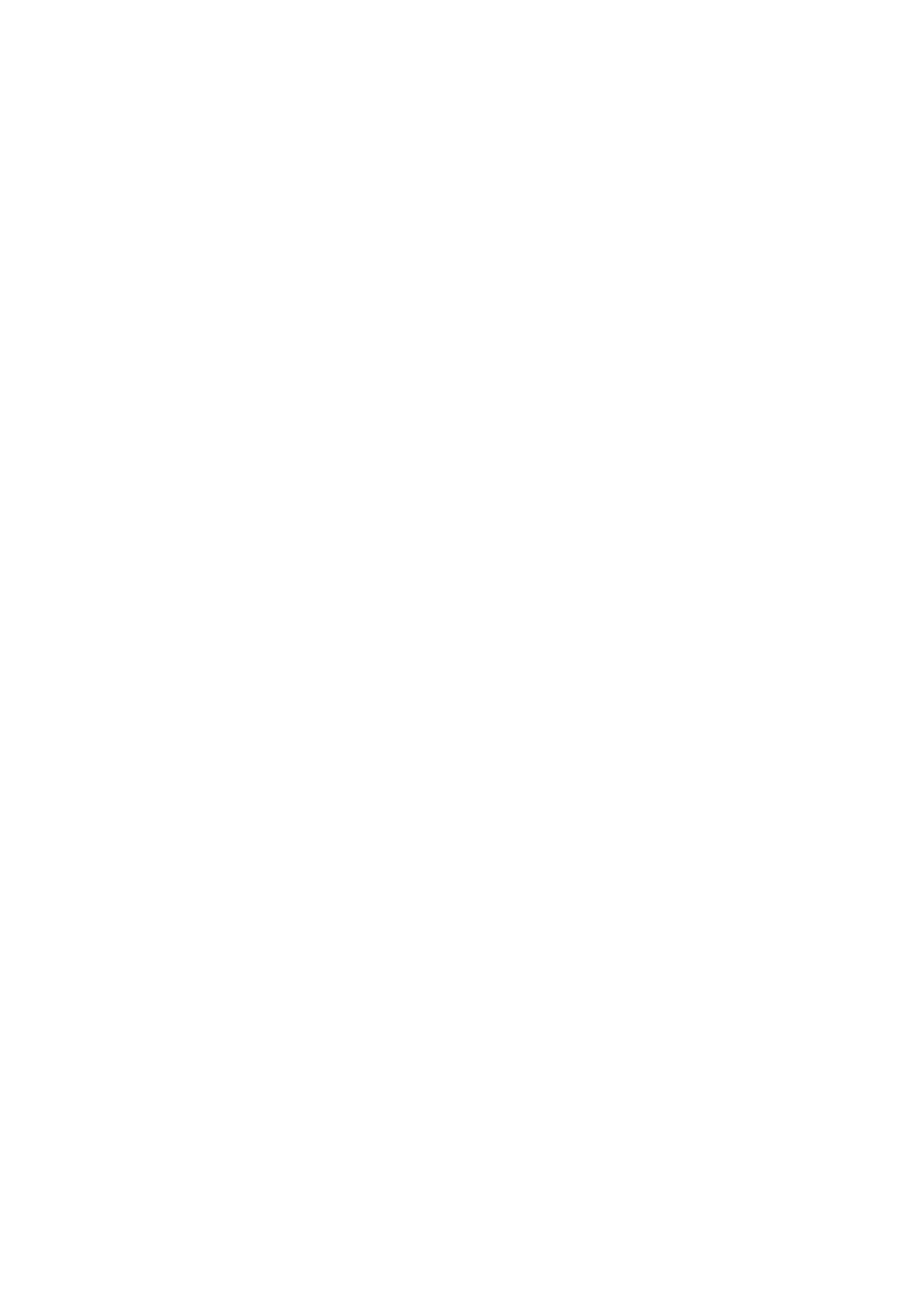Western Australia

# **Bail Act 1982**

### **CONTENTS**

# **Part I — Preliminary**

| 1.<br>2.<br>3.<br>4. | Short title<br>Commencement<br>Terms used in this Act<br>Application of this Act | $\overline{\mathbf{c}}$<br>$\frac{2}{2}$<br>$\overline{7}$ |
|----------------------|----------------------------------------------------------------------------------|------------------------------------------------------------|
|                      | Part $II$ — Rights of accused in<br>relation to bail                             |                                                            |
| 5.                   | Right of accused to have bail considered under                                   |                                                            |
|                      | this Act                                                                         | 8                                                          |
| 6.                   | Duty on arresting officer and others to<br>consider bail                         | 8                                                          |
| 6A.                  | Whether custody justified to be considered in                                    |                                                            |
|                      | certain cases                                                                    | 10                                                         |
| 7.                   | Duty imposed on judicial officers in respect of                                  |                                                            |
|                      | unconvicted accused                                                              | 11                                                         |
| 7A.                  | Bail for appeal under the Criminal Appeals<br>Act 2004 Part 2                    | 13                                                         |
| 8.                   | Accused to be given information and prescribed                                   |                                                            |
|                      | forms                                                                            | 14                                                         |
| 9.                   | Bail decision may be deferred until further                                      |                                                            |
|                      | information obtained                                                             | 16                                                         |
| 10.                  | Sections 5, 6 and 7 do not apply where accused                                   |                                                            |
|                      | imprisoned for other cause                                                       | 16                                                         |
| 11.                  | Rights following grant of bail                                                   | 17                                                         |
| 12.                  | Further limitation on rights in sections 5 and 11                                | 18                                                         |
|                      |                                                                                  |                                                            |

| As at 27 Apr 2008 | Version 06-d0-03                                                         | page i |  |
|-------------------|--------------------------------------------------------------------------|--------|--|
|                   | Extract from www.slp.wa.gov.au, see that website for further information |        |  |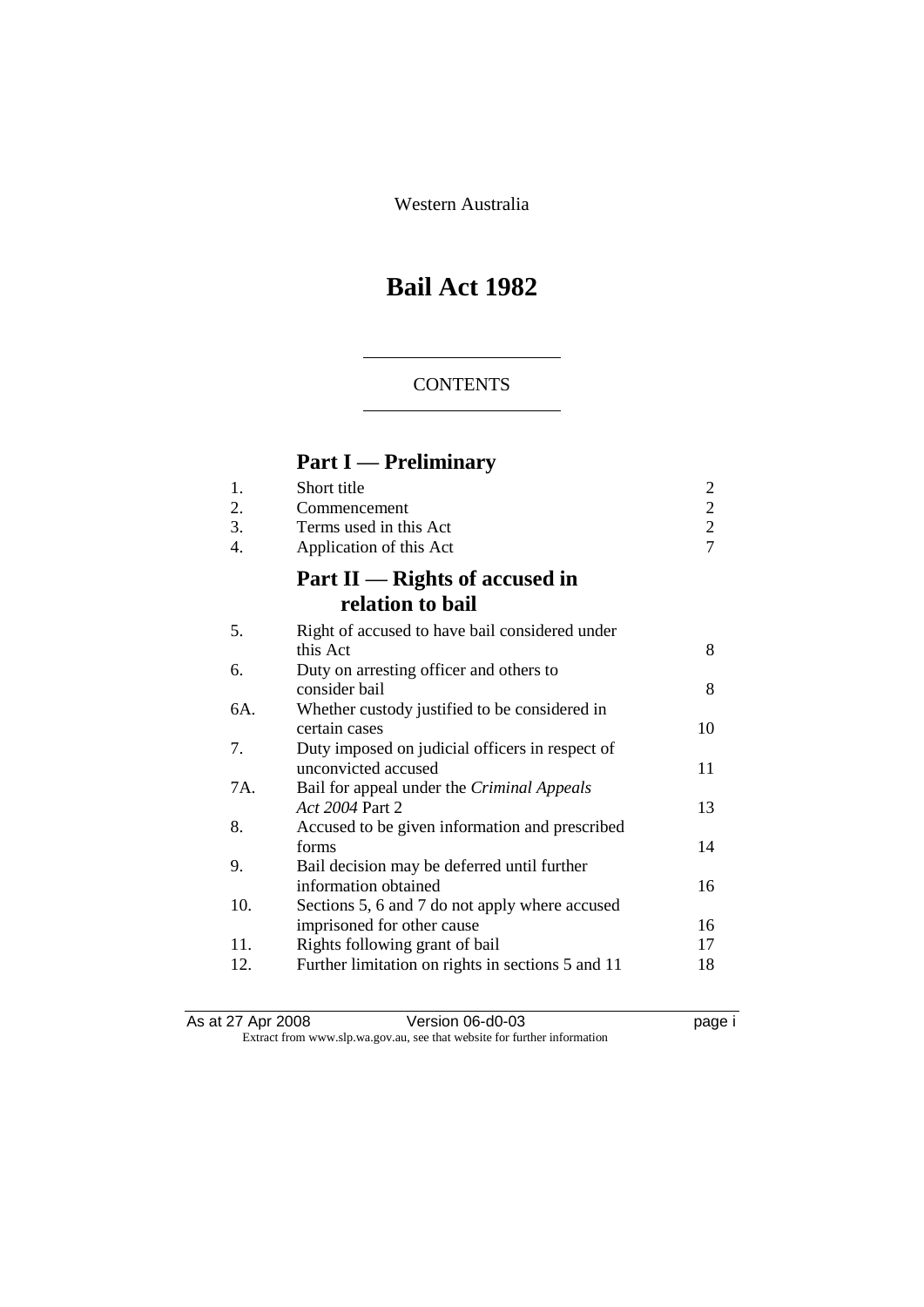| Contents |
|----------|
|----------|

## **Part III — Jurisdiction to grant bail**

| 13.  | Jurisdiction to grant bail                            | 19       |
|------|-------------------------------------------------------|----------|
| 14.  | Supreme Court judge has jurisdiction in all cases     | 19       |
| 15.  | Exclusive jurisdiction of Supreme Court judge in      |          |
|      | murder cases                                          | 20       |
| 16.  | Bail of person arrested on warrant                    | 21       |
| 16A. | Restrictions on powers of authorised officers and     |          |
|      | justices in certain cases                             | 21       |
| 17.  | Conditions which may be imposed                       | 23       |
| 17A. | Further provisions as to responsible person's         |          |
|      | undertaking (Schedule 1 Part C clause 2)              | 23       |
|      | Part IV — Hearing of case for bail,                   |          |
|      | parties, and evidence                                 |          |
| 20.  |                                                       |          |
|      | Power to consider bail in camera and to prohibit      |          |
| 21.  | publication                                           | 25<br>26 |
|      | Parties                                               |          |
| 22.  | Evidence                                              | 26<br>26 |
| 23.  | Accused not bound to supply information               |          |
| 24.  | Information may be referred to police officer for     | 27       |
|      | verification or for report                            |          |
| 24A. | Information may be referred to community              | 27       |
|      | corrections officer for verification or for report    |          |
| 25.  | Protection of accused as to information given for     | 28       |
| 26.  | bail purposes                                         |          |
| 27.  | Record of decision and reasons                        | 28<br>29 |
|      | Transmission of relevant papers to court              |          |
| 27A. | Transmission of papers to CEO (corrections)           | 30       |
|      | <b>Part V</b> — Bail undertakings                     |          |
| 28.  | Bail undertaking                                      | 31       |
| 29.  | Before whom bail undertaking may be entered into      | 32       |
| 30.  | Duties of person before whom bail undertaking is      |          |
|      | entered into                                          | 32       |
| 31.  | Different time and place for appearance may be        |          |
|      | substituted                                           | 33       |
| 32.  | Giving and proof of notices under section 31          | 35       |
| 33.  | Judicial officer may order accused to enter into bail |          |
|      | undertaking                                           | 36       |
| 34.  | Cessation and suspension of bail undertaking          | 37       |
|      |                                                       |          |

|  | ٠. |  |
|--|----|--|
|--|----|--|

page ii Version 06-d0-03 As at 27 Apr 2008

Extract from www.slp.wa.gov.au, see that website for further information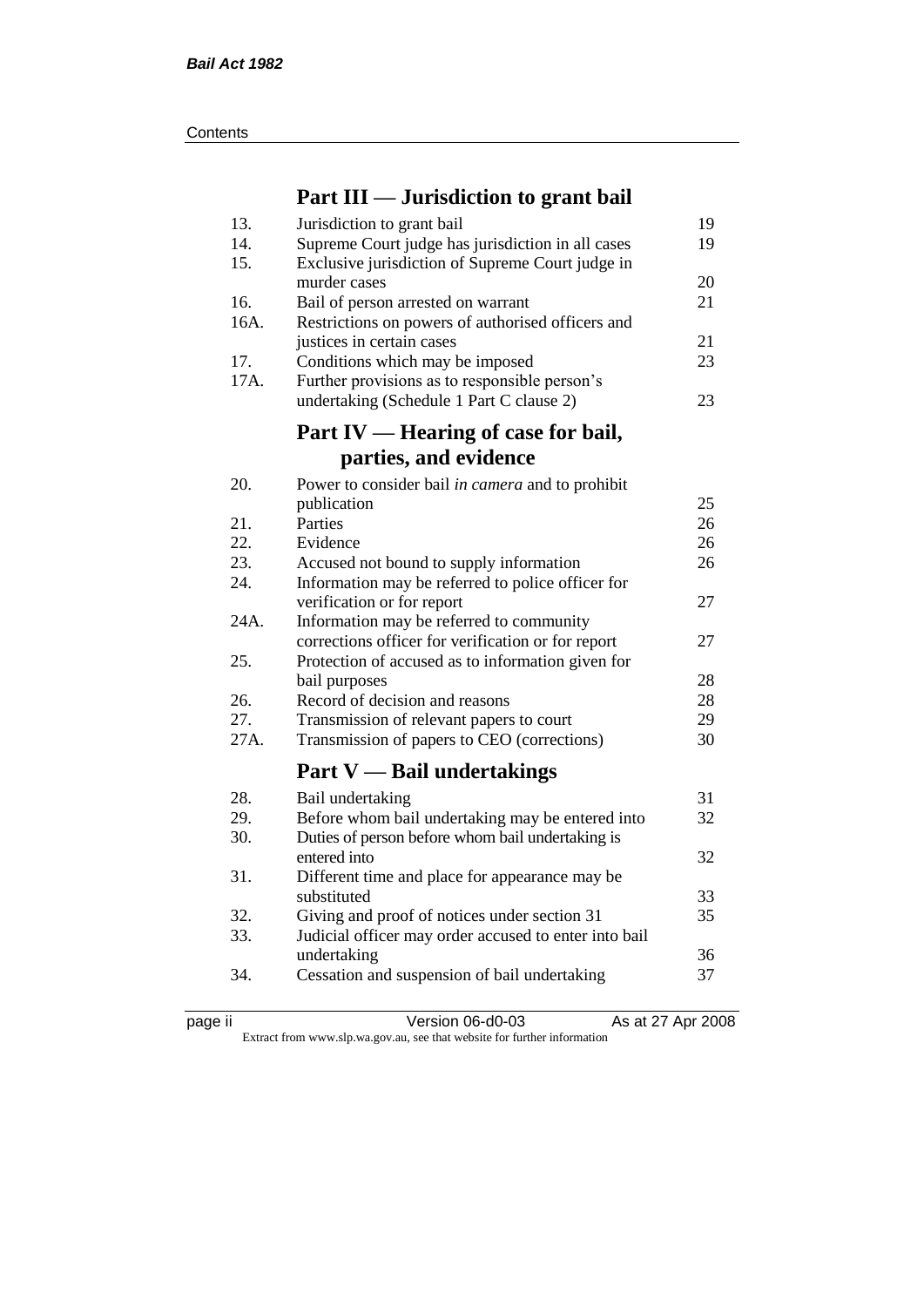## **Part VI — Sureties and surety undertakings**

| 35.  | Meaning of surety and surety undertaking           | 38 |
|------|----------------------------------------------------|----|
| 36.  | Authority to approve sureties                      | 38 |
| 37.  | Proposed surety to receive certain information and |    |
|      | prescribed form for completion                     | 39 |
| 38.  | Persons disqualified from being sureties           | 39 |
| 39.  | Matters relevant to approval of sureties           | 40 |
| 40.  | Decision on application by proposed surety         | 40 |
| 41.  | Finality of decision to refuse approval            | 41 |
| 42.  | Before whom surety undertaking may be entered      |    |
|      | into                                               | 41 |
| 43.  | Duties of persons before whom surety undertaking   |    |
|      | is entered into                                    | 41 |
| 44.  | Surety undertaking extends to adjourned hearing    |    |
|      | only by consent                                    | 42 |
| 45.  | Giving and proof of notices under section 44       | 42 |
| 46.  | Power of surety to apprehend accused               | 43 |
| 47.  | Cessation and suspension of surety undertaking     | 44 |
| 48.  | Surety may apply for cancellation of his           |    |
|      | undertaking                                        | 45 |
| 49.  | Forfeiture of money under surety's undertaking     | 46 |
| 50.  | Offence to indemnify surety                        | 48 |
|      | <b>Part VIA — Administration of home</b>           |    |
|      | detention conditions                               |    |
| 50A. | Powers of CEO (corrections)                        | 49 |
| 50C. | Powers and duties of community corrections         |    |
|      | officers                                           | 49 |
| 50D. | Powers of members of the Police Force              | 51 |
| 50E. | CEO (corrections) may substitute a different place |    |
|      | of detention and apply conditions                  | 51 |
| 50F. | CEO (corrections) may revoke bail                  | 52 |
| 50G. | Procedure on arrest after revocation of bail       | 52 |
| 50H. | Exclusion of the rules of natural justice          | 53 |
| 50J. | Delegation by CEO (corrections)                    | 53 |
| 50K. | Retrieval of monitoring equipment                  | 53 |
| 50L. | Rules                                              | 54 |

| As at 27 Apr 2008 | Version 06-d0-03                                                         | <br>page III |
|-------------------|--------------------------------------------------------------------------|--------------|
|                   | Extract from www.slp.wa.gov.au, see that website for further information |              |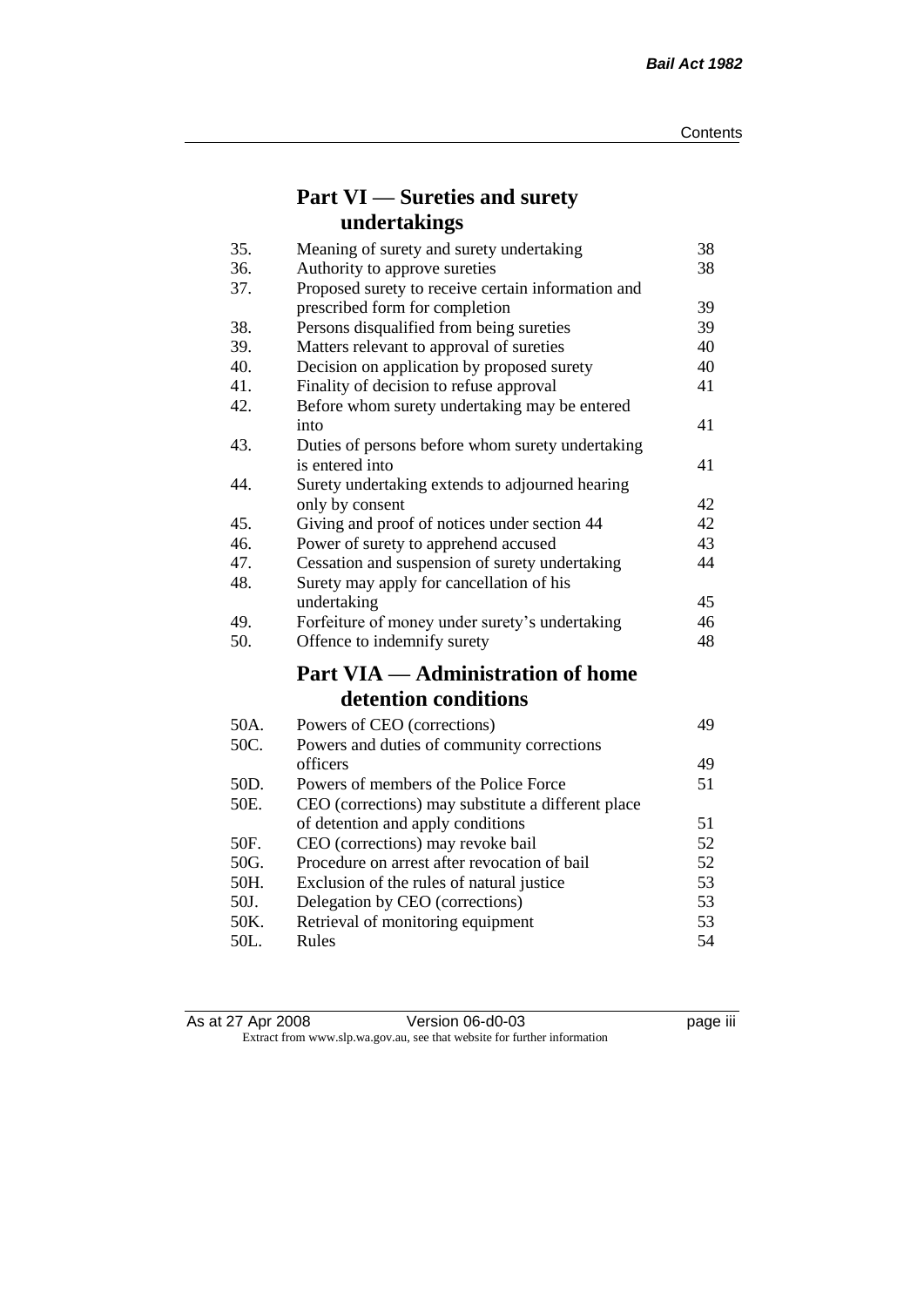#### **Contents**

## **Part VII — Enforcement of bail undertakings**

| Offence to fail to comply with bail undertaking      | 55 |
|------------------------------------------------------|----|
| Provisions as to summary proceedings before          |    |
| superior courts for an offence under section 51      | 56 |
| Appeals against decisions made under s. 52           | 57 |
| Accused on bail may be taken before a judicial       |    |
| officer for variation or revocation of bail          | 58 |
| Powers of judicial officer to revoke or vary bail    | 59 |
| Warrant for arrest of absconding accused             | 60 |
| Forfeiture of money under bail undertaking           | 61 |
| Automatic forfeiture on expiration of one year after |    |
| absconding                                           | 62 |
| <b>Part VIII — Miscellaneous</b>                     |    |
|                                                      |    |

| 59.  | Further power of judicial officer in relation to    |    |
|------|-----------------------------------------------------|----|
|      | enforcement of undertakings                         | 63 |
| 60.  | Accused and surety to notify any change of address  | 63 |
| 61.  | Offence of failing to bring arrested person before  |    |
|      | court or person able to grant bail                  | 64 |
| 62.  | Offence to give false information for bail purposes | 64 |
| 63.  | Protection of persons carrying out this Act         | 64 |
| 64.  | Evidence of non-appearance etc. by an accused       | 65 |
| 65.  | Bail undertakings by minors                         | 65 |
| 66.  | Abolition of other powers to grant bail             | 65 |
| 66A. | Delegation by registrar                             | 66 |
| 67.  | Regulations                                         | 66 |

## **Schedule 1**

## **Part A — Jurisdiction to grant bail**

| 1.               | Initial appearance                          | 68 |
|------------------|---------------------------------------------|----|
| 2.               | Appearance after adjournment                | 68 |
| 3.               | Appearance on committal to Supreme Court or |    |
|                  | <b>District Court</b>                       | 69 |
| $\overline{4}$ . | Appearance in connection with appeal etc.   | 69 |
| 5.               | Appearance prescribed by regulation         | 70 |
| 6.               | Appearances not otherwise provided for      | 70 |
| $\tau$           | Term used in this Part                      | 70 |
|                  |                                             |    |

| ⋍<br>IC.<br>и |  |
|---------------|--|
|               |  |
|               |  |

Version 06-d0-03 As at 27 Apr 2008 Extract from www.slp.wa.gov.au, see that website for further information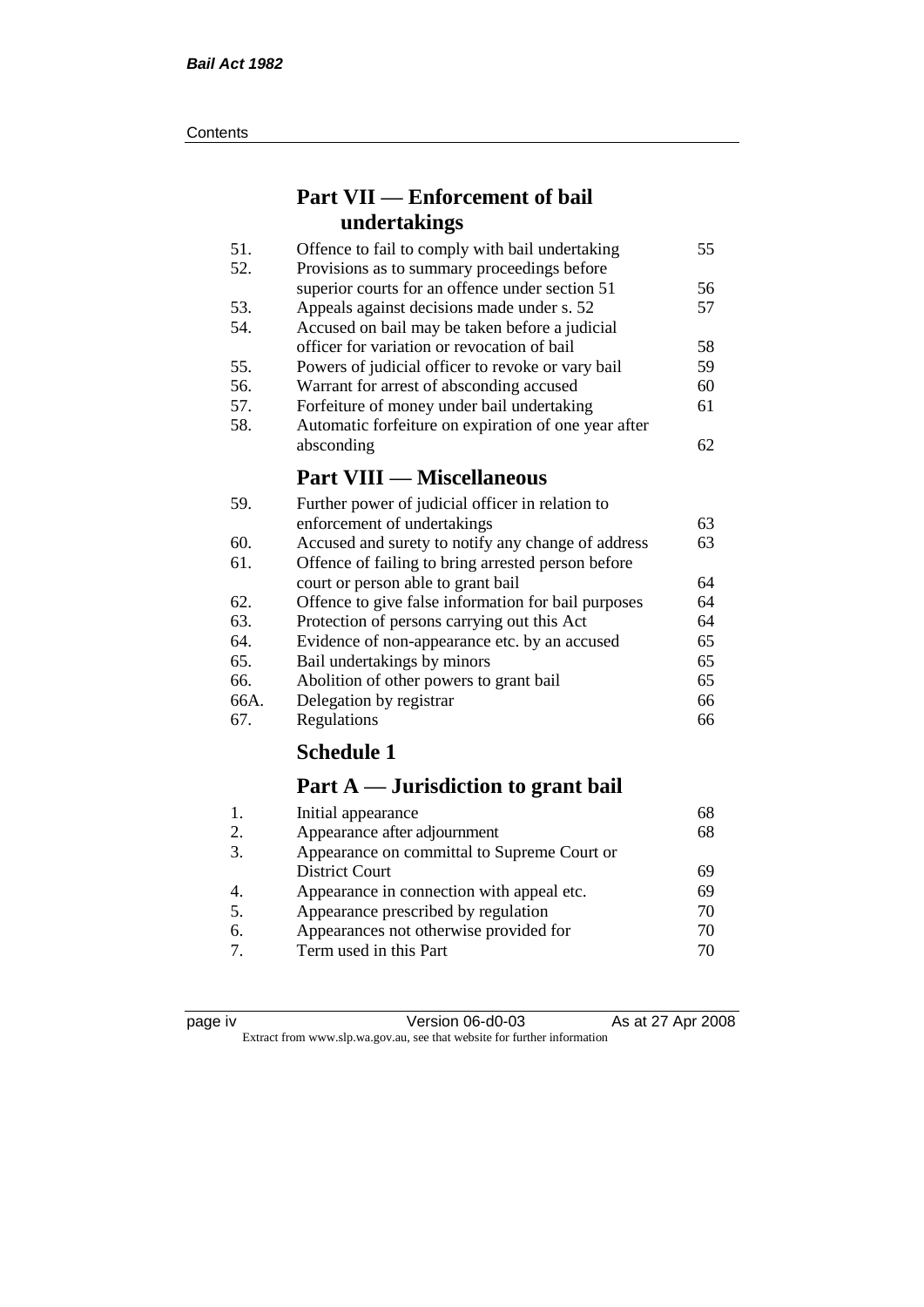## **Part B — Cessation of power to grant bail**

| 1.  | Upon decision by judge, power of other officers                                 |    |
|-----|---------------------------------------------------------------------------------|----|
|     | ceases                                                                          | 70 |
| 2.  | Upon decision by judicial officer, his power and                                | 71 |
| 3.  | that of his peers ceases<br>Upon refusal by justice power of authorised officer |    |
|     | or justice ceases                                                               | 71 |
| 4.  | Judicial officer's powers where accused proves                                  |    |
|     | new facts or changed circumstances                                              | 71 |
|     | Part C — Manner in which                                                        |    |
|     | jurisdiction to be exercised                                                    |    |
| 1.  | Bail before conviction to be at discretion of bail                              |    |
|     | authority, except for a child                                                   | 72 |
| 2.  | Child to have qualified right to bail                                           | 73 |
| 3.  | Matters relevant to consideration of clause 1(a)                                | 75 |
| 3A. | Bail where serious offence committed while                                      |    |
|     | accused on bail for another serious offence                                     | 75 |
| 3B. | Determination of exceptional reasons under                                      |    |
|     | clause $3A(1)$                                                                  | 76 |
| 4.  | When bail to be granted after conviction                                        | 78 |
| 5.  | Exception for bail for an appeal under the Criminal                             |    |
|     | Appeals Act 2004 Part 2                                                         | 78 |
| 6.  | Bail of people on community orders etc.                                         | 79 |
| 7.  | Bail for initial appearance to be for not more than                             | 79 |
| 8.  | 7 days<br>Bail on adjournment in court of summary                               |    |
|     | jurisdiction to be for not more than 30 days except                             |    |
|     | by consent                                                                      | 79 |
| 9.  | Provision as to calculation of time                                             | 80 |
|     |                                                                                 |    |
|     | Part D — Conditions which may be                                                |    |
|     | imposed on a grant of bail                                                      |    |
| 1.  | Conditions as to forfeiture and giving security may                             |    |
|     | be imposed on the accused and sureties                                          | 80 |
| 2.  | Other conditions which may be imposed                                           | 81 |
| 3.  | Home detention condition may be imposed                                         | 84 |

As at 27 Apr 2008 **Version 06-d0-03 page v** Extract from www.slp.wa.gov.au, see that website for further information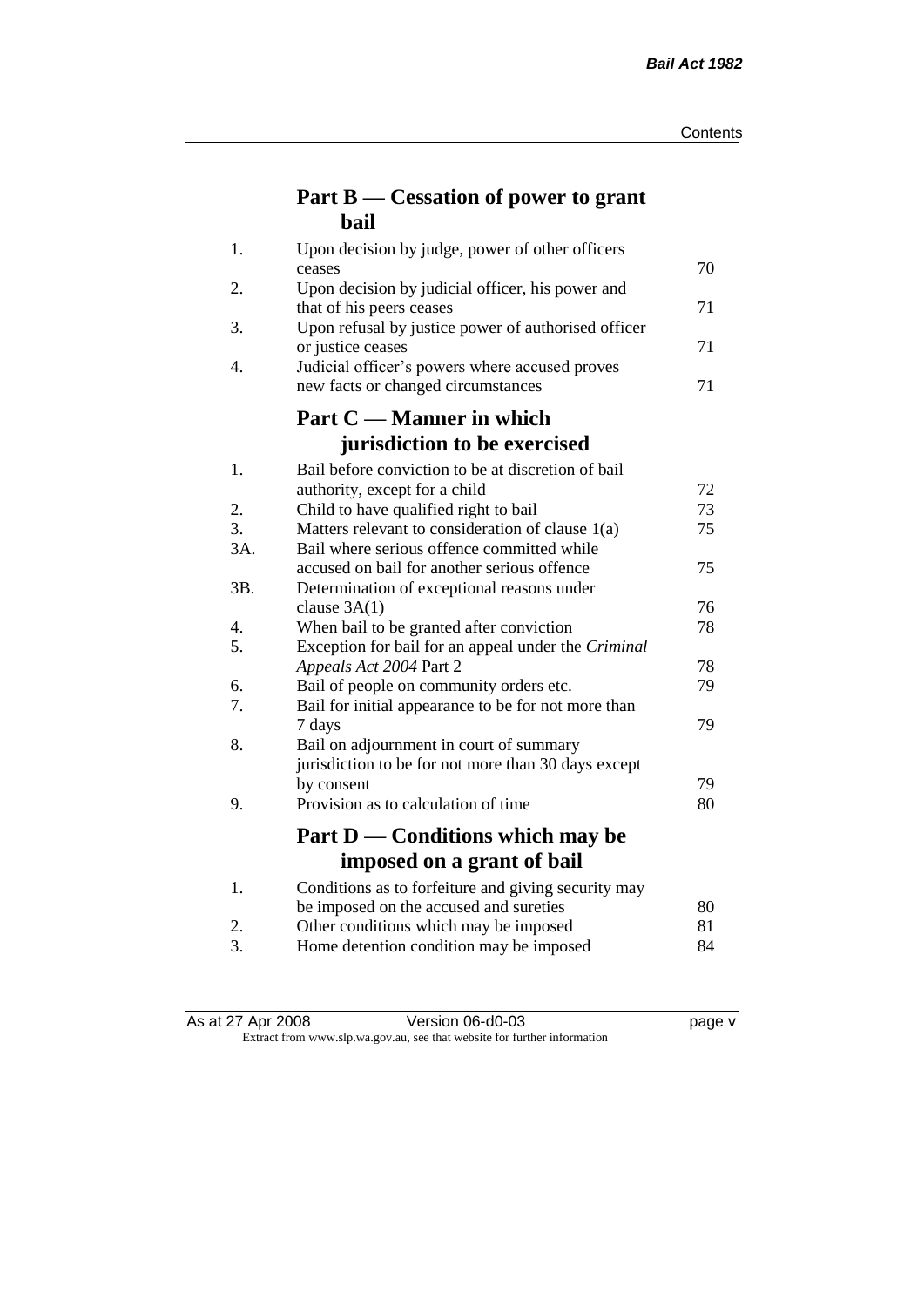#### **Contents**

## **Schedule 2 Serious offences**

#### **Notes** Compilation table 89<br>Provisions that have not come into operation 93 Provisions that have not come into operation

page vi Version 06-d0-03 As at 27 Apr 2008 Extract from www.slp.wa.gov.au, see that website for further information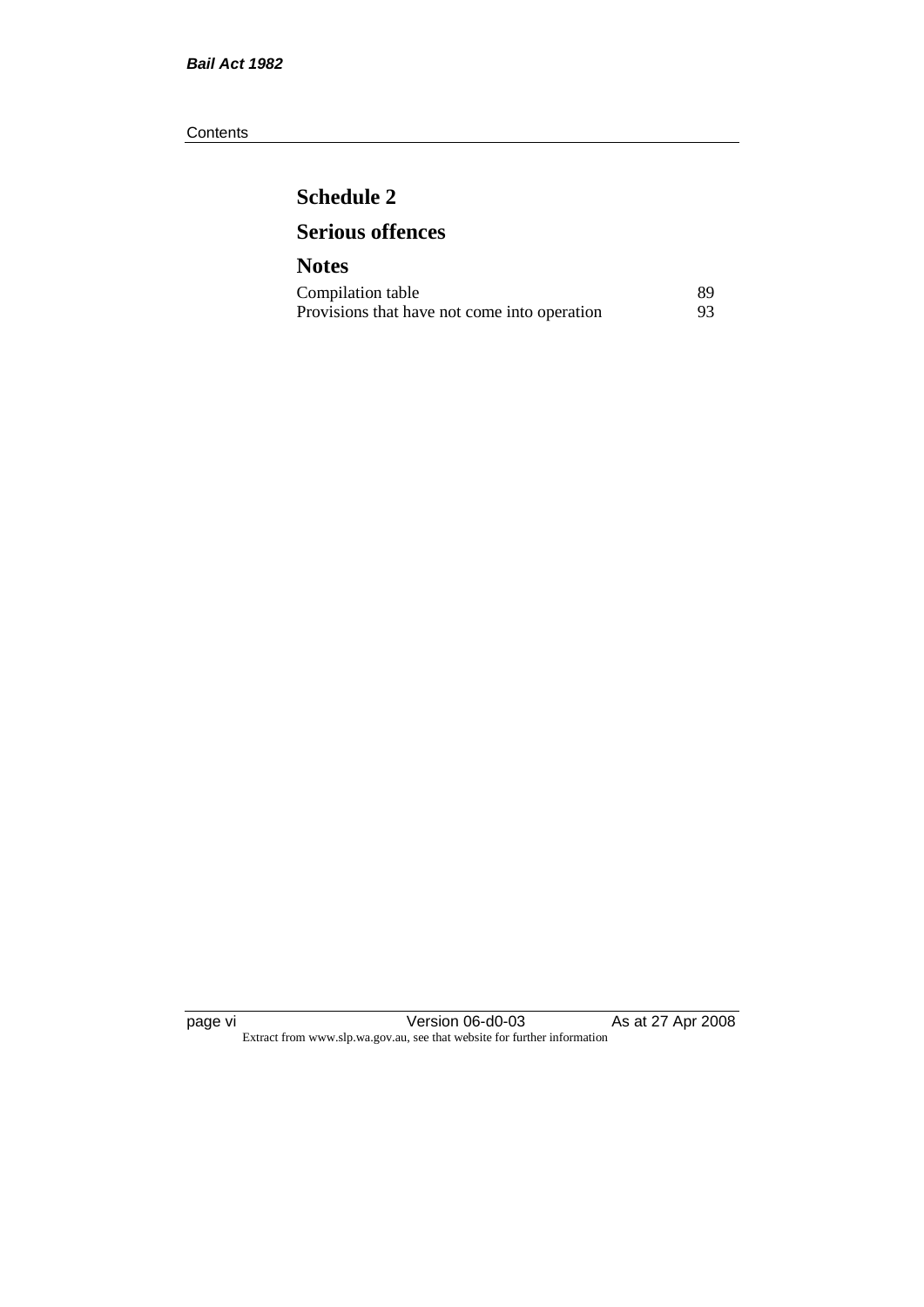Western Australia

# **Bail Act 1982**

**An Act to make better provision for bail in criminal proceedings.** 

As at 27 Apr 2008 Version 06-d0-03 page 1 Extract from www.slp.wa.gov.au, see that website for further information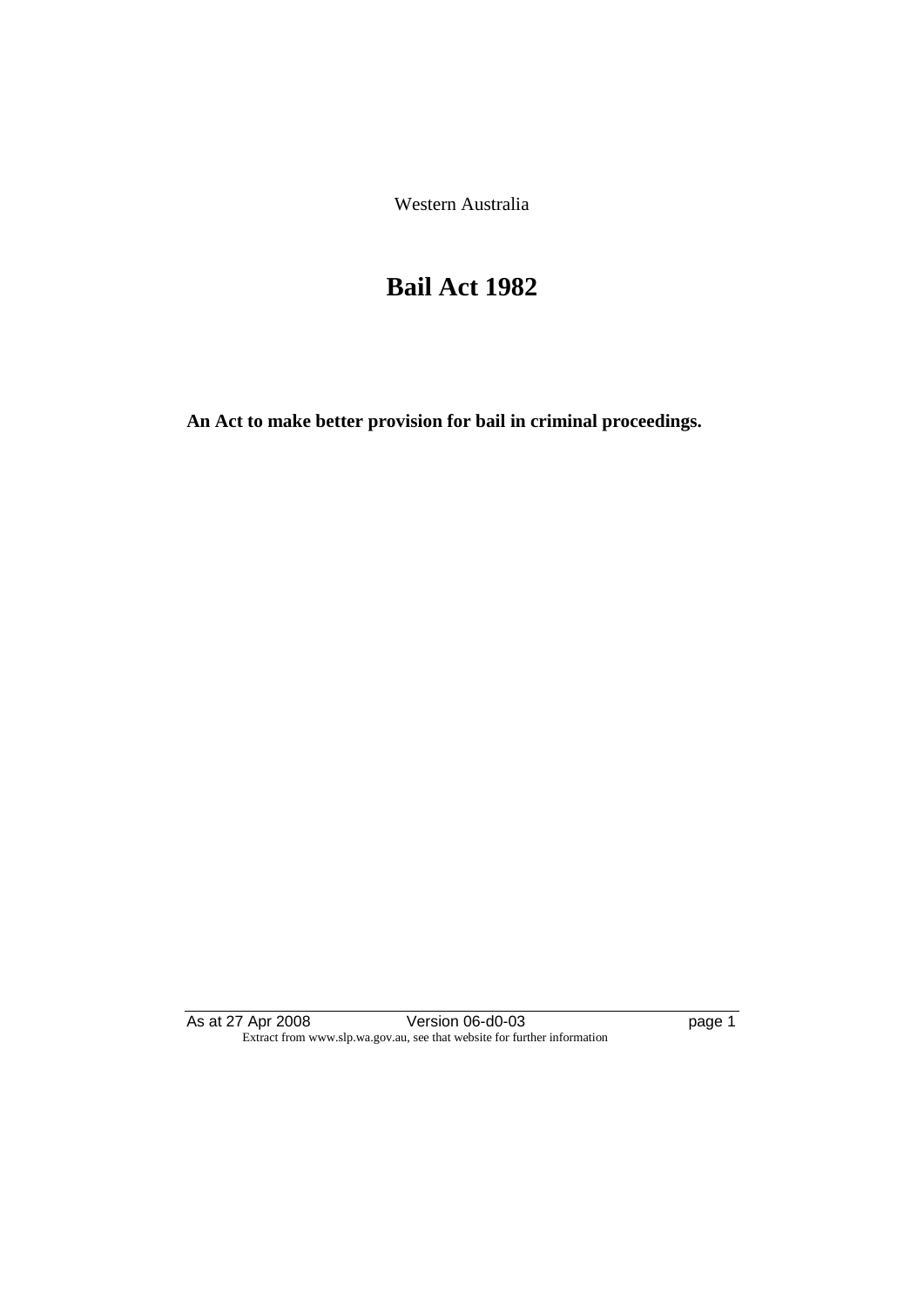## **Part I — Preliminary**

#### **1. Short title**

This Act may be cited as the *Bail Act* 1982<sup>1</sup>.

#### **2. Commencement**

This Act shall come into operation on a day to be fixed by proclamation  $<sup>1</sup>$ .</sup>

#### **3. Terms used in this Act**

(1) In this Act, unless a contrary intention appears —

**"accused"** includes —

- (a) a person charged with, convicted of, or found guilty of an offence;
- (b) a person whose conviction for an offence is stayed;
- (c) a person in respect of whom an appeal relating to an offence is pending;
- (d) a person in respect of whom a new trial for an offence has been ordered;

#### **"adjournment"**—

- (a) means any order of a court by which proceedings for an offence are postponed or interrupted or are to be held at a different time or place before the same court; and
- (b) is deemed to include any order of a court, other than a committal to the Supreme Court or District Court, by which the venue of any proceedings for an offence is changed to another court or a court at another place whether by way of a remand, referral, or recommittal of the accused or otherwise;
- **"appeal"** includes an application for leave to appeal;

page 2 **Version 06-d0-03** As at 27 Apr 2008 Extract from www.slp.wa.gov.au, see that website for further information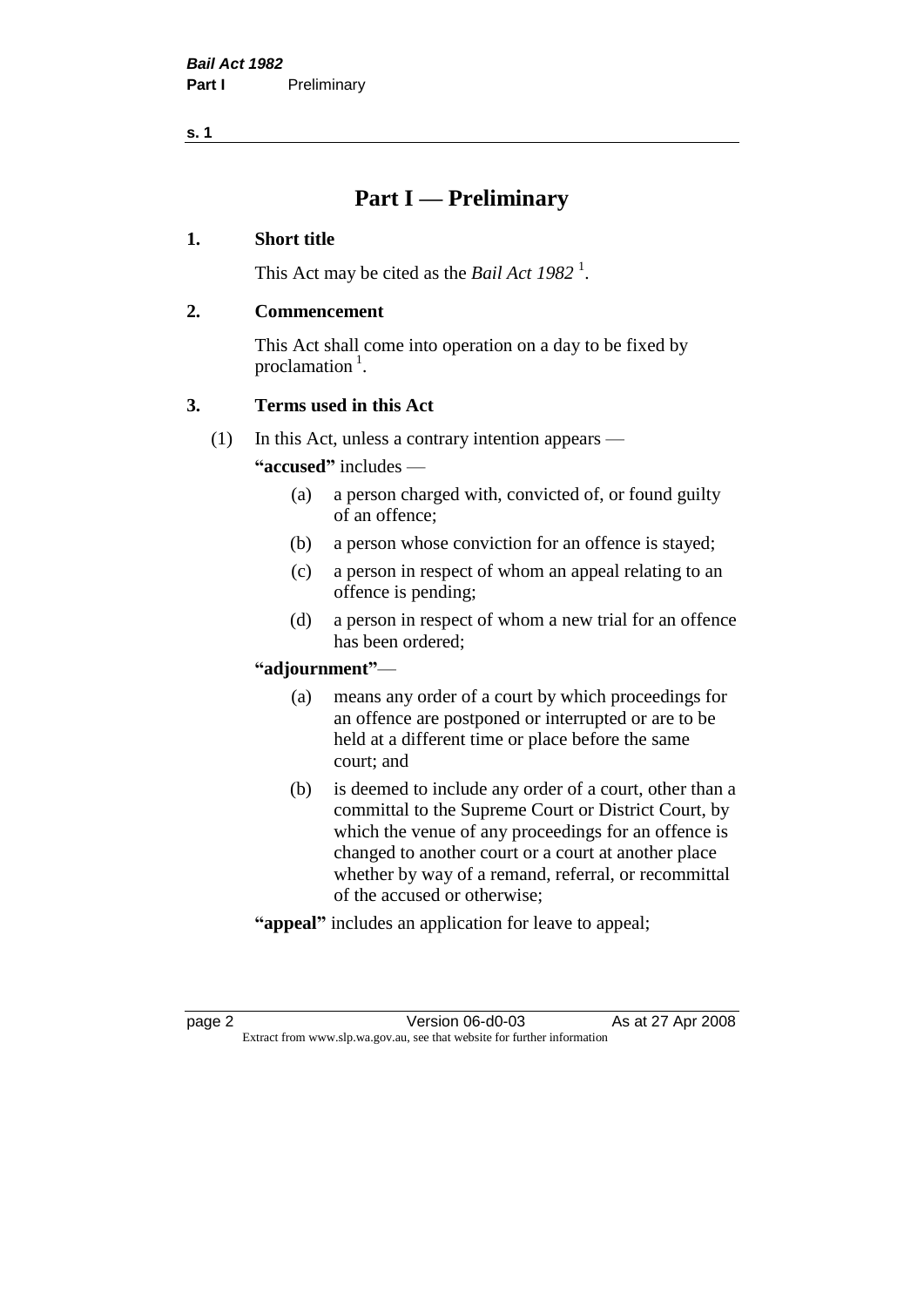#### **"appropriate judicial officer"** —

- (a) subject to paragraphs (b) and (c), means a judicial officer who is empowered to exercise jurisdiction in the court before which the accused is required to appear pursuant to his bail undertaking;
- (b) if the court is the Court of Appeal, means a judge of appeal;
- (c) except in section 49, also means a judge of the Supreme Court or a judge of the Children's Court in any case where —
	- (i) only a judge of the Supreme Court or a judge of the Children's Court has power to grant bail under section 15, or a judicial officer has exercised the power contained in section  $31(2)(d)$ ; or
	- (ii) a judge of the Supreme Court or a judge of the Children's Court has granted bail under section 14,

for the appearance in question;

- **"as soon as is practicable"** means as soon as is reasonably practicable;
- **"authorised community services officer"** means any of the following persons —
	- (a) the CEO (corrections) or a delegate of the CEO (corrections) under subsection (5);
	- (b) a registrar of the Children's Court;
	- (c) a superintendent of a detention centre under the *Young Offenders Act 1994*;
	- (d) the officer for the time being in charge of any detention centre under the *Young Offenders Act 1994*;
- **"authorised officer"** means an authorised police officer or an authorised community services officer;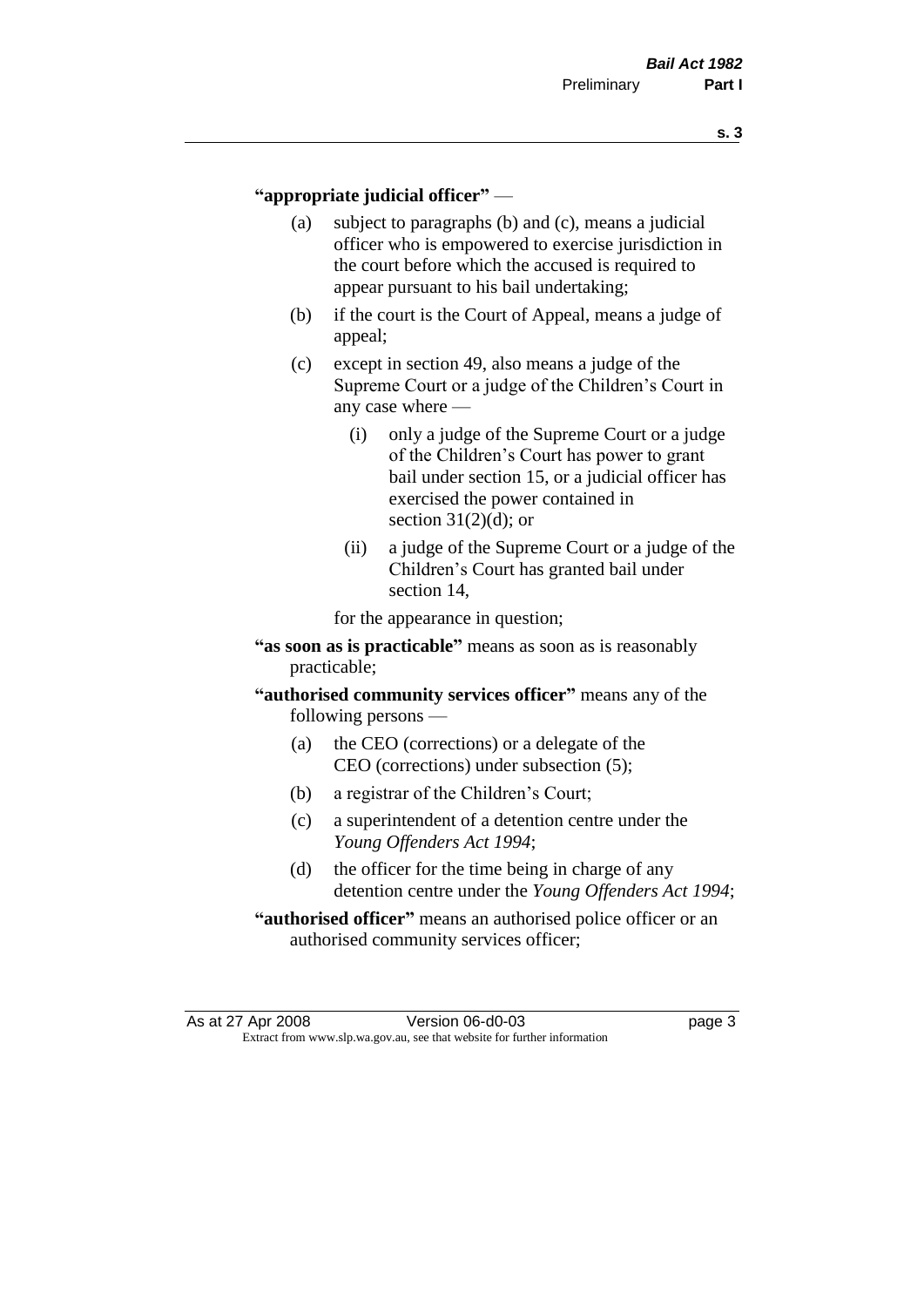- **"authorised police officer"** means a police officer who holds the rank of sergeant, or a higher rank, or is for the time being in charge of a police station or lock-up;
- **"bail undertaking"** means an undertaking described in section 28(2):
- **"CEO (corrections)"** means the chief executive officer of the Public Sector agency principally assisting the Minister administering Part 8 of the *Sentence Administration Act 2003* in its administration;
- **"child"** has the same meaning as "young person" has in the *Young Offenders Act 1994*;
- **"community corrections officer"** has the same meaning as in the *Sentence Administration Act 2003*;

**"court"** means each of the following —

- (a) the Magistrates Court;
- (b) the Children's Court;
- (c) a Coroner's Court;
- (d) the District Court;
- (e) the Supreme Court;
- (f) the Court of Appeal;
- **"early release order"** means an early release order made under the *Sentence Administration Act 1995* or *Sentence Administration Act 2003*;
- **"home detention condition"** means a home detention condition imposed under clause 3 of Part D of Schedule 1;
- **"judicial officer"** means any person empowered to exercise jurisdiction in a court whether or not he is sitting as a court, and includes a single justice;
- **"lock-up"** includes a place prescribed as a lock-up for the purposes of the *Court Security and Custodial Services Act 1999*;

page 4 Version 06-d0-03 As at 27 Apr 2008 Extract from www.slp.wa.gov.au, see that website for further information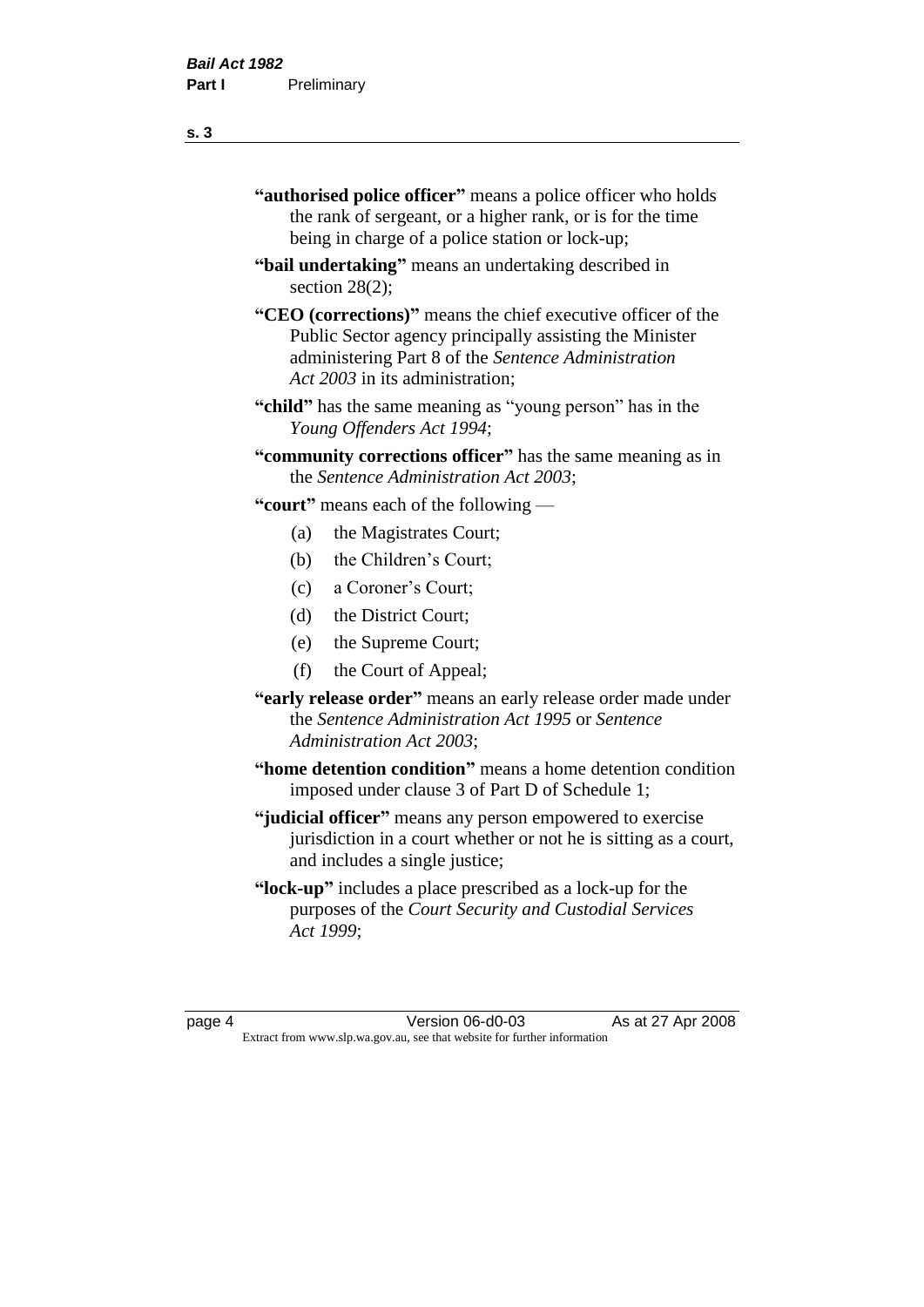- **s. 3**
- **"offence"** means any act, omission or conduct which renders the person doing the act, making the omission or engaging in the conduct liable to any punishment, and includes an alleged offence; but nothing in this definition shall limit the operation of subsection (4);
- **"police officer"** means any member of the Police Force of Western Australia;

#### **"prosecutor"** includes —

- (a) in the case of an offence charged in a prosecution notice, the prosecutor;
- (b) in the case of an offence charged in an indictment, the State or the Commonwealth, as the case may be;

#### **"serious offence"** means —

- (a) an offence against section 51(2a); and
- (b) an offence described in Schedule 2;

#### **"surety"** and **"surety undertaking"** have the meanings assigned to them by section 35;

**"trial"** means all proceedings for an offence between —

- (a) the time when the accused is called upon to plead to the prosecution notice or the indictment; and
- (b) the time when the accused is found not guilty or is sentenced.
- (2) A reference in this Act
	- (a) to a power to grant bail includes a reference to a power to refuse bail;
	- (b) to a grant of bail includes a reference to a grant of bail by the exercise of a power in section 31(2).
- (3) Where in this Act there is a reference to a requirement that an accused appear in court, the reference is to a requirement, unless a contrary intention appears, that the accused —
	- (a) surrender himself into the custody of the court or, in the case of a bail undertaking, of the court specified therein,

| As at 27 Apr 2008                                                        | Version 06-d0-03 | page 5 |
|--------------------------------------------------------------------------|------------------|--------|
| Extract from www.slp.wa.gov.au, see that website for further information |                  |        |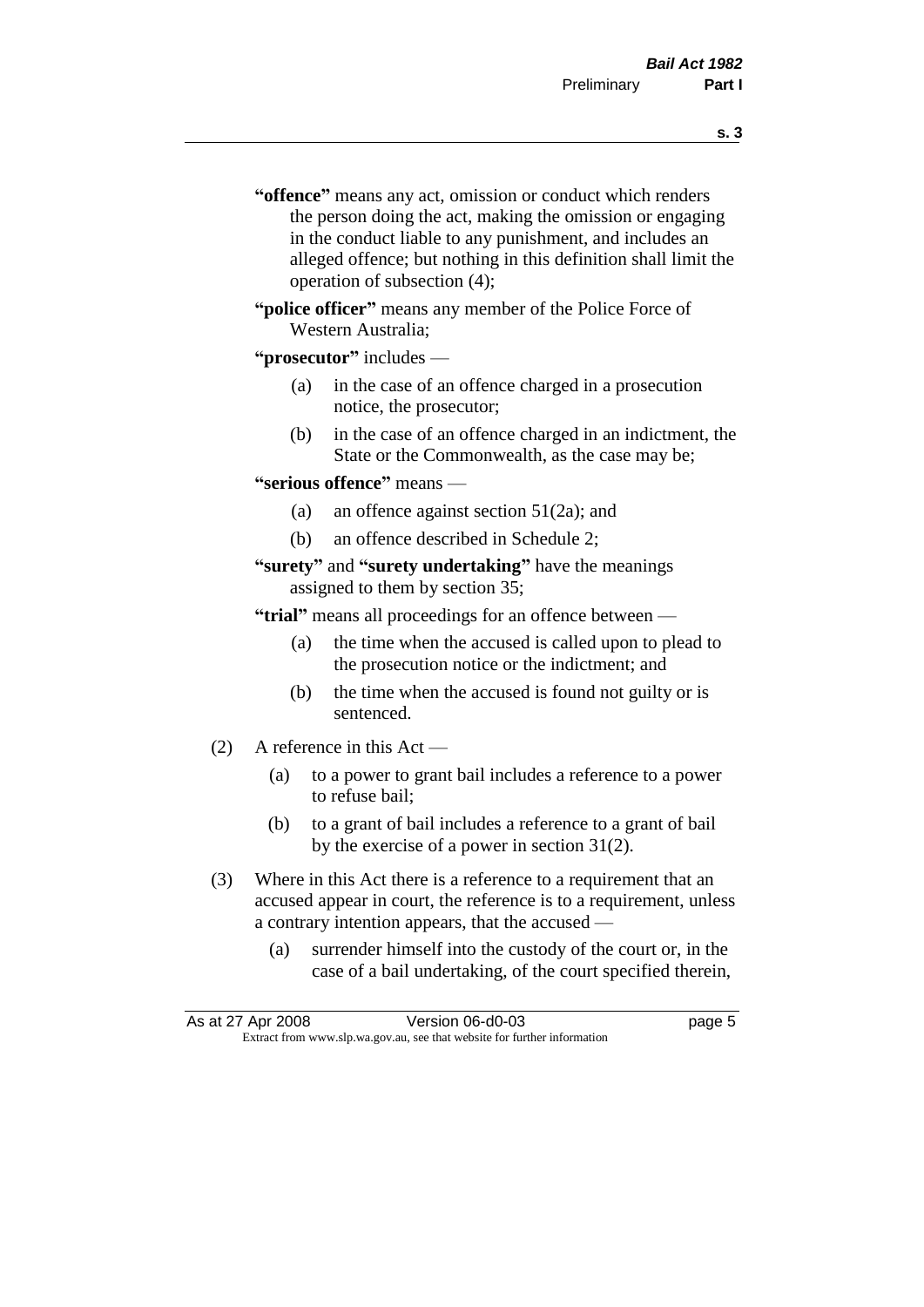or of such person as the court may direct, to be dealt with according to law;

(b) submit himself to a search of his person and any property then in his possession (which is hereby authorised) and allow to be taken from him, to be dealt with according to the relevant law and procedures, anything so found; and

- (c) remain in custody until authorised to be released therefrom.
- (4) If a person is arrested under a warrant issued
	- (a) under section 50, 79, 84E or 129 of the *Sentencing Act 1995* in connection with a possible breach of a conditional release order, a sentence of suspended imprisonment or conditional suspended imprisonment, or a community order imposed under that Act; or
	- (b) under section 43 of the *Young Offenders Act 1994* in respect of an alleged breach of a youth community based order, an intensive youth supervision order or a conditional release order made under that Act,
	- then
		- (c) the person is to be taken as having been arrested and to be in custody awaiting an appearance in court for the offence for which the sentence was imposed;
		- (d) the first appearance in court after the arrest is to be taken, for the purposes of sections  $5(1)$  and  $8(1)$  and clause 1 of Part A and clause 7 of Part C of Schedule 1, to be the initial appearance for that offence; and
		- (e) the proceedings following the arrest are to be taken to be proceedings for that offence and to be a trial for the purpose of the definition in subsection (1) of "trial".

page 6 **Version 06-d0-03** As at 27 Apr 2008 Extract from www.slp.wa.gov.au, see that website for further information

**s. 3**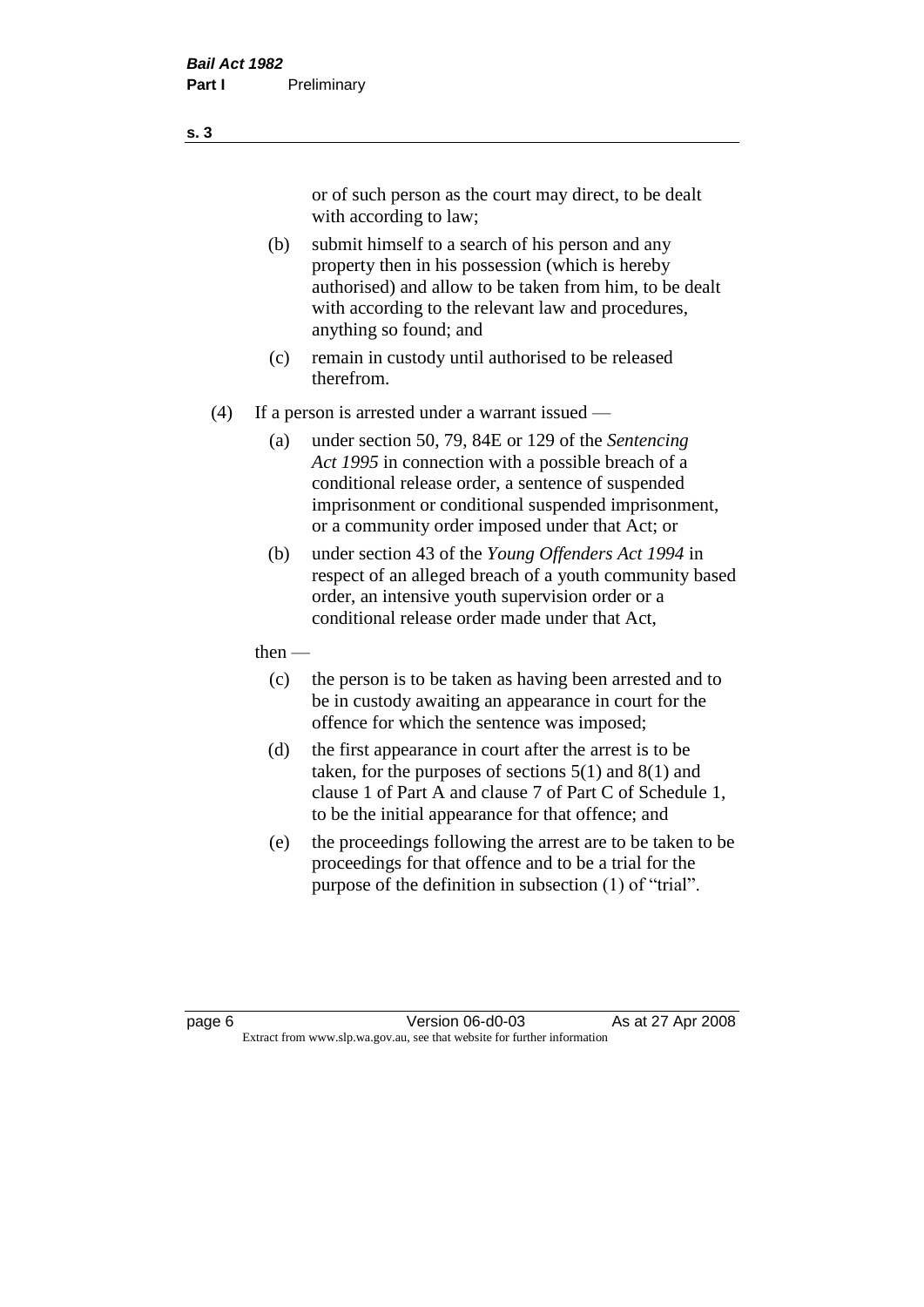- **s. 4**
- (5) The CEO (corrections) may by writing signed by him delegate to any officer of the department of which he is the chief executive officer any function he has under this Act as an authorised community services officer.

*[Section 3 amended by No. 74 of 1984 s. 3; No. 15 of 1988 s. 4; No. 49 of 1988 s. 78; No. 61 of 1990 s. 4; No. 31 of 1993 s. 6; No. 45 of 1993 s. 4 and 12; No. 78 of 1995 s. 7; No. 57 of 1997 s. 21(1); No. 54 of 1998 s. 4 and 14; No. 47 of 1999 s. 7; No. 50 of 2003 s. 29(3); No. 65 of 2003 s. 121(2); No. 27 of 2004 s. 13(2); No. 34 of 2004 s. 251; No. 45 of 2004 s. 28(4); No. 59 of 2004 s. 141; No. 84 of 2004 s. 11, 82 and 83(2); No. 65 of 2006 s. 51 and 53.]* 

#### **4. Application of this Act**

The operation of this Act extends to any appearance in a court for an offence —

- (a) except to the extent that in this Act, or in the law creating the offence or applicable thereto, express provision is made excluding or limiting the operation of this Act in respect of that appearance;
- (b) whether or not that law contains a reference to the granting of bail;
- (c) however any reference in that law to the granting of bail may be expressed; and
- (d) as if any reference therein to the taking of a recognizance were to a requirement that, except where bail is dispensed with under this Act, the accused enter into a bail undertaking.

*[Section 4 amended by No. 84 of 2004 s. 82.]*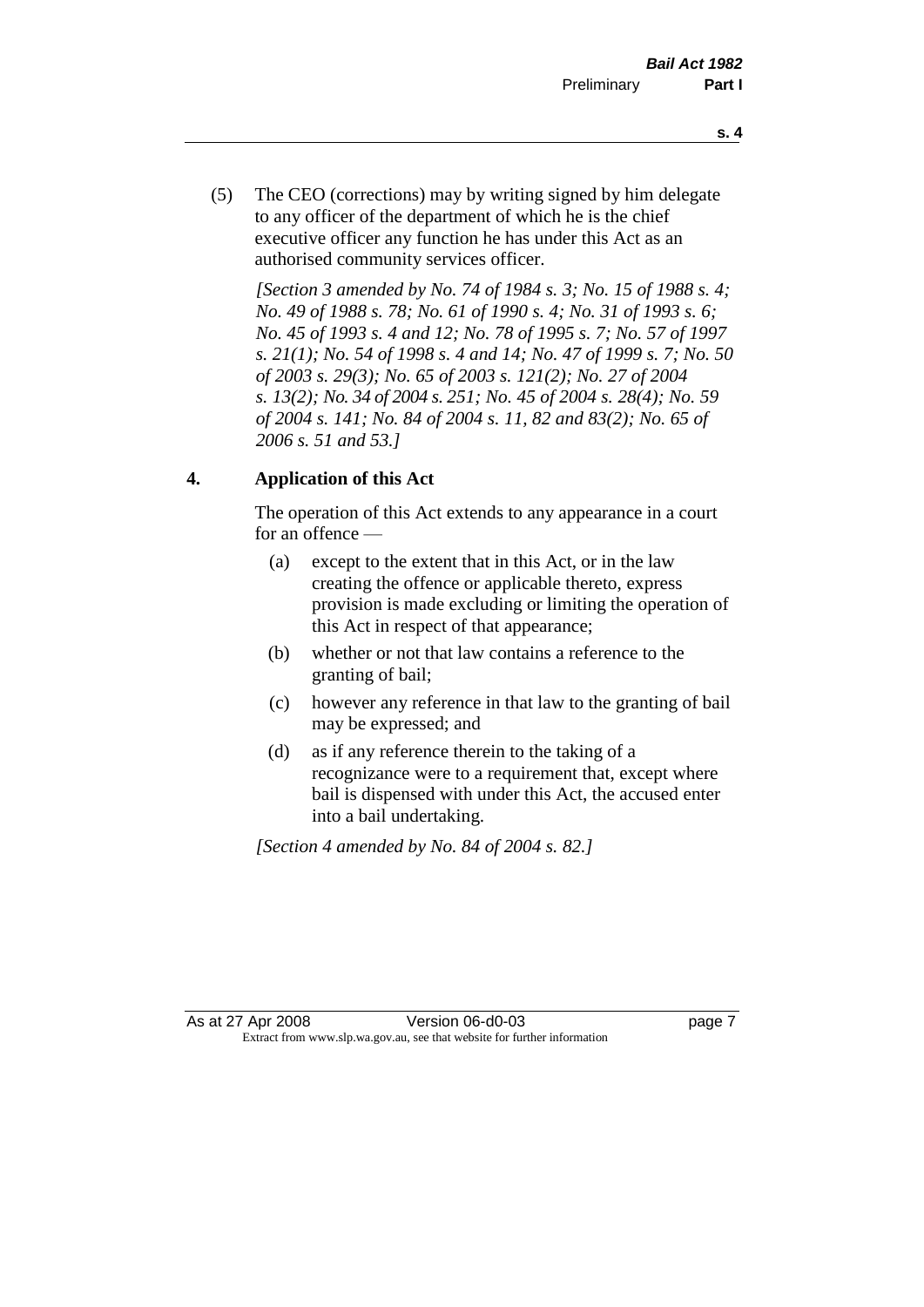## **Part II — Rights of accused in relation to bail**

*[Heading amended by No. 84 of 2004 s. 82.]* 

#### **5. Right of accused to have bail considered under this Act**

- (1) An accused who is in custody for an offence awaiting his initial appearance in court therefor is entitled —
	- (a) subject to sections 9, 10, 12 and 16(2), to have his case for bail for that appearance considered under and in accordance with this Act as soon as is practicable;
	- (b) if his case is not so considered, or if he is refused bail or is not released on bail, to be brought before a court as soon as is practicable.
- (2) An accused who is in custody awaiting any appearance in court for an offence, other than an initial appearance, is entitled, subject to sections 7(3), 9 and 10, to have his case for bail for that appearance considered under and in accordance with this Act.

*[Section 5 amended by No. 74 of 1984 s. 4; No. 84 of 2004 s. 82.]* 

#### **6. Duty on arresting officer and others to consider bail**

- (1) This section applies to a police officer or other person (the **"arrester"**) who —
	- (a) charges a person who is under arrest (the **"accused"**) with an offence; and
	- (b) does not release the accused unconditionally under section 142 of the *Criminal Investigation Act 2006*,

or who arrests a person under a warrant.

- (2) This section is subject to  $-$ 
	- (a) the exercise of the power conferred by section 9; and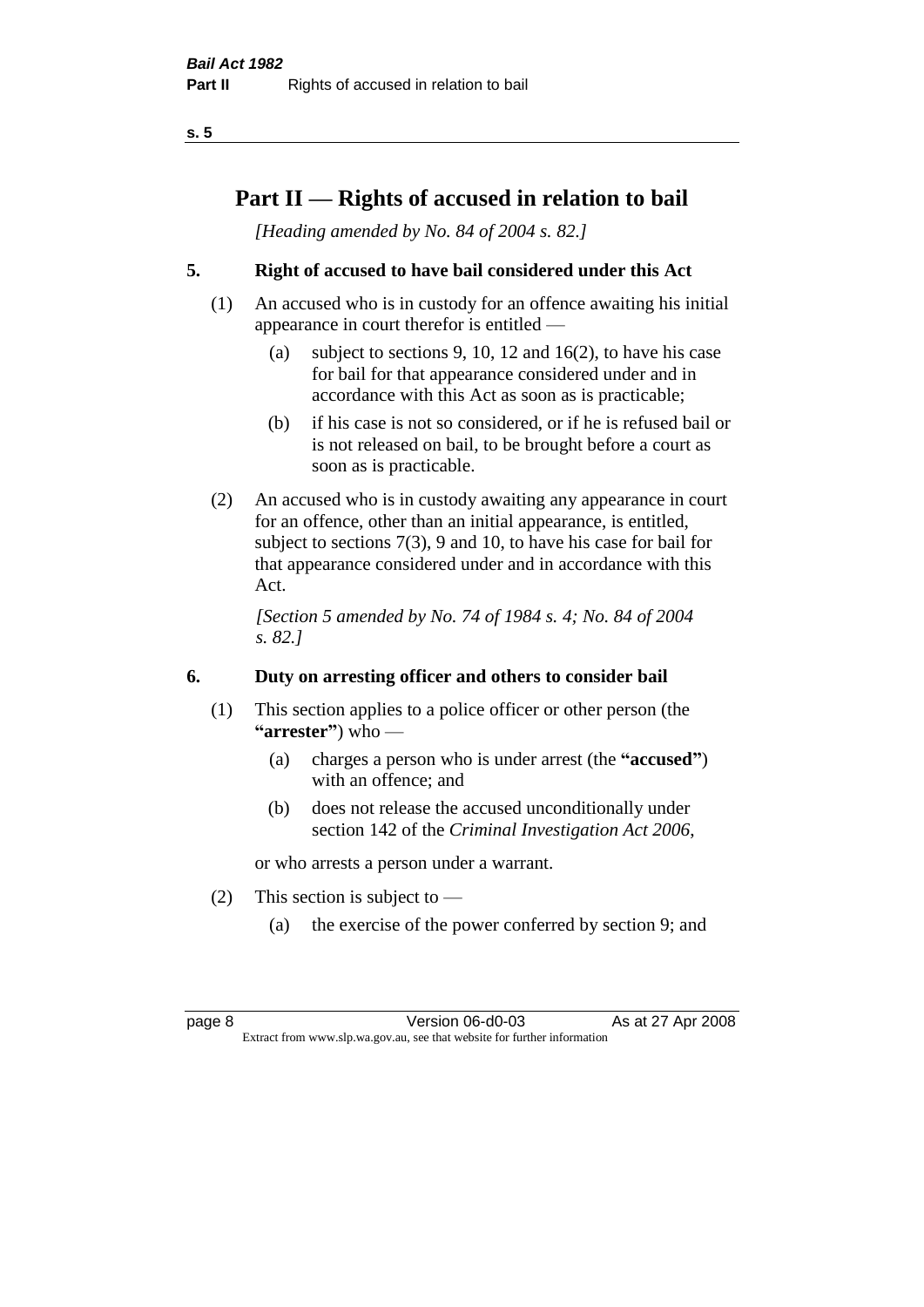- (b) sections 10, 12 and 16 and clause 3A of Part C of Schedule 1.
- (3) The duties in this section shall be performed whether or not an application for bail is made by or on behalf of the accused.
- (4) As soon as is practicable after the accused is charged, or arrested under a warrant, as the case may be, the arrester shall either —
	- (a) bring the accused or cause the accused to be brought before a court; or
	- (b) perform the other duties of the arrester under this section.
- (5) If the arrester has power to grant the accused bail, the arrester shall consider the accused's case for bail.
- (6) If the arrester does not have power to grant the accused bail, the arrester shall, unless subsection (8), (9) or (10) applies, bring or cause the accused to be brought before an authorised police officer or a justice or, in the case of a child, any authorised officer or a justice, who shall consider the accused's case for bail as soon as is practicable.
- (7) Even if the arrester has power to grant the accused bail, the arrester may, instead of complying with subsection (5), comply with subsection (6) as if the arrester did not.
- (8) If under section 15 only a judge of the Supreme Court or a judge of the Children's Court has power to grant the accused bail, the arrester shall bring the accused or cause the accused to be brought before a judge of the Supreme Court or a judge of the Children's Court, as the case requires, who shall consider the accused's case for bail as soon as is practicable.
- (9) If under section 16 only a justice has power to grant the accused bail, the arrester shall bring the accused or cause the accused to be brought before a justice, who shall consider the accused's case for bail as soon as is practicable.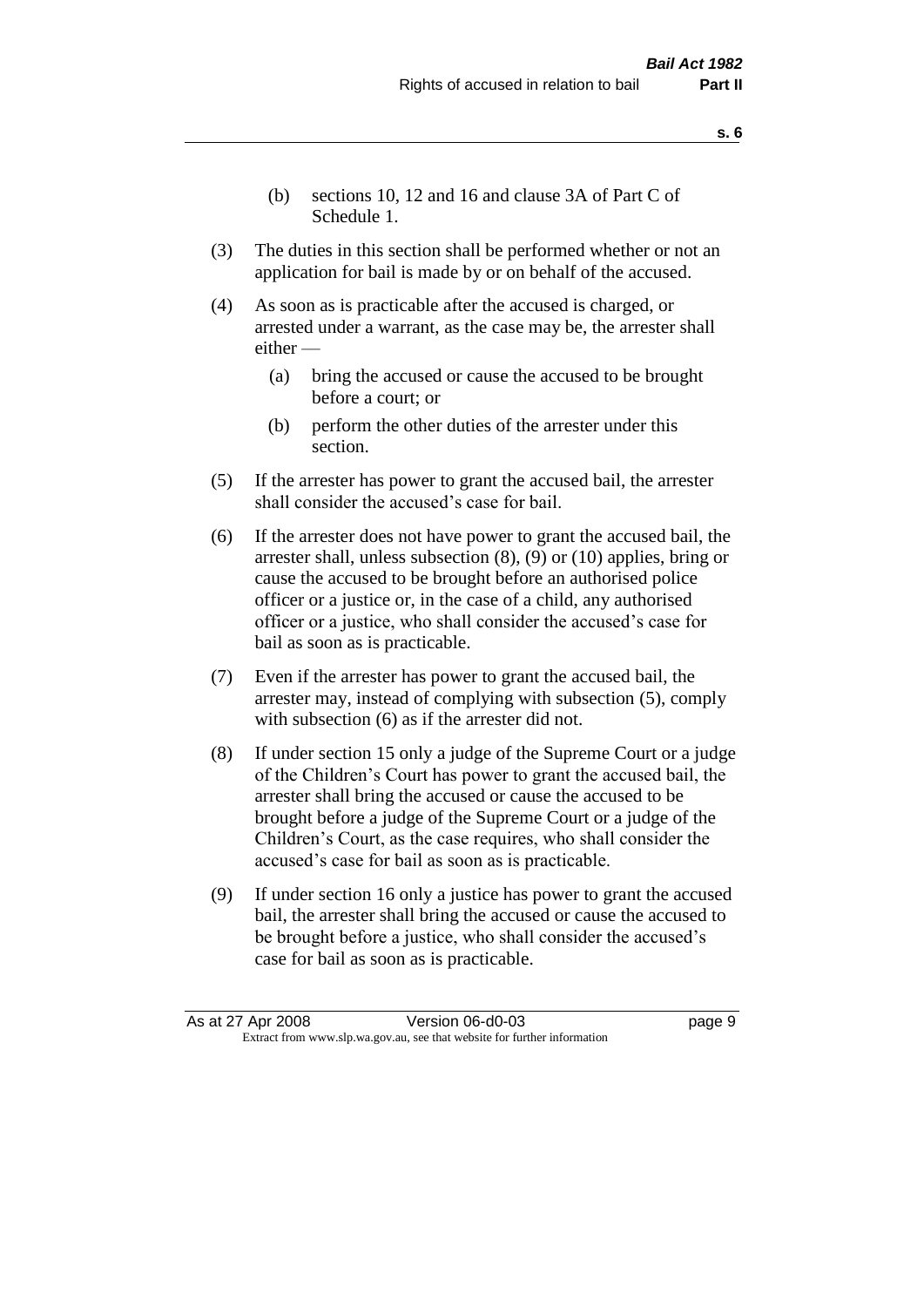#### **s. 6A**

(10) If section 16A applies, the arrester shall bring the accused or cause the accused to be brought before a court or judge referred to in section 16A(1), who shall consider the accused's case for bail as soon as is practicable.

*[Section 6 inserted by No. 59 of 2006 s. 4(1).]* 

#### **6A. Whether custody justified to be considered in certain cases**

- (1) In this section
	- **"accused"** means an accused who is under arrest, other than pursuant to a warrant;
	- **"released"** means released from custody without being required to enter into, or without having entered into, a bail undertaking;

**"serious offence"** means an indictable offence the penalty specified by a written law for which is or includes imprisonment for 5 years or more or life;

- **"summary court"** means the Magistrates Court or the Children's Court.
- (2) An authorised officer or justice who is considering an accused's case for bail for an initial appearance in a summary court on a charge of an indictable offence that is not a serious offence may order that the accused be served with a summons under the *Criminal Procedure Act 2004*, and released, in respect of the charge unless satisfied —
	- (a) that there are reasonable grounds to suspect the accused would not obey the summons if served with it; or
	- (b) that not releasing the accused is justified under subsection (4) or for any other reason.
- (3) An authorised officer or justice who is considering an accused's case for bail for an initial appearance in a summary court on a charge of a simple offence must order that the accused be served with a court hearing notice under the *Criminal Procedure*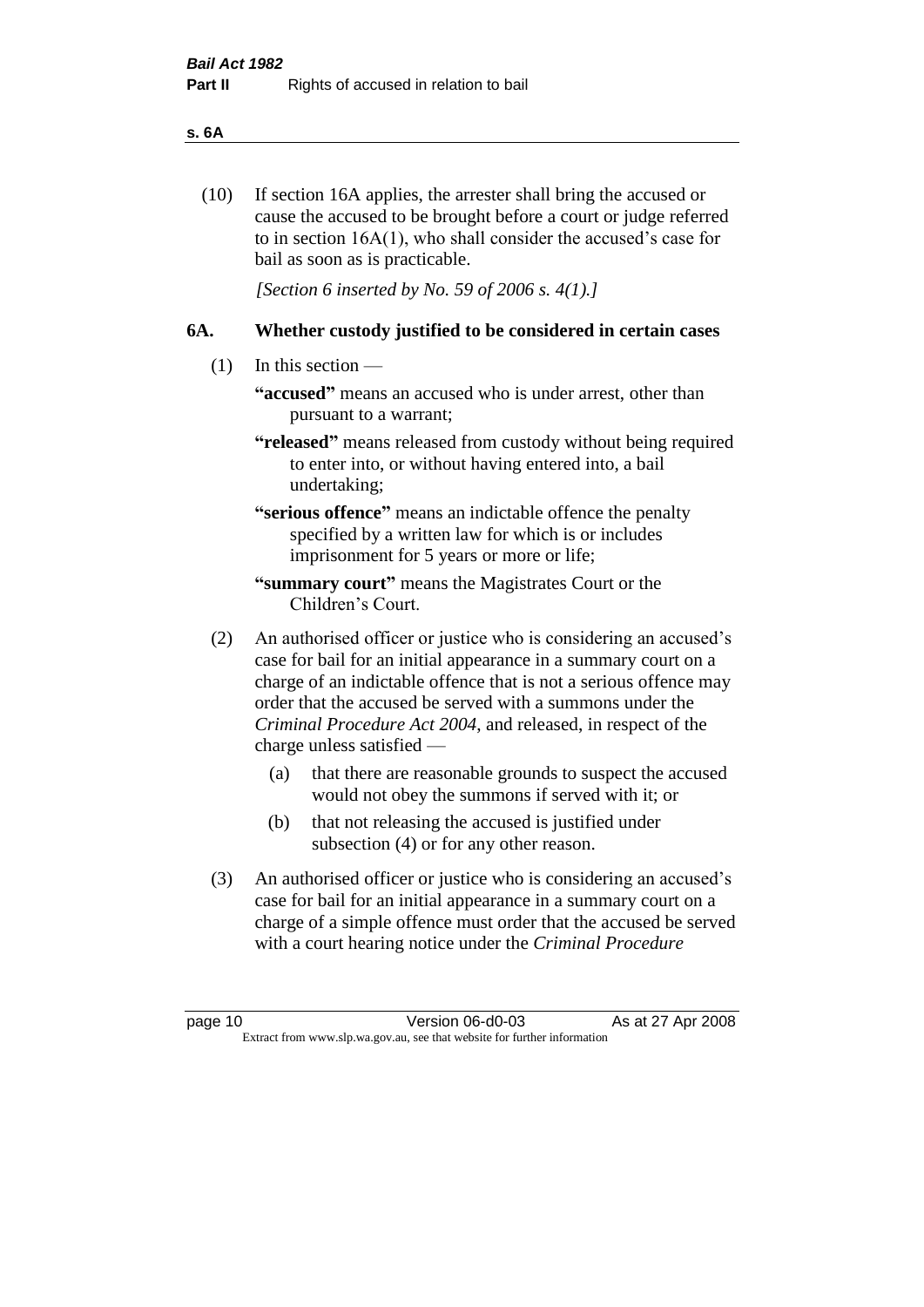*Act 2004*, and released, in respect of the charge unless satisfied —

- (a) that the presence of the accused when the charge is dealt with is likely to be necessary for any reason or for sentencing purposes; or
- (b) that not releasing the accused is justified under subsection (4) or for any other reason.
- (4) Not releasing an accused is justified if there are reasonable grounds to suspect that if the accused were released —
	- (a) the accused
		- (i) would commit an offence;
		- (ii) would continue or repeat an offence with which he or she is charged;
		- (iii) would endanger another person's safety or property; or
		- (iv) would interfere with witnesses or otherwise obstruct the course of justice, whether in relation to the accused or any other person;
		- or
	- (b) the accused's safety would be endangered.
- (5) This section does not affect the operation of section 28 or 30 of the *Criminal Procedure Act 2004*.

*[Section 6A inserted by No. 59 of 2006 s. 5.]* 

#### **7. Duty imposed on judicial officers in respect of unconvicted accused**

(1) Upon and following an accused's initial appearance in court for an offence every judicial officer who may thereafter order his detention or continued detention in custody before conviction for the offence (including detention during the period of his trial) is under a duty, unless subsection (2) applies, to consider the accused's case for bail, whether or not an application for bail is made by the accused or on his behalf.

As at 27 Apr 2008 Version 06-d0-03 page 11 Extract from www.slp.wa.gov.au, see that website for further information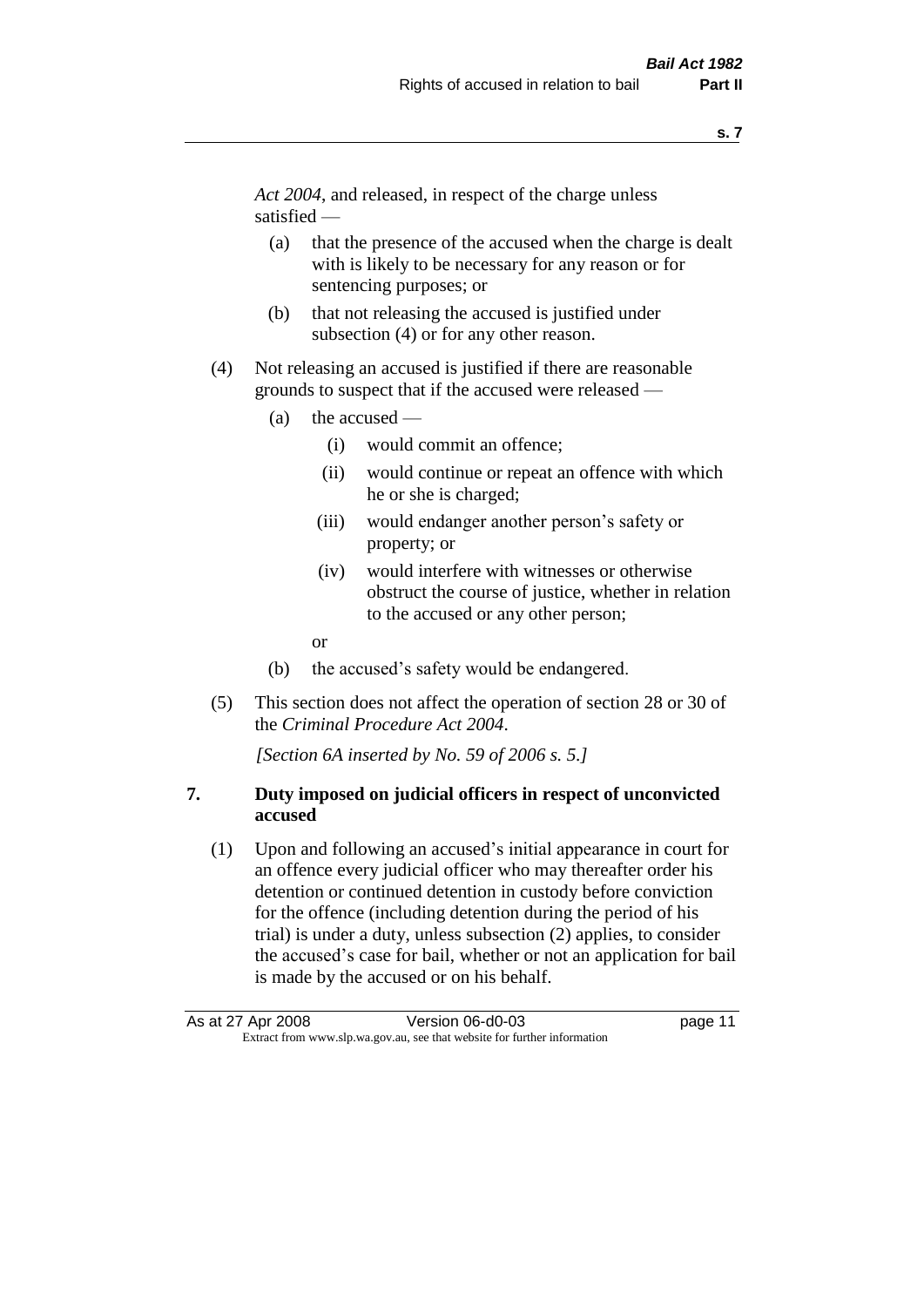- (2) Where under section 15 only a judge of the Supreme Court or a judge of the Children's Court has power to grant bail for an offence, the judicial officer referred to in subsection (1), other than a judge of the Supreme Court or a judge of the Children's Court, shall, whether or not an application for bail is made by the person or on his behalf, cause the accused to be taken as soon as is practicable before a judge of the Supreme Court or a judge of the Children's Court, as the case may require for the purpose of having the accused's case for bail considered by the judge.
- (3) Notwithstanding subsection (2), where
	- (a) the duty described in that subsection or in section 6(8) or (9) has been discharged once in relation to an accused's case for bail; and
	- (b) bail has on that occasion been refused by a judge of the Supreme Court or a judge of the Children's Court,

the accused's case for bail need not be considered on any subsequent occasion in the same case when the accused's continued detention may be ordered unless the accused satisfies the judicial officer who may order his detention that —

- (c) new facts have been discovered, new circumstances have arisen or the circumstances have changed since bail was refused on the occasion mentioned in paragraph (b); or
- (d) he failed to adequately present his case for bail on that occasion,

but if the judicial officer is so satisfied he shall cause the accused to be taken as soon as is practicable before a judge of the Supreme Court or a judge of the Children's Court as the case may require for the purpose of having the accused's case for bail considered by the judge.

(4) Notwithstanding subsection (1), after the duty described in that subsection has been discharged once in relation to an accused's case for bail or after a judge of the Supreme Court or a judge of

| page 12 | Version 06-d0-03                                                         | As at 27 Apr 2008 |
|---------|--------------------------------------------------------------------------|-------------------|
|         | Extract from www.slp.wa.gov.au, see that website for further information |                   |

**s. 7**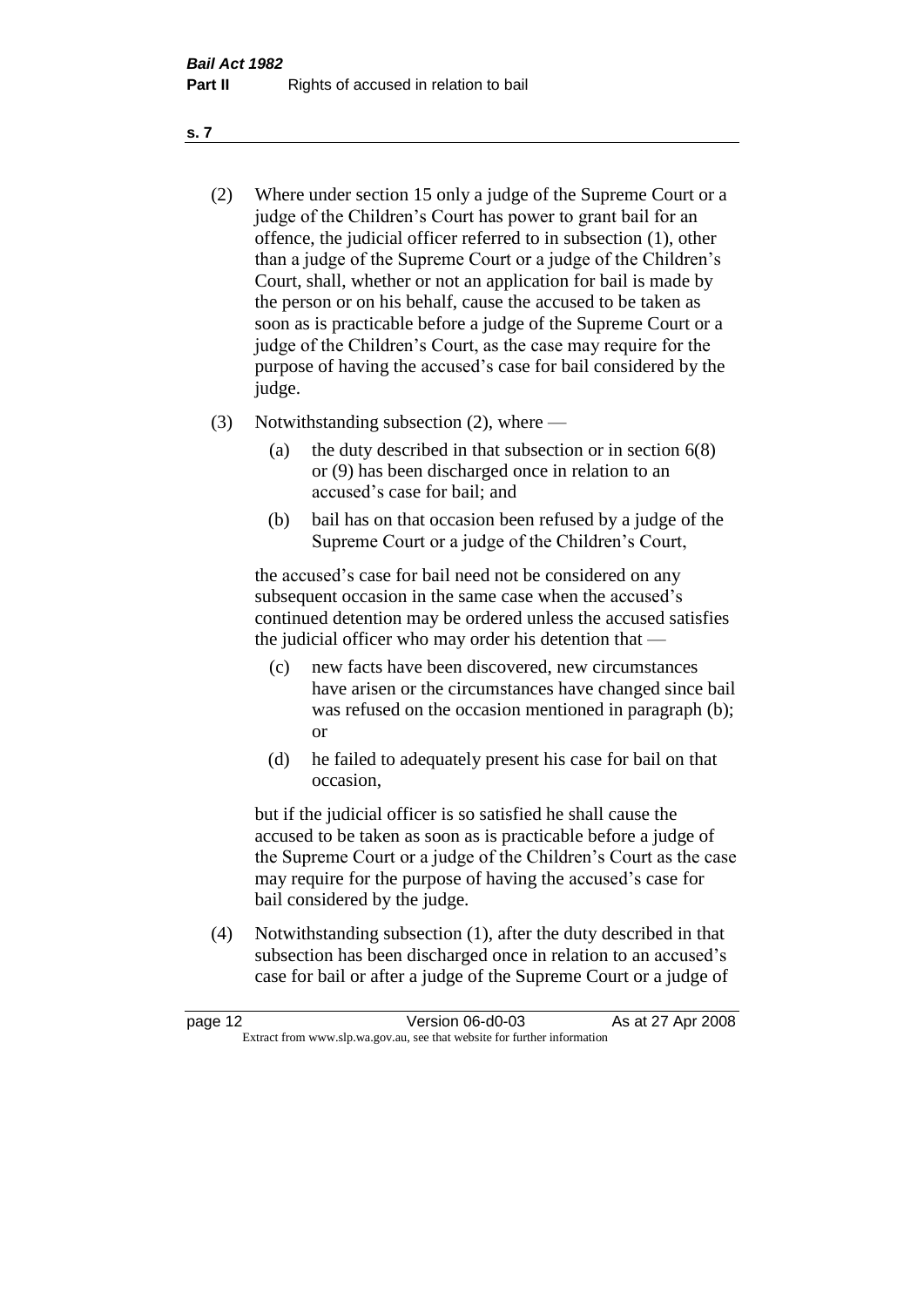the Children's Court has considered the case under section 15, it is sufficient on any subsequent consideration of bail in the same case for a judicial officer, including a judge of the Supreme Court or a judge of the Children's Court acting under section 15 —

- (a) to inquire whether any new fact has been discovered or new circumstance has arisen, or whether the circumstances have changed, since bail was previously granted or refused and whether the accused considers that he failed to adequately present his case for bail on a previous occasion; and
- (b) unless he is satisfied that there is any reason of the kind mentioned in paragraph (a) for not doing so, to adopt the decision previously made in the case, but with power to make such variations of the terms and conditions of bail as he thinks fit.
- (5) The operation of this section is subject to the exercise of the power conferred by section 9 and to the provisions of sections 10, 12 and 16(2) and clause 3A of Part C of Schedule 1.

*[Section 7 amended by No. 74 of 1984 s. 5; No. 49 of 1988 s. 80; No. 45 of 1993 s. 6; No. 84 of 2004 s. 82; No. 59 of 2006 s. 4(2).]* 

#### **7A. Bail for appeal under the** *Criminal Appeals Act 2004* **Part 2**

- (1) If a person is in custody and an appeal has been commenced under Part 2 of the *Criminal Appeals Act 2004* in connection with the decision by virtue of which the person is in custody, the person may apply for bail —
	- (a) if the appeal is to be heard and determined by the Court of Appeal or if an application has been made to the Court of Appeal for leave to appeal to the Court of Appeal — to a judge of appeal; or
	- (b) in any other case to a judge of the Supreme Court.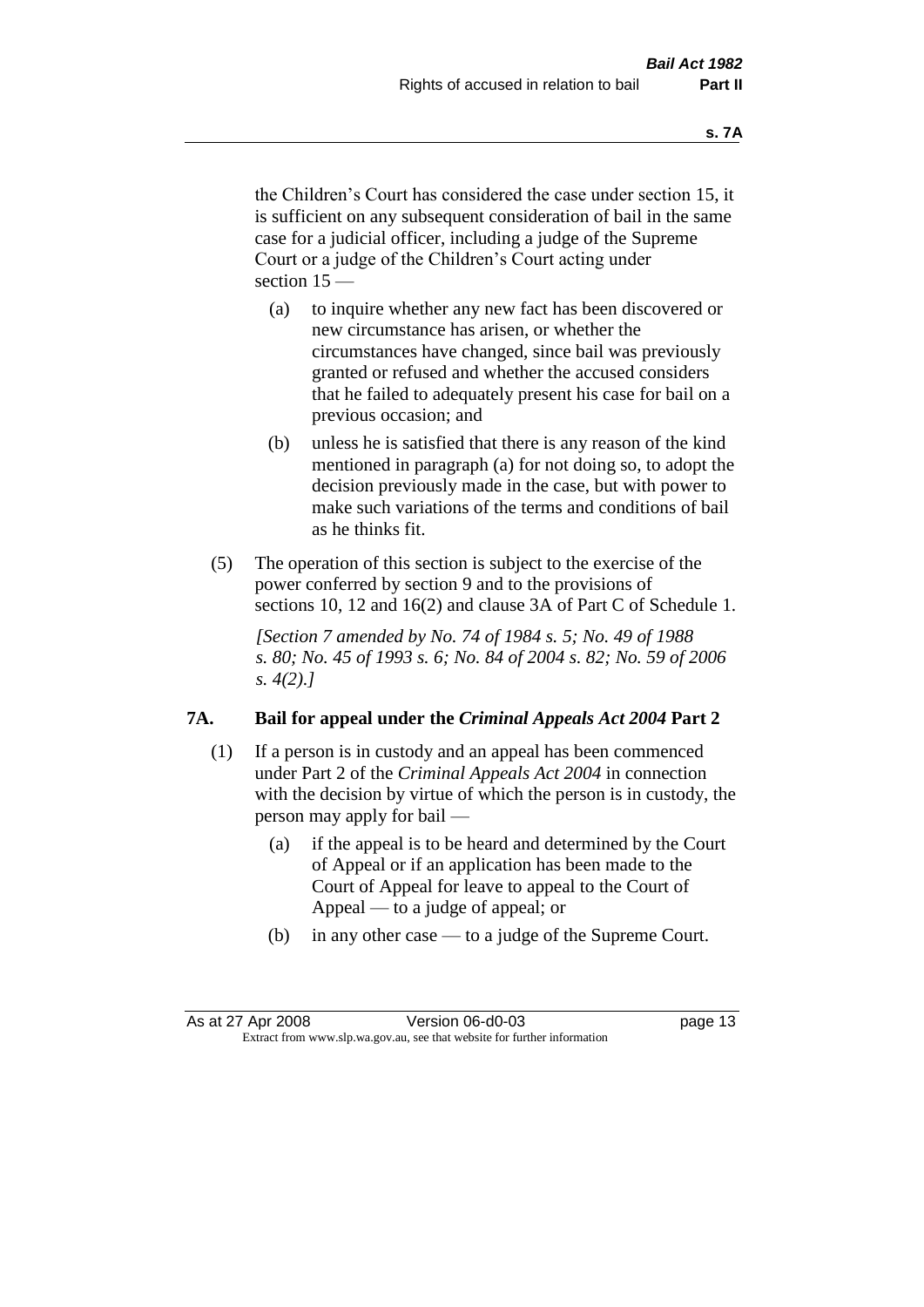- (2) Bail shall not be granted to an applicant for bail under subsection (1) until he has given notice of his application for bail to —
	- (a) the State Solicitor; or
	- (b) the Deputy Director of Public Prosecutions (Commonwealth) in Perth,

as the case may require, and that official has been given an opportunity to be heard on the application.

*[Section 7A inserted by No. 33 of 1989 s. 18; amended by No. 65 of 2003 s. 88(2); No. 45 of 2004 s. 28(4); No. 59 of 2004 s. 141; No. 84 of 2004 s. 11.]* 

#### **8. Accused to be given information and prescribed forms**

- (1) Subject to subsection (4), a judicial officer or authorised officer who is called upon to consider an accused's case for bail, on the first occasion when it arises in relation to an offence or group of offences for which an accused is required to appear, shall ensure that the accused is, or has been, given —
	- (a) such information in writing as to the effect of this Act as is prescribed for the purposes of this paragraph;
	- (b) a prescribed form for completion, designed to disclose to the judicial officer or authorised officer all information relevant to the decision; and
	- (c) where the accused is unable or insufficiently able, to read, speak or write English, such assistance as he may reasonably require in order to have communicated to him the information mentioned in paragraph (a) and complete the form referred to in paragraph (b).
- (2) After an accused case for bail has been considered once, a judicial officer or authorised officer on any subsequent consideration of bail in the same case shall —
	- (a) comply with subsection  $(1)(a)$ ; and

#### **s. 8**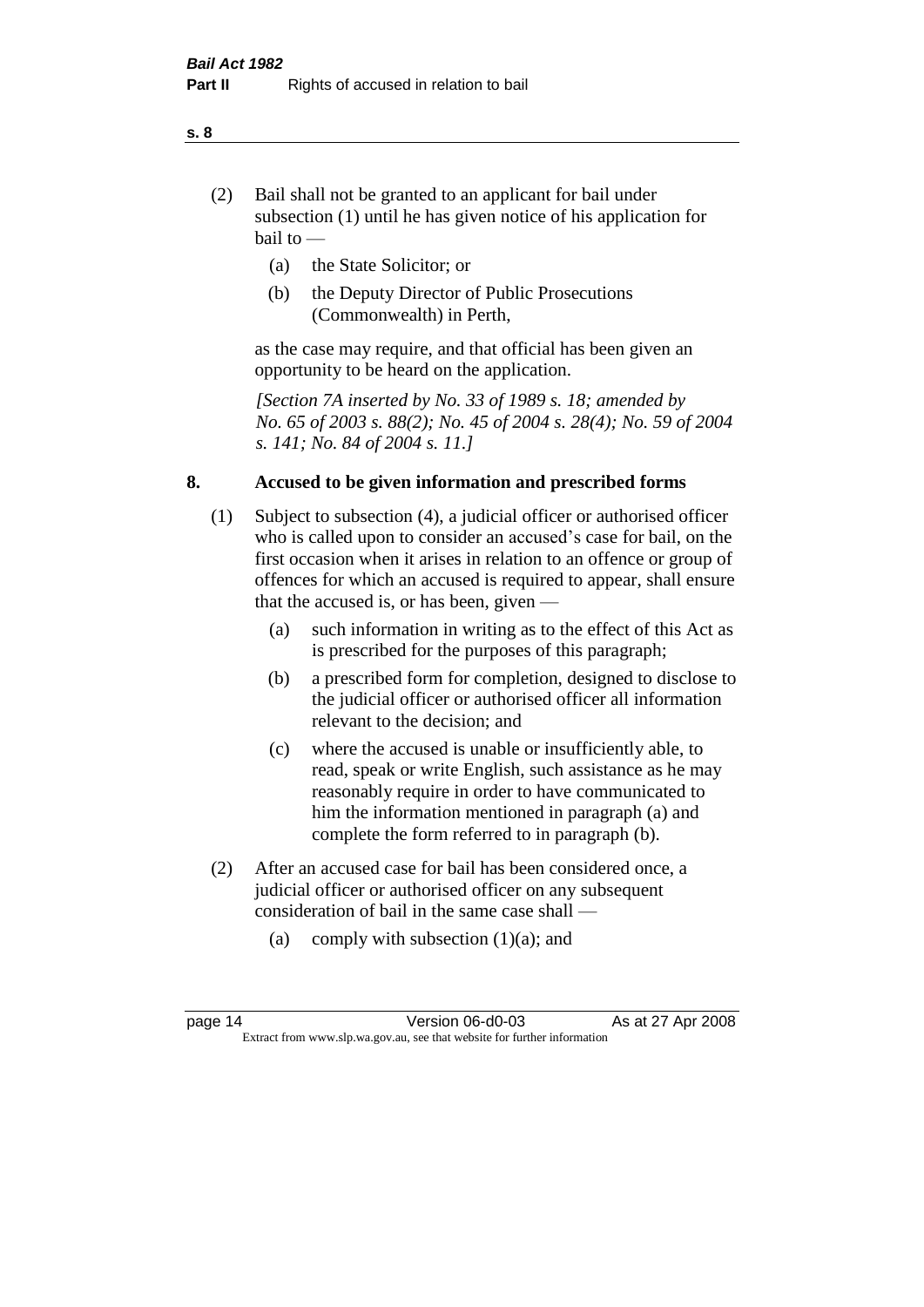- (b) either comply with subsection  $(1)(b)$  or obtain the form previously completed for the purposes of that paragraph, if any, and ensure that —
	- (i) the form is revised in order to show any changes which he is informed have occurred since it was completed; and
	- (ii) any assistance, of the kind referred to in subsection  $(1)(c)$  is given to the accused for the purpose of completing or revising the form, as the case may be.
- (3) Nothing in this section shall be read as limiting section 23.
- (3a) Notwithstanding subsection  $(1)(a)$  or  $(2)(a)$  a judicial officer or authorised officer need not comply with that paragraph if it appears to him that the accused's case for bail is such that bail is likely to be granted to him in accordance with this Act; but if it subsequently appears to him that bail will not be granted or that the accused is dissatisfied with any condition imposed on the grant of bail he shall then comply with that paragraph.
- (4) Notwithstanding subsection  $(1)(b)$  or  $(2)(b)$ , a judicial officer or an authorised officer may dispense with completion or revision of the form referred to in those paragraphs if it appears to him  $that -$ 
	- (a) the accused's case for bail is such that bail is likely to be granted to him in accordance with this Act; and
	- (b) the information in the possession of the judicial officer or authorised officer is sufficient for his consideration of the case.
- (5) Where a person has applied for bail for an appeal as mentioned in section 7A(1), this section applies as if the consideration of bail for the appeal were a first consideration of bail for an offence.

*[Section 8 amended by No. 74 of 1984 s. 6; No. 15 of 1988 s. 6; No. 33 of 1989 s. 18; No. 84 of 2004 s. 82.]*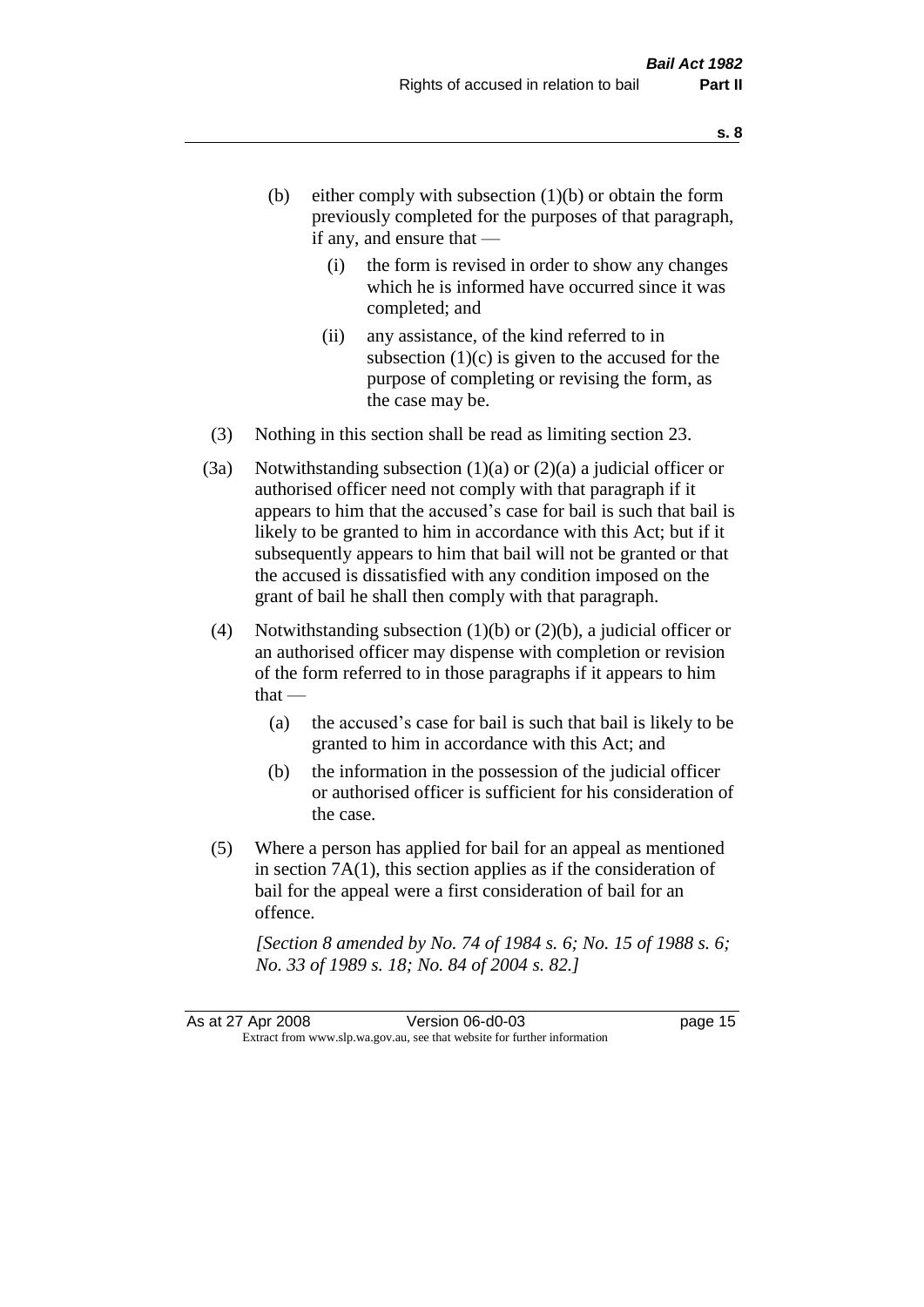#### **9. Bail decision may be deferred until further information obtained**

- (1) Subject to section 26(2) of the *Young Offenders Act 1994*, a judicial officer or authorised officer who is called upon to consider a case for bail may defer consideration of the case for a period not exceeding 30 days if he thinks it is necessary —
	- (a) to obtain more information for the purpose of making a decision in accordance with this Act; or
	- (b) to take any step authorised by section 24(1).
- (2) Nothing in this section shall be taken to limit the right of an accused to be brought before a court as soon as is practicable if he is not released on bail.

*[Section 9 amended by No. 57 of 1997 s. 21(2); No. 84 of 2004 s. 82.]*

#### **10. Sections 5, 6 and 7 do not apply where accused imprisoned for other cause**

Notwithstanding sections 5, 6 and 7, the rights conferred on an accused and the duties imposed on police officers, authorised officers and judicial officers by those sections in respect of an appearance in court for an offence do not arise where —

- (a) the accused is in custody for some other offence or reason (including the non-payment of a sum of money); and
- (b) the police officer, authorised officer or judicial officer is satisfied that the accused is likely to remain in custody for that other offence or reason until or beyond the time for the appearance for the first-mentioned offence.

*[Section 10 amended by No. 84 of 2004 s. 82.]*

**s. 9**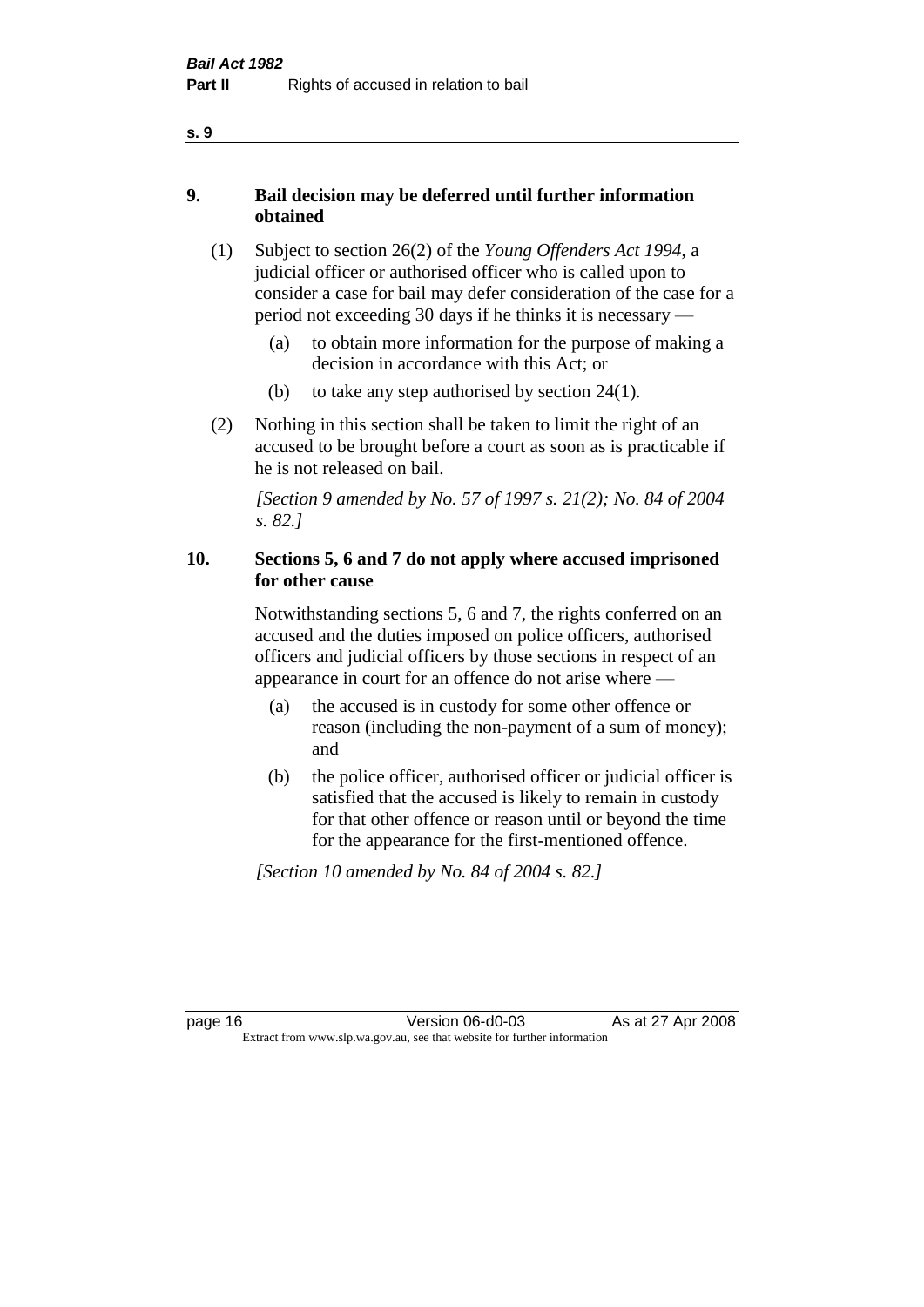#### **11. Rights following grant of bail**

- $(1)$  When
	- (a) bail has been granted to an accused for an appearance in court;
	- (b) all conditions which are to be complied with before the release of the accused have been complied with; and
	- (c) he has entered into a bail undertaking for that appearance or his bail undertaking is deemed to be amended under section 31(3),

the accused has a right to be at liberty until he is required to appear, or to next appear, before a court, but subject to —

- (d) any requirement that he be in custody for some other reason;
- (e) the exercise of the powers in sections 14(3), 17A, 46, 54 and 55; and
- (f) the limitation mentioned in section 12.
- (2) As soon as is practicable after an accused becomes entitled to be at liberty as provided in subsection  $(1)$  —
	- (a) an authorised officer, where bail was granted by an authorised officer;
	- (b) a justice who has granted bail otherwise than while sitting as a court;
	- (c) a judge's associate, where bail was granted by a judge of the District Court or the Supreme Court or the Children's Court; and
	- (d) in any other case, the registrar of the court where the judicial officer who granted bail exercises jurisdiction or a justice,

shall, where the accused is in custody in a lock-up or prison, forthwith deliver or cause to be delivered a certificate to that effect in the prescribed form to the person in charge of the lock-up or

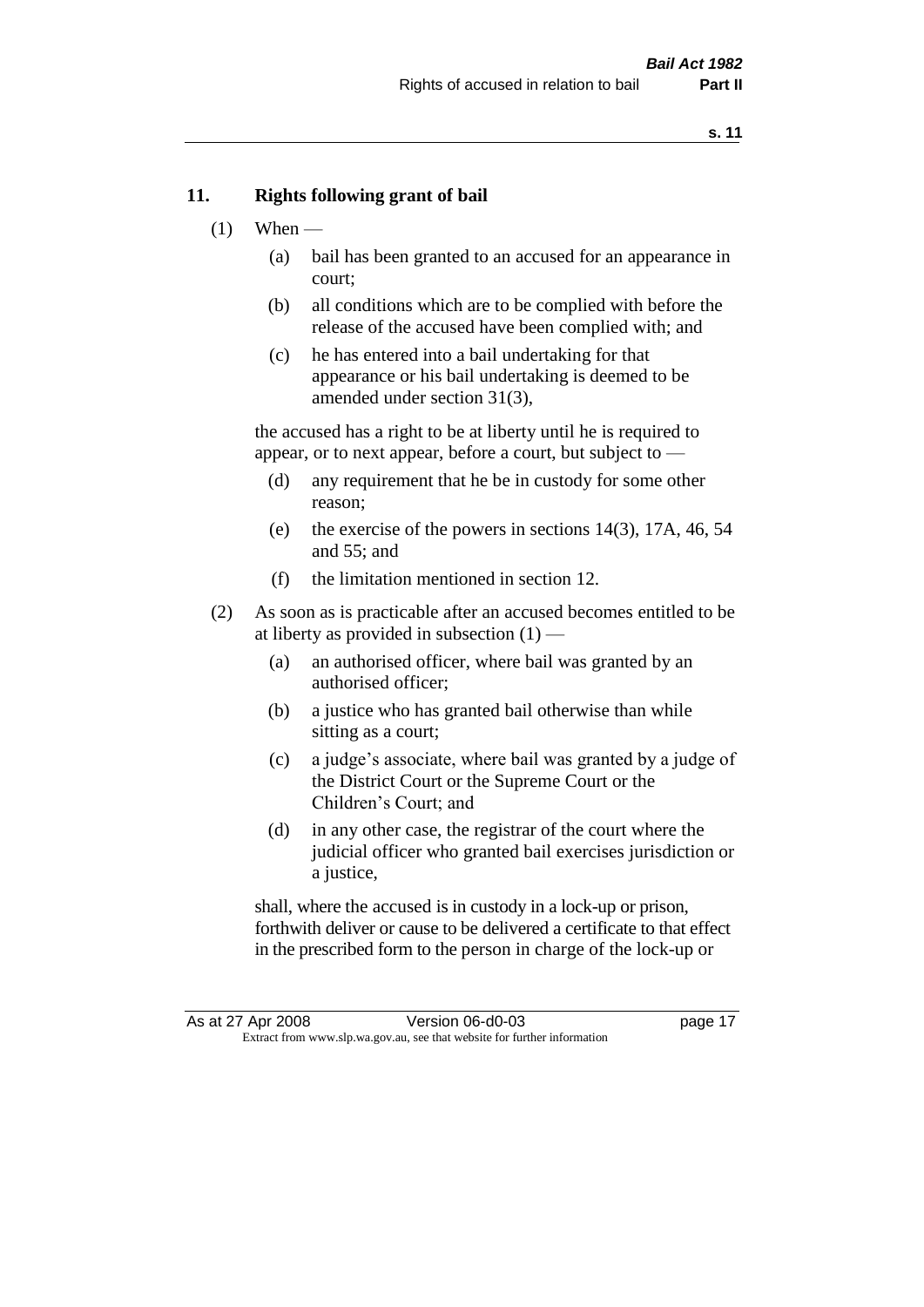prison, and that person shall release the accused from custody as soon as is practicable after he receives the certificate.

(3) In subsection (2)(a) **"authorised officer"** does not include an authorised officer who is also the person in charge of the lock-up in which the accused is in custody.

*[Section 11 amended by No. 74 of 1984 s. 7; No. 15 of 1988 s. 7; No. 49 of 1988 s. 81; No. 45 of 1993 s. 7; No. 47 of 1999 s. 8; No. 59 of 2004 s. 141; No. 84 of 2004 s. 82.]* 

#### **12. Further limitation on rights in sections 5 and 11**

The right of an accused to have his case for bail considered as soon as is practicable, his right to be at liberty as mentioned in section 11(1), and the corresponding duties created by this Part, are limited so far as is reasonably necessary for the exercise or performance by a person of any statutory power or function vested in him which requires or permits the continued custody of the accused, including the exercise of the powers set out in Part 12 of the *Criminal Investigation Act 2006* and Parts 6 and 7 of the *Criminal Investigation (Identifying People) Act 2002*.

*[Section 12 amended by No. 6 of 2002 s. 96; No. 84 of 2004 s. 82; No. 59 of 2006 s. 6.]*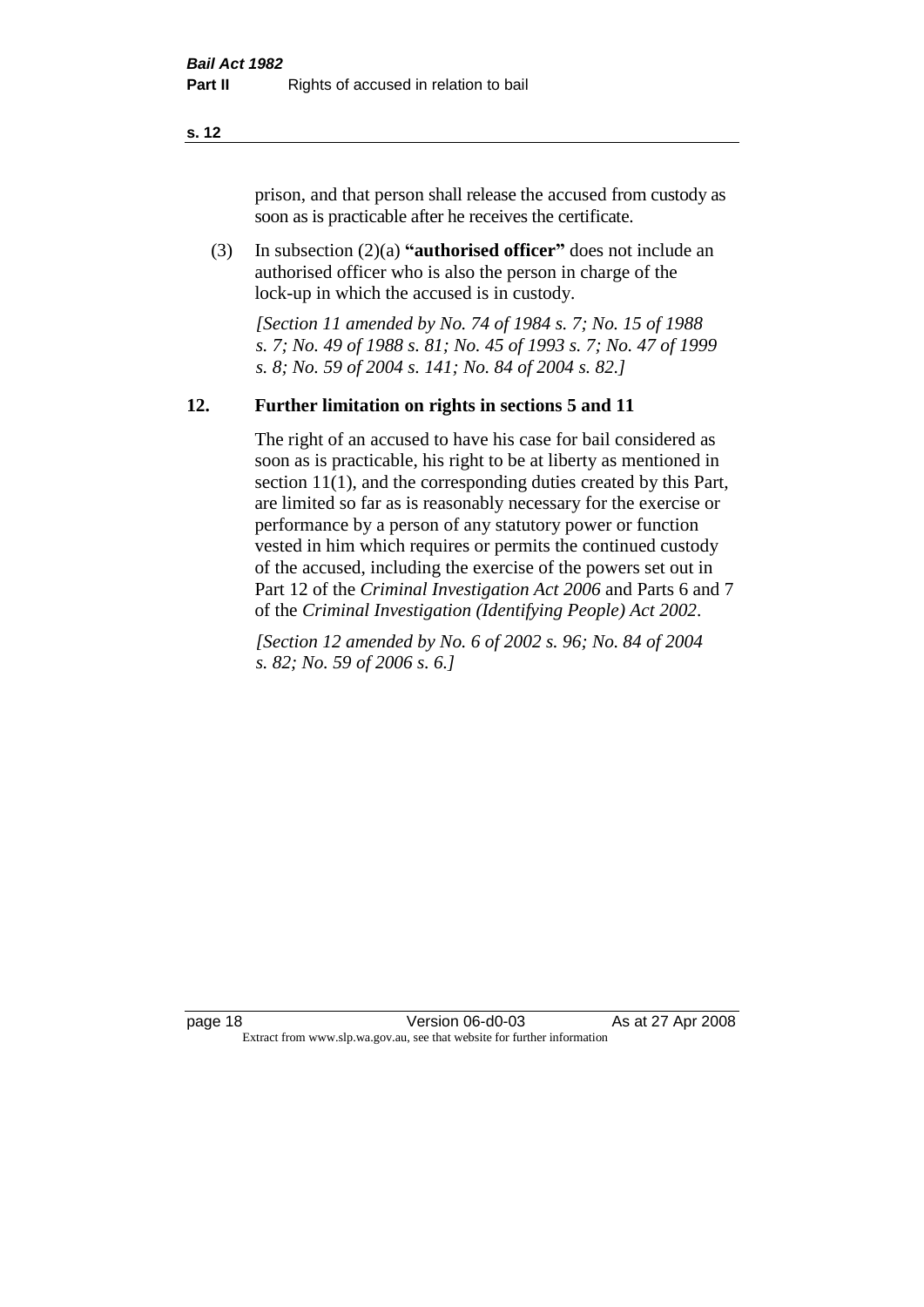## **Part III — Jurisdiction to grant bail**

#### **13. Jurisdiction to grant bail**

- (1) Jurisdiction to grant bail for any appearance described in the first column of Part A of Schedule 1 is vested in the judicial officer or authorised officer specified in the second column of that Part opposite thereto and shall be exercised subject to and in accordance with this Part and the further provisions in Parts B, C and D of Schedule 1.
- (2) A home detention condition shall not be imposed as a condition of bail except by a judicial officer.

*[Section 13 amended by No. 61 of 1990 s. 5; No. 45 of 1993 s. 12.]* 

#### **14. Supreme Court judge has jurisdiction in all cases**

- (1) A judge of the Supreme Court may, in accordance with this  $Act -$ 
	- (a) exercise a power to grant bail which is conferred upon any other judicial officer or any authorised officer by this Act; and
	- (b) revoke or vary any bail previously granted by any other such officer.
- (2) Subject to subsection (2a), the jurisdiction of a judge of the Supreme Court under subsection (1) in respect of an appearance by an accused may be invoked by application made by either the prosecutor or the accused, and whether or not any other judicial officer has —
	- (a) previously granted or refused bail; or
	- (b) exercised any power conferred on him by section 55,

in respect of that appearance.

(2a) After the jurisdiction under subsection (1) has been invoked once by an accused in relation to an offence or group of

| As at 27 Apr 2008                                                        |  | Version 06-d0-03 | page 19 |
|--------------------------------------------------------------------------|--|------------------|---------|
| Extract from www.slp.wa.gov.au, see that website for further information |  |                  |         |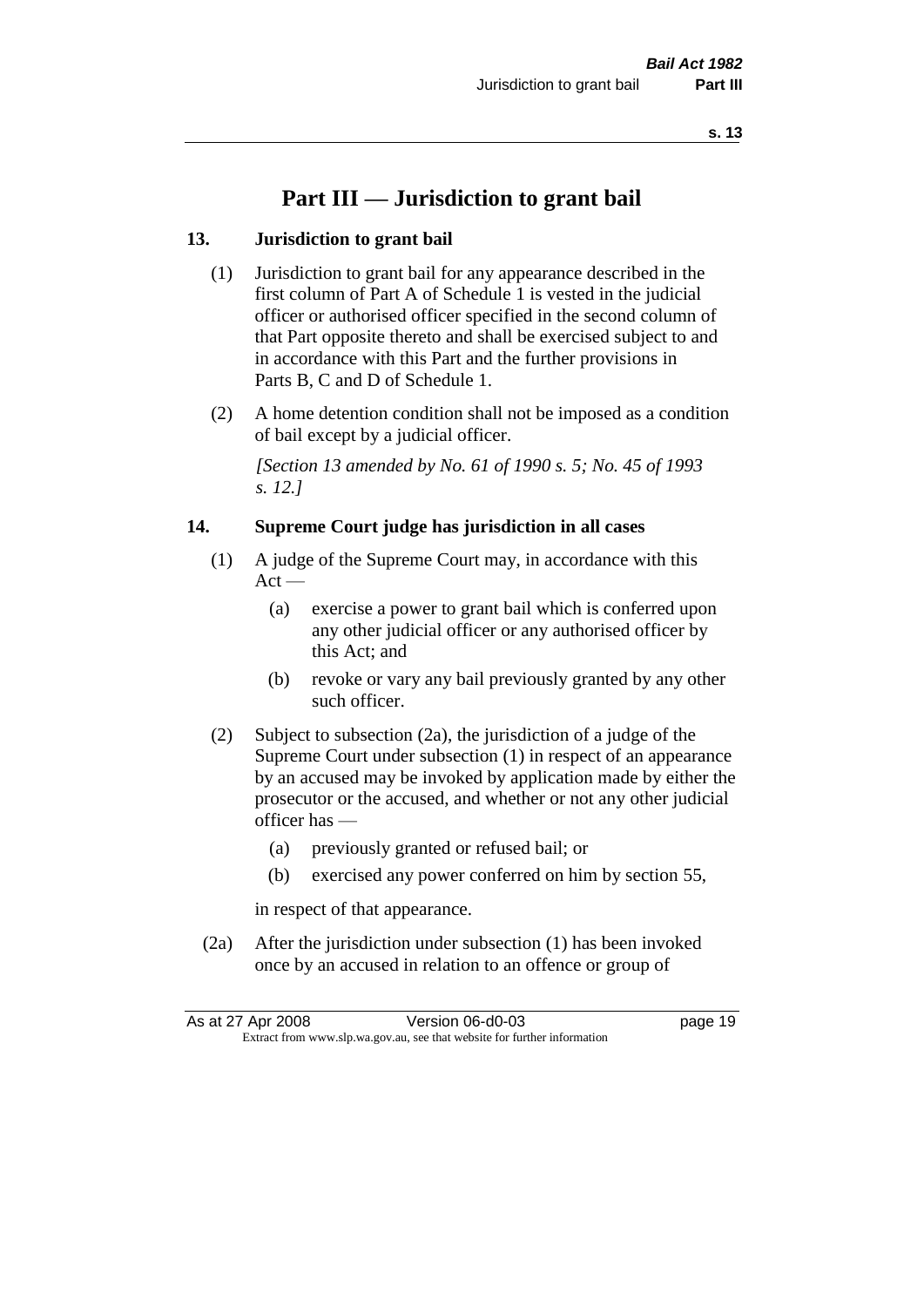offences for which he is required to appear, it may not be further invoked by that accused in relation to that offence or group of offences unless the accused satisfies a judge of the Supreme Court that —

- (a) new facts have been discovered, new circumstances have arisen or the circumstances have changed since the occasion when the jurisdiction was invoked; or
- (b) he failed to adequately present his case for bail on that occasion.
- (3) Where under subsection (1) a judge of the Supreme Court
	- (a) revokes the bail of an accused who is at liberty, he may order that the accused be returned to custody to await the appearance for which the bail was granted;
	- (b) varies the bail of such an accused, he may order that the accused be returned to custody until he becomes entitled to be at liberty pursuant to section 11,

and the judge may issue any warrant which may be necessary to carry such an order into effect.

- (4) In this section **"any other judicial officer"** means any judicial officer whose jurisdiction is inferior to that of a judge of the Supreme Court.
- (5) The powers and duties conferred on a judge of the Supreme Court by this section may in the case of a child charged with an offence before the Children's Court also be exercised by a judge of the Children's Court.

*[Section 14 amended by No. 74 of 1984 s. 8; No. 49 of 1988 s. 82; No. 84 of 2004 s. 82.]* 

#### **15. Exclusive jurisdiction of Supreme Court judge in murder cases**

(1) Where an accused is in custody for wilful murder or murder, the power to grant bail shall be exercised only by a judge of the

**s. 15**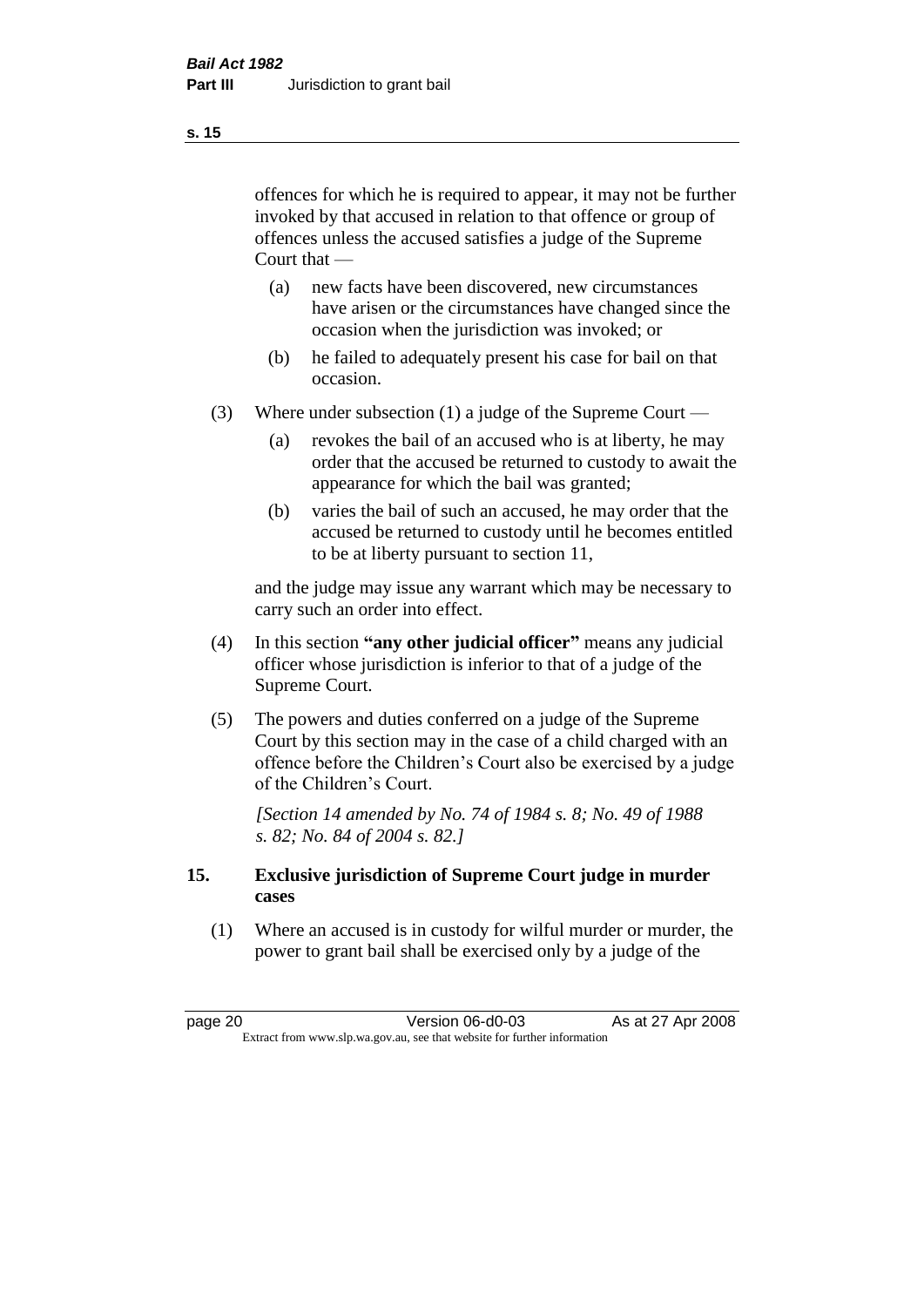Supreme Court, or in the case of an accused who is a child by a judge of the Children's Court, except —

- (a) where section  $31(2)(d)$  applies; or
- (b) to the extent that the Court of Appeal exercises its powers under Part A of Schedule 1.

```
[(2) repealed]
```
*[Section 15 amended by No. 52 of 1984 s. 35; No. 74 of 1984 s. 9; No. 49 of 1988 s. 83; No. 70 of 1988 s. 45; No. 45 of 1993 s. 12; No. 45 of 2004 s. 28(4); No. 84 of 2004 s. 82.]* 

#### **16. Bail of person arrested on warrant**

- (1) Subject to sections 14 and 15 where the arrest of an accused for an offence is made pursuant to a warrant he shall not be granted bail before he is brought before a court or judicial officer as commanded by the warrant, except by a justice acting in terms of section 6(9).
- (2) Notwithstanding subsection (1) or any other provision of this Act, an accused who has been arrested pursuant to a warrant —
	- (a) issued under section 56; or
	- (b) issued under the *Criminal Procedure Act 2004* for an offence against section 51(1) or (2),

shall not have a right to have his case for bail considered, and shall not be granted bail, before he is brought before the court as commanded by the warrant.

*[Section 16 amended by No. 59 of 2004 s. 141; No. 84 of 2004 s. 11 and 82; No. 59 of 2006 s. 4(3).]*

#### **16A. Restrictions on powers of authorised officers and justices in certain cases**

- (1) Where this section applies to a person who has been arrested for an offence jurisdiction does not arise under section 13 until the person is brought before —
	- (a) a court constituted by or so as to include a magistrate; or

As at 27 Apr 2008 Version 06-d0-03 page 21 Extract from www.slp.wa.gov.au, see that website for further information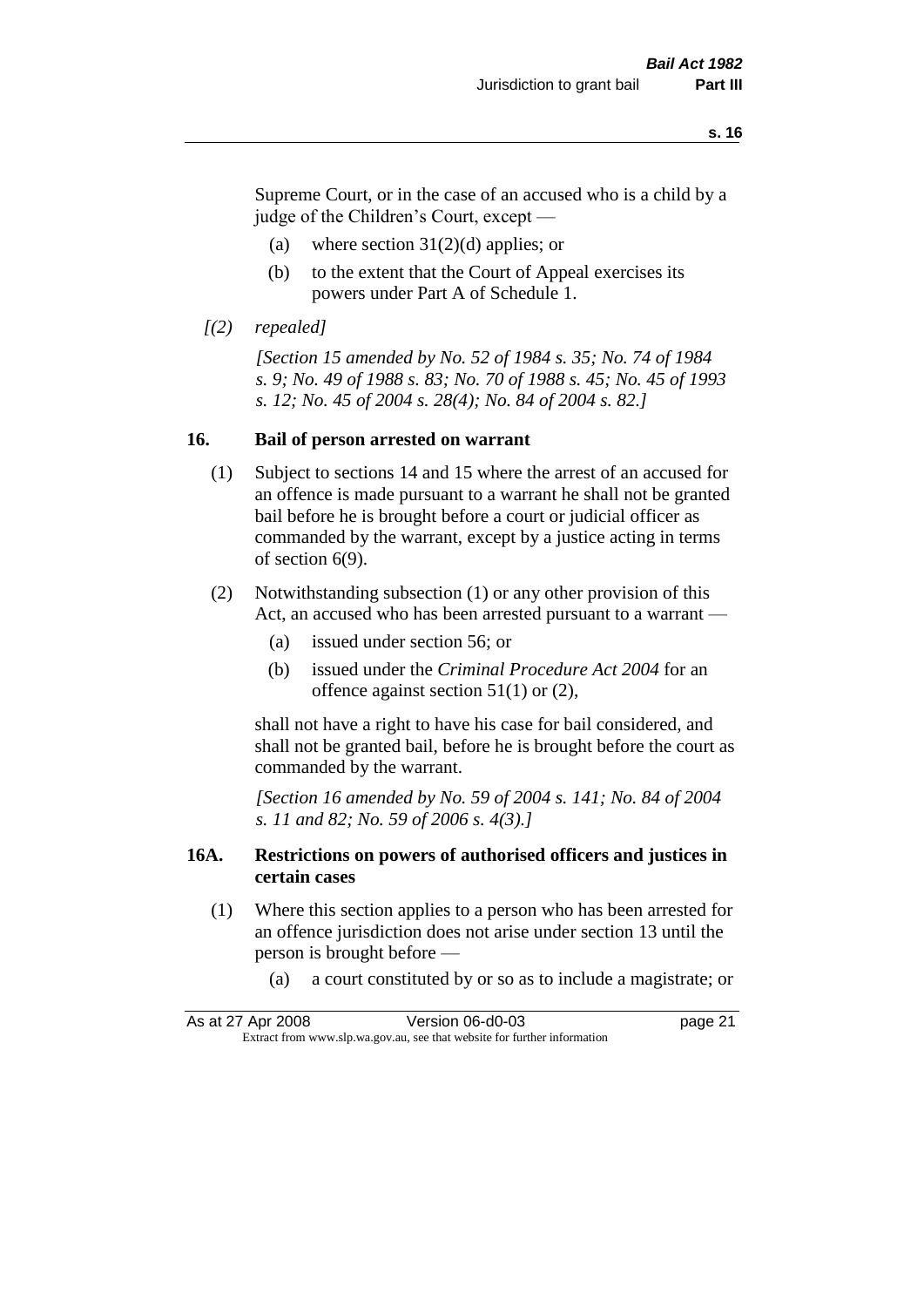- (b) where section 15 applies, a judge of the Supreme Court or a judge of the Children's Court as the case may require.
- (2) This section applies where
	- (a) a person has been arrested in an urban area for a serious offence; and
	- (b) the serious offence is alleged to have been committed while the accused was —
		- (i) on bail for; or
		- (ii) at liberty under an early release order made in respect of,

another serious offence.

- (3) This section also applies where a person has been arrested in an urban area for an offence against section 61(1) of the *Restraining Orders Act 1997* (which creates offences for breaches of violence restraining orders).
- (4) In this section —

**"urban area"** means —

- (a) the metropolitan region as defined in the *Planning and Development Act 2005* and any prescribed area that adjoins that region; and
- (b) any other prescribed area of the State, being the whole or part of, or an area adjoining, a local government district under the *Local Government Act 1995* that is designated under that Act as a city or a town.

*[Section 16A inserted by No. 54 of 1998 s. 6(1); amended by No. 38 of 2004 s. 59; No. 84 of 2004 s. 82; No. 38 of 2005 s. 15.]*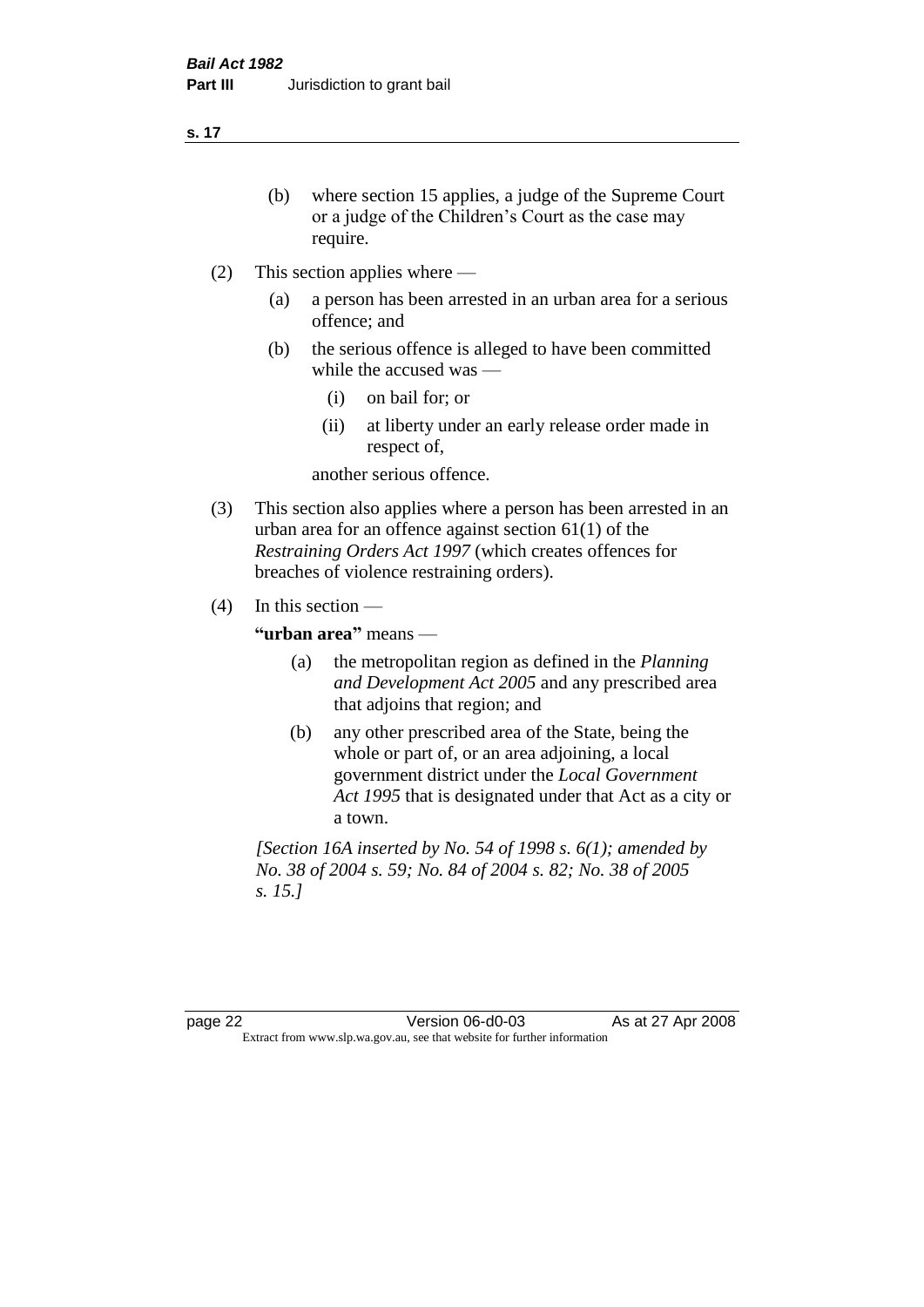#### **17. Conditions which may be imposed**

- (1) A judicial officer or authorised officer may impose conditions on a grant of bail only to the extent that he is authorised to do so by clause 2(3)(c) of Part C and Part D of Schedule 1.
- (2) Conditions imposed on a grant of bail shall not be any more onerous on the accused than the judicial officer or authorised officer considers is required in the public interest having regard to the nature of the offence for which the accused is in custody and the circumstances of the accused.

*[Section 17 amended by No. 45 of 1993 s. 8 and 12; No. 84 of 2004 s. 82.]* 

#### **17A. Further provisions as to responsible person's undertaking (Schedule 1 Part C clause 2)**

- (1) Where this section applies, an authorised police officer may
	- (a) cancel an undertaking of the kind described in clause 2(3)(c) of Part C of Schedule 1;
	- (b) approve of another person as a responsible person within the meaning in that clause; and
	- (c) detain the accused or order his detention until the person so approved enters into an undertaking of the kind mentioned in paragraph (a).
- (2) Subsection (1) applies where
	- (a) a person has entered into an undertaking referred to in paragraph (a) of that subsection;
	- (b) a judicial officer when granting bail ordered that the person may under this section be released from the undertaking by an authorised police officer; and
	- (c) the person wishes to be so released.
- (3) A police officer may, for the purpose of the exercise of the powers in subsection (1), take into custody a child accused who has been released on bail.

| As at 27 Apr 2008                                                        | Version 06-d0-03 | page 23 |
|--------------------------------------------------------------------------|------------------|---------|
| Extract from www.slp.wa.gov.au, see that website for further information |                  |         |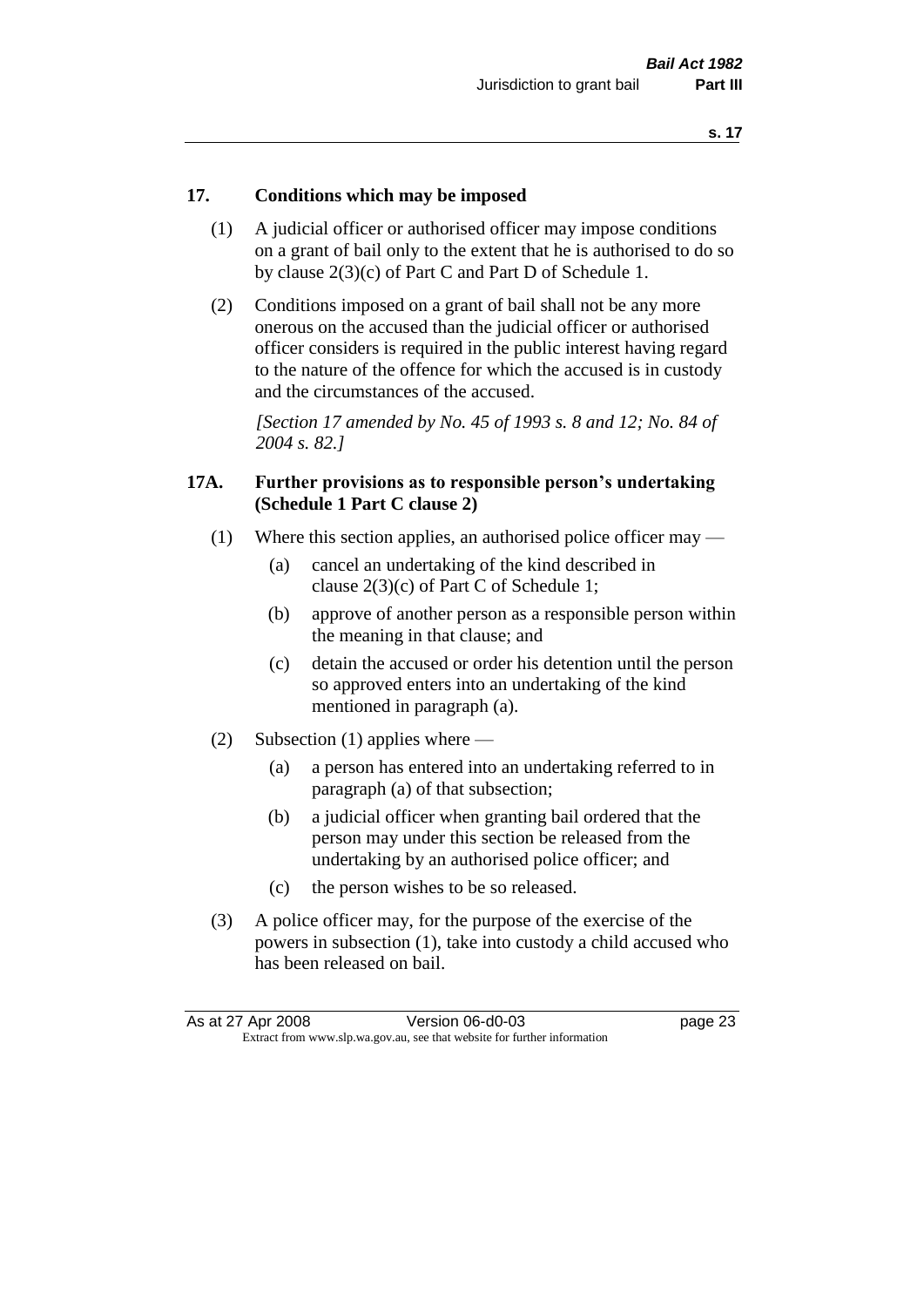#### **s. 17A**

- (4) If the police officer is not an authorised police officer he shall, as soon as is practicable, bring the accused before an authorised police officer for the purpose referred to in subsection (3).
- (5) After an undertaking has been entered into as mentioned in subsection  $(1)(c)$ , the accused, subject to this Act, has a right to be at liberty until he is required to appear before a court.

*[Section 17A inserted by No. 45 of 1993 s. 9; amended by No. 84 of 2004 s. 82.]* 

*[18-19. Repealed by No. 59 of 2006 s. 7(1).]*

page 24 Version 06-d0-03 As at 27 Apr 2008 Extract from www.slp.wa.gov.au, see that website for further information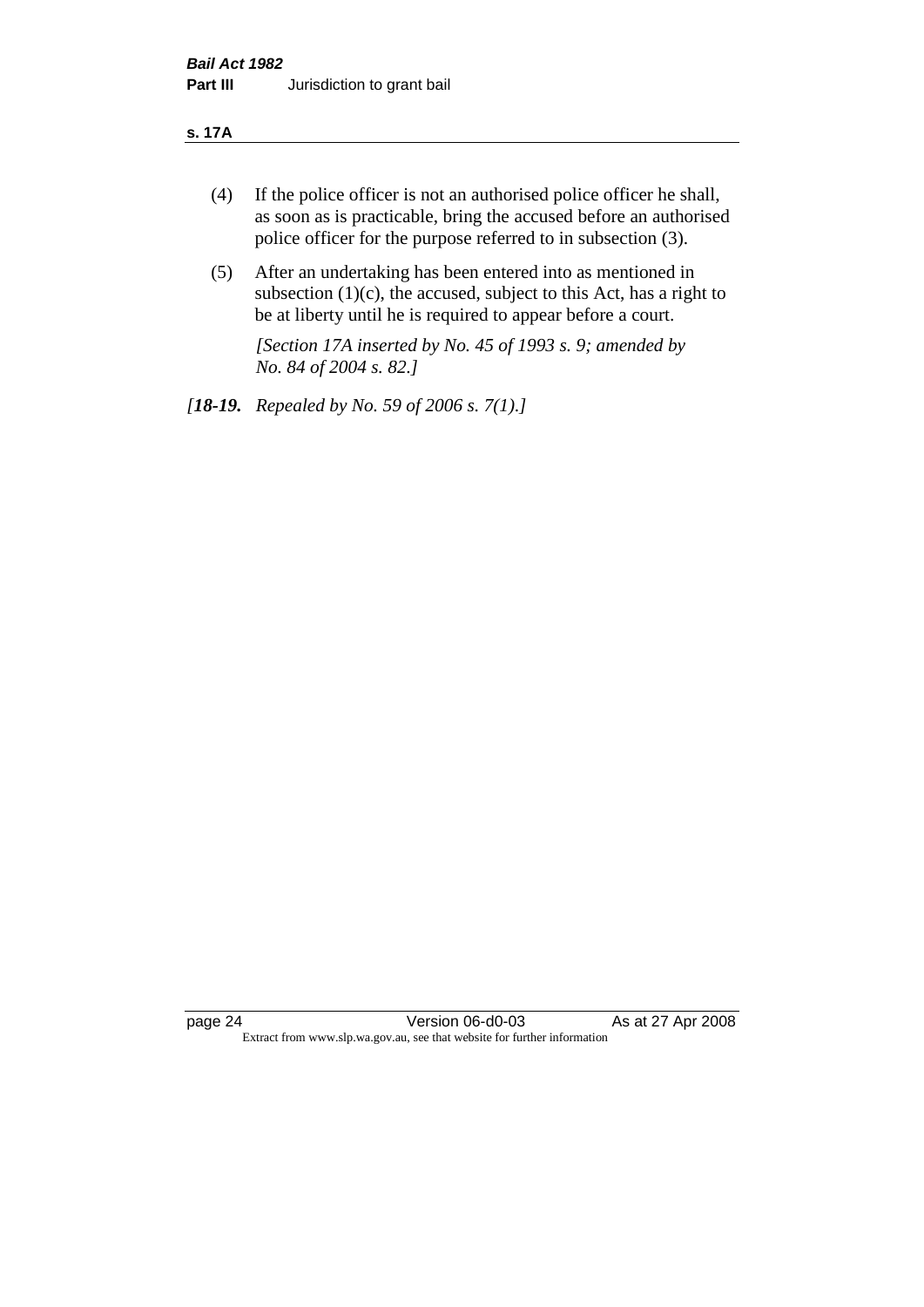## **Part IV — Hearing of case for bail, parties, and evidence**

#### **20. Power to consider bail** *in camera* **and to prohibit publication**

- (1) On the consideration by a judicial officer of a case for bail of an accused who is charged with an offence triable by jury, the judicial officer may, to avoid prejudice to either party, exercise the powers described in subsection (2), but shall only exercise the power in paragraph (b) thereof if he considers that the exercise of the power in paragraph (a) is not, on its own, likely to be sufficient to avoid prejudice.
- (2) The powers referred to in subsection (1) are to order
	- (a) that no report, or summary, of any statement, or of any specified statement, made or furnished at the hearing shall be published by any means;
	- (b) that the bail application be heard *in camera*.
- (3) Where an order is made under subsection (2)(a), no report, or summary, of any statement referred to in that paragraph shall be published by any means —
	- (a) if the offence is one that may be tried on indictment, before a court decides that it is to be tried on indictment;
	- (b) if the accused is discharged from further proceedings upon the prosecution notice or indictment brought against him for the offence, before he is so discharged; or
	- (c) if the accused is tried on indictment for the offence, before the trial is ended.
- (4) A person who, except with lawful excuse, fails to comply with an order made under this section commits an offence.

Penalty: \$1 000.

*[Section 20 amended by No. 50 of 2003 s. 37(2); No. 4 of 2004 s. 58; No. 84 of 2004 s. 11 and 82.]*

As at 27 Apr 2008 Version 06-d0-03 page 25 Extract from www.slp.wa.gov.au, see that website for further information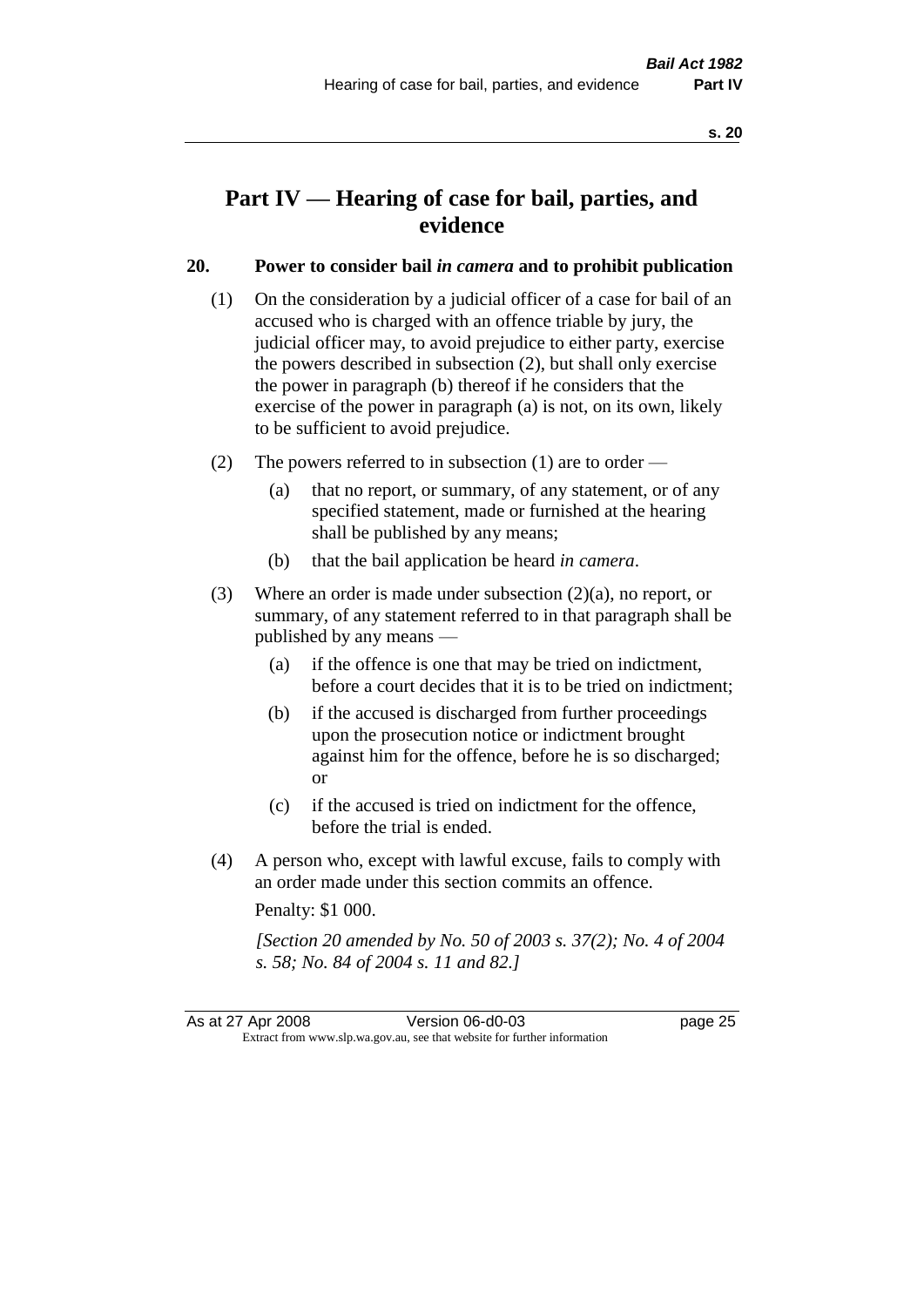#### **21. Parties**

- (1) The parties to proceedings on a case for bail are the prosecutor and the accused and, subject to subsection (2), no other person shall be a party to, or be represented at, the proceedings.
- (2) Nothing in subsection (1) affects the right of
	- (a) the Attorney General to apply for leave, or be an appellant, under Part 2 of the *Criminal Appeals Act 2004*;
	- (b) the State Solicitor or the Deputy Director of Public Prosecutions (Commonwealth) to receive notice and be heard under section 7A(2); or
	- (c) an officer referred to in section 33 of the *Children's Court of Western Australia Act 1988* to be present at and participate in proceedings concerning a child under that section.

*[Section 21 amended by No. 15 of 1988 s. 9; No. 49 of 1988 s. 84; No. 33 of 1989 s. 18; No. 31 of 1993 s. 7; No. 65 of 2003 s. 88(3); No. 59 of 2004 s. 141; No. 84 of 2004 s. 11 and 82.]* 

#### **22. Evidence**

A judicial officer or authorised person may in considering any case for bail receive and take into account such information as he thinks fit whether or not the same would normally be admissible in a court of law.

#### **23. Accused not bound to supply information**

An accused is not obliged to complete, or furnish information for, the prescribed form referred to in section  $8(1)(b)$ , or for any revision thereof, or to furnish any information, whether on oath or otherwise, for the purpose of having his case for bail considered.

*[Section 23 amended by No. 84 of 2004 s. 82.]* 

page 26 Version 06-d0-03 As at 27 Apr 2008 Extract from www.slp.wa.gov.au, see that website for further information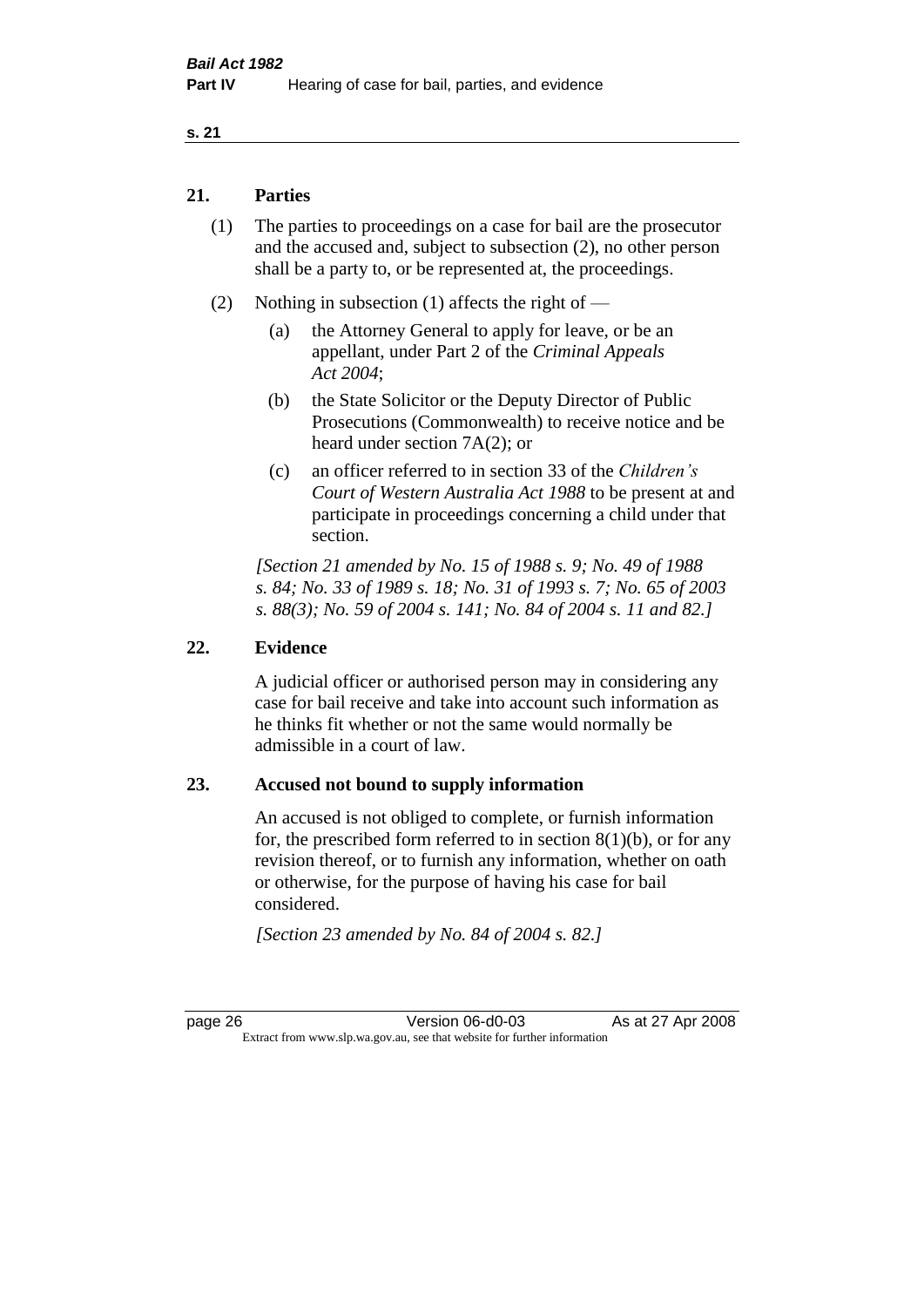#### **24. Information may be referred to police officer for verification or for report**

- (1) A judicial officer or authorised officer who is called upon to consider a case for bail may —
	- (a) request that any information placed before the judicial officer or authorised officer by the accused for the purposes of the case be verified by a police officer, and to that end may refer to a police officer the prescribed form mentioned in section 8(1)(b), after it has been completed or revised;
	- (b) request that a report on any matter mentioned in Part C of Schedule 1, so far as it applies to an accused whose case is being or to be considered, be made by a police officer.
- (2) Where a reference or request is made under subsection (1) a police officer shall, as soon as is practicable —
	- (a) make a report to the judicial officer or the authorised officer accordingly; and
	- (b) furnish a copy of the report to the accused or his solicitor or counsel.

*[Section 24 inserted by No. 61 of 1990 s. 6; amended by No. 45 of 1993 s. 12; No. 84 of 2004 s. 82.]* 

#### **24A. Information may be referred to community corrections officer for verification or for report**

- (1) A judicial officer who is called upon to consider a case for bail may refer to a community corrections officer any matter referred to in section 24(1) and may request a community corrections officer to do any matter referred to in that section.
- (2) A judicial officer who is called upon to consider a case for bail and who desires to impose a home detention condition as a condition on a grant of bail, shall request that a report be made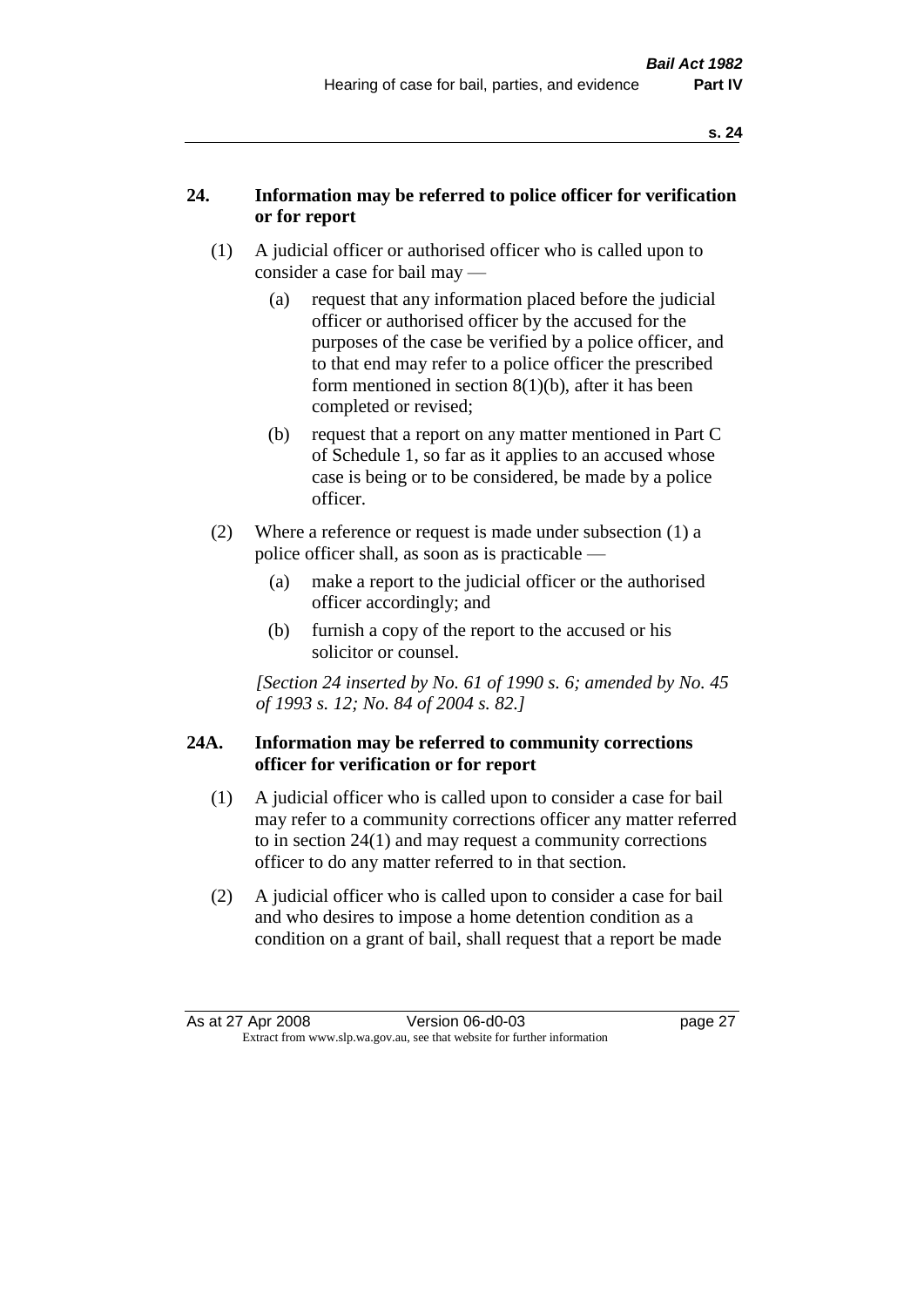by a community corrections officer about the suitability of the accused to be subject to a home detention condition.

- (3) Where a reference or a request is made under subsection (1) or a report is requested under subsection (2) a community corrections officer shall, as soon as is practicable, make a report to the judicial officer and, at the discretion of the judicial officer, copies may be made available to the prosecution or to the accused or his solicitor or counsel.
- (4) Where a community corrections officer makes a report that an accused is suitable to be subject to a home detention condition, the officer shall annex to the report and provide to the accused or his solicitor or counsel, a list of those conditions in rules made under section 50L that may be applied to the accused by the CEO (corrections) while the accused is subject to the home detention condition.

*[Section 24A inserted by No. 61 of 1990 s. 7; amended by No. 31 of 1993 s. 9; No. 84 of 2004 s. 82; No. 65 of 2006 s. 53.]* 

#### **25. Protection of accused as to information given for bail purposes**

A statement made by an accused to a judicial officer or authorised officer for the purpose of a decision whether bail should be granted to him for any appearance in court for an offence shall not be admissible in evidence against him at his trial for that offence.

*[Section 25 amended by No. 84 of 2004 s. 82.]* 

#### **26. Record of decision and reasons**

- (1) A bail record form shall be completed by an authorised officer or a justice if he —
	- (a) refuses to grant bail to an accused;
	- (b) grants bail to an accused in the circumstances referred to in clause 3 of Part B of Schedule 1; or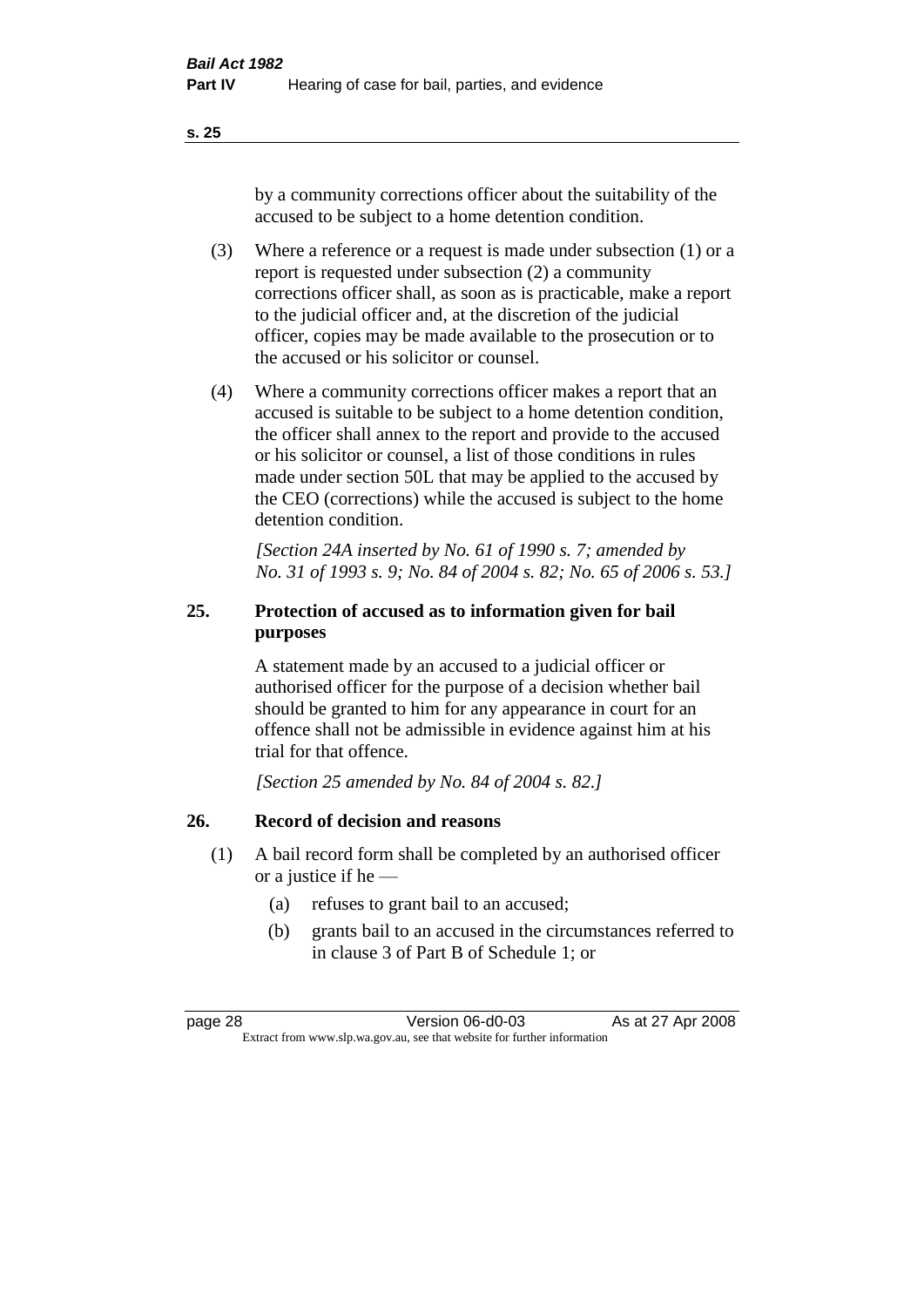- (c) imposes any condition on a grant of bail and it appears to him that the accused is dissatisfied with the condition.
- (2) Where a judicial officer, other than a justice
	- (a) refuses to grant bail to an accused; or
	- (b) imposes any condition on a grant of bail and it appears to him that the accused is dissatisfied with the condition,

a record of the decision and of the reasons therefor shall be made.

- (3) The accused, the prosecutor or an intending prosecutor shall be entitled, upon request, to be furnished with a copy of the bail record form or, where subsection (2) applies, of the record made.
- (4) For the purposes of this section
	- (a) references to a justice do not include a magistrate or a judge of the District Court or the Supreme Court or the Children's Court who is a justice; and
	- (b) a bail record form is a prescribed form designed to contain a summary of the matters relevant to the decision as to the bail of an accused, including those matters set out in Part C of Schedule 1, the decision made, and the reasons for the decision.

*[Section 26 inserted by No. 15 of 1988 s. 10; amended by No. 49 of 1988 s. 85; No. 45 of 1993 s. 12; No. 59 of 2004 s. 141; No. 84 of 2004 s. 82.]* 

# **27. Transmission of relevant papers to court**

(1) An authorised officer and a judicial officer who consider an accused's case for bail for an appearance for an offence and a person before whom a bail undertaking or a surety undertaking is entered into shall ensure that the relevant papers are sent as soon as is practicable, to the court before which the accused is required to appear.

As at 27 Apr 2008 Version 06-d0-03 page 29 Extract from www.slp.wa.gov.au, see that website for further information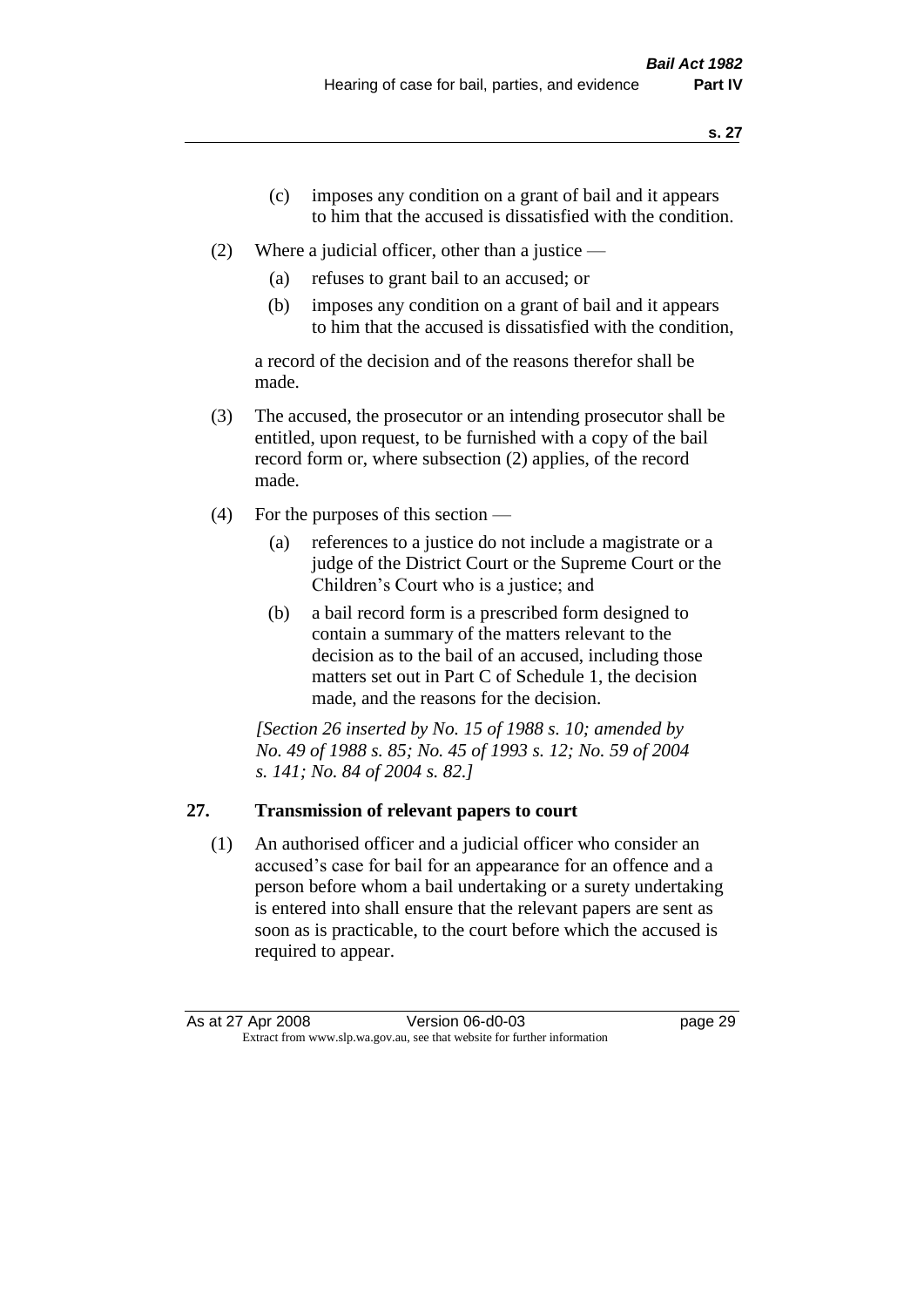#### **s. 27A**

(2) In subsection (1) **"the relevant papers"** in relation to any particular officer or person means such papers as are prescribed to be sent by that officer or person.

*[Section 27 amended by No. 84 of 2004 s. 82; No. 59 of 2006 s. 7(2).]* 

## **27A. Transmission of papers to CEO (corrections)**

A judicial officer who grants bail subject to a home detention condition shall ensure that a copy of the bail record form and of the bail undertaking are sent as soon as is practicable to the CEO (corrections).

*[Section 27A inserted by No. 61 of 1990 s. 8; amended by No. 31 of 1993 s. 9; No. 65 of 2006 s. 53.]* 

page 30 Version 06-d0-03 As at 27 Apr 2008 Extract from www.slp.wa.gov.au, see that website for further information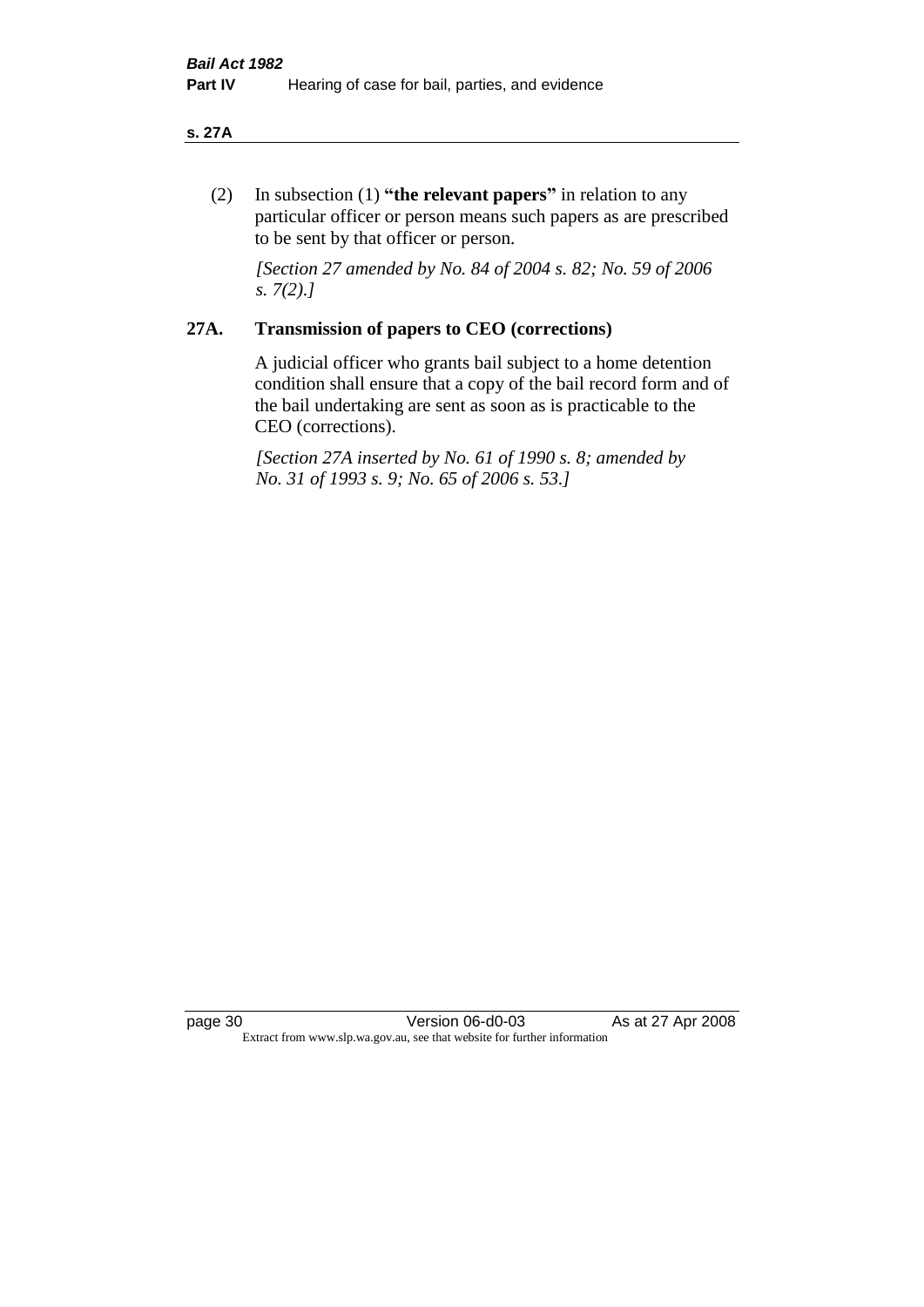# **Part V — Bail undertakings**

#### **28. Bail undertaking**

- (1) A person shall not be released on bail for an appearance in court unless he has entered into a bail undertaking for that appearance or is deemed to have done so under section 31(3).
- (2) A bail undertaking is an undertaking in writing by an accused in the prescribed form —
	- (a) that he will appear at a time and place specified, or deemed by section 31(3) to be specified, in the undertaking;
	- (b) that if he fails to appear at that time and place he will as soon as is practicable —
		- (i) notify the registrar of the court at which he is required to appear of the cause of his failure; and
		- (ii) appear at that court when the court is sitting;
	- (c) that he will comply with such conditions as may be imposed on him under clause 2 of Part D of Schedule 1;
	- (d) that he will comply with any home detention condition which may be imposed as a condition on a grant of bail to him pursuant to clause 3 of Part D of Schedule 1,

and containing any agreement as to forfeiture of money by the accused which may be required pursuant to clause 1 of that Part.

- (3) A bail undertaking for any appearance may be entered into in respect of more than one offence.
- (4) The undertakings mentioned in subsection  $(2)(a)$  and (b) are, subject to section 34, enforceable under sections 51, 57 and 58.

*[Section 28 amended by No. 61 of 1990 s. 9; No. 45 of 1993 s. 12; No. 59 of 2004 s. 141; No. 84 of 2004 s. 82.]*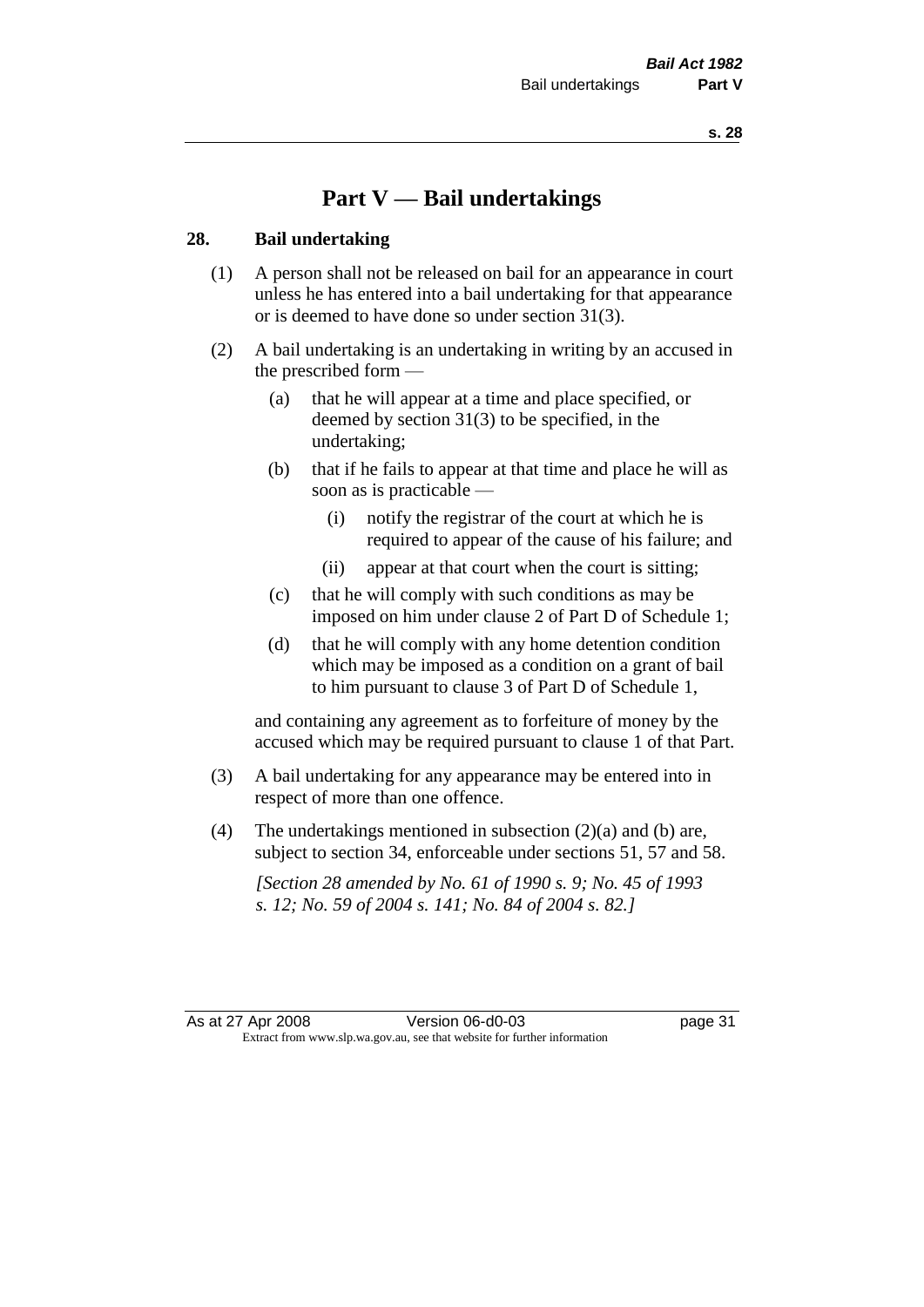#### **29. Before whom bail undertaking may be entered into**

A bail undertaking need not be entered into before the judicial officer or authorised officer who granted bail but may be entered into before any of the following persons —

- (a) a judicial officer;
- (b) the Principal Registrar or a registrar of the Supreme Court;
- (c) the registrar or a deputy registrar of the District Court;
- (d) a registrar of the Magistrates Court;
- (da) a registrar of the Children's Court;
- (e) a coroner's registrar within the meaning of the *Coroners Act 1996*;
- (f) an authorised police officer;
- (g) an associate of a judge of the Supreme Court or of the District Court or of the Children's Court;
- (h) where the accused is in prison, any person for the time being in charge of the prison;
- (i) where the accused is a child, any authorised community services officer.

*[Section 29 amended by No. 15 of 1988 s. 11; No. 49 of 1988 s. 86; No. 2 of 1996 s. 61; No. 59 of 2004 s. 141; No. 84 of 2004 s. 82.]* 

#### **30. Duties of person before whom bail undertaking is entered into**

- (1) The person before whom a bail undertaking is to be entered into by an accused shall before it is entered into —
	- (a) (i) read the undertaking to the accused; or
		- (ii) be informed by the accused that the accused has read it; or
		- (iii) if necessary, have the undertaking translated to the accused;

and

page 32 Version 06-d0-03 As at 27 Apr 2008 Extract from www.slp.wa.gov.au, see that website for further information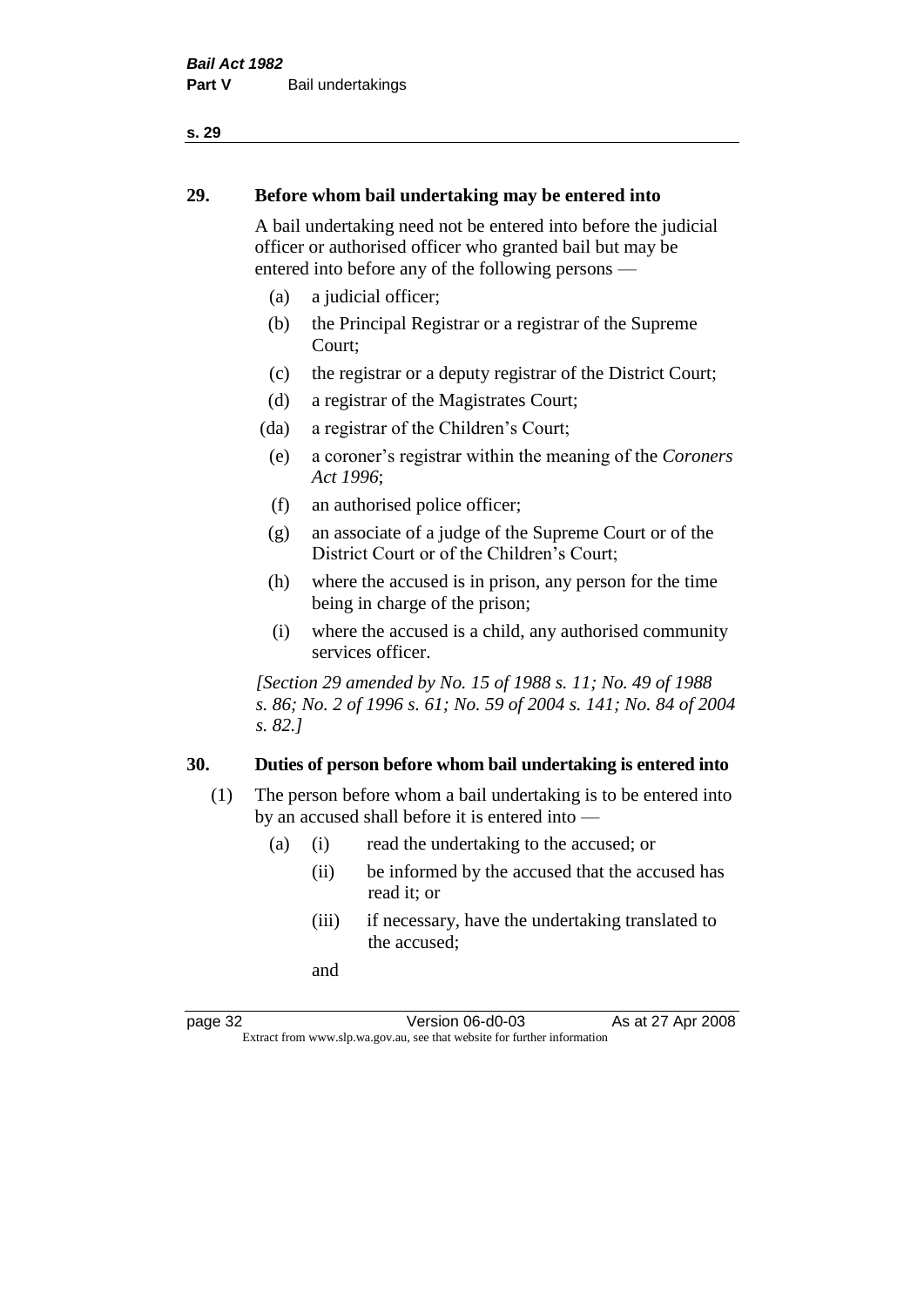- (b) ensure that all conditions which are to be complied with before the release of the accused have been complied with.
- (2) The person before whom a bail undertaking is entered into by an accused shall give to him, or cause to be given to him —
	- (a) a copy of the bail undertaking as duly completed; and
	- (b) a notice in writing in the prescribed form showing
		- (i) his obligations pursuant to the undertaking; and
		- (ii) the consequences of his failure to comply with them.
- (3) The person before whom a bail undertaking is entered into by an accused shall enquire of the accused whether he requires the notice referred to in subsection (2)(b) to be read or translated to him and shall take such steps as are necessary to comply with any such requirement of the accused.

*[Section 30 inserted by No. 15 of 1988 s. 12; amended by No. 84 of 2004 s. 82.]* 

## **31. Different time and place for appearance may be substituted**

- (1) A different time or a different time and place may be substituted in accordance with this section for the time and place for appearance specified, or deemed by this section to be specified, in a bail undertaking.
- (2) A different time, or a different time and place, for the appearance by the accused may be substituted as mentioned in subsection  $(1)$  —
	- (a) upon an adjournment of proceedings at which the accused is present, by the judicial officer, if he has power to grant bail for that appearance, fixing a time and place for the resumed proceedings and notifying the accused orally thereof;
	- (b) upon an adjournment of proceedings from which the accused is absent for reasonable cause, by the judicial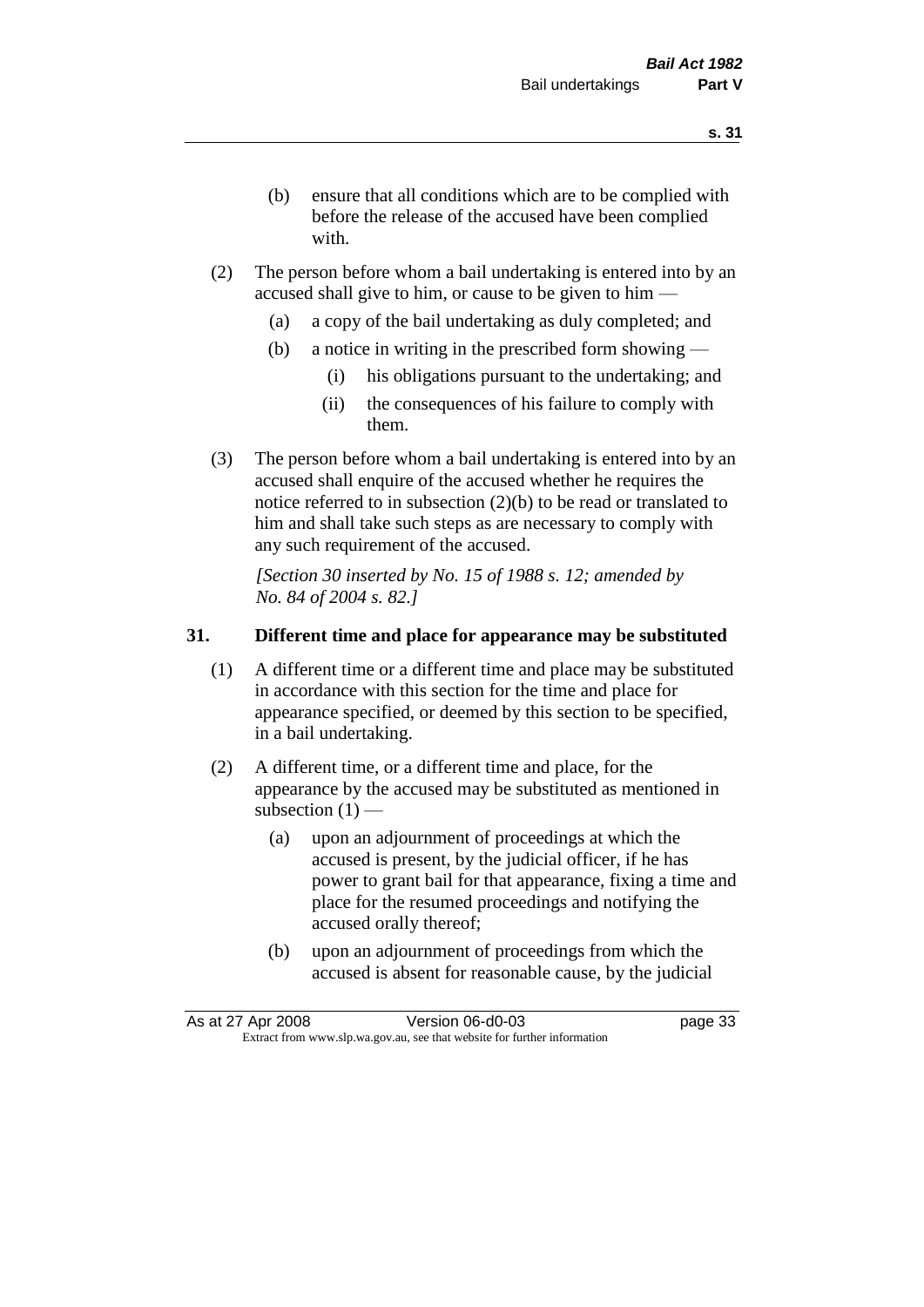officer, if he has power to grant bail for that appearance, fixing a time and place for the resumed proceedings and directing the registrar of the court to give written notice thereof to the accused;

- $(c)$  where
	- (i) a judge of the Supreme Court or a judge of the Children's Court has granted bail to an accused under section 15; and
	- (ii) a judicial officer, other than such a judge, has committed the accused to the Supreme Court,

by a judge of the Supreme Court notifying the accused orally, or directing the registrar of the court to give written notice to the accused of the time or time and place for the proceedings;

- (d) where
	- (i) a judge of the Supreme Court or a judge of the Children's Court has granted bail to an accused under section 15;
	- *[(ii) deleted]*
	- (iii) the judicial officer is satisfied that there has been no material change in the facts or circumstances which applied on the grant of bail,

by the judicial officer notifying the accused orally, or directing the registrar of the court to give written notice to the accused, of the time or time and place for the resumed proceedings;

- (e) upon a committal to the Supreme Court or District Court, by a judicial officer, if he has power to grant bail for that appearance, fixing a specified day in a specified sitting or session of that court and directing the registrar of the court to give written notice thereof to the accused;
- (f) where an accused has been committed for trial in the Supreme Court or the District Court in a specified sitting or session thereof or on a specified day in a specified

**s. 31**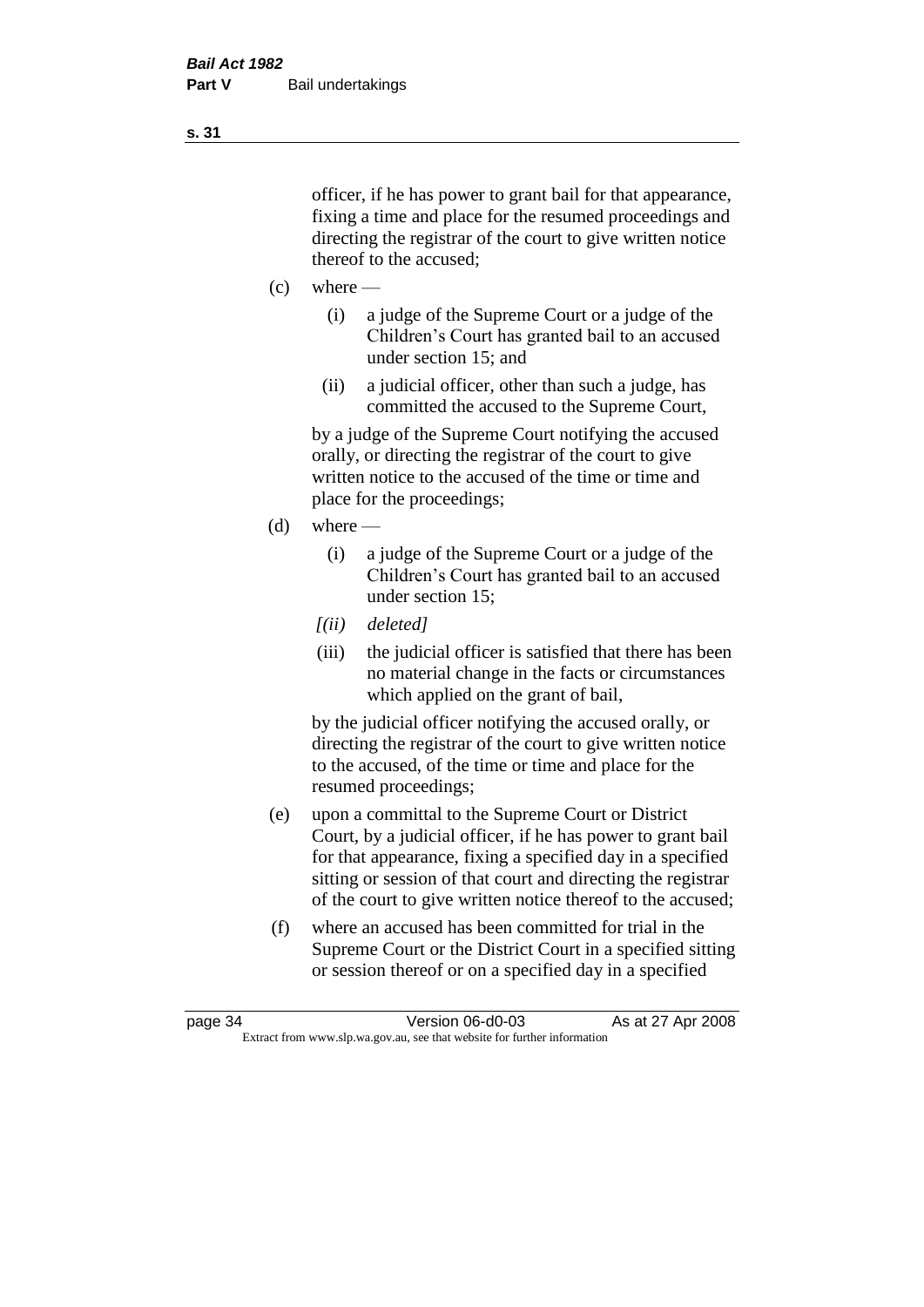sitting or session thereof, by an officer of the court fixing a time for the trial in that sitting or session and giving written notice thereof to the accused;

- (g) if the parties agree to a different time or a different time and place for the proceedings, by an officer of the court giving written notice thereof to the accused.
- (3) Where a different time or a different time and place is notified to an accused pursuant to subsection (2) the bail undertaking shall be deemed to be amended to specify that time or that time and place for appearance, and the terms and conditions thereof shall continue to apply as so amended as if the accused had entered into the bail undertaking in that form.
- (4) Where the power in subsection (2)(b) is exercised upon an adjournment of proceedings the right of the accused to be at liberty under section 11(1) does not lapse by reason only that there is an interval between the adjournment of the proceedings and the time when he is notified of the time and place for the resumed proceedings.

*[Section 31 amended by No. 15 of 1988 s. 13; No. 49 of 1988 s. 87; No. 27 of 2002 s. 21; No. 59 of 2004 s. 141; No. 84 of 2004 s. 82.]* 

# **32. Giving and proof of notices under section 31**

- (1) A written notice to an accused under section 31(2), shall be given to him personally or sent to him by registered post or telegram at his address appearing in his bail undertaking or notified under section 60.
- (2) Without limiting section 75(2) of the *Interpretation Act 1984*, **"registered post"** in subsection (1) includes any method of post whereby an acknowledgment of receipt is obtained from the person to whom a letter is addressed; and if a notice is sent to a person by that method, production of an acknowledgment purporting to be signed by that person shall be evidence of his receipt of the same.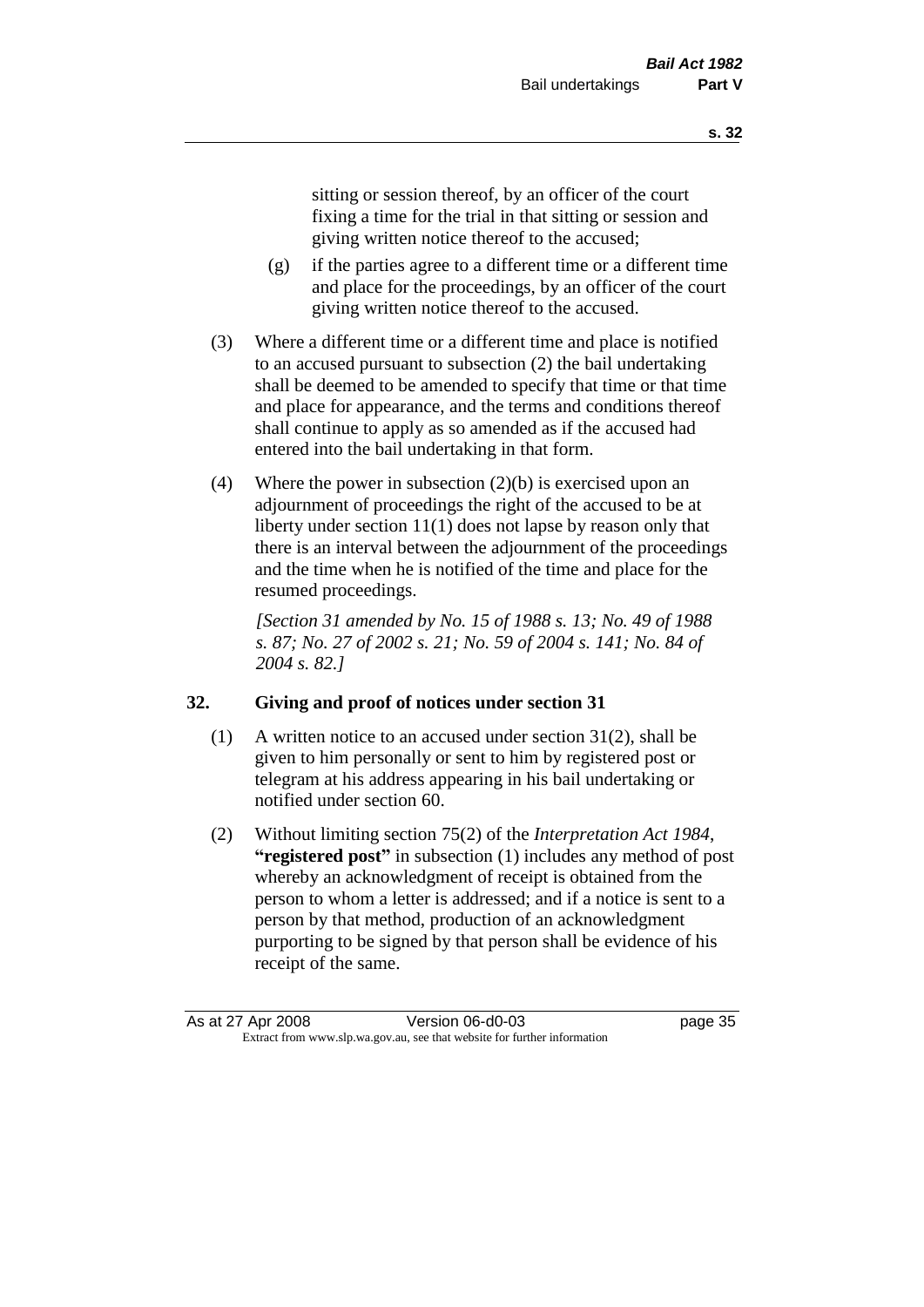(3) If notice is sent by registered post (otherwise than as mentioned in subsection (2)) or by telegram it shall be presumed, unless the contrary is shown, to have been received and at the time when, in the ordinary course of events, the letter or telegram would have been delivered.

(4) The judicial officer who under section  $31(2)(a)$  notifies an accused of the time and place for resumed proceedings shall endorse on the accused's bail undertaking a certificate showing details of such time and place and that he notified the accused thereof.

(5) In any proceedings —

- (a) a document purporting to be a copy of a notice referred to in subsection (1) shall be evidence of the terms of the notice;
- (b) an endorsement on a bail undertaking purporting to be a certificate referred to in subsection (4) shall be evidence of the matters appearing therein without proof of the signature of the judicial officer who made it.

*[Section 32 amended by No. 74 of 1984 s. 12; No. 84 of 2004 s. 82.]* 

# **33. Judicial officer may order accused to enter into bail undertaking**

- (1) Where bail is granted to an accused by a judicial officer, whether with or without any condition being attached thereto, and the accused fails or refuses to enter into a bail undertaking in terms of the grant, the judicial officer who granted bail may, subject to subsection (3), order that the accused enter into the bail undertaking within such time as he may specify.
- (2) If an accused does not comply with an order under subsection (1), the judicial officer may, subject to subsection (3), further order that a bail undertaking, in such form as the judicial officer may approve, shall be deemed to have been entered into by the accused on the date of such

**s. 33**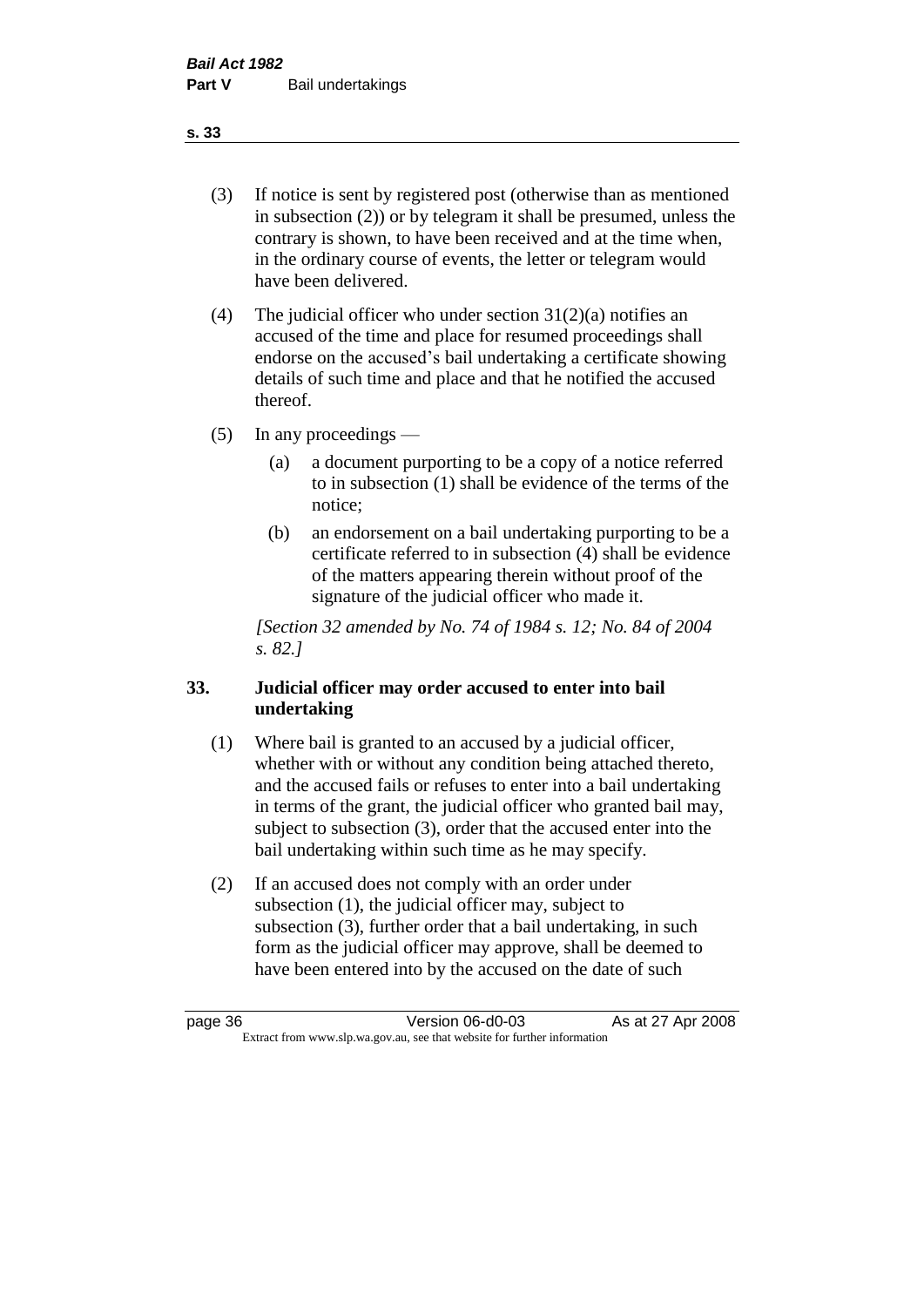further order, and thereupon that undertaking shall be treated as if it had been duly entered into by the accused for the purposes of this Act.

- (3) A judicial officer shall not
	- (a) make an order under subsection (2) unless he has personally informed the accused of the terms and effect of the order made under subsection (1);
	- (b) exercise any of the powers conferred on him by this section unless he is satisfied that the accused has the capacity to enter into and comply with the undertaking.

*[Section 33 amended by No. 84 of 2004 s. 82.]* 

## **34. Cessation and suspension of bail undertaking**

A bail undertaking ceases to have effect —

- (a) upon the revocation of bail under section 55;
- (b) upon the death of the accused, but only if no order has been made under section 57;
- (c) subject to section 31, upon the appearance in court by the accused as required by his bail undertaking;
- (d) upon the discharge of the accused according to law from any further proceedings for the offence, or all of the offences, to which the bail undertaking relates;
- (e) during any period before the time at which the accused is required to appear in court when he is in custody for any other offence or reason.

*[Section 34 amended by No. 84 of 2004 s. 82.]*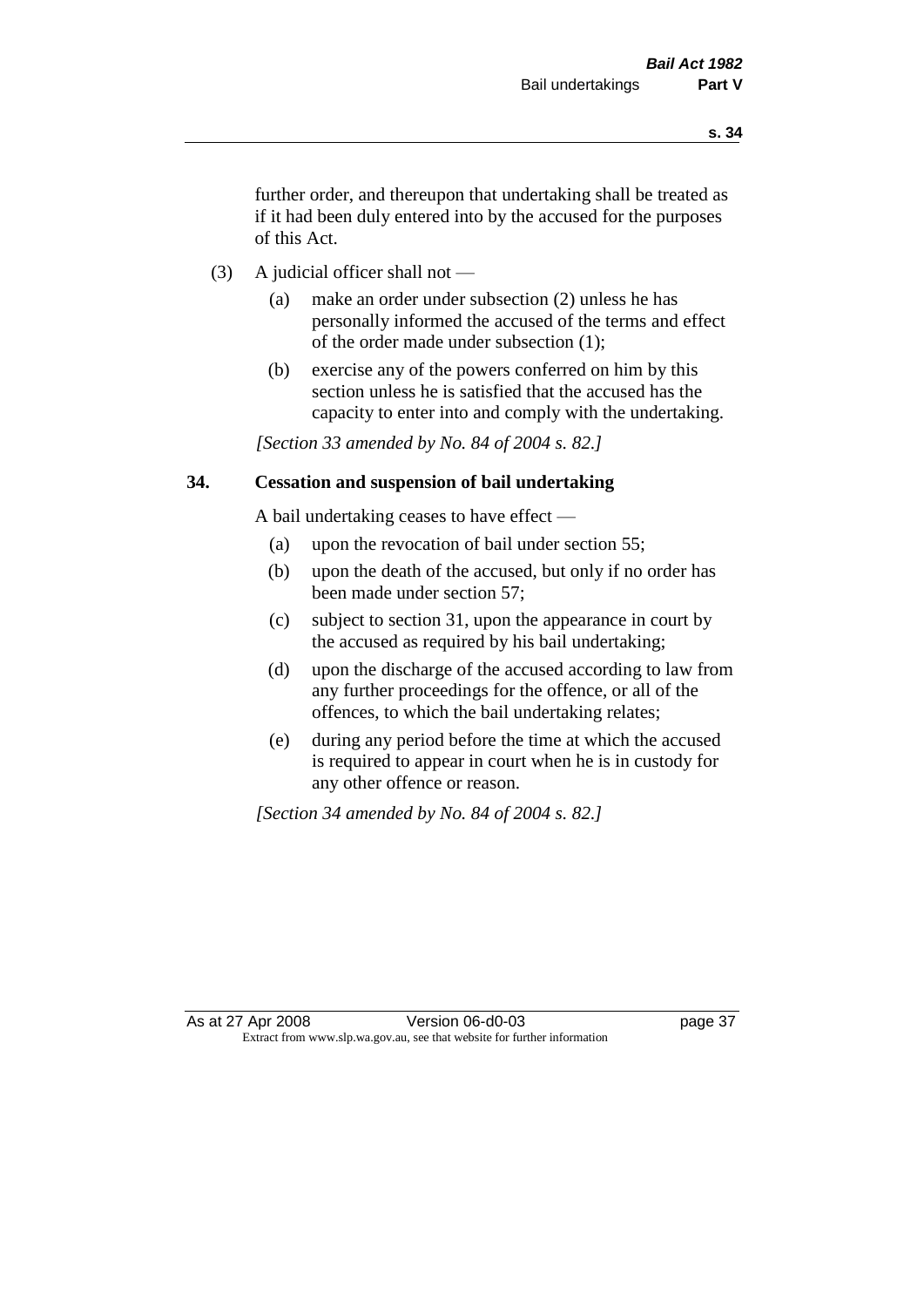# **Part VI — Sureties and surety undertakings**

# **35. Meaning of surety and surety undertaking**

- (1) A surety is a person who, as a condition of the grant of bail to an accused, enters into a surety undertaking, that is to say, undertakes in writing that he will, subject to this Act, forfeit a specified amount of money if the accused fails to comply with any requirement of his bail undertaking mentioned in section  $28(2)(a)$  and  $(b)(ii)$ .
- (2) A surety is required to be approved under section 40.
- (3) A forfeiture of money by a surety as mentioned in subsection (1) is enforceable as provided in section 49 but not otherwise.

*[Section 35 amended by No. 84 of 2004 s. 82.]* 

# **36. Authority to approve sureties**

- (1) The decision whether an applicant should be approved as a surety in any case shall be made, on notice to the prosecutor in the prescribed manner —
	- (a) where a judicial officer imposed the requirement for a surety in that case, by that judicial officer or by a judicial officer whose jurisdiction is co-extensive with that judicial officer's;
	- (b) where an authorised officer imposed the requirement for a surety in that case, by that or any other authorised officer; or
	- (c) where subsection (2) applies, by an officer of the court authorised under that subsection.
- (2) A judicial officer when granting bail to an accused subject to a requirement for a surety or sureties may authorise a justice, a registrar of any court or an associate of a judge of the Supreme Court or of the District Court or of the Children's Court, by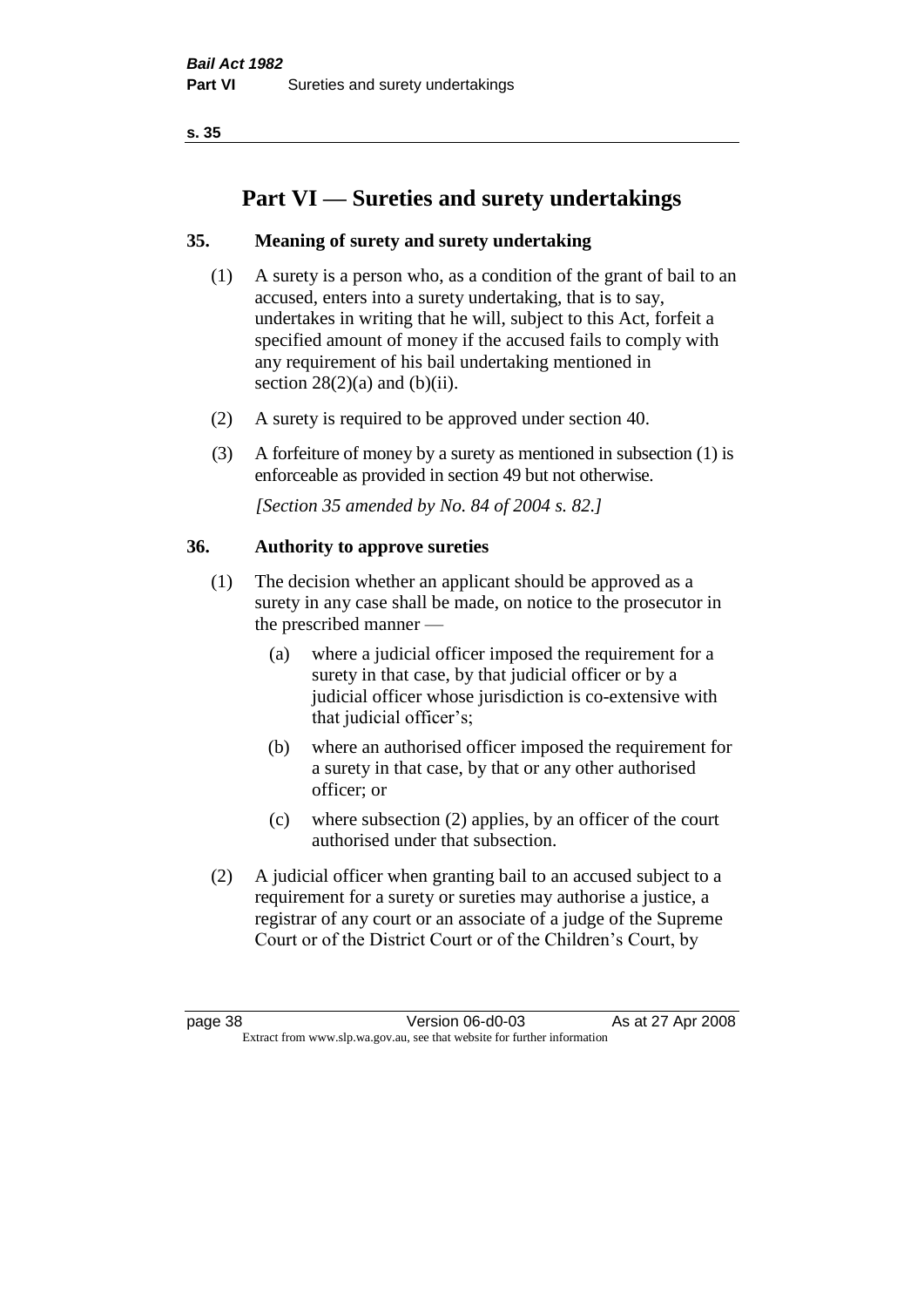name or office, to decide whether any applicant should be approved as a surety in that case.

*[Section 36 amended by No. 15 of 1988 s. 14; No. 49 of 1988 s. 88; No. 59 of 2004 s. 141; No. 84 of 2004 s. 82.]* 

#### **37. Proposed surety to receive certain information and prescribed form for completion**

- (1) Whenever an officer referred to in section 36(1) is called upon to decide whether an applicant should be approved as a surety, he shall ensure that the applicant is, or has been, given —
	- (a) a duly completed notice in the prescribed form showing details of the terms and conditions on which bail has been granted to the accused in whose case the surety is required;
	- (b) such information in writing as to the effect of this Act in relation to the rights, obligations and liabilities of sureties as is prescribed for the purposes of this paragraph; and
	- (c) a prescribed form of declaration for completion designed to disclose to the officer all information relevant to the decision.
- (2) Before he makes his decision, the officer shall ensure that the applicant furnishes to him the declaration referred to in subsection (1)(c) duly completed.

*[Section 37 amended by No. 84 of 2004 s. 82.]* 

#### **38. Persons disqualified from being sureties**

- (1) A person is not qualified to be approved as a surety if  $-$ 
	- (a) he is under 18 years of age; or
	- (b) subject to subsection (2), the value of his assets, after provision is made for his debts and liabilities, is less than the amount which he might become liable to forfeit under his proposed surety undertaking; or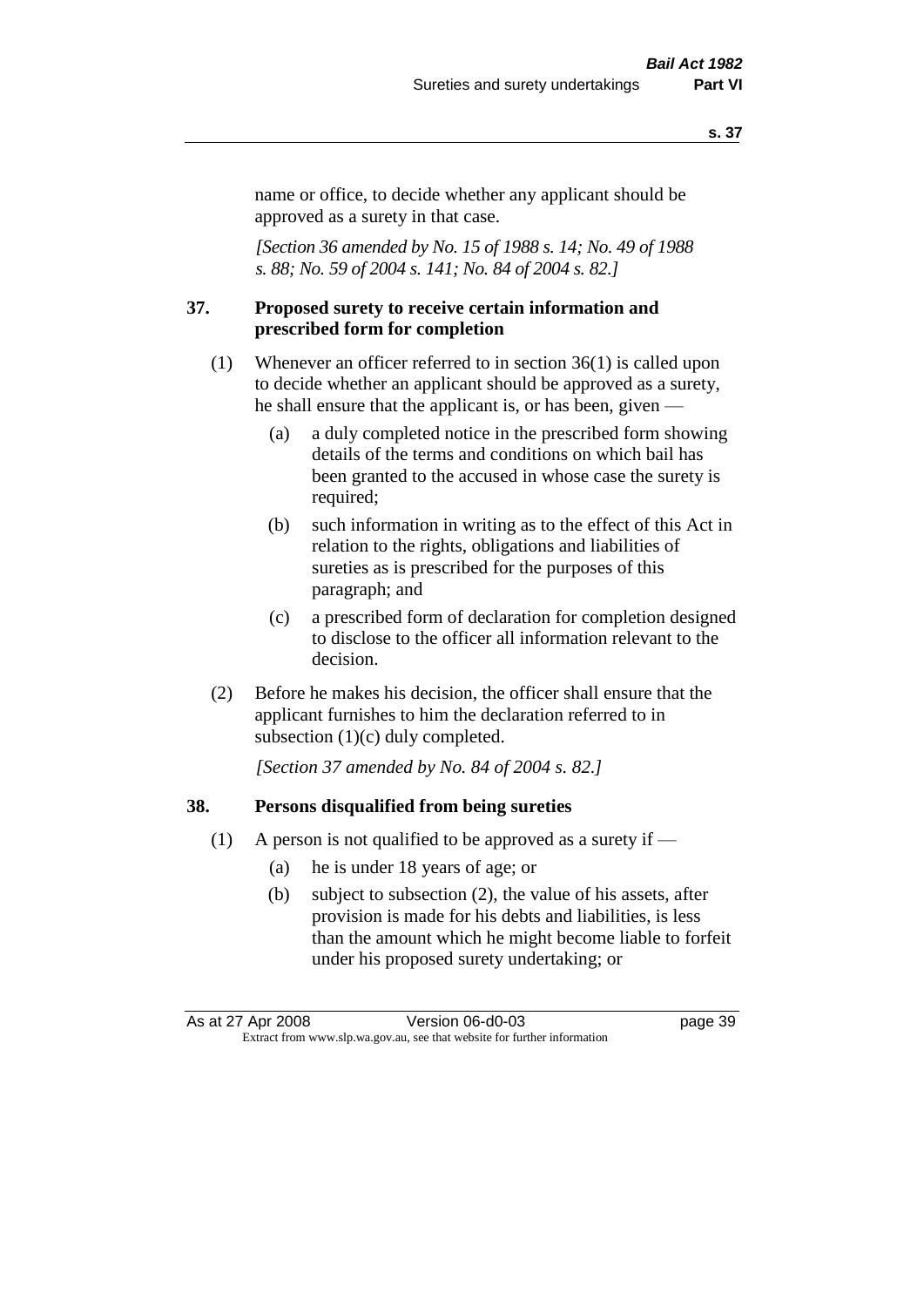(c) there are reasonable grounds for believing that he has been, or will be, indemnified by any person against any forfeiture referred to in paragraph (b).

(2) Subsection (1)(b) does not apply where the applicant for approval is required to give security sufficient to cover the amount which he might become liable to forfeit.

## **39. Matters relevant to approval of sureties**

In determining whether an applicant is suitable to be a surety an officer referred to in section 36(1) shall have regard to all matters which appear to him to be relevant including, as well as any others, the following —

- (a) the character and antecedents of the applicant;
- (b) his proximity to or connection with the accused, whether by kinship, place of residence or otherwise; and
- (c) his ability to pay, or give security for, the amount which he might become liable to forfeit under his proposed surety undertaking, without excessive hardship to himself or his dependants.

*[Section 39 amended by No. 84 of 2004 s. 82.]* 

## **40. Decision on application by proposed surety**

- (1) Upon receipt of the duly completed declaration referred to in section  $37(1)(c)$ , the officer shall, after making any enquiries which he thinks desirable, make a decision, as soon as is practicable, either to approve or not to approve of the applicant as a surety in that case.
- (2) If the officer does not approve of the applicant as a surety he shall record the reasons for his doing so and inform the applicant and the accused thereof, or cause them to be so informed.

*[Section 40 amended by No. 15 of 1988 s. 15; No. 84 of 2004 s. 82.]* 

page 40 Version 06-d0-03 As at 27 Apr 2008 Extract from www.slp.wa.gov.au, see that website for further information

**s. 39**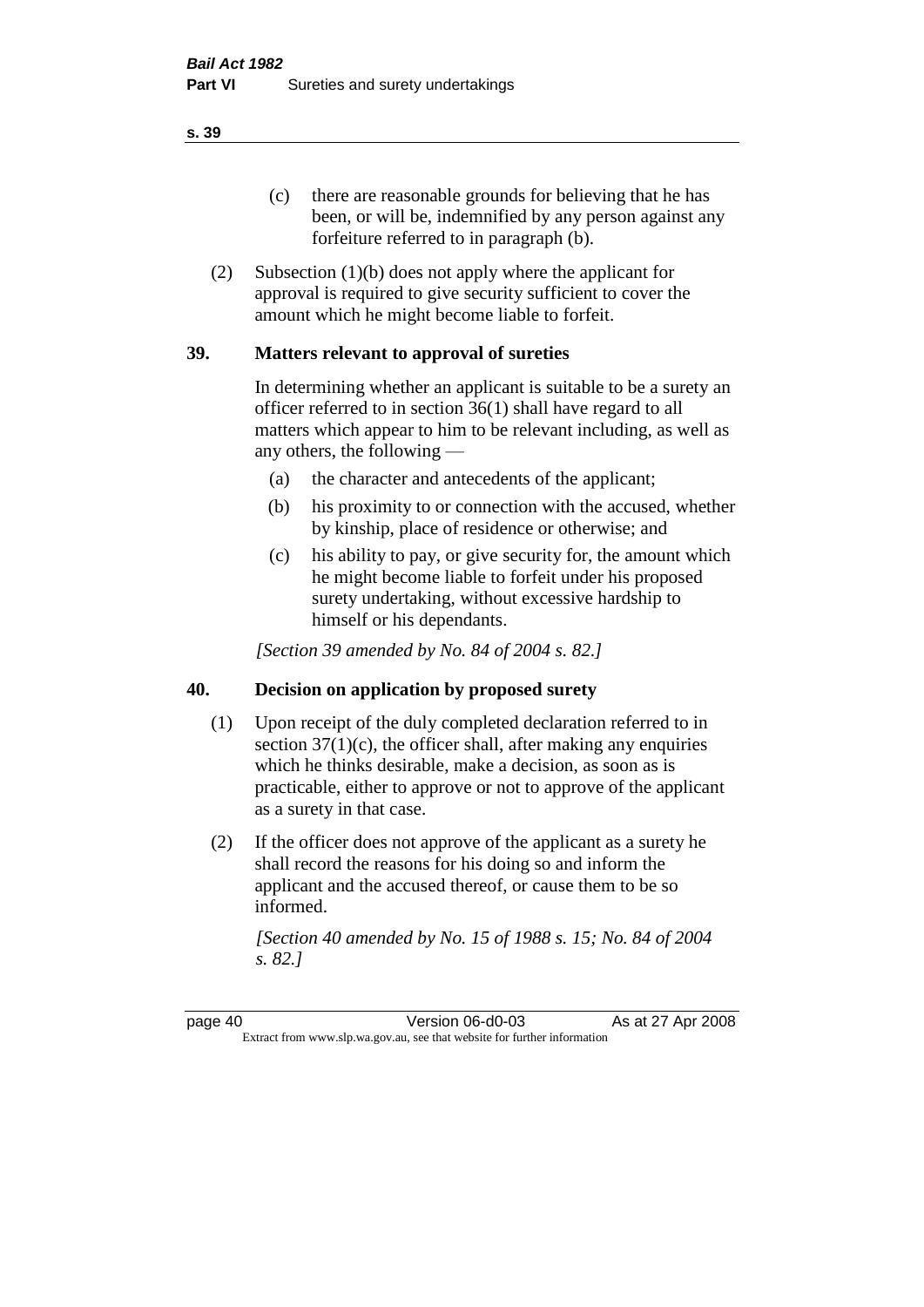## **41. Finality of decision to refuse approval**

- (1) A decision by an officer referred to in section 36(1) not to approve of the applicant as a surety is final unless the applicant becomes entitled to re-apply under subsection (2).
- (2) An applicant who is refused approval as a surety may re-apply for approval to the officer who made that decision, or if he is absent or unavailable to another officer acting in his position, on the ground that —
	- (a) new facts have been discovered, new circumstances have arisen or the circumstances have changed since he was refused approval; or
	- (b) he failed to adequately present his case for approval on his previous application,

and the provisions of this Act, except section 37, shall, with necessary modifications, apply to any such further application and the decision thereon.

#### **42. Before whom surety undertaking may be entered into**

A surety undertaking need not be entered into before the officer who approved the surety but may be entered into before any person before whom the accused for whose appearance the surety is approved might enter into his bail undertaking under section 29.

*[Section 42 amended by No. 84 of 2004 s. 82.]* 

## **43. Duties of persons before whom surety undertaking is entered into**

A person before whom a surety undertaking is to be entered into —

- $(a)$  shall
	- (i) read to the surety;
	- (ii) be informed by the surety that he has read; or

As at 27 Apr 2008 Version 06-d0-03 page 41 Extract from www.slp.wa.gov.au, see that website for further information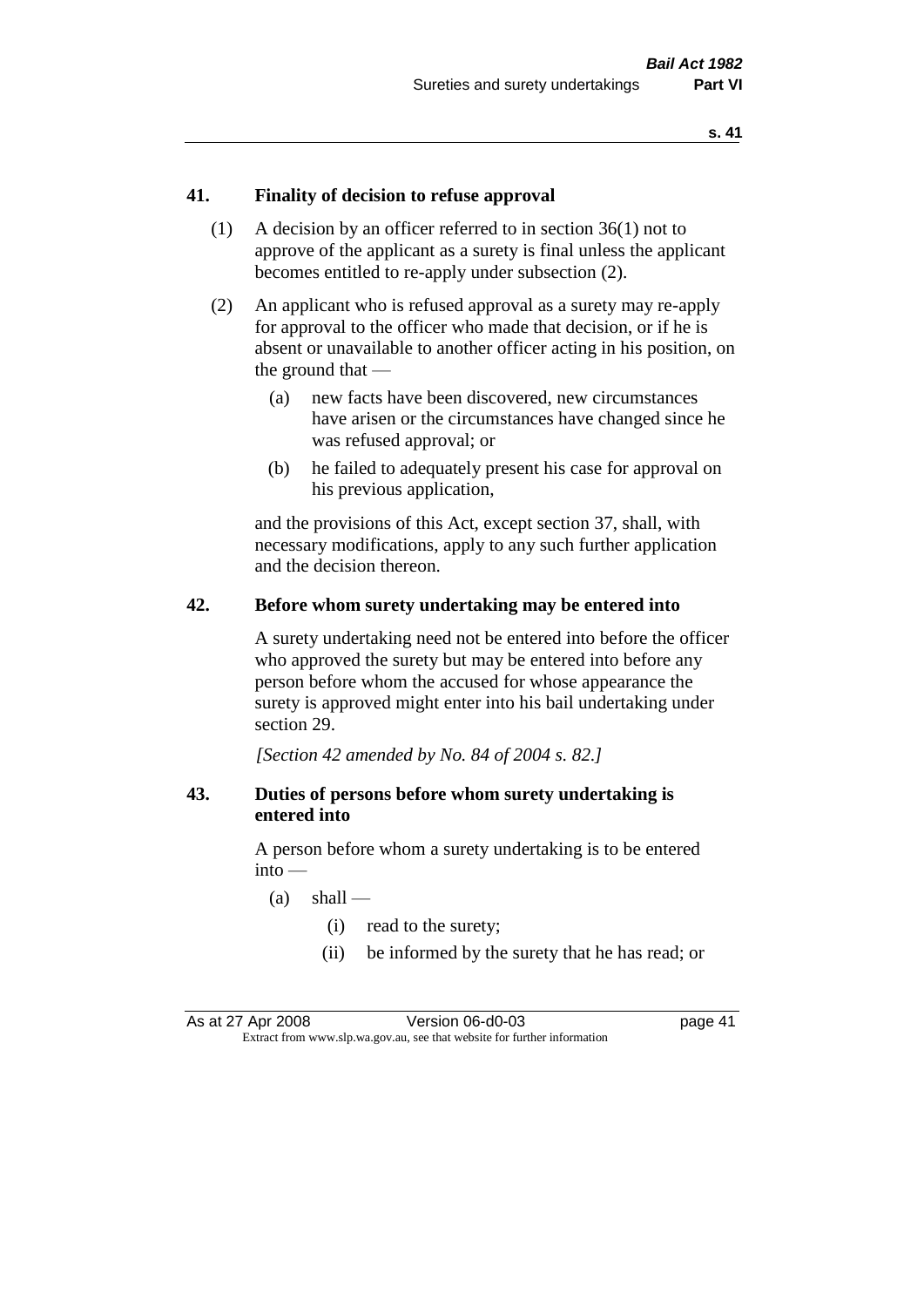(iii) if necessary, have translated to the surety, the documents described in section  $37(1)(a)$  and (b), and the surety undertaking, before the surety enters into the undertaking;

- (b) shall ensure that all conditions which are to be complied with by the surety have been complied with before the surety enters into his undertaking; and
- (c) shall give to the surety a copy of his surety undertaking as duly completed.

*[Section 43 amended by No. 74 of 1984 s. 13.]* 

# **44. Surety undertaking extends to adjourned hearing only by consent**

- (1) A surety undertaking does not extend to the failure by the accused to appear at a different time or a different time and place pursuant to section 31 unless —
	- (a) his surety undertaking contains a provision that it does so extend; and
	- (b) where applicable, pursuant to subsection (2), he has received notice as mentioned in that subsection.
- (2) A surety undertaking may, at the option of the surety, also contain a provision that, where a different time or a different time and place for the accused's appearance is substituted pursuant to section 31, the surety's liability shall only arise if he is given notice, as soon as is practicable, of the different time or the different time and place.

*[Section 44 amended by No. 74 of 1984 s. 14; No. 84 of 2004 s. 82.]* 

# **45. Giving and proof of notices under section 44**

- (1) For the purposes of section 44(2) notice to a surety may be given —
	- (a) orally to the surety by the judicial officer when he fixes a time and place for the proceedings or the resumed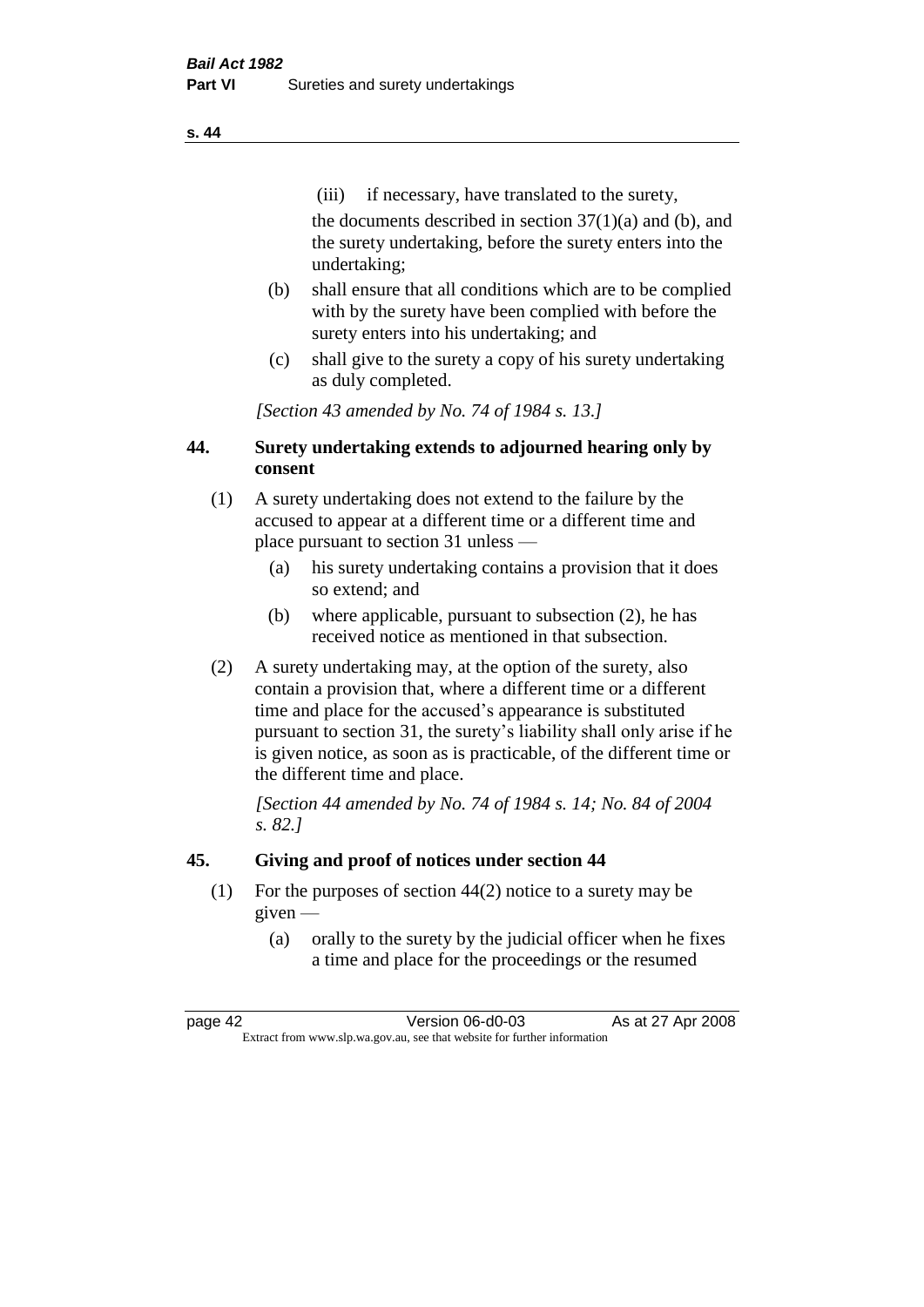proceedings;

- (b) in the prescribed form to the surety personally; or
- (c) by the registrar of the court sending the prescribed form by registered post or telegram to him at his address appearing in his undertaking or notified under section 60.
- (2) Section 32(2) and (3) shall apply to the service and proof of service of a notice under subsection (1)(c).
- (3) A judicial officer who, under subsection  $(1)(a)$ , notifies a surety of the time and place for the proceedings or the resumed proceedings shall endorse on the surety's undertaking a certificate showing details of such time and place and that he notified the surety thereof.
- (4) In any proceedings
	- (a) a document purporting to be a copy of a notice referred to in section 44(2) shall be evidence of the terms of the notice;
	- (b) an endorsement on a surety undertaking purporting to be a certificate referred to in subsection (3) shall be evidence of the matters appearing therein without proof of the signature of the judicial officer who made it.

*[Section 45 amended by No. 74 of 1984 s. 15; No. 59 of 2004 s. 141.]* 

#### **46. Power of surety to apprehend accused**

- (1) A surety may arrest an accused for whose appearance in court he has entered into a surety undertaking if the surety has reasonable grounds to believe that —
	- (a) the accused
		- (i) is not likely to comply with the requirements of his bail undertaking mentioned in section  $28(2)(a)$  or (b);

As at 27 Apr 2008 Version 06-d0-03 page 43 Extract from www.slp.wa.gov.au, see that website for further information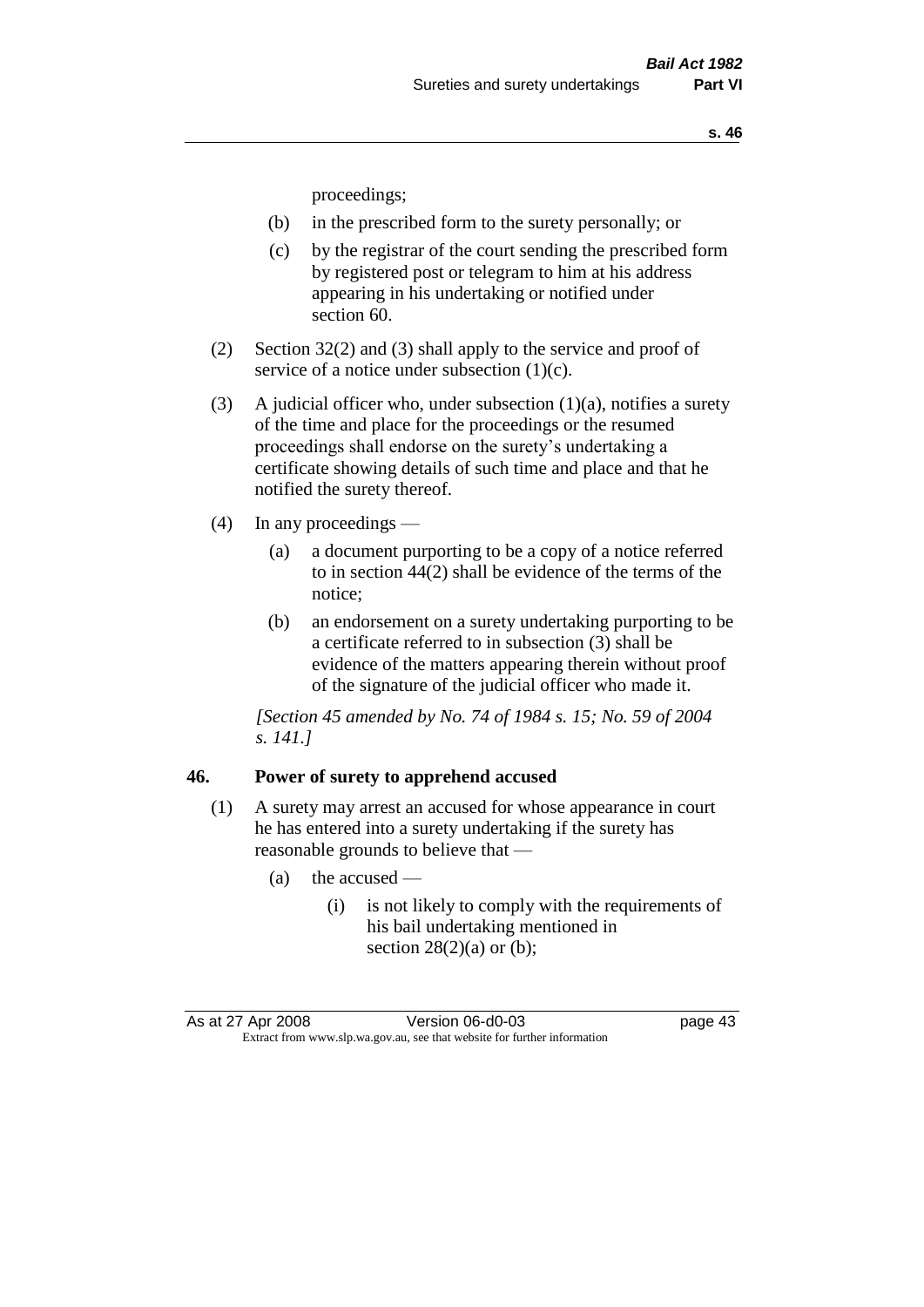- (ii) is, or has been, in breach of any condition of his bail undertaking mentioned in section 28(2)(c); or
- (iii) is, or has been, in breach of a home detention condition mentioned in section 28(2)(d);

and

- (b) it is not expedient to invoke the assistance of a police officer under section 54(1) because the delay occasioned by doing so would defeat the purpose of that section.
- (2) A surety who arrests an accused under subsection (1) shall, as soon as is practicable, deliver him into the custody of a police officer and thereafter he shall be dealt with under section 54(4) and section 55, and those provisions shall apply, as if he had been arrested by a police officer under section 54(2).

*[Section 46 amended by No. 74 of 1984 s. 16; No. 61 of 1990 s. 10; No. 84 of 2004 s. 82.]* 

# **47. Cessation and suspension of surety undertaking**

A surety undertaking ceases to have effect —

- (a) upon the revocation of bail under section  $55(1)$ ;
- (b) upon the release of an accused under section 55(2) if the surety does not consent to the continuance in force of his surety undertaking;
- (c) upon its being cancelled under section 48(4) (and as from the time fixed therefor) by an appropriate judicial officer;
- (d) upon the death of the surety, but only if no order under section 49(1) has been made before then;
- (e) subject to sections 31 and 44, upon the appearance in court by the accused as required by his bail undertaking;
- (f) upon the discharge of the accused according to law from any further proceedings for the offence, or all of the offences, to which the surety undertaking relates; or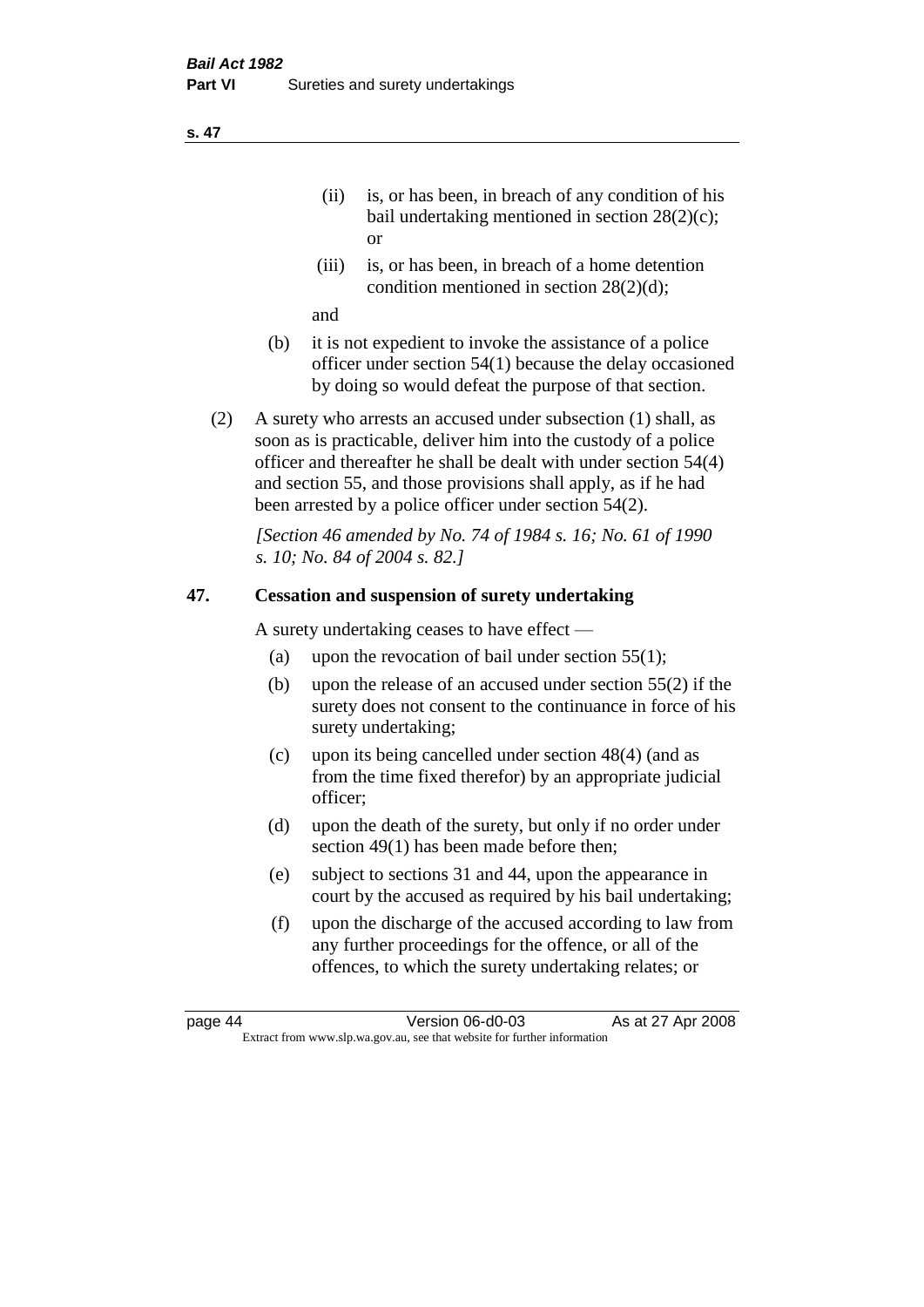(g) during any period before the time at which the accused is required to appear in court when he is in custody for any other offence or reason.

*[Section 47 amended by No. 84 of 2004 s. 82.]* 

## **48. Surety may apply for cancellation of his undertaking**

- (1) A surety may apply to an appropriate judicial officer for cancellation of his undertaking.
- (2) An application under subsection (1) may be made at any time before that specified, or deemed by section 31(3) to be specified, in the accused's bail undertaking for his appearance in court.
- (3) Upon an application being made under subsection (1) an appropriate judicial officer shall cause the accused to appear before him or another such officer and may issue a warrant or summons for that purpose.
- (4) Upon the appearance of the accused before the time mentioned in subsection (2) an appropriate judicial officer shall —
	- (a) cancel the surety undertaking; and
	- (b) exercise one of the powers set out in section  $55(1)(d)$ or (e).
- (5) An application under subsection (1) must be made, and proceedings on it are to be conducted —
	- (a) in a court of summary jurisdiction in accordance with regulations made under the *Criminal Procedure Act 2004*;
	- (b) in the Supreme Court or the District Court  $-\text{in}$ accordance with rules of court made under the *Criminal Procedure Act 2004*.

*[Section 48 amended by No. 59 of 2004 s. 141; No. 84 of 2004 s. 7 and 82.]*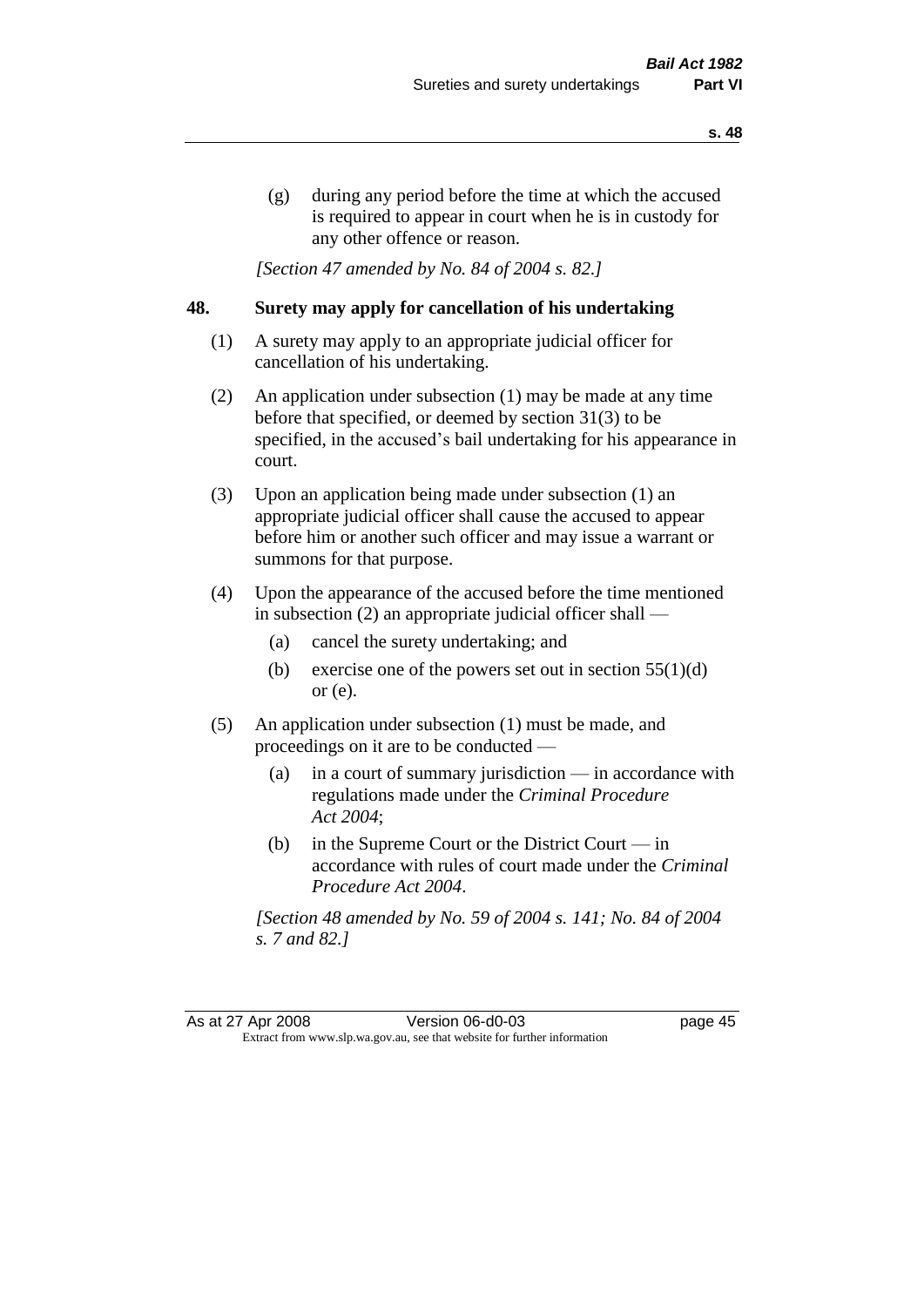# **49. Forfeiture of money under surety's undertaking**

- (1) Where an accused has failed to comply with any requirement of his bail undertaking mentioned in section 28(2)(a) or (b)(ii) the following provisions of this section apply for the purpose of enforcing payment to the State of any sum thereupon payable by a surety in terms of his surety undertaking —
	- (a) the registrar of the court before which the accused failed to appear may apply to an appropriate judicial officer for an order that the sum be paid;
	- (b) that judicial officer shall summon the surety to appear before the court in which the judicial officer exercises jurisdiction to show cause why an order of forfeiture should not be made under this section;
	- (c) on the hearing of the application and upon proof of the surety's liability in terms of his undertaking, the judicial officer shall order forfeiture of the full amount specified in the undertaking unless the surety attends at the hearing and shows to the satisfaction of the judicial officer that there was reasonable cause for the failure of the accused to comply with the requirement to which the application relates;
	- (d) notwithstanding paragraph (c), the judicial officer may decline to make an order under that paragraph or may order forfeiture in part only where the surety attends and shows to the satisfaction of the judicial officer —
		- (i) that, by reason of a change of circumstances since the undertaking was entered into, an order for forfeiture, or for forfeiture in full (as the case may be), would cause excessive hardship to the surety or his dependants; and
		- (ii) that such hardship would not be relieved by the exercise of one or more of the powers conferred by section 59;

page 46 Version 06-d0-03 As at 27 Apr 2008 Extract from www.slp.wa.gov.au, see that website for further information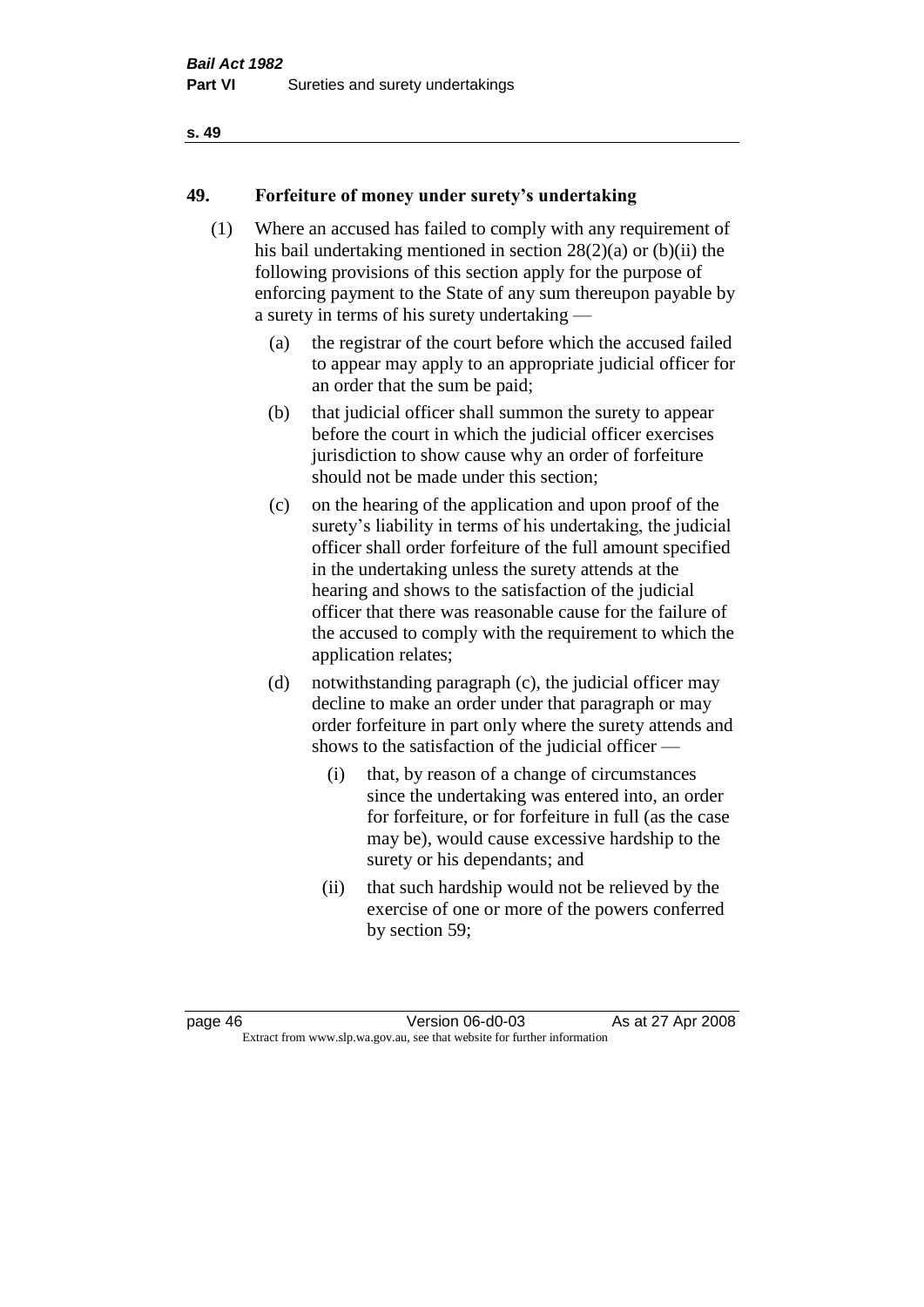- (e) an order may be made under this section whether or not the accused has been convicted of an offence against section 51(1) or (2) but if, after an order has been made, the surety satisfies the Governor that new facts have been discovered or new circumstances have arisen which show that there was reasonable cause for the failure of the accused as mentioned in paragraph (c), the Governor may exercise the power in section 139 of the *Sentencing Act 1995* as if the forfeiture were one to which that section applied.
- (2) An application under subsection (1) must be made, and proceedings on it are to be conducted —
	- (a) in a court of summary jurisdiction in accordance with regulations made under the *Criminal Procedure Act 2004*;
	- (b) in the Supreme Court or the District Court in accordance with rules of court made under the *Criminal Procedure Act 2004*.
- (3) Without prejudice to the recovery of such an amount as a civil debt due to the State, any amount to be paid under an order made under this section is to be paid, and its payment may be enforced under Part 5 of the *Fines, Penalties and Infringement Notices Enforcement Act 1994*, unless an order has been made under subsection (4).
- (4) If under this section the Supreme Court or the District Court makes an order requiring the payment of money, the court may make an order under section 59 of the *Sentencing Act 1995* in respect of the amount payable and for that purpose that section, with any necessary changes, applies as if the amount were a fine imposed on the surety.

*[Section 49 amended by No. 74 of 1984 s. 17; No. 92 of 1994 s. 5; No. 78 of 1995 s. 8; No. 65 of 2003 s. 121(3); No. 74 of 2003 s. 29; No. 59 of 2004 s. 141; No. 84 of 2004 s. 8, 11 and 82.]*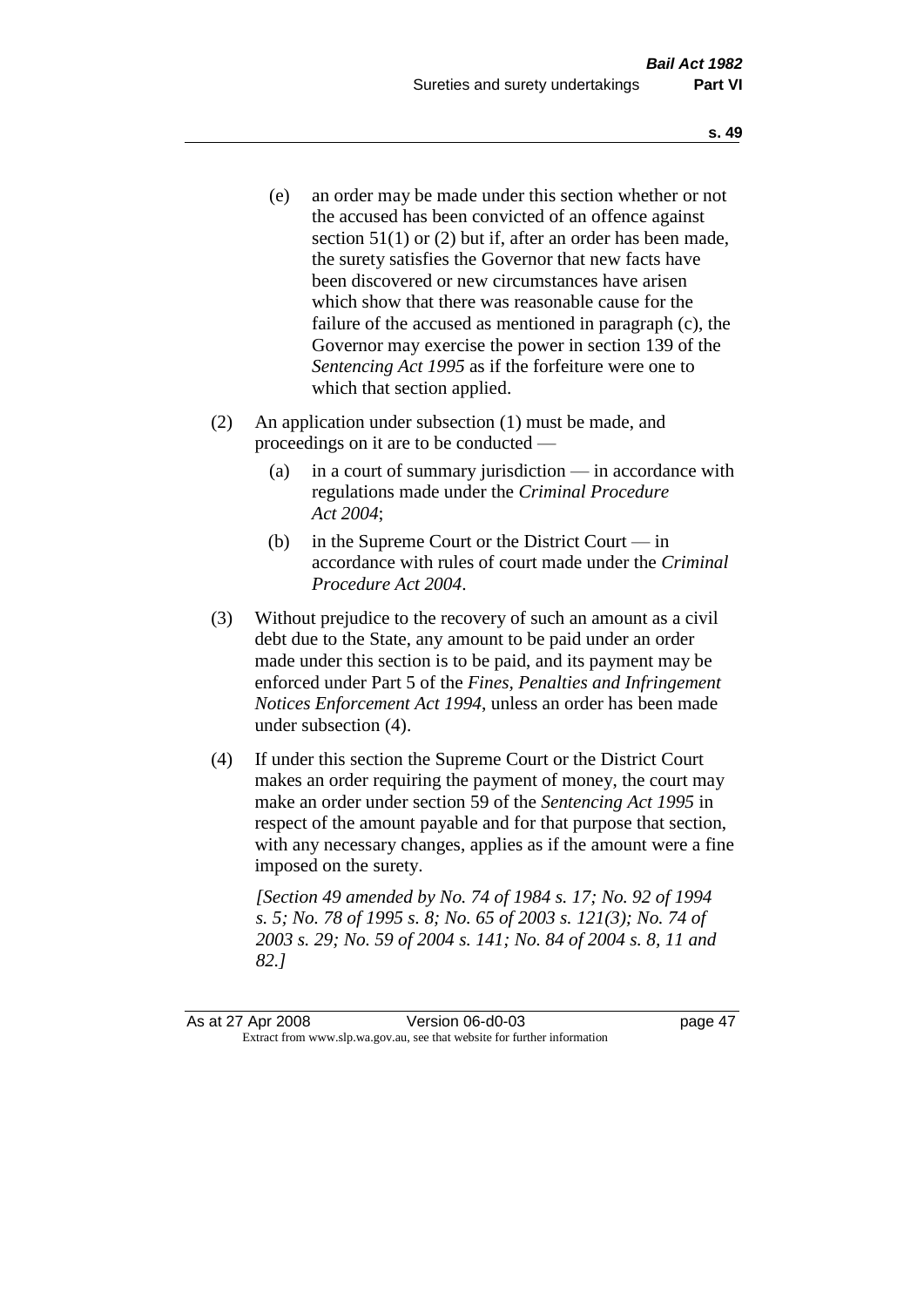#### **50. Offence to indemnify surety**

(1) If a person indemnifies, or agrees to indemnify, a surety or proposed surety against any liability which the surety or proposed surety may incur under this Act (including this section) he and the surety or proposed surety and any person with whom he agrees as aforesaid each commits an offence.

Penalty: \$1 000 or imprisonment for 12 months or both.

- (2) An offence is committed under subsection  $(1)$ 
	- (a) whether the agreement is made before or after the surety undertaking is entered into and whether or not a proposed surety actually becomes a surety; and
	- (b) whether the compensation is to be in money or in money's worth.
- (3) An offence is not committed under subsection (1) by a surety or proposed surety if he shows —
	- (a) that he had no knowledge of an agreement within the meaning of subsection (1) proposed to be entered into between 2 other persons; or
	- (b) that having such knowledge he took all steps reasonably available to him to prevent the agreement being entered into.

*[Section 50 amended by No. 74 of 1984 s. 18.]*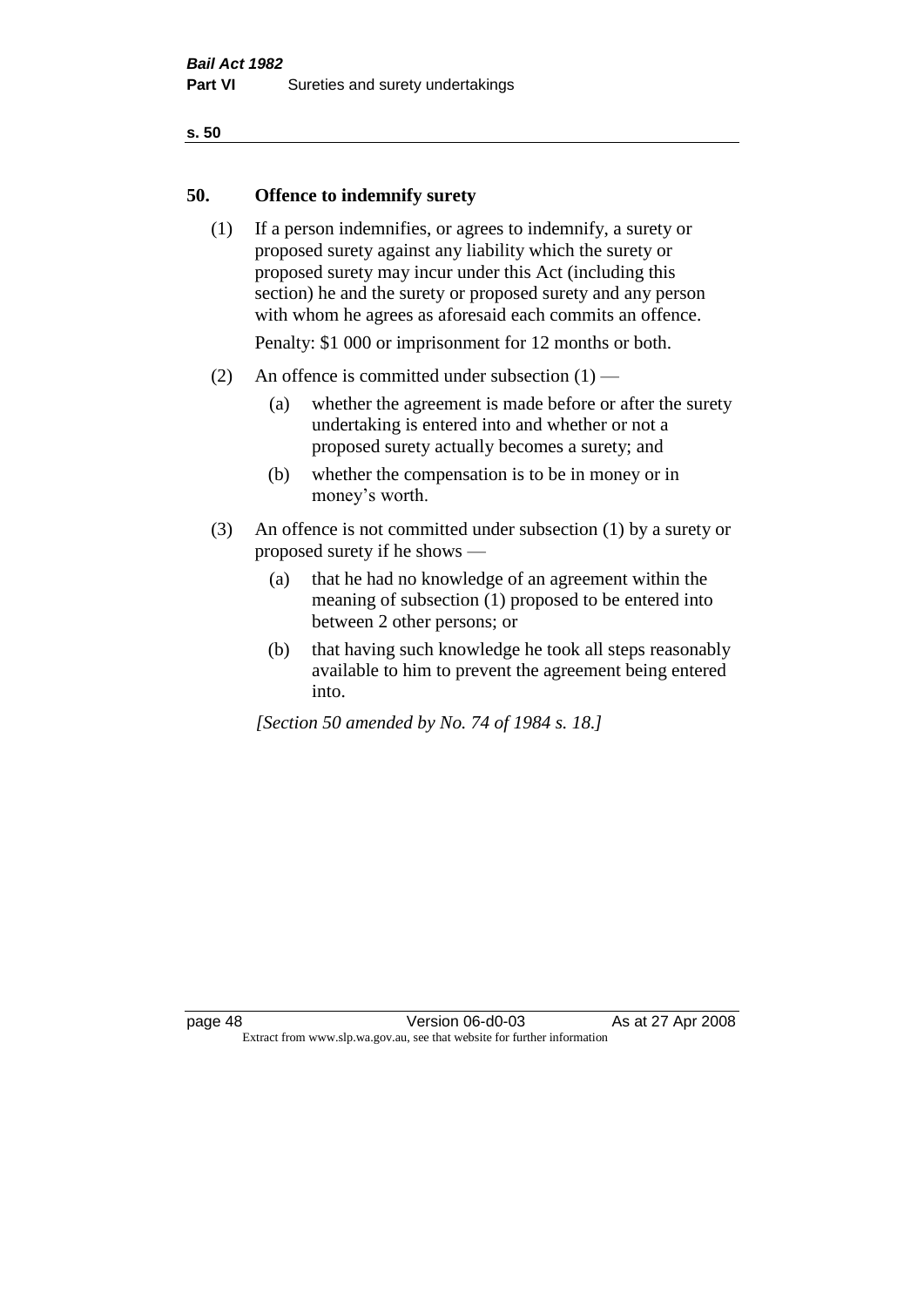#### **s. 50A**

# **Part VIA — Administration of home detention conditions**

*[Heading inserted by No. 61 of 1990 s. 11.]* 

#### **50A. Powers of CEO (corrections)**

The CEO (corrections) has all of the powers conferred under this Act on a community corrections officer and may review, vary, or rescind a direction given by a community corrections officer.

*[Section 50A inserted by No. 61 of 1990 s. 11; amended by No. 31 of 1993 s. 9; No. 65 of 2006 s. 53.]* 

*[50B. Repealed by No. 78 of 1995 s. 8.]* 

#### **50C. Powers and duties of community corrections officers**

- (1) A community corrections officer may give such reasonable directions to an accused subject to a home detention condition as are necessary for the proper administration of the condition and any other condition imposed on the grant of bail to the accused including, without limiting the generality of the foregoing, directions as to —
	- (a) when the accused may leave the place where he is required by the home detention condition to remain;
	- (b) the period of any authorised absence from the place where he is required by the home detention condition to remain;
	- (c) when the accused shall return to the place where he is required by the home detention condition to remain;
	- (d) the method of travel to be used by the accused during any absence from the place where he is required by the home detention condition to remain; and
	- (e) the manner in which the accused shall report his whereabouts.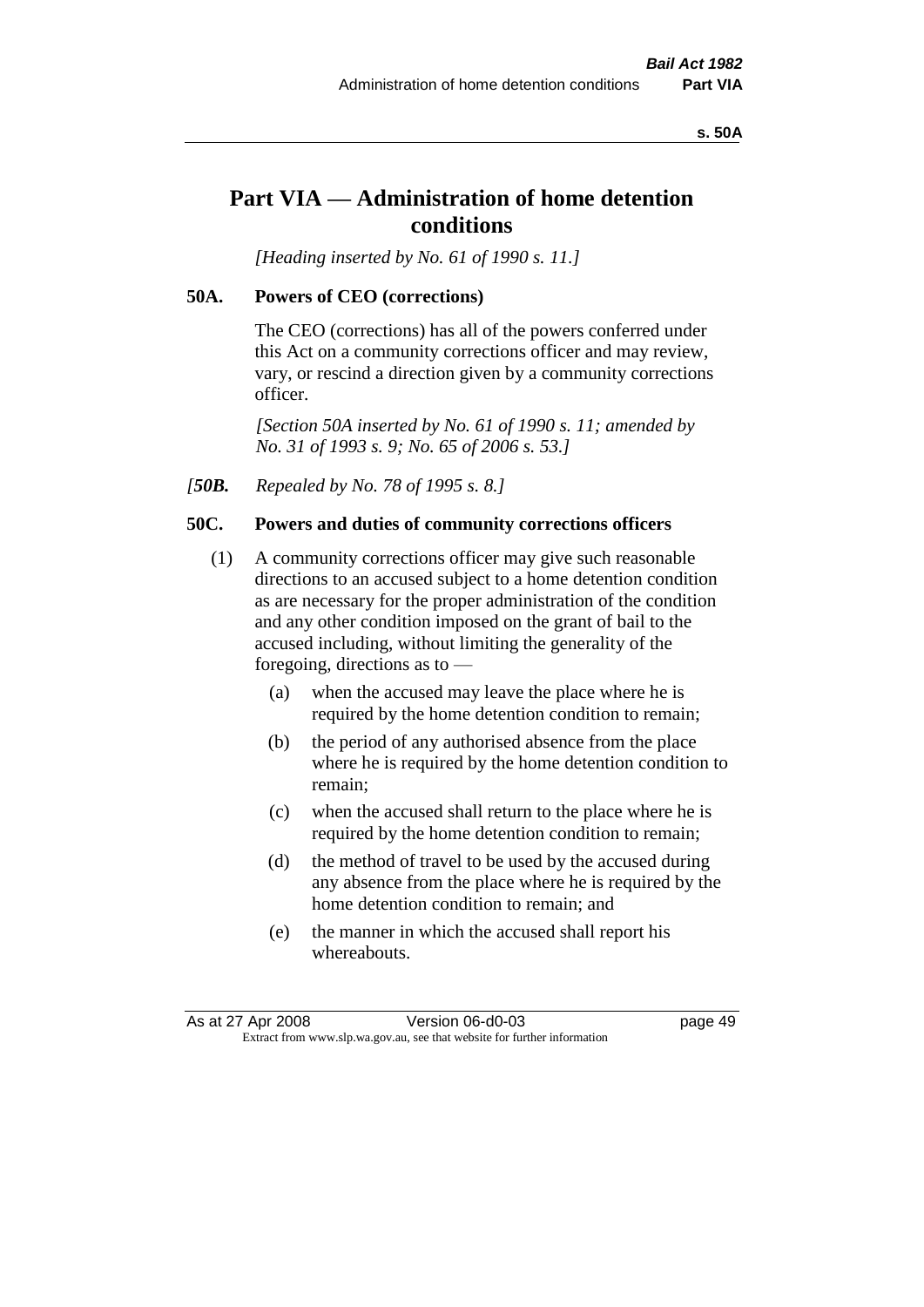**s. 50C**

| (2)     | For the purpose of ascertaining whether or not an accused is<br>complying with a home detention condition or any direction<br>given pursuant to subsection (1), a community corrections<br>officer may, at any time — |                                                                                                                                                                                              |  |
|---------|-----------------------------------------------------------------------------------------------------------------------------------------------------------------------------------------------------------------------|----------------------------------------------------------------------------------------------------------------------------------------------------------------------------------------------|--|
|         | (a)                                                                                                                                                                                                                   | enter or telephone the place where the accused is<br>required by a home detention condition to remain;                                                                                       |  |
|         | (b)                                                                                                                                                                                                                   | enter or telephone the accused's place of employment or<br>any other place where the accused is permitted or<br>required to attend; or                                                       |  |
|         | (c)                                                                                                                                                                                                                   | question any person at any place referred to in<br>paragraph $(a)$ or $(b)$ .                                                                                                                |  |
| (3)     | A person who $-$                                                                                                                                                                                                      |                                                                                                                                                                                              |  |
|         | (a)                                                                                                                                                                                                                   | hinders a person exercising powers under subsection (2);<br><sub>or</sub>                                                                                                                    |  |
|         | (b)                                                                                                                                                                                                                   | fails to answer a question put pursuant to<br>subsection $(2)(c)$ or gives an answer that the person<br>knows is false or misleading in a material particular,                               |  |
|         | commits an offence.                                                                                                                                                                                                   |                                                                                                                                                                                              |  |
|         |                                                                                                                                                                                                                       | Penalty: \$2 000 and imprisonment for 12 months.                                                                                                                                             |  |
| (4)     | A community corrections officer -                                                                                                                                                                                     |                                                                                                                                                                                              |  |
|         | (a)                                                                                                                                                                                                                   | shall keep such records and make such returns and<br>reports in relation to accused persons subject to home<br>detention conditions as the CEO (corrections) directs;<br>and                 |  |
|         | (b)                                                                                                                                                                                                                   | shall make any records relating to an accused subject to<br>a home detention condition available on the request of<br>the CEO (corrections) to him.                                          |  |
|         |                                                                                                                                                                                                                       | [Section 50C inserted by No. 61 of 1990 s. 11; amended by<br>No. 31 of 1993 s. 9; No. 50 of 2003 s. 37(3); No. 84 of 2004<br>s. 82 and 83(3); No. 65 of 2006 s. 53; No. 2 of 2008 s. 56(2).] |  |
|         |                                                                                                                                                                                                                       |                                                                                                                                                                                              |  |
| page 50 |                                                                                                                                                                                                                       | Version 06-d0-03<br>As at 27 Apr 2008<br>Extract from www.slp.wa.gov.au, see that website for further information                                                                            |  |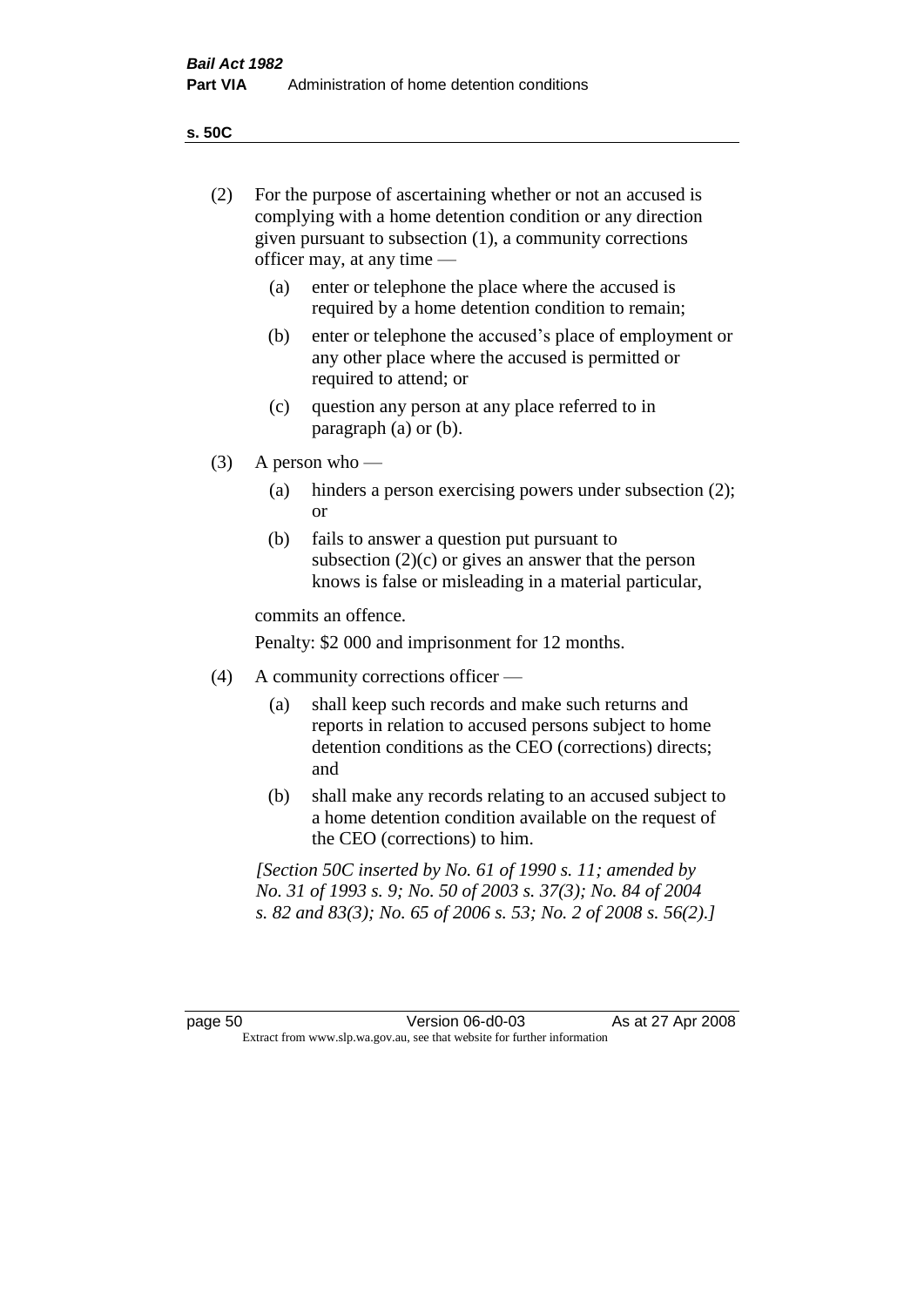#### **50D. Powers of members of the Police Force**

- (1) For the purpose of ascertaining whether or not an accused is complying with a home detention condition, a member of the Police Force may —
	- (a) require the accused to produce a copy of his bail undertaking and any notice by the CEO (corrections) under section 50E(a) for inspection; and
	- (b) require the accused to explain why he is absent from the place where he is required by the home detention condition to remain.
- (2) An accused who fails to comply with subsection  $(1)(a)$  or who fails to explain when required to do so under subsection  $(1)(b)$ or who gives an explanation that the accused knows is false or misleading in a material particular, commits an offence.

Penalty: \$2 000.

*[Section 50D inserted by No. 61 of 1990 s. 11; amended by No. 31 of 1993 s. 9; No. 50 of 2003 s. 37(4); No. 84 of 2004 s. 82; No. 65 of 2006 s. 53.]* 

## **50E. CEO (corrections) may substitute a different place of detention and apply conditions**

The CEO (corrections) may, at any time, by notice in writing given to an accused granted bail subject to a home detention condition —

- (a) substitute a different place for the place where an accused is required by a home detention condition to remain;
- (b) require the accused to comply with such of the conditions specified in the list provided to the accused under section 24A(4) as are specified in the notice.

*[Section 50E inserted by No. 61 of 1990 s. 11; amended by No. 31 of 1993 s. 9; No. 84 of 2004 s. 82; No. 65 of 2006 s. 53.]* 

As at 27 Apr 2008 Version 06-d0-03 page 51 Extract from www.slp.wa.gov.au, see that website for further information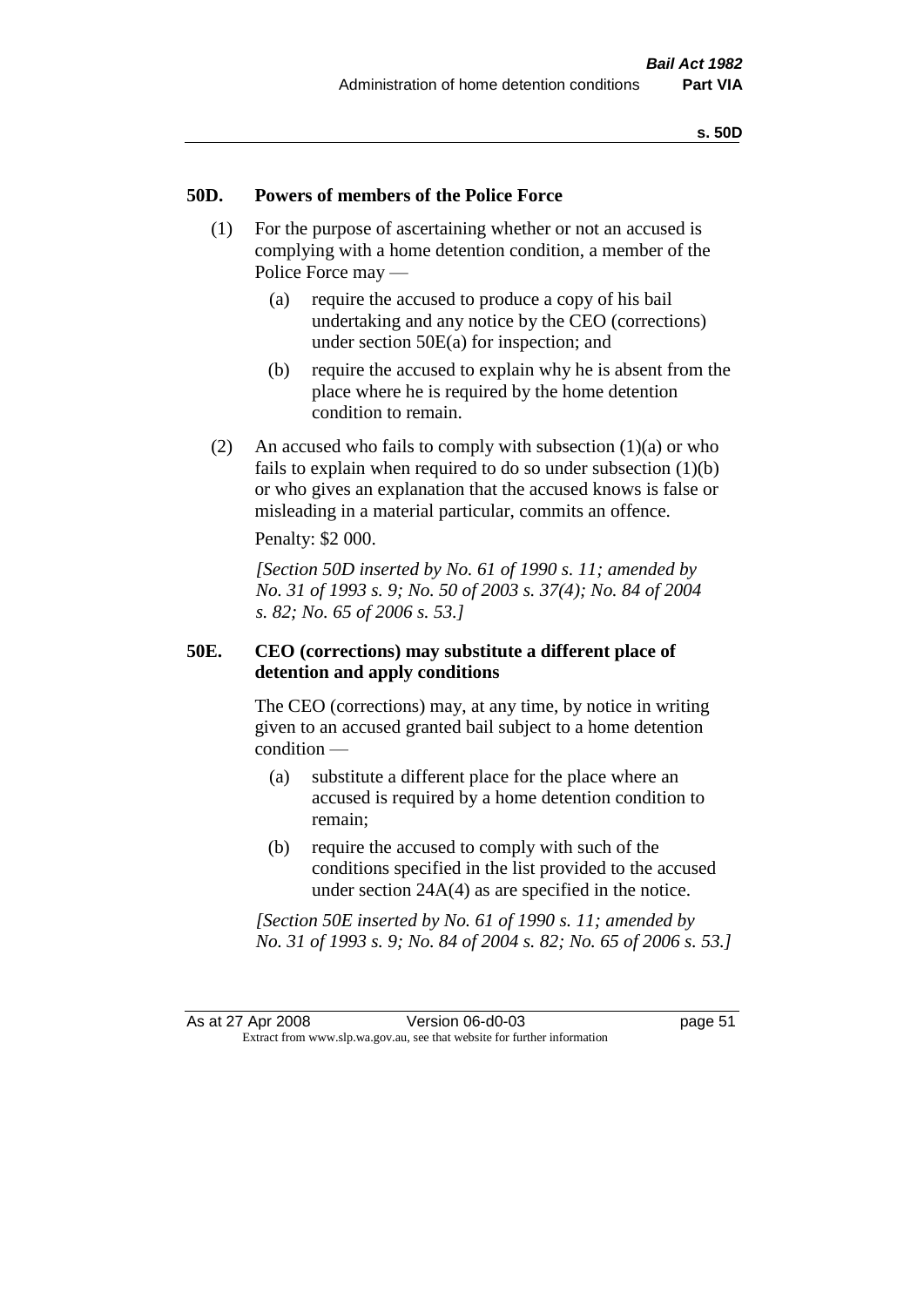| ۰.<br>×<br>-<br>۰.<br>× |  |
|-------------------------|--|
|-------------------------|--|

#### **50F. CEO (corrections) may revoke bail**

- (1) Where a home detention condition has been imposed as a condition on a grant of bail to an accused the CEO (corrections) may, in his absolute discretion, by instrument signed by him and if practicable, given to the accused, revoke the bail.
- (2) Without limiting the generality of subsection (1), the power to revoke bail may be exercised where the accused —
	- (a) is not likely to comply with any requirement of his bail undertaking mentioned in section  $28(2)(a)$  or (b); or
	- (b) is, or has been, or is likely to be in breach of any condition of his bail undertaking mentioned in section  $28(2)(c)$ .
- (3) Subject to subsection (4), where the CEO (corrections) revokes bail he shall include a statement of his reasons for the cancellation in the instrument cancelling the bail.
- (4) Where the CEO (corrections) is of the opinion that it would be in the interest of the accused or any other person, or the public, to withhold from the accused any or all of the reasons referred to in subsection (3), the CEO (corrections) may so withhold the reason or reasons.
- (5) Where the CEO (corrections) revokes bail, he may, whenever necessary, issue a warrant directed to all members of the Police Force to have the accused arrested and brought before an appropriate judicial officer.

*[Section 50F inserted by No. 61 of 1990 s. 11; amended by No. 31 of 1993 s. 9; No. 84 of 2004 s. 82; No. 65 of 2006 s. 53.]* 

#### **50G. Procedure on arrest after revocation of bail**

(1) An accused arrested pursuant to a warrant issued under section 50F shall be taken as soon as is practicable before an appropriate judicial officer unless he is arrested less than 24 hours before the time at which he is due to appear in

page 52 Version 06-d0-03 As at 27 Apr 2008 Extract from www.slp.wa.gov.au, see that website for further information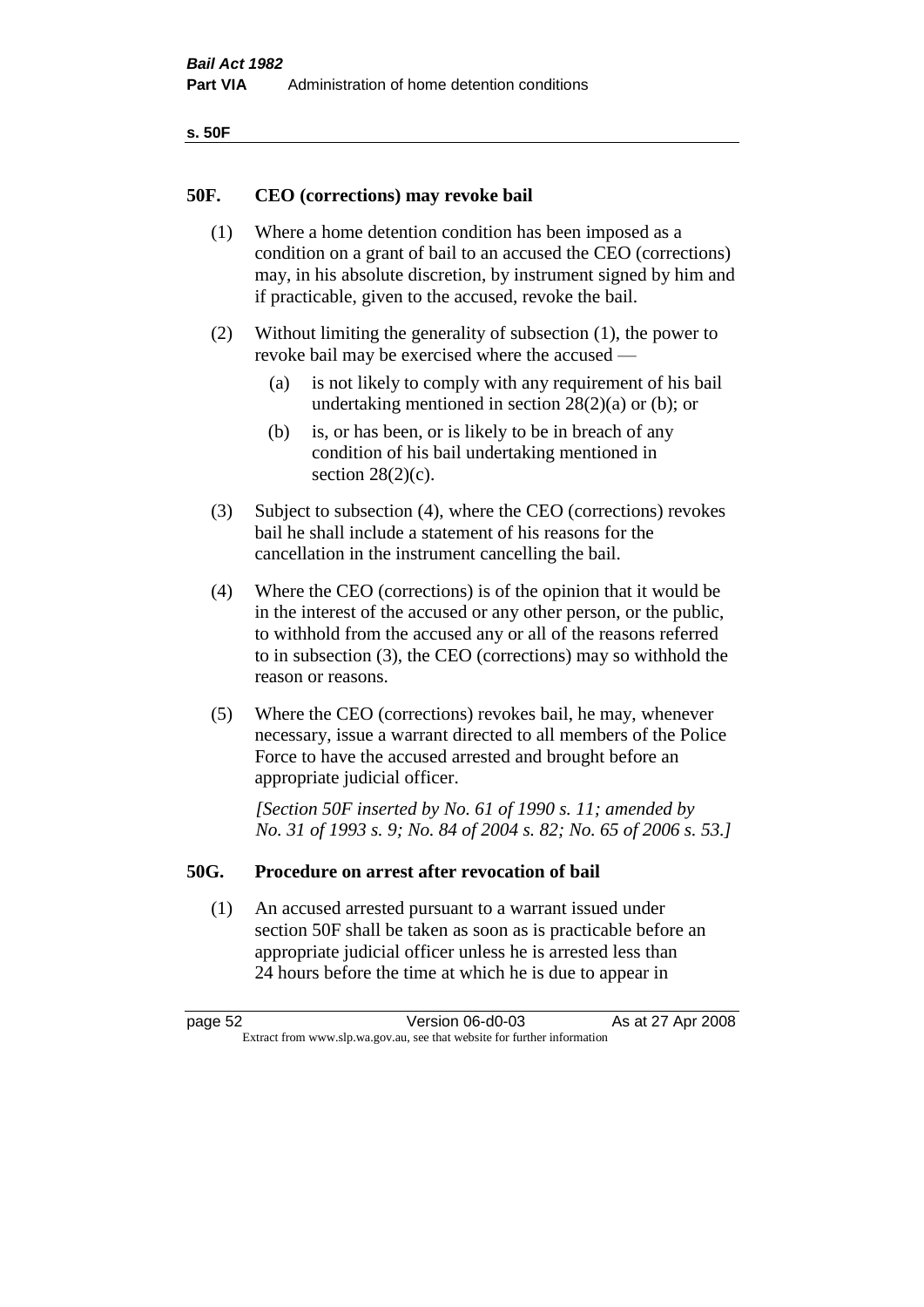accordance with his bail undertaking, in which case he shall be held in custody and brought before an appropriate judicial officer at that time.

- (2) The judicial officer before whom an accused appears under this section may —
	- (a) remand the accused in custody to appear at the time and place specified, or deemed by section 31(3) to be specified, in his bail undertaking; or
	- (b) grant fresh bail to the accused in accordance with this Act, other than clause 2 of Part B of Schedule 1.

*[Section 50G inserted by No. 61 of 1990 s. 11; amended by No. 45 of 1993 s. 12; No. 84 of 2004 s. 82.]* 

## **50H. Exclusion of the rules of natural justice**

The rules known as the rules of natural justice (including any duty of procedural fairness) do not apply to or in relation to the doing or omission of any act, matter or thing under this Part by the CEO (corrections).

*[Section 50H inserted by No. 61 of 1990 s. 11; amended by No. 31 of 1993 s. 9; No. 65 of 2006 s. 53.]* 

## **50J. Delegation by CEO (corrections)**

The CEO (corrections) may, either generally or as otherwise provided by the instrument of delegation, by writing signed by him, delegate to any person any power or duty under this Part, other than this power of delegation.

*[Section 50J inserted by No. 61 of 1990 s. 11; amended by No. 31 of 1993 s. 9; No. 65 of 2006 s. 53.]* 

## **50K. Retrieval of monitoring equipment**

If under rules made under section 50L any device or equipment has been installed at the place where an accused is required by a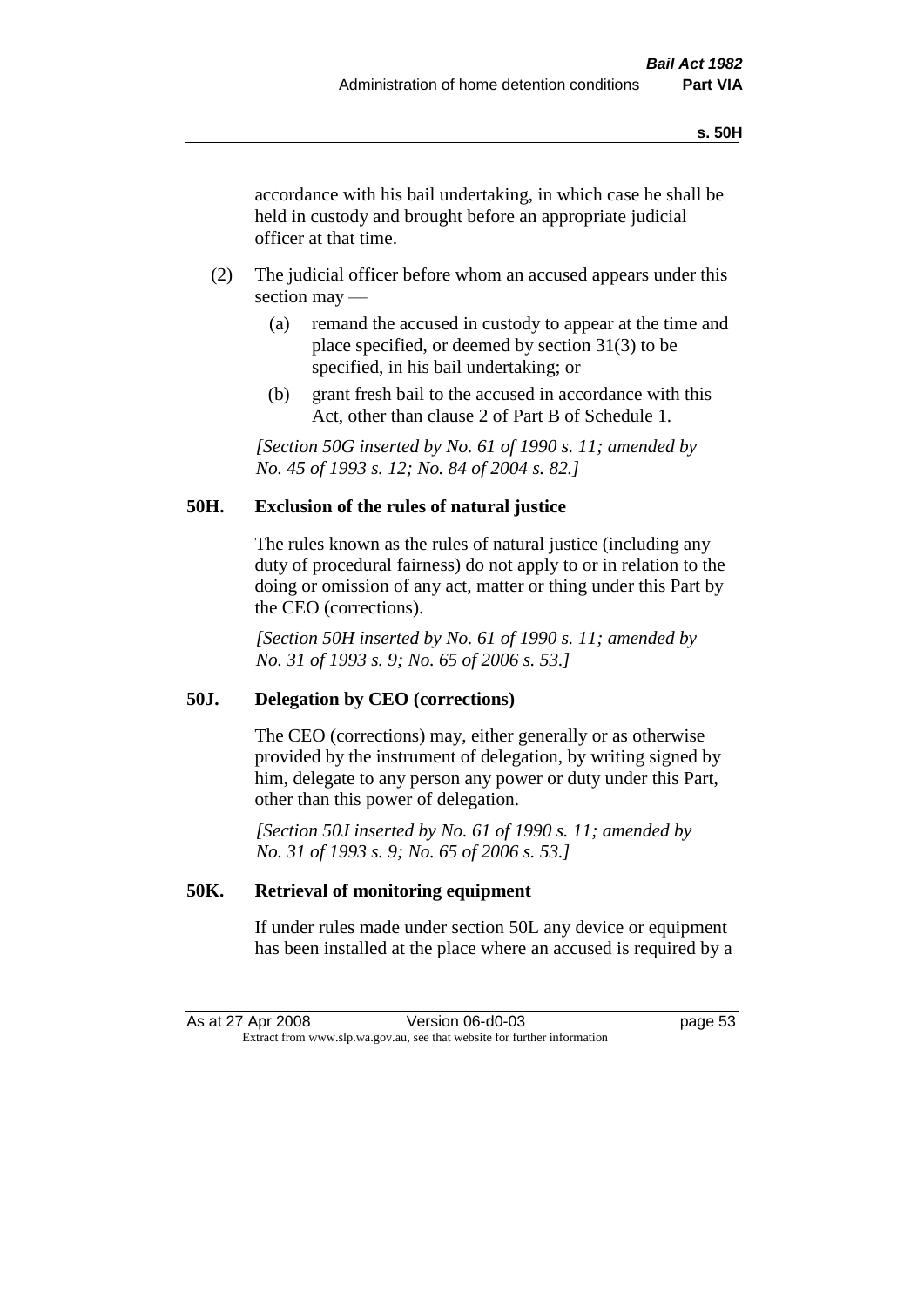#### **s. 50L**

home detention condition to remain, section 118 of the *Sentence Administration Act 2003* applies.

*[Section 50K inserted by No. 78 of 1995 s. 8; amended by No. 50 of 2003 s. 29(3); No. 84 of 2004 s. 82.]* 

# **50L. Rules**

- (1) The CEO (corrections) may, with the approval of the Minister, make rules for the purposes of this Part which may provide for the manner of ensuring that accused persons are complying with home detention conditions and for conditions to be applied to accused persons granted bail subject to home detention conditions including conditions —
	- (a) requiring an accused to wear any device;
	- (b) requiring an accused to permit the CEO (corrections) to install any device or equipment at the place where the accused is required by a home detention condition to remain.
- (2) Rules made under this section may confer a discretionary authority on any person or class of persons.
- (3) Sections 41 and 42 of the *Interpretation Act 1984* do not apply to rules made under this section.

*[Section 50L inserted by No. 61 of 1990 s. 11; amended by No. 31 of 1993 s. 9; No. 84 of 2004 s. 82 and 83(3); No. 65 of 2006 s. 53; No. 2 of 2008 s. 56(3) and (4).]*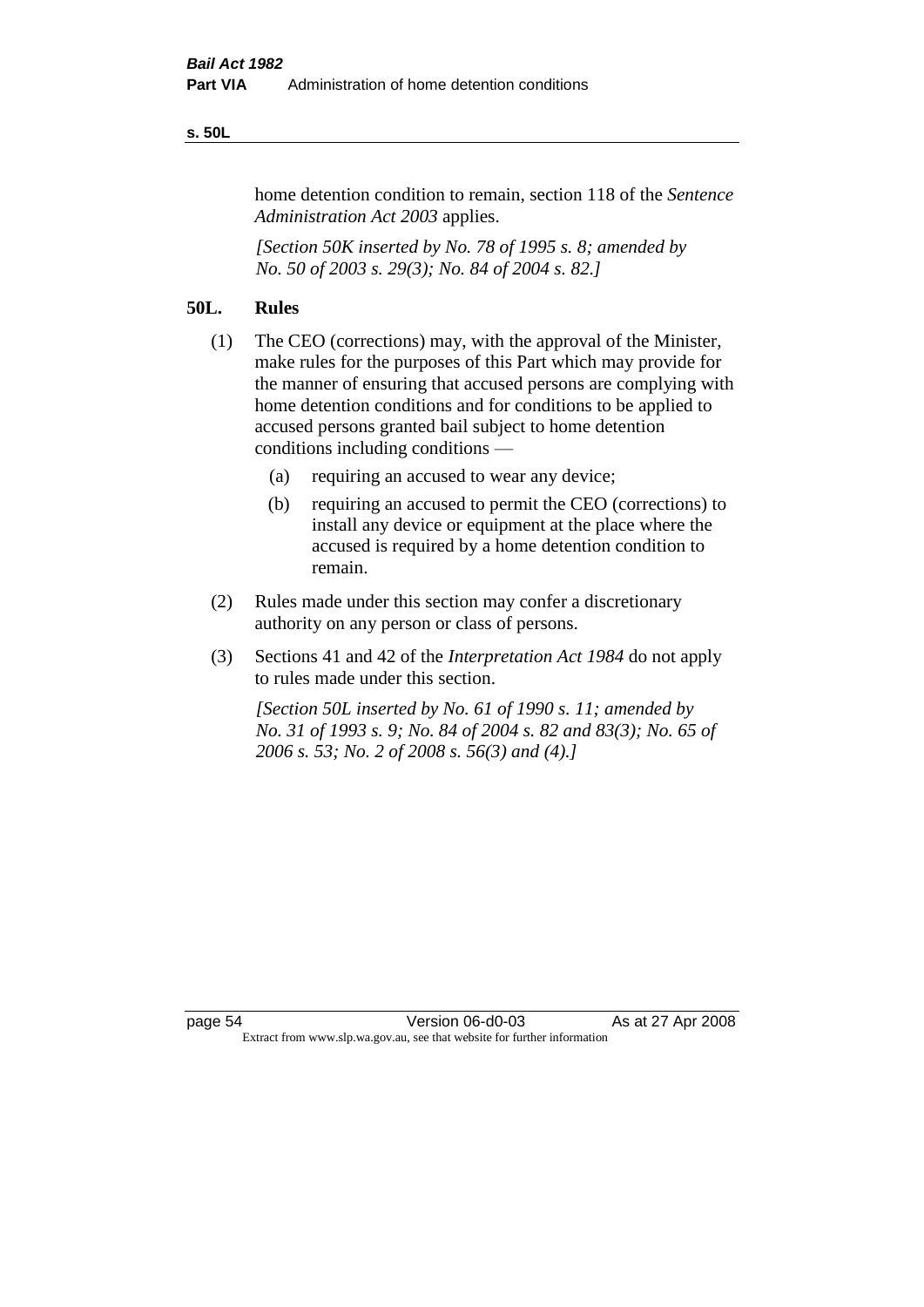# **Part VII — Enforcement of bail undertakings**

## **51. Offence to fail to comply with bail undertaking**

- (1) An accused who, without reasonable cause, fails to comply with the requirement of his bail undertaking mentioned in section  $28(2)(a)$  commits an offence.
- (2) An accused who fails to comply with the requirement of his bail undertaking mentioned in section  $28(2)(b)(ii)$  commits an offence.
- $(2a)$  An accused
	- (a) whose bail undertaking includes any condition imposed for a purpose mentioned in clause  $2(2)(c)$  or (d) of Part D of Schedule 1; and
	- (b) who fails to comply with the condition,

commits an offence.

- (3) An accused shall not be convicted in his absence of an offence against this section.
- (4) An accused who is charged with an offence against subsection (1) or (2) may be convicted of the other of those offences if that other offence is proved by the evidence.
- (5) A prosecution for an offence against subsection (1), (2) or (2a) may be brought at any time.
- (6) A person who is convicted of an offence against subsection (1), (2) or (2a) is liable to a fine not exceeding \$10 000 or imprisonment for a term not exceeding 3 years, or both.
- (7) A court which convicts an accused of an offence against this section may, in addition to any penalty which it may impose, order that the accused pay such sum as it may fix in or towards defraying the costs and expenses of and consequent upon his apprehension following the failure to comply with his bail undertaking for which he was convicted.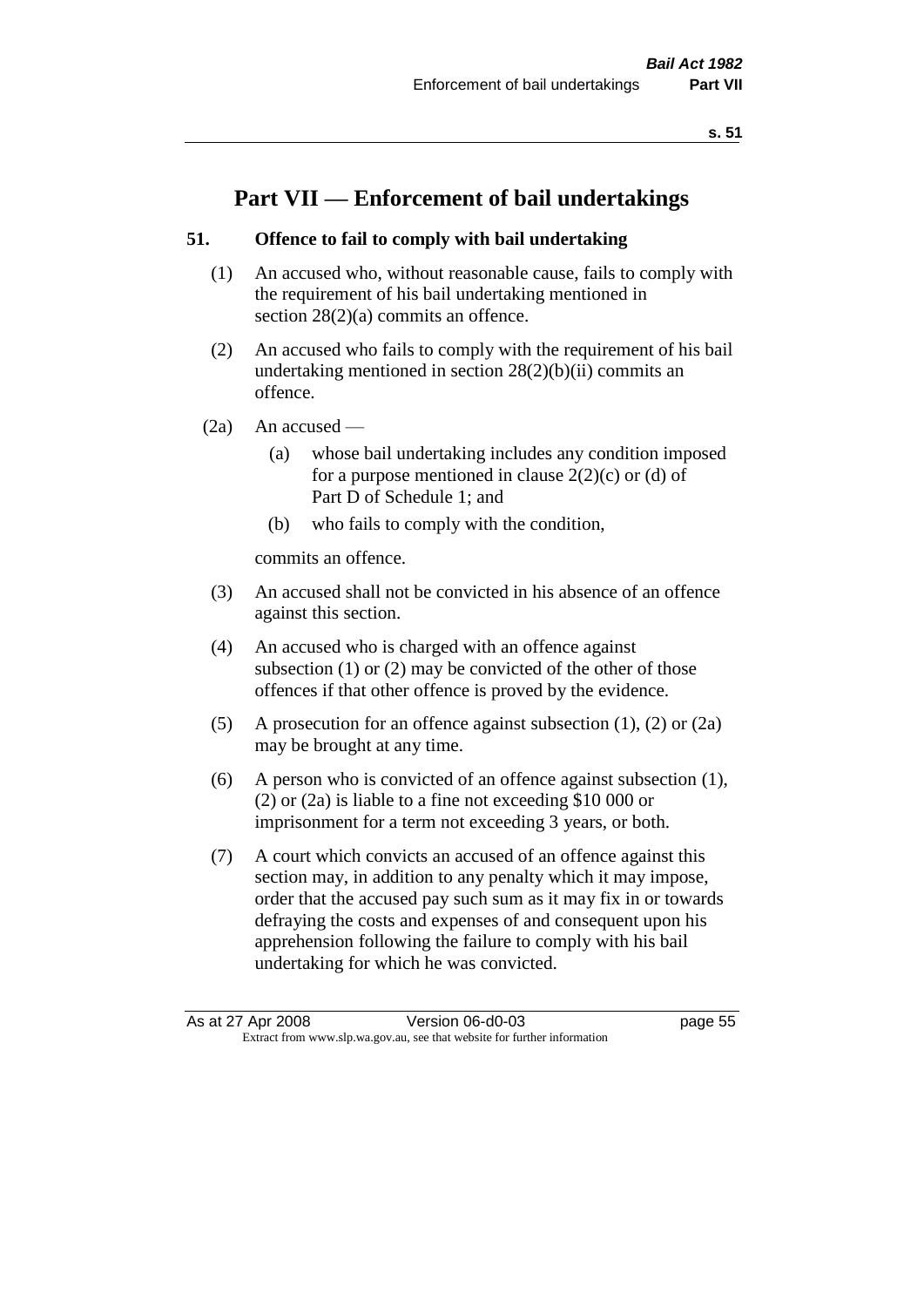- (8) An order made under subsection (7)
	- (a) shall specify to whom and in what manner the sum shall be paid; and
	- (b) may be enforced as though the sum were a penalty imposed under this section.

*[Section 51 amended by No. 54 of 1998 s. 9; No. 59 of 2004 s. 141; No. 84 of 2004 s. 11 and 82.]*

## **52. Provisions as to summary proceedings before superior courts for an offence under section 51**

- (1) This section applies, notwithstanding any other Act, for the purpose of prosecuting an offence against section 51(1), (2) or (2a) where the court before which the accused is bound to appear at the time when he fails to comply with his bail undertaking is the Supreme Court or the District Court.
- (2) Where this section applies, the accused shall be dealt with summarily for the offence and shall be so dealt with —
	- (a) by a judge of the Supreme Court in any case where the accused was bound to appear before the General Division of the Supreme Court;
	- (ab) by a judge of appeal in any case where the accused was bound to appear before the Court of Appeal;
	- (b) by a judge of the District Court in any case where the accused was bound to appear before that Court.
- (3) A prosecution for an offence which is to be dealt with under this section shall be commenced by the authorised officer (as defined in section 80 of the *Criminal Procedure Act 2004*) who was conducting the proceedings in which the accused failed to comply with his bail undertaking —
	- (a) where subsection  $(2)(a)$  or (ab) applies, in the Supreme Court; and
	- (b) where subsection (2)(b) applies, in the District Court.

page 56 Version 06-d0-03 As at 27 Apr 2008 Extract from www.slp.wa.gov.au, see that website for further information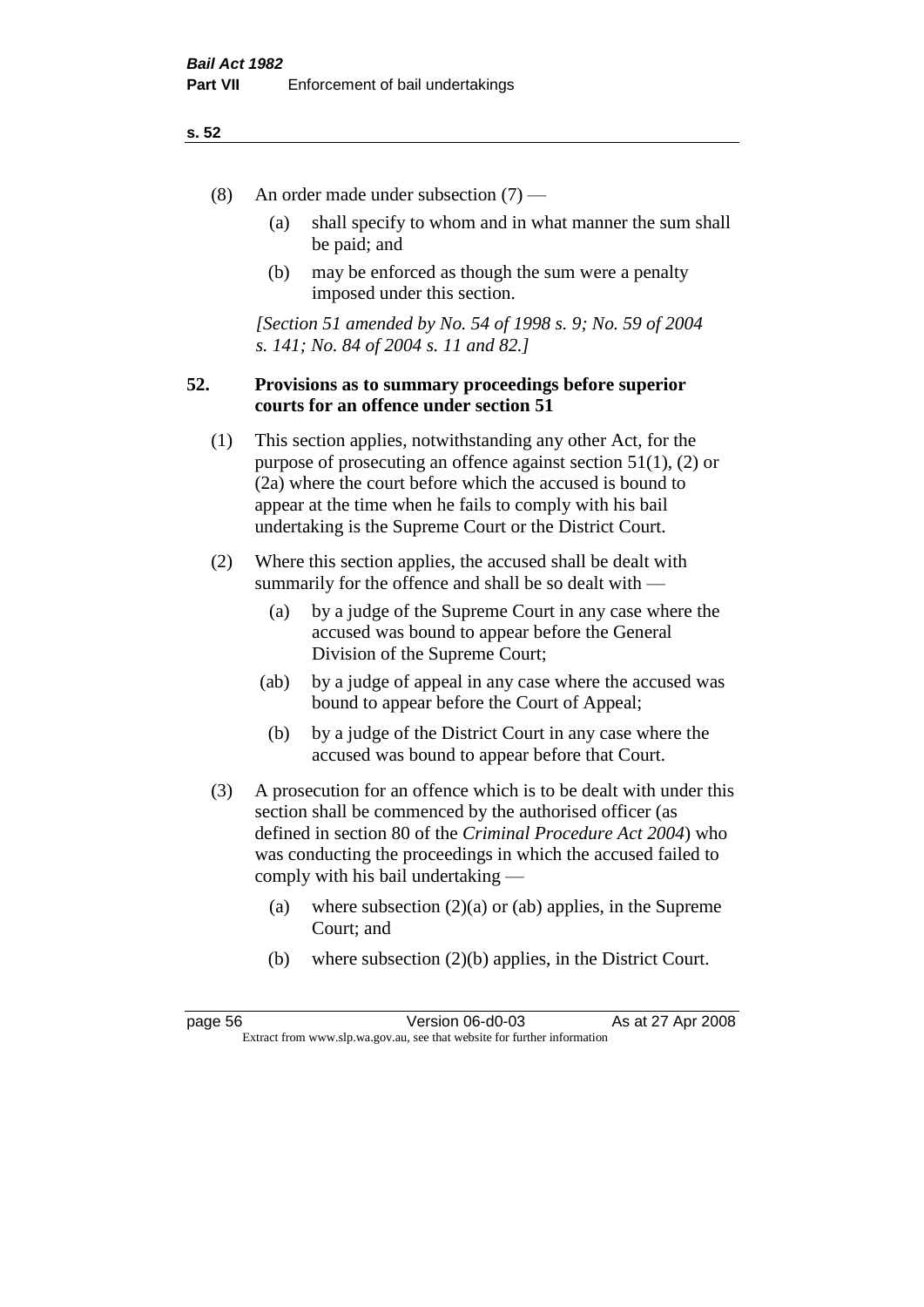- (4) Subject to section 51(3) and (5), a prosecution for an offence which is to be dealt with under this section is to be commenced and conducted under the *Criminal Procedure Act 2004* as if it were a prosecution of a simple offence in a court of summary jurisdiction, but —
	- (a) no fees shall be charged by the Supreme Court or District Court for or in respect of any act or proceeding that relates to the prosecution; and
	- (b) the Supreme Court or District Court cannot order a party to the prosecution to pay another party's costs of or relating to the prosecution, except under section 166(2) of the *Criminal Procedure Act 2004*.
- (5) If under section 51(6) or (7) the Supreme Court or the District Court imposes a pecuniary penalty the court may make an order under section 59 of the *Sentencing Act 1995* in respect of the amount payable.

*[Section 52 amended by No. 92 of 1994 s. 6; No. 78 of 1995 s. 8; No. 54 of 1998 s. 10; No. 45 of 2004 s. 28(2) and (4); No. 59 of 2004 s. 141; No. 84 of 2004 s. 11 and 82; No. 2 of 2008 s. 56(5).]* 

## **53. Appeals against decisions made under s. 52**

- (1) A person who is dissatisfied with a decision (as defined in section 6 of the *Criminal Appeals Act 2004*) made under section 52 may, with the leave of the Court of Appeal, appeal against it.
- (2) For the purposes of subsection (1), Part 2 of the *Criminal Appeals Act 2004*, with any necessary changes, applies as if —
	- (a) the decision referred to in subsection (1) were a decision of a court of summary jurisdiction;
	- (b) a reference in that Part to a court of summary jurisdiction were a reference to the court that made the decision referred to in subsection (1); and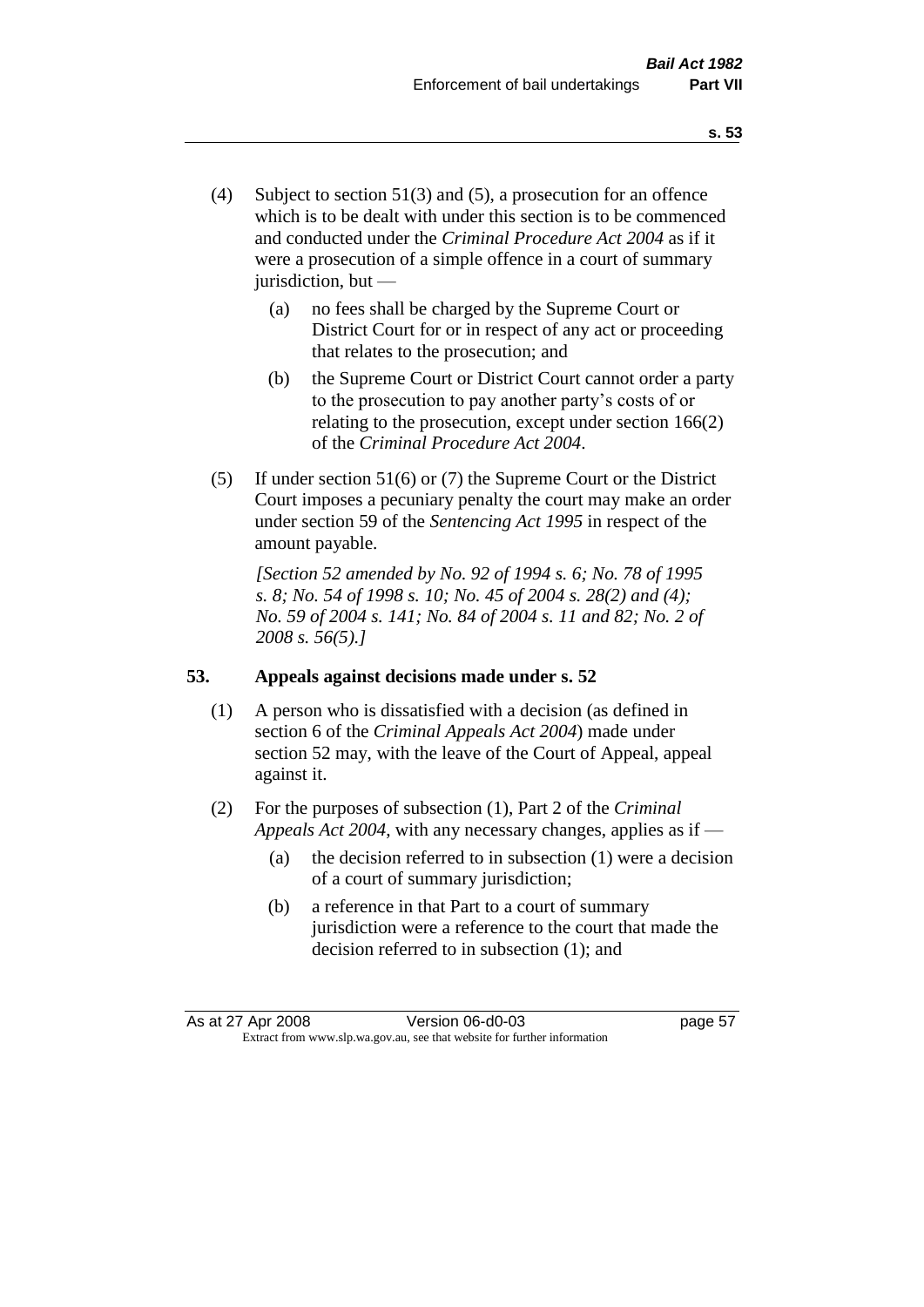- (c) a reference in that Part to commencing an appeal were a reference to applying for leave to appeal.
- (3) Despite section 13(1) of the *Criminal Appeals Act 2004*, the appeal is to be dealt with by the Court of Appeal.

*[Section 53 inserted by No. 45 of 2004 s. 28(3); amended by No. 84 of 2004 s. 11 and 82.]*

#### **54. Accused on bail may be taken before a judicial officer for variation or revocation of bail**

- (1) A police officer may cause an accused who has been released on bail to appear before an appropriate judicial officer to show cause why his bail should not be varied or revoked if the police officer —
	- (a) has reasonable grounds to believe, or is notified in writing by a surety for the accused that the surety has reasonable grounds to believe, that the accused —
		- (i) is not likely to comply with any requirement of his bail undertaking mentioned in section  $28(2)(a)$  or (b);
		- (ii) is, or has been, or is likely to be in breach of any condition of his bail undertaking mentioned in section  $28(2)(c)$ ; or
		- (iii) is, or has been, in breach of a home detention condition mentioned in section 28(2)(d);
	- (b) has reasonable grounds to believe that
		- (i) any surety for the accused's appearance is no longer suitable under section 39 to be a surety, or is dead;
		- (ii) for any reason any security required under Part D of Schedule 1 is no longer sufficient; or
		- (iii) in a case where the accused has been granted bail for the purposes of an appeal, the accused has

page 58 Version 06-d0-03 As at 27 Apr 2008 Extract from www.slp.wa.gov.au, see that website for further information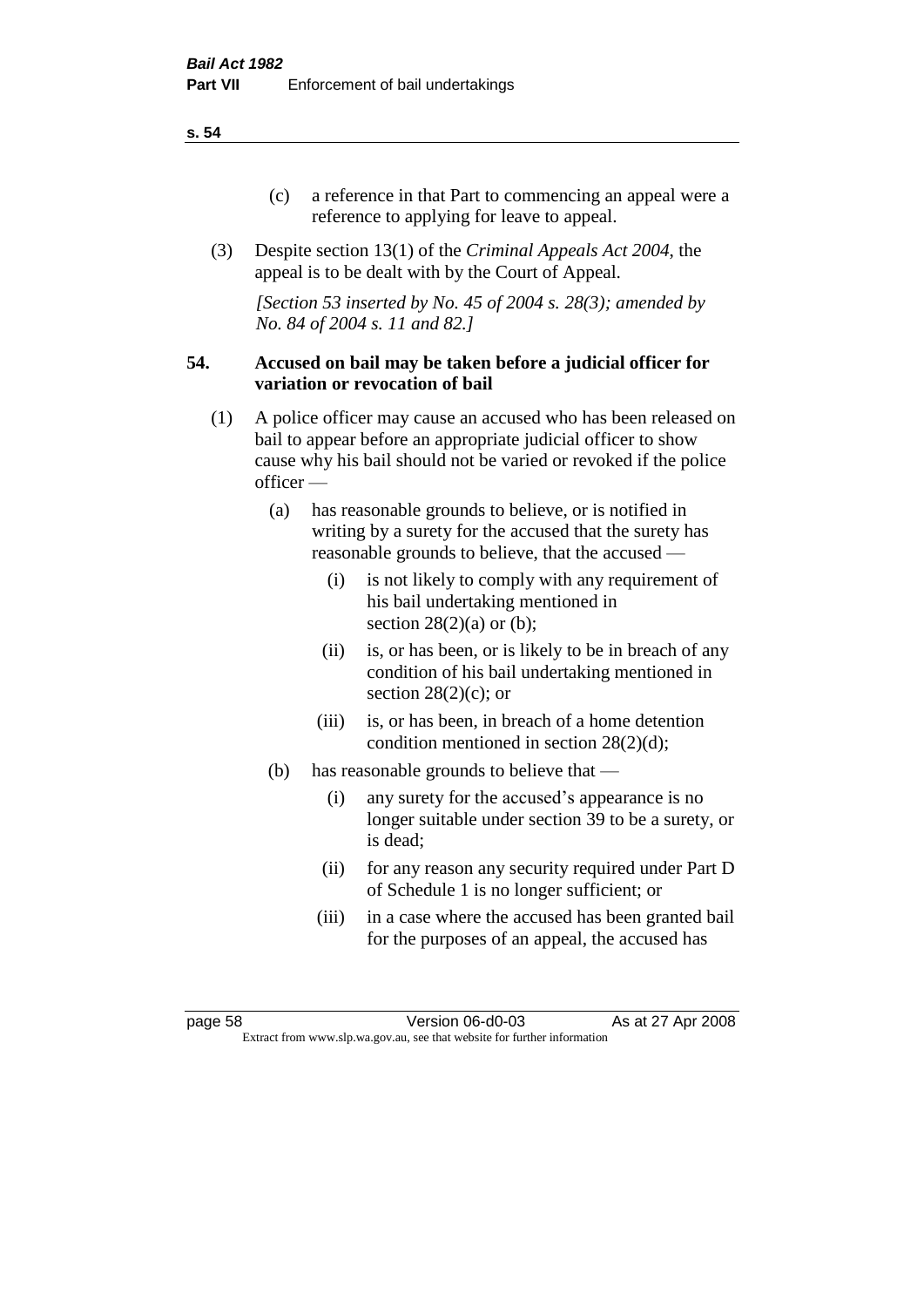discontinued the appeal or has not prosecuted it with all due diligence.

- (2) For the purpose of causing an accused to appear before an appropriate judicial officer as provided in subsection (1) a police officer may —
	- (a) arrest the accused without warrant and bring him before an appropriate judicial officer; or
	- (b) apply to an appropriate judicial officer for a summons or warrant on any ground specified in subsection  $(1)$ .
- (3) An application under subsection (2)(b) must be made, and proceedings on it are to be conducted —
	- (a) in a court of summary jurisdiction in accordance with regulations made under the *Criminal Procedure Act 2004*;
	- (b) in the Supreme Court or the District Court in accordance with rules of court made under the *Criminal Procedure Act 2004*.
- (4) An accused arrested under this section shall be taken as soon as is practicable before an appropriate judicial officer unless he is arrested less than 24 hours before the time at which he is due to appear in accordance with his bail undertaking, in which case he shall be held in custody and brought before an appropriate judicial officer at that time.

*[Section 54 amended by No. 33 of 1989 s. 18; No. 61 of 1990 s. 12; No. 45 of 1993 s. 12; No. 59 of 2004 s. 141; No. 84 of 2004 s. 9, 11 and 82.]* 

#### **55. Powers of judicial officer to revoke or vary bail**

- (1) If the judicial officer before whom an accused appears under section 54 is satisfied that —
	- (a) the accused is not likely to comply with any requirement of his bail undertaking mentioned in section 28(2)(a) or (b);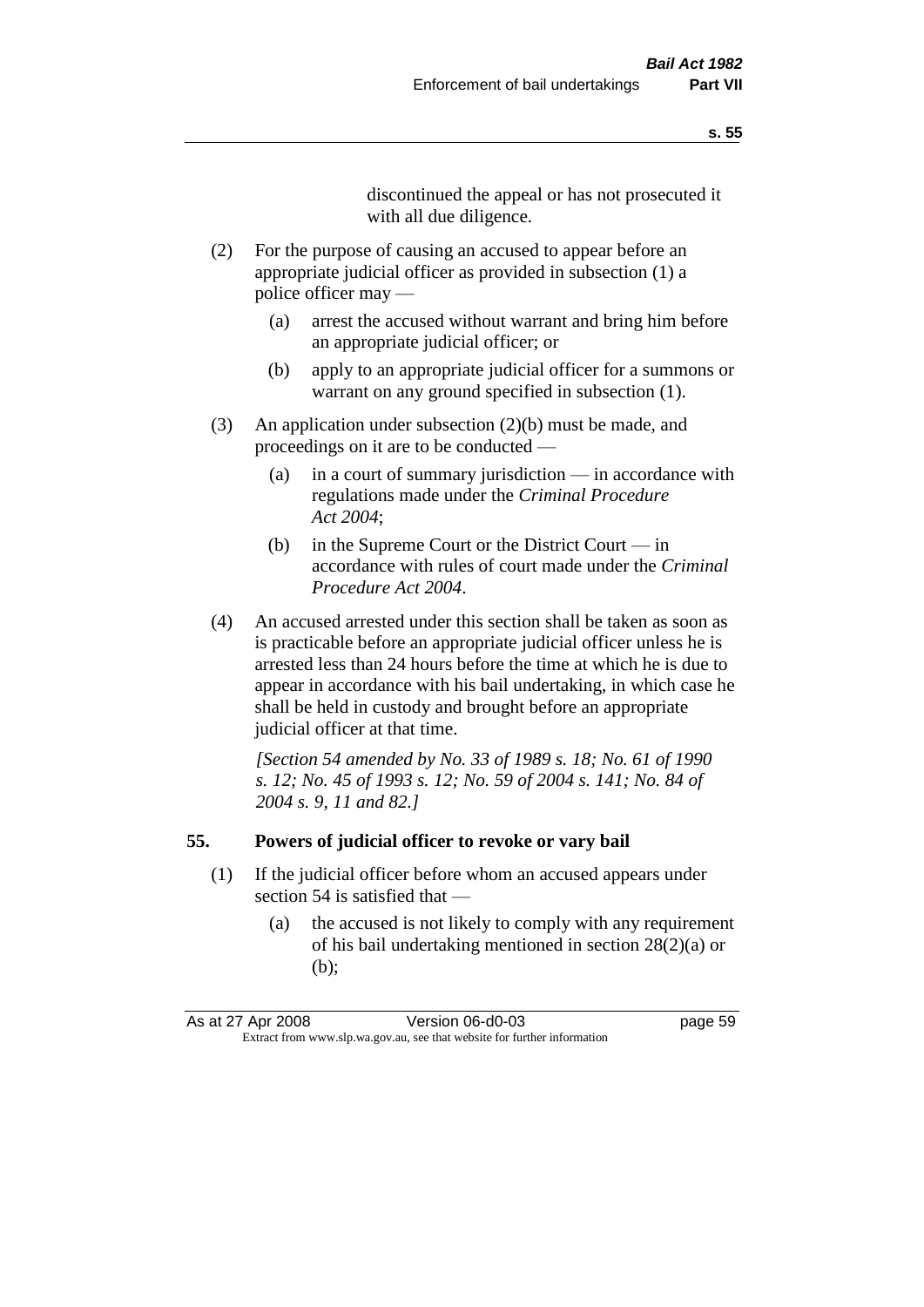- (ba) he is, or has been, in breach of a home detention condition mentioned in section 28(2)(d); or
- (c) any of the grounds set out in section  $54(1)(b)$  has been established,

#### he may —

- (d) revoke the bail and remand the accused in custody to appear at the time and place specified, or deemed by section 31(3) to be specified, in his bail undertaking; or
- (e) revoke the bail and grant fresh bail to the accused in accordance with this Act, other than clause 2 of Part B of Schedule 1.
- (2) If the judicial officer before whom the accused so appears is not satisfied as to any of the matters mentioned in subsection  $(1)(a)$ , (b), or (c) he shall release the accused on his existing bail undertaking and, with the consent in writing of the surety, on any existing surety undertaking.

*[Section 55 amended by No. 61 of 1990 s. 13; No. 45 of 1993 s. 12; No. 84 of 2004 s. 82.]* 

## **56. Warrant for arrest of absconding accused**

Where at any time after that specified in his bail undertaking for his appearance an accused has failed to comply with the requirements of his bail undertaking mentioned in section  $28(2)(a)$  or (b), the court before which he was required to appear may issue a warrant to arrest the accused and bring him before that court or a court of like jurisdiction.

*[Section 56 amended by No. 15 of 1988 s. 16; No. 84 of 2004 s. 82.]*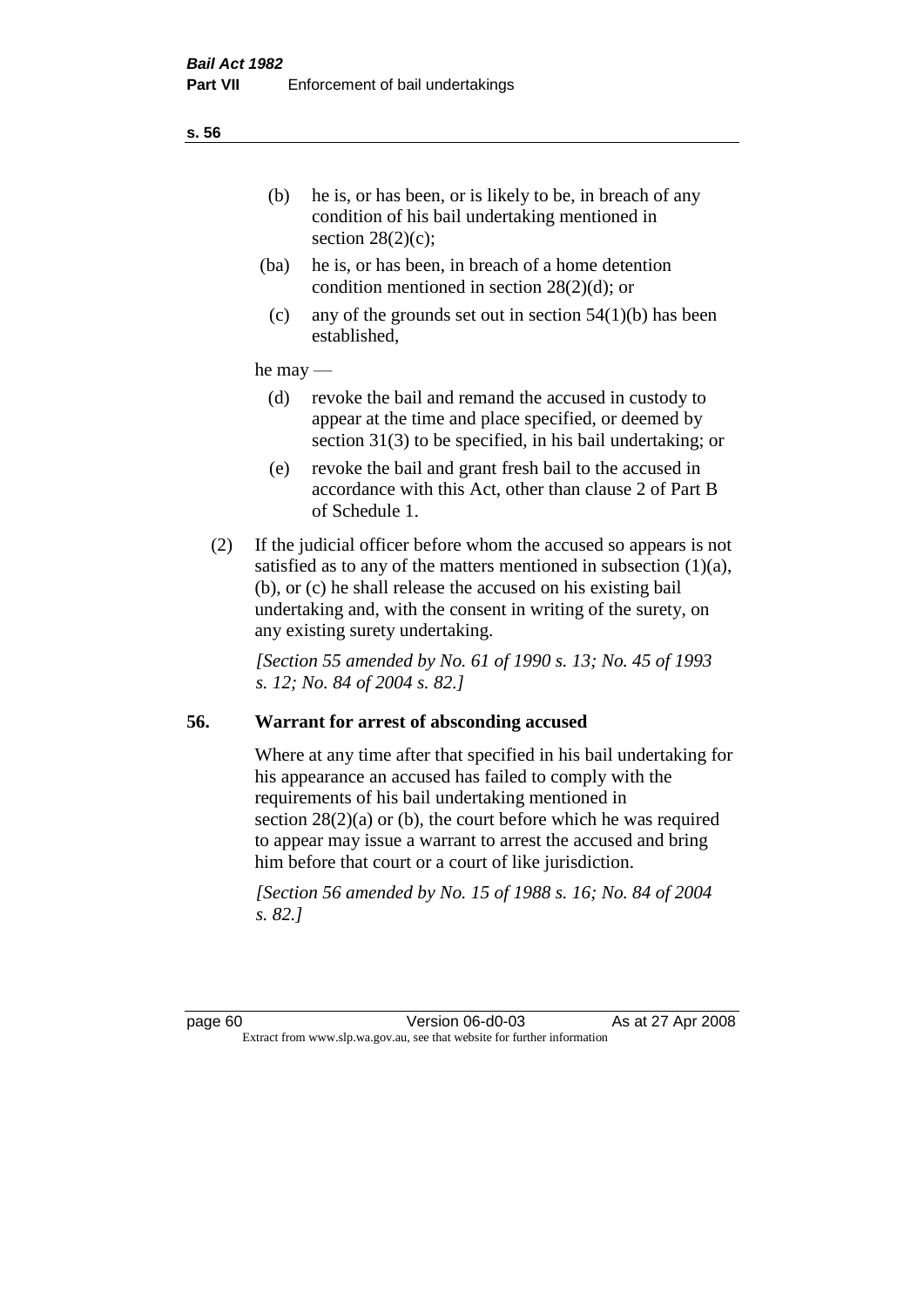#### **57. Forfeiture of money under bail undertaking**

- (1) Where an accused is convicted of an offence against section  $51(1)$ ,  $(2)$  or  $(2a)$ , the court by which he is convicted shall, whether or not an application is made therefor by the prosecutor, order that the full amount agreed to be forfeited, in the accused's bail undertaking, be forfeited to the State.
- (2) Notwithstanding subsection (1), the court may decline to make an order thereunder or may order forfeiture in part only where the accused shows to the satisfaction of the judicial officer —
	- (a) that, by reason of a change of circumstances since the bail undertaking was entered into, an order for forfeiture, or for forfeiture in full (as the case may be), would cause excessive hardship to the accused or his dependants; and
	- (b) that such hardship would not be relieved by the exercise of one of the powers conferred by section 59.
- (3) Without prejudice to the recovery of such an amount as a civil debt due to the State, any amount to be paid under an order made under this section is to be paid, and its payment may be enforced under Part 5 of the *Fines, Penalties and Infringement Notices Enforcement Act 1994*, unless an order has been made under subsection (4).
- (4) If under this section the Supreme Court or the District Court makes an order requiring the payment of money, the court may make an order under section 59 of the *Sentencing Act 1995* in respect of the amount payable and for that purpose that section, with any necessary changes, applies as if the amount were a fine imposed on the accused.

*[Section 57 amended by No. 74 of 1984 s. 19; No. 92 of 1994 s. 7; No. 78 of 1995 s. 8; No. 54 of 1998 s. 11; No. 65 of 2003 s. 121(3); No. 84 of 2004 s. 82.]*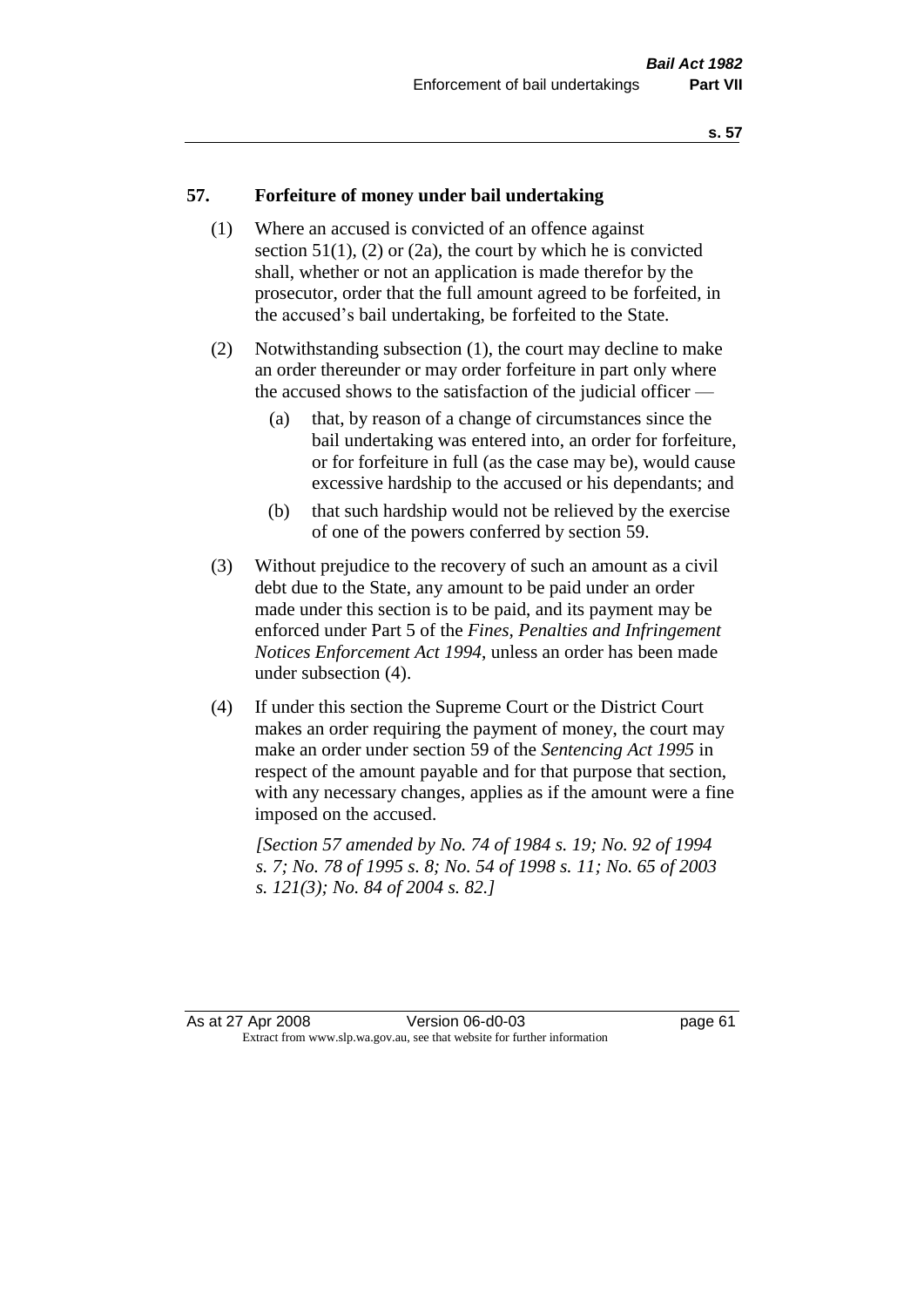# **58. Automatic forfeiture on expiration of one year after absconding**

- (1) If after the expiration of one year from the day on which the accused is required to appear in court in accordance with the requirement of his bail undertaking mentioned in section  $28(2)(a)$  he has not —
	- (a) been arrested under section 56; or
	- (b) appeared in court in accordance with the requirement of his bail undertaking mentioned in section 28(2)(b)(ii); or
	- (c) otherwise surrendered himself or been taken into custody to be dealt with on the charge or charges for which the bail undertaking was entered into,

the full amount specified in the bail undertaking shall, on the expiration of the said period, be forfeited to the State by virtue of this section without any order of the court or other formality.

(2) Upon the occurrence of a forfeiture under subsection (1) any security given by the accused may be resorted to by the State as if an order of forfeiture had been made under section 57(1).

*[Section 58 amended by No. 65 of 2003 s. 121(3); No. 84 of 2004 s. 82.]*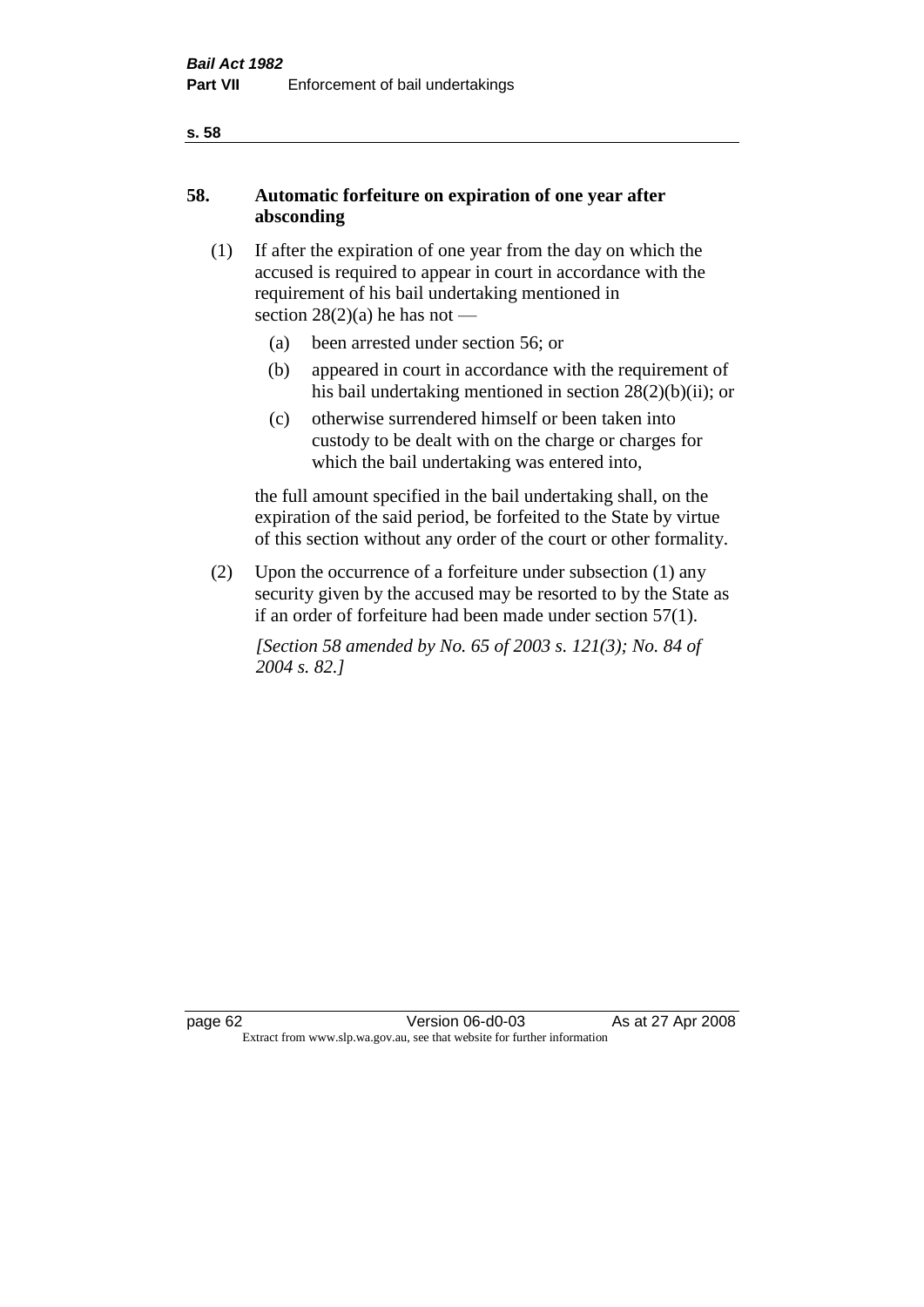# **Part VIII — Miscellaneous**

## **59. Further power of judicial officer in relation to enforcement of undertakings**

A court or an appropriate judicial officer who makes an order for forfeiture under section 49 or 57 may, when doing so, or at any time thereafter, further order —

- (a) that payment of any sum be made by specified instalments or be postponed to a specified date;
- (b) that any security given be applied in or towards payment of the sum forfeited; or
- (c) that the accused or the surety, as the case may be, do all such things and execute all such documents as may be necessary, or as may be specified in the order, for the purpose of vesting any security in the State or enabling the State to realize the same or to resort thereto to recover the sum forfeited,

and the court or an appropriate judicial officer may at any time vary or revoke an order made under paragraph (a), (b), or (c).

*[Section 59 amended by No. 65 of 2003 s. 121(3); No. 84 of 2004 s. 82.]*

## **60. Accused and surety to notify any change of address**

Where —

- (a) an accused who has been released on bail; or
- (b) a surety,

changes his place of residence, employment, or business from that appearing on his bail undertaking or surety undertaking he shall forthwith, in writing, notify details of the change to the registrar of the court before which, at the time when the change occurs, the accused is required to appear, and if without reasonable cause he fails to do so he commits an offence.

#### Penalty: \$1 000.

*[Section 60 amended by No. 50 of 2003 s. 37(5); No. 59 of 2004* 

As at 27 Apr 2008 Version 06-d0-03 page 63 Extract from www.slp.wa.gov.au, see that website for further information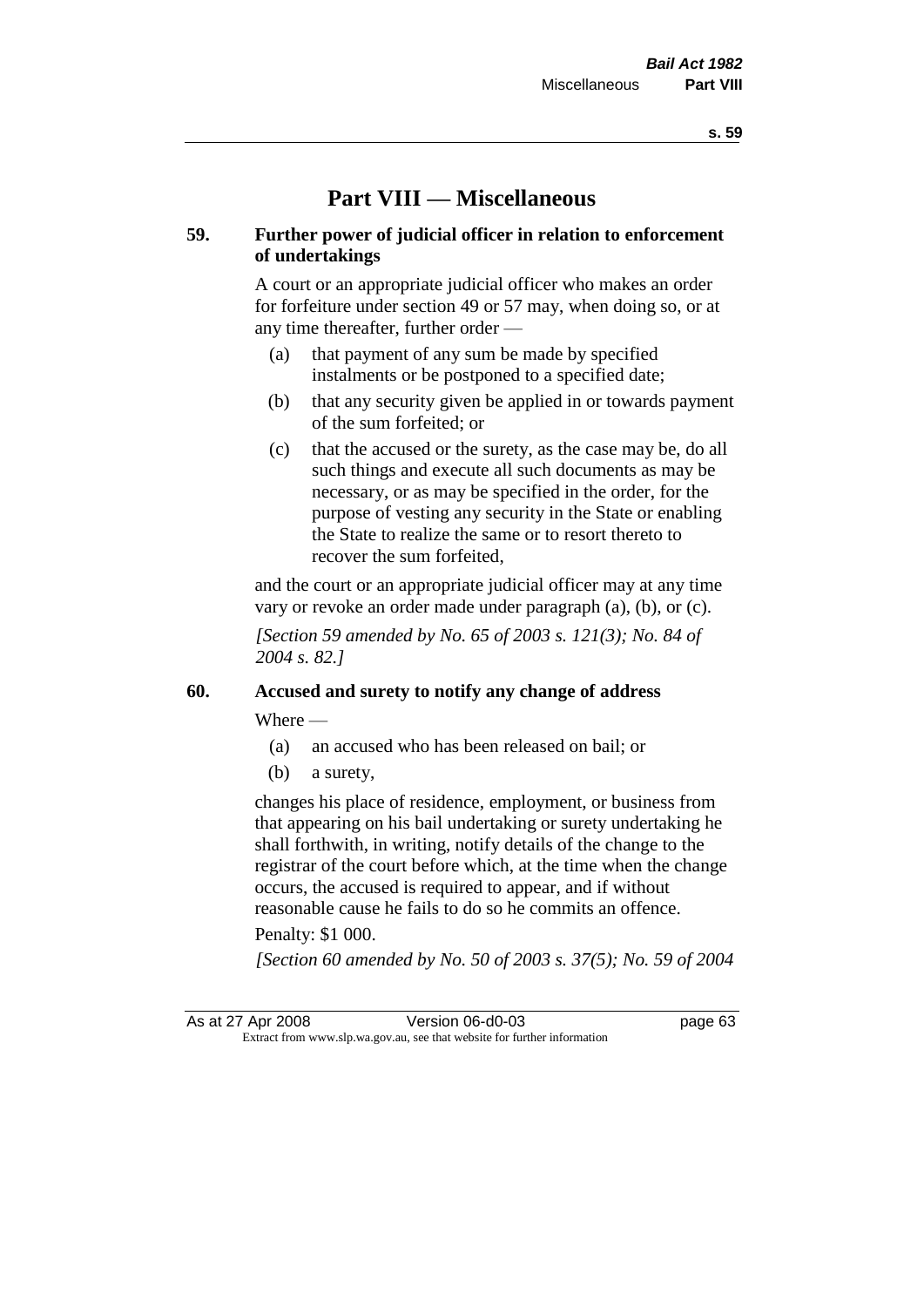*s. 141; No. 84 of 2004 s. 82.]*

# **61. Offence of failing to bring arrested person before court or person able to grant bail**

- (1) A person to whom this section applies commits an offence if, having arrested another for an offence, he wilfully and without reasonable excuse fails to take that other person, or cause him to be taken, as soon as is practicable —
	- (a) before an authorised officer or judicial officer empowered by this Act to grant bail for that offence; or
	- (b) before a court.

Penalty: \$1 000 or imprisonment for 12 months or both.

- (2) This section applies to a person who
	- (a) is not empowered by this Act to grant bail for the offence or by reason of section 16; or
	- (b) being so empowered, elects to act under section 6(7).

*[Section 61 amended by No. 15 of 1988 s. 17; No. 59 of 2006 s. 4(4).]* 

# **62. Offence to give false information for bail purposes**

A person who for the purpose of obtaining —

- (a) a grant of bail for himself or a variation of the terms and conditions thereof; or
- (b) approval of himself as a surety,

makes any statement which he knows is false in a material particular, or recklessly makes any statement which is false in a material particular, commits an offence.

Penalty: \$1 000 or imprisonment for 12 months or both.

# **63. Protection of persons carrying out this Act**

A person shall not be liable in civil proceedings on account of anything done, or omitted to be done, by him in good faith in

page 64 Version 06-d0-03 As at 27 Apr 2008 Extract from www.slp.wa.gov.au, see that website for further information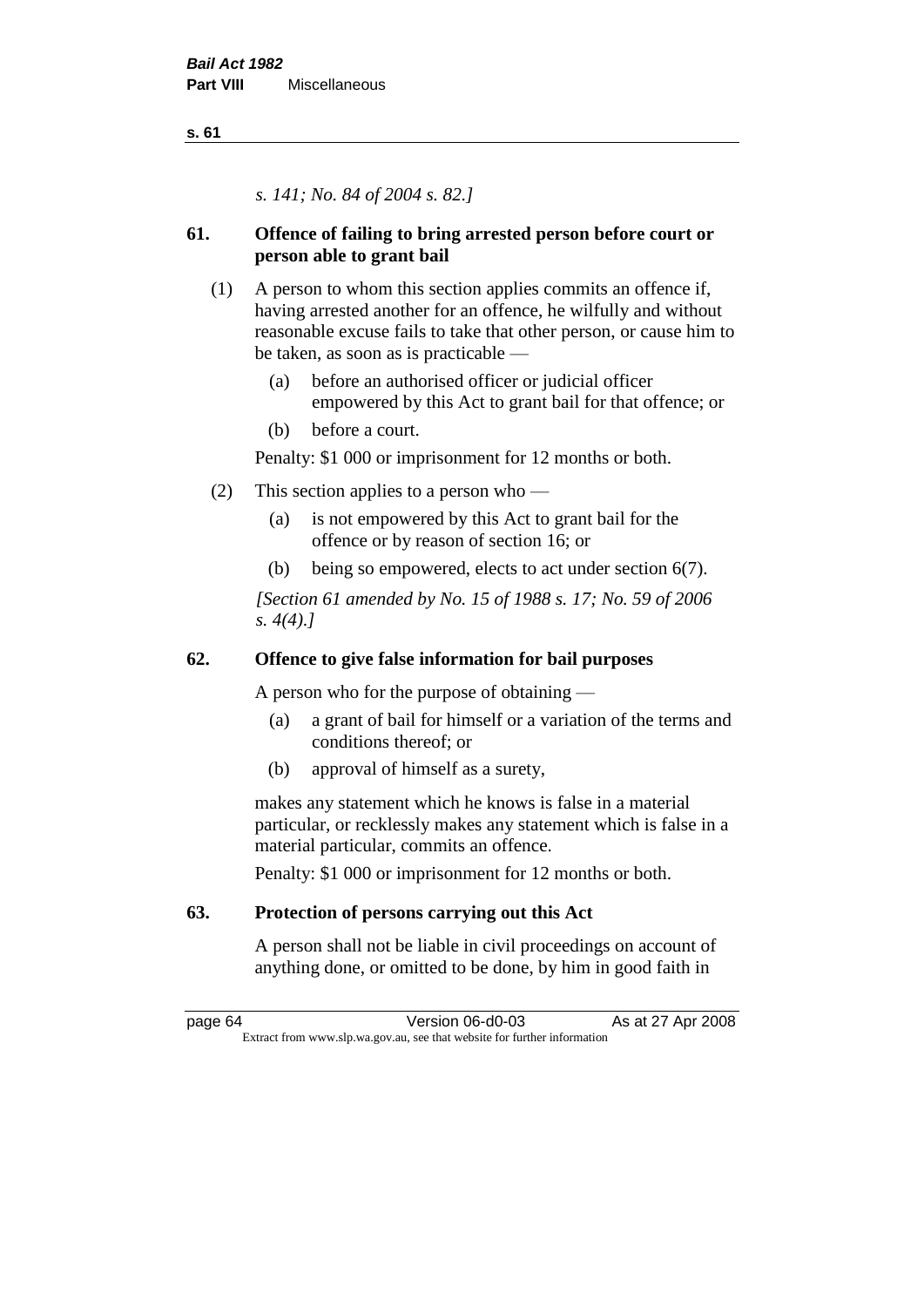the course of carrying out any provision of this Act, or purporting to be so done or omitted; but the liability (if any) of any other person (including the State or the Commonwealth) as his employer is not affected by this section and shall be determined as if it had not been passed.

*[Section 63 amended by No. 65 of 2003 s. 121(4).]*

# **64. Evidence of non-appearance etc. by an accused**

Where it is required for the purposes of this Act to prove —

- (a) that an accused did not appear before a particular court, at a particular place, on a particular day, at a particular time or during a particular period; or
- (b) the day, time or period when or during which an accused did appear before a particular court at a particular place,

a certificate as to any such matter, purporting to be signed by a judicial officer or registrar of the court before which the accused was required to appear, shall be evidence of the matter so certified.

*[Section 64 amended by No. 59 of 2004 s. 141; No. 84 of 2004 s. 82.]* 

# **65. Bail undertakings by minors**

A bail undertaking entered into by a person who is under the age of 18 years shall bind him as if he were of full age.

# **66. Abolition of other powers to grant bail**

- (1) Any power or duty that, at the commencement of this Act, exists apart from statute to grant bail to an accused awaiting an appearance in court for an offence, is abolished.
- (2) Subsection (1) has effect notwithstanding anything in section 16 of the *Supreme Court Act 1935*.
- (3) In subsection (1) **"statute"** means an Act of the Parliament of Western Australia, other than the *Supreme Court Act 1935*.

| As at 27 Apr 2008 | Version 06-d0-03                                                         | page 65 |
|-------------------|--------------------------------------------------------------------------|---------|
|                   | Extract from www.slp.wa.gov.au, see that website for further information |         |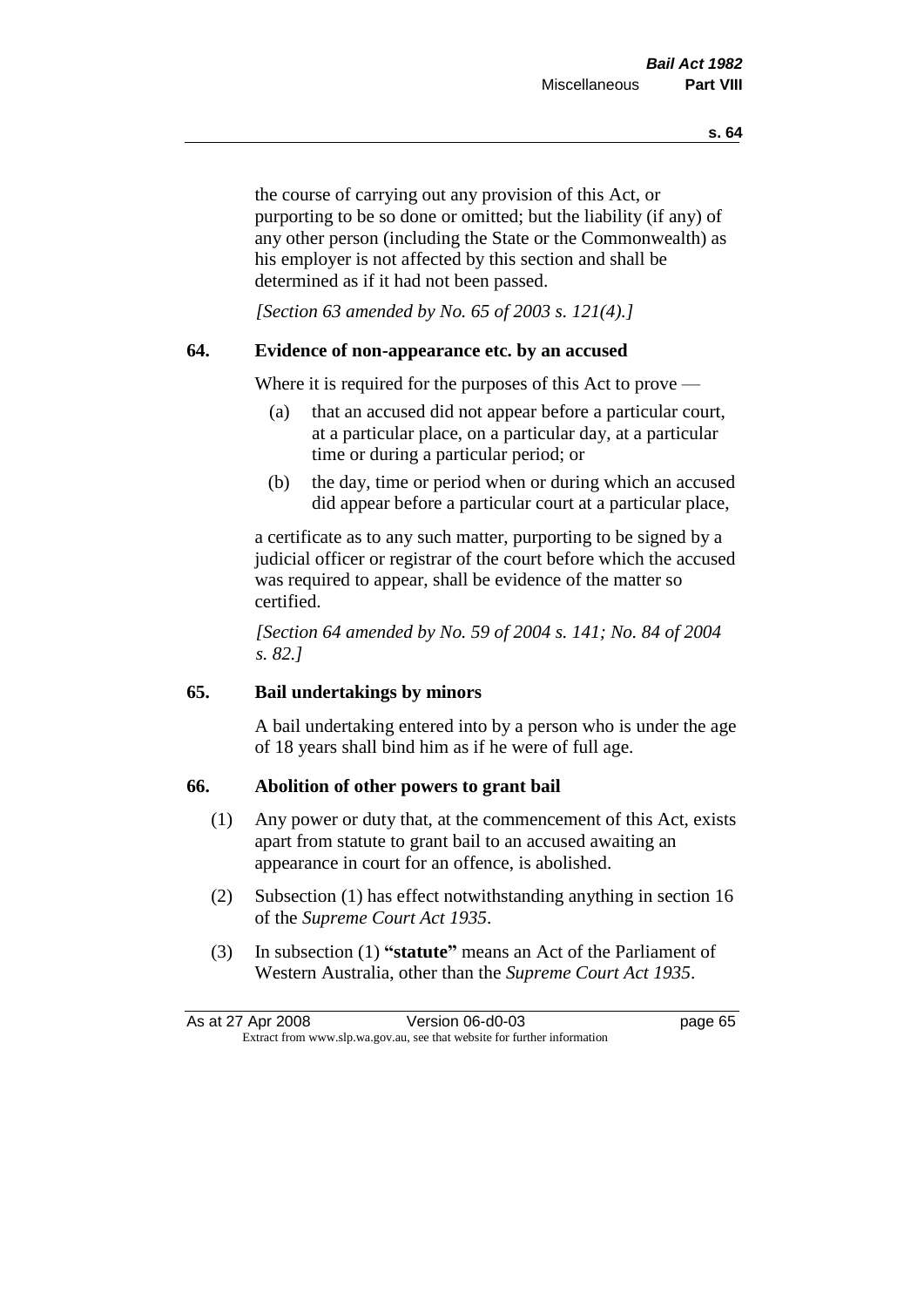**s. 66A**

*[Section 66 amended by No. 84 of 2004 s. 82.]*

# **66A. Delegation by registrar**

- (1) The registrar of a court may, either generally or as otherwise provided by the instrument of delegation, by instrument signed by him, delegate to an officer of that court any function conferred on him by or under this Act other than —
	- (a) this power of delegation; or
	- (b) any function that a judicial officer has required him to perform personally.
- (2) The superintendent of a detention centre under the *Young Offenders Act 1994* may, either generally or as otherwise provided by the instrument of delegation, by instrument signed by him, delegate to an officer of the Public Sector agency principally assisting the Minister administering that Act in its administration any function conferred on him by or under this Act, other than this power of delegation.

*[Section 66A inserted by No. 15 of 1988 s. 18; amended by No. 49 of 1988 s. 89; No. 31 of 1993 s. 8; No. 59 of 2004 s. 141; No. 65 of 2006 s. 52.]* 

# **67. Regulations**

- (1) The Governor may make regulations, not inconsistent with this Act, prescribing such things as are required or permitted by this Act to be prescribed or as it is necessary or expedient to prescribe for the purposes thereof.
- (2) Without limiting the generality of subsection (1) regulations  $may -$ 
	- (a) make provision for or with respect to the making of applications —
		- (i) for or in relation to bail;
		- (ii) for the approval of sureties;

page 66 Version 06-d0-03 As at 27 Apr 2008 Extract from www.slp.wa.gov.au, see that website for further information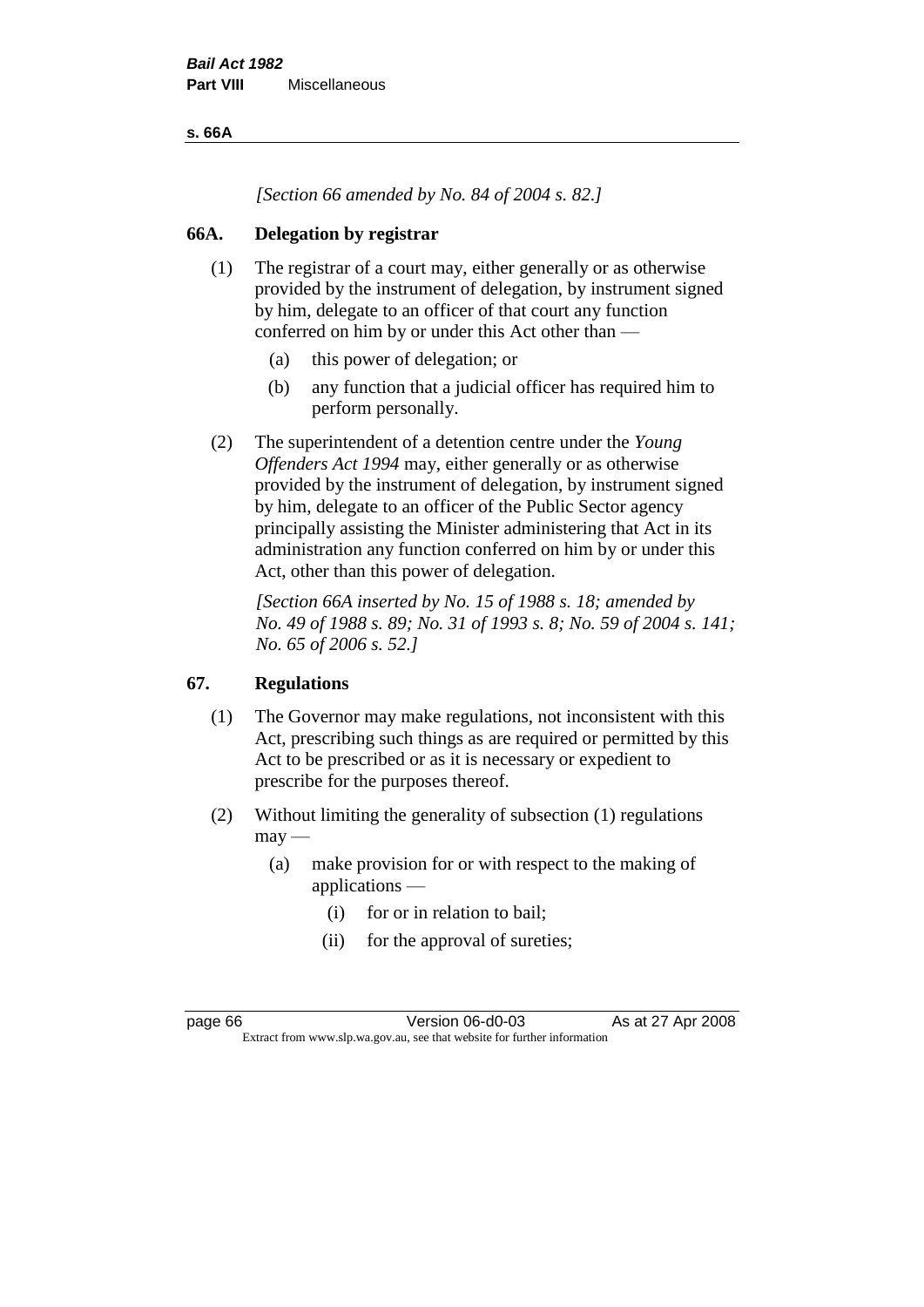- (iii) for the approval of security to be given by accused persons and sureties;
- (iv) for the cancellation of a surety undertaking,

and for the manner in which such applications are to be made and the procedure to be followed on such applications;

- (b) for the purposes of clause 5 of Part A of Schedule 1, prescribe the officer or officers who may grant bail for any prescribed appearance or class of appearance in court by an accused who is in custody;
- (c) make provision for, or with respect to the management, control, supervision and good order of premises established for the accommodation of persons to whom bail has been granted.
- (3) Regulations made under this section may provide that a contravention or failure to comply with a regulation constitutes an offence and may provide for penalties not exceeding a fine of \$500 for offences against the regulations.

*[Section 67 amended by No. 45 of 1993 s. 12; No. 84 of 2004 s. 83(3); No. 2 of 2008 s. 56(6).]* 

*[68. Omitted under the Reprints Act 1984 s. 7(4)(g).]*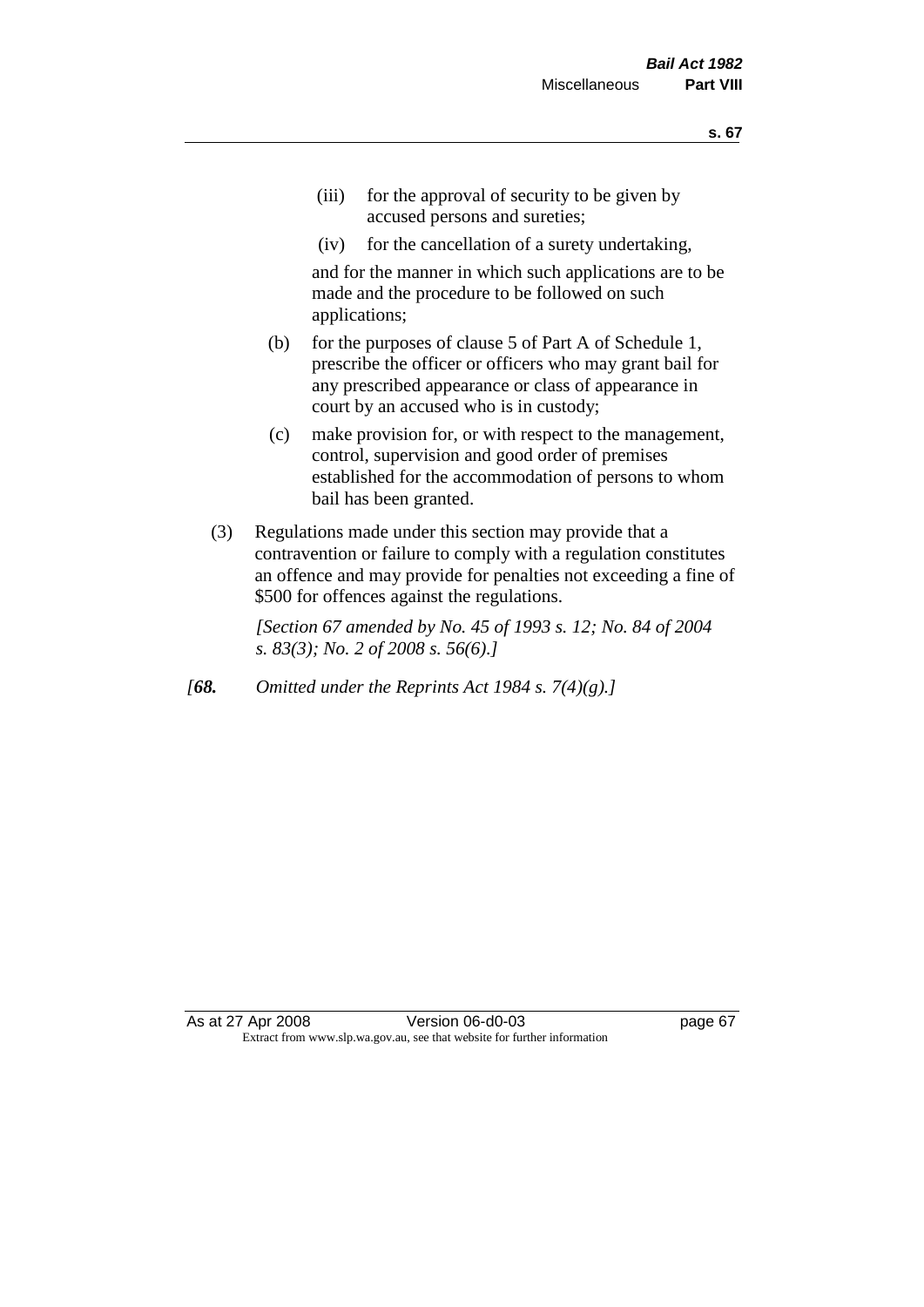# **Schedule 1**

*[Heading amended by No. 45 of 1993 s. 10(1).]*

[Sections 13 and 17]

# **Part A — Jurisdiction to grant bail**

| <b>First Column</b>           | <b>Second Column</b> |
|-------------------------------|----------------------|
| Appearances in court referred | By whom bail may be  |
| to in section 13              | granted              |

# **1. Initial appearance**

| (1) | The initial appearance in a<br>court of summary<br>jurisdiction or the Children's<br>Court by an accused in, or in<br>connection with,<br>proceedings for an offence. | In any case $-$<br>a justice; or<br>(a)<br>an authorised police<br>(b)<br>officer; and<br>in addition, in the case of a child,<br>an authorised community<br>services officer. |
|-----|-----------------------------------------------------------------------------------------------------------------------------------------------------------------------|--------------------------------------------------------------------------------------------------------------------------------------------------------------------------------|
|     |                                                                                                                                                                       |                                                                                                                                                                                |

District Court or the Supreme Court, not being the initial appearance to which clause 3 applies.

(2) The initial appearance in the A judge of the District Court or a judge of the Supreme Court, as the case requires.

*[Clause 1 amended by No. 15 of 1988 s. 19; No. 49 of 1988 s. 90(a)(i); No. 59 of 2004 s. 141; No. 84 of 2004 s. 10(1) and 82.]*

### **2. Appearance after adjournment**

Appearance in any court or before The judicial officer who orders a judicial officer by an accused after any adjournment of proceedings for an offence, not being a committal under clause 3. the adjournment.

*[Clause 2 amended by No. 84 of 2004 s. 82.]*

page 68 Version 06-d0-03 As at 27 Apr 2008 Extract from www.slp.wa.gov.au, see that website for further information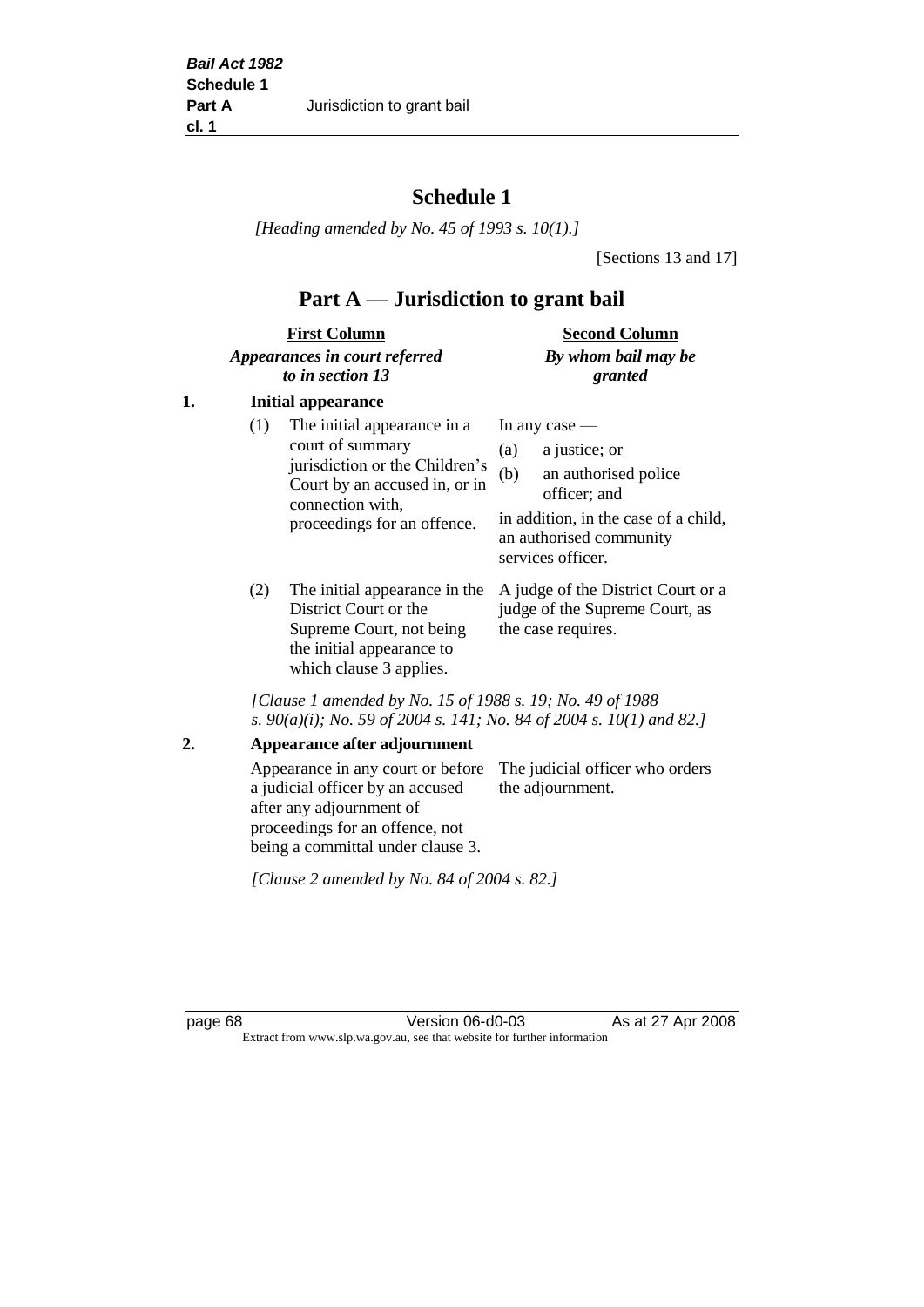# **First Column** *Appearances in court referred to in section 13*

**Second Column** *By whom bail may be granted*

# **3. Appearance on committal to Supreme Court or District Court**

The initial appearance by an accused in the Supreme Court or District Court after he has been committed thereto under any Act to be tried or sentenced or otherwise dealt with.

The judicial officer who orders the committal.

*[Clause 3 amended by No. 84 of 2004 s. 82.]*

# **4. Appearance in connection with appeal etc.**

| (1) | Appearance in connection<br>with an application or appeal<br>made under the <i>Criminal</i><br><i>Appeals Act 2004</i> or with<br>any order made in<br>determining the application<br>or appeal. | If the appeal is being determined<br>by a single judge of the Supreme<br>Court, a single judge of the<br>Supreme Court;<br>If the appeal is being determined<br>by the Court of Appeal, the Court<br>of Appeal or a single judge of<br>appeal. |
|-----|--------------------------------------------------------------------------------------------------------------------------------------------------------------------------------------------------|------------------------------------------------------------------------------------------------------------------------------------------------------------------------------------------------------------------------------------------------|
| (2) | Appearance in connection<br>with a rehearing of<br>proceedings ordered under<br>section 28 of the Children's<br>Court of Western Australia<br>Act 1988.                                          | The Children's Court.                                                                                                                                                                                                                          |
| (3) | Appearance in connection<br>with the reconsideration of<br>an order under section 40 of<br>the Children's Court of<br>Western Australia Act 1988.                                                | The Children's Court constituted<br>by the President.                                                                                                                                                                                          |

*[Clause 4 inserted by No. 84 of 2004 s. 10(2).]*

As at 27 Apr 2008 Version 06-d0-03 page 69 Extract from www.slp.wa.gov.au, see that website for further information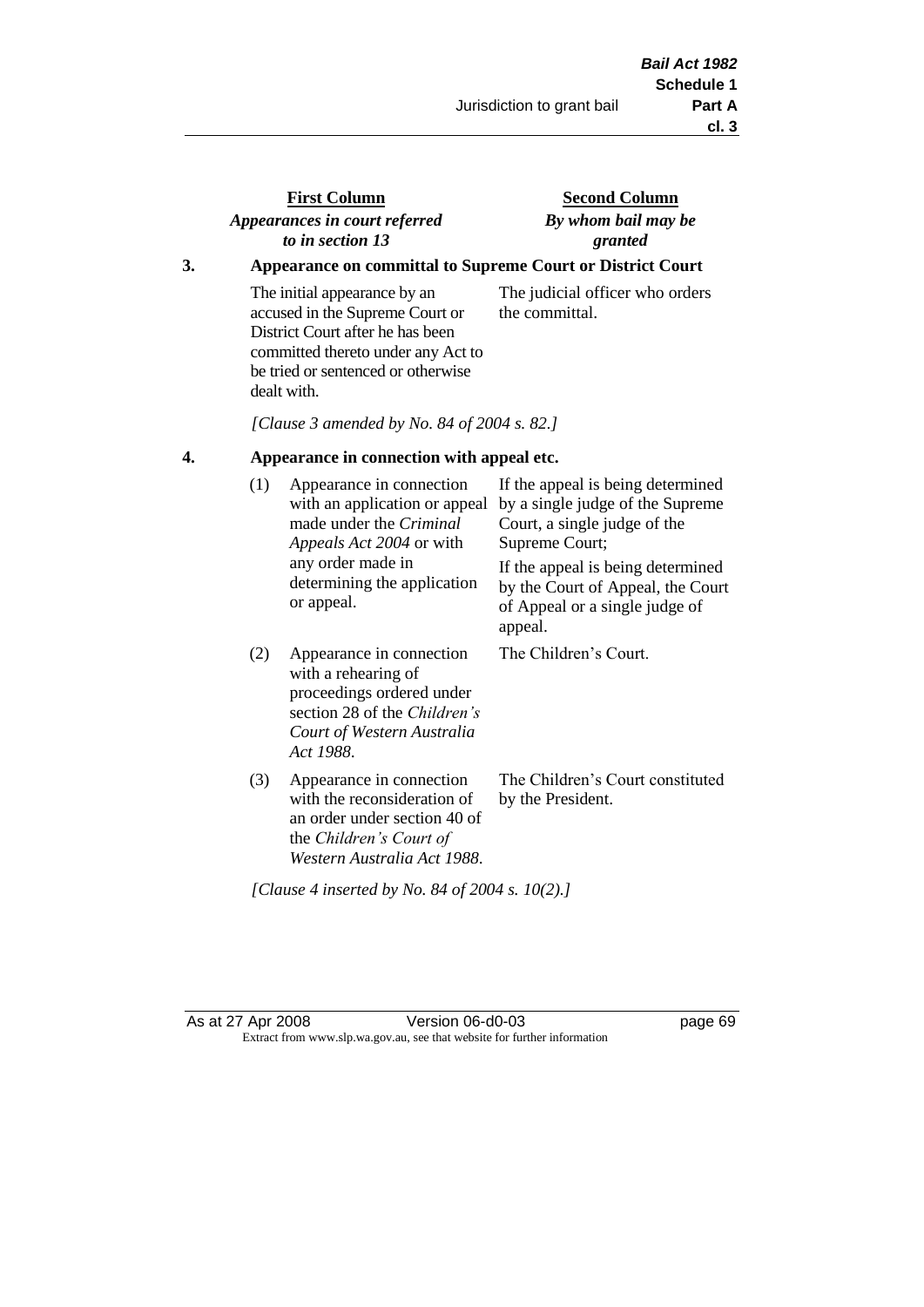|    | <b>First Column</b><br>Appearances in court referred<br>to in section 13                                                         | <b>Second Column</b><br>By whom bail may be<br>granted              |
|----|----------------------------------------------------------------------------------------------------------------------------------|---------------------------------------------------------------------|
| 5. | Appearance prescribed by regulation                                                                                              |                                                                     |
|    | Appearance in a court for any<br>other purpose or following any<br>other occurrence prescribed by<br>regulations under this Act. | The judicial or other officer<br>prescribed by such regulations.    |
| 6. | Appearances not otherwise provided for                                                                                           |                                                                     |
|    | Any appearance in a court not<br>otherwise provided for in this<br>Part or by regulations under this<br>Act.                     | The judicial officer who, or court<br>which, orders the appearance. |
| 7. | Term used in this Part                                                                                                           |                                                                     |
|    | In this Part, unless the contrary intention appears —                                                                            |                                                                     |
|    |                                                                                                                                  |                                                                     |

**"proceedings for an offence"** in clause 2 (but not in clause 1) includes any of the following proceedings relating to that offence —

- (a) appeal proceedings;
- (b) proceedings on a writ of *habeas corpus*; and
- (c) proceedings on the re-appearance of an offender under section 50 of the *Sentencing Act 1995*.

*[Clause 7 inserted by No. 84 of 2004 s. 10(3).]*

# **Part B — Cessation of power to grant bail**

### **1. Upon decision by judge, power of other officers ceases**

After a judge of the Supreme Court has granted or refused bail for an appearance by an accused the power to grant bail for that appearance ceases to be vested in any judicial officer whose jurisdiction is inferior to that of such judge or in any authorised officer.

*[Clause 1 amended by No. 84 of 2004 s. 82.]*

page 70 Version 06-d0-03 As at 27 Apr 2008 Extract from www.slp.wa.gov.au, see that website for further information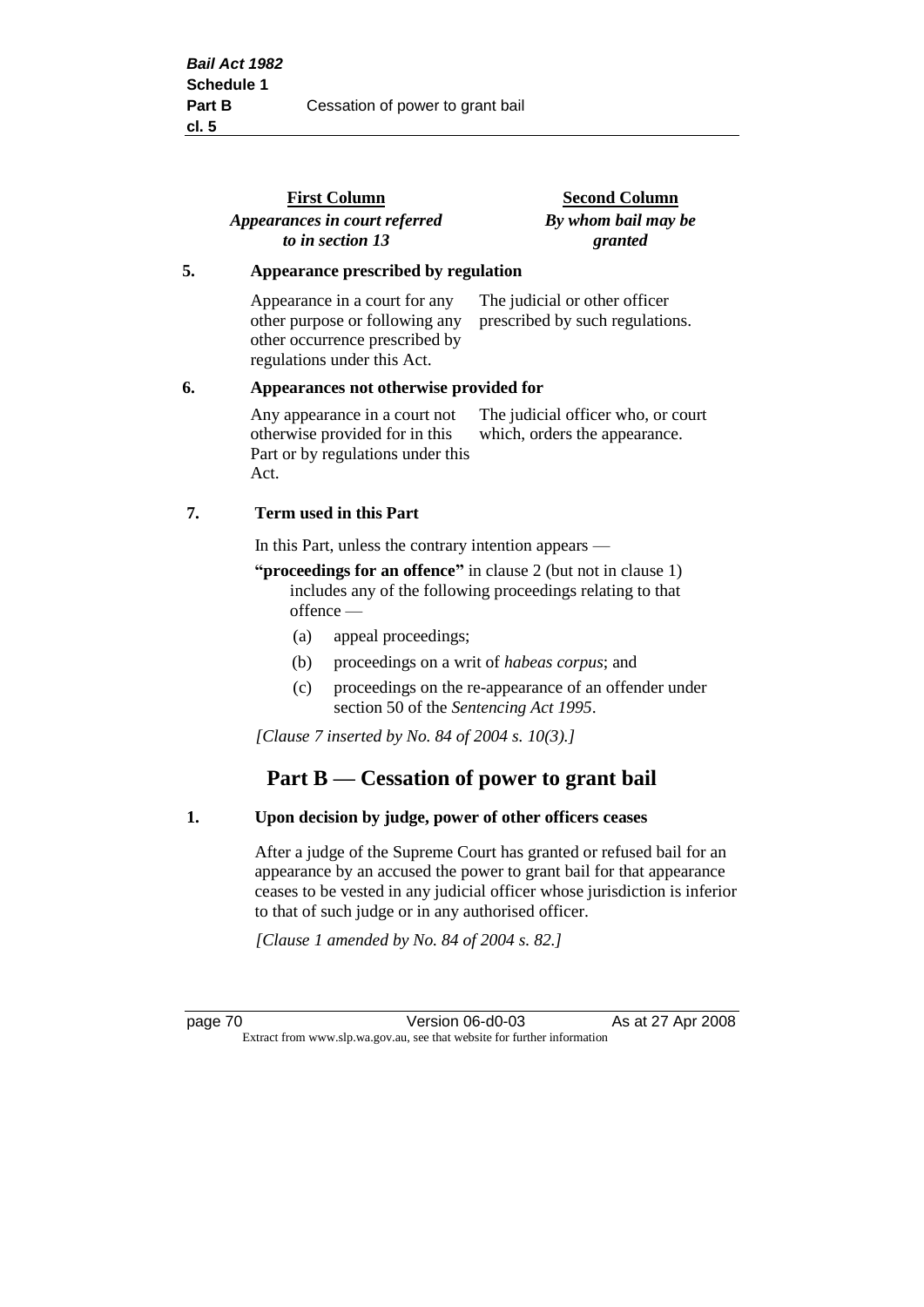# **2. Upon decision by judicial officer, his power and that of his peers ceases**

Except where clause 4 applies, the power to grant bail for an appearance by an accused ceases to be vested in any judicial officer (including a judge of the Supreme Court) after he, or another judicial officer whose jurisdiction is co-extensive with his, has granted or refused bail for that appearance.

*[Clause 2 amended by No. 84 of 2004 s. 82.]*

### **3. Upon refusal by justice power of authorised officer or justice ceases**

After a justice has refused bail for an initial appearance by an accused, the power to grant bail for that appearance ceases to be vested in an authorised officer or another justice, but an authorised officer or a justice may grant bail for an initial appearance notwithstanding that one or more other authorised officers have previously refused bail for that appearance.

*[Clause 3 amended by No. 34 of 1988 s. 90(b); No. 59 of 2004 s. 141; No. 84 of 2004 s. 82.]*

#### **4. Judicial officer's powers where accused proves new facts or changed circumstances**

Notwithstanding clause 2, where an accused has been refused bail for an appearance or has been granted bail therefor on terms or conditions with which he is unable or unwilling to comply, the judicial officer who granted or refused bail or another judicial officer whose jurisdiction is co-extensive with his has power to grant bail for that appearance or to vary the terms or conditions of bail previously granted therefor if the accused makes application and satisfies him  $that -$ 

- (a) new facts have been discovered, new circumstances have arisen or the circumstances have changed since bail was previously granted or refused for that appearance;
- (b) he failed to adequately present his case for bail on the previous occasion when it was considered; or
- (c) where bail was granted subject to a home detention condition, he has, since the previous occasion when his case for bail was

|                                                                          | As at 27 Apr 2008 | Version 06-d0-03 | page 71 |
|--------------------------------------------------------------------------|-------------------|------------------|---------|
| Extract from www.slp.wa.gov.au, see that website for further information |                   |                  |         |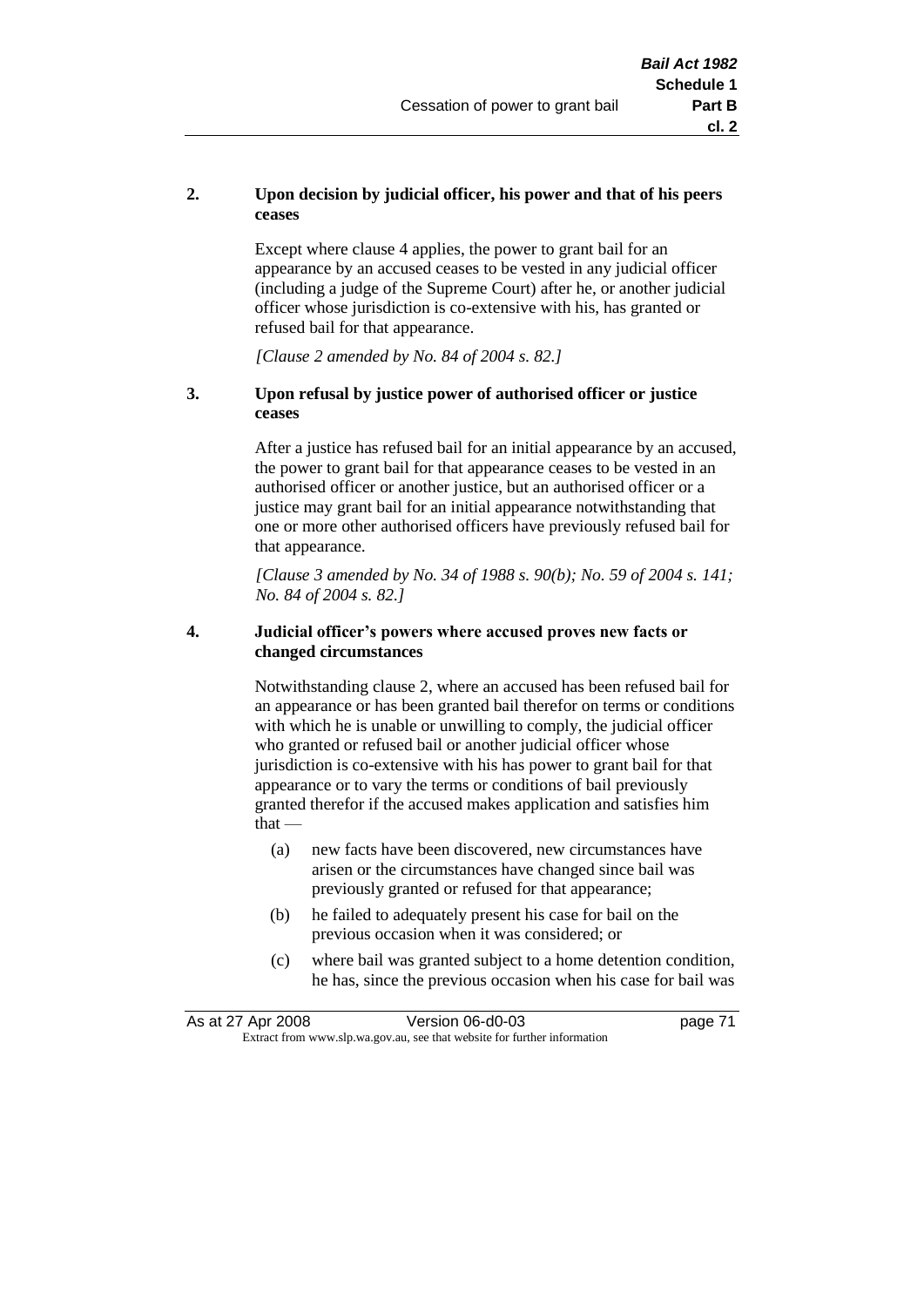considered, complied with the home detention condition for a period of one month or more.

*[Clause 4 amended by No. 61 of 1990 s. 14; No. 84 of 2004 s. 82.]*

# **Part C — Manner in which jurisdiction to be exercised**

Principles governing grant or refusal of bail

# **1. Bail before conviction to be at discretion of bail authority, except for a child**

Subject to clause 3A, the grant or refusal of bail to an accused, other than a child, who is in custody awaiting an appearance in court before conviction for an offence shall be at the discretion of the judicial officer or authorised officer in whom jurisdiction is vested, and that discretion shall be exercised having regard to the following questions as well as to any others which he considers relevant —

- (a) whether, if the accused is not kept in custody, he may
	- (i) fail to appear in court in accordance with his bail undertaking;
	- (ii) commit an offence;
	- (iii) endanger the safety, welfare, or property of any person; or
	- (iv) interfere with witnesses or otherwise obstruct the course of justice, whether in relation to himself or any other person;
- (b) whether the accused needs to be held in custody for his own protection;
- (c) whether the prosecutor has put forward grounds for opposing the grant of bail;
- (d) whether, as regards the period when the accused is on trial, there are grounds for believing that, if he is not kept in custody, the proper conduct of the trial may be prejudiced;
- (e) whether there is any condition which could reasonably be imposed under Part D which would —
	- (i) sufficiently remove the possibility referred to in paragraphs (a) and (d);
	- (ii) obviate the need referred to in paragraph (b); or

| page 72 | Version 06-d0-03                                                         | As at 27 Apr 2008 |  |
|---------|--------------------------------------------------------------------------|-------------------|--|
|         | Extract from www.slp.wa.gov.au, see that website for further information |                   |  |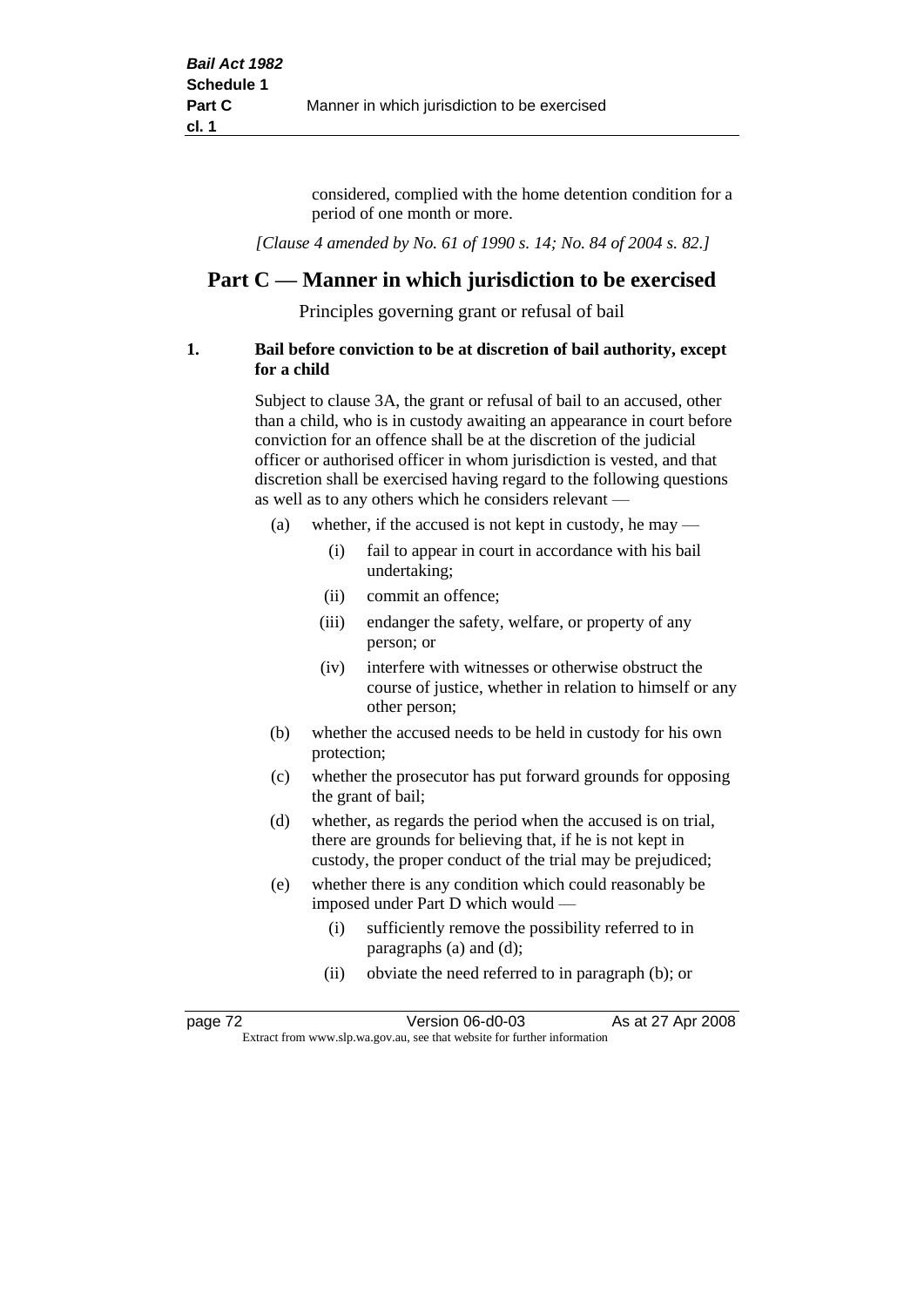- (iii) remove the grounds for opposition referred to in paragraph (c);
- (f) where the accused is charged with an offence that is alleged to have been committed in respect of a child, whether a condition should be imposed under Part D requiring the accused to reside at a place other than the place where the child resides;
- (g) whether the alleged circumstances of the offence or offences amount to wrongdoing of such a serious nature as to make a grant of bail inappropriate.

*[Clause 1 amended by No. 14 of 1992 s. 11; No. 45 of 1993 s. 10(2)(a); No. 54 of 1998 s. 8(a) and (b); No. 84 of 2004 s. 82.]*

# **2. Child to have qualified right to bail**

- (1) In this clause
	- **"responsible person"** means a parent, relative, employer or other person who, in the opinion of the judicial officer or authorised officer, is in a position to both influence the conduct of the child and provide the child with support and direction.
- (2) Subject to subclause (3), a child accused who is in custody awaiting an appearance in court before conviction for an offence has a right to be granted bail unless —
	- (a) in the opinion of the judicial officer or authorised officer in whom jurisdiction is vested —
		- (i) one or more of the questions set out in clause  $1(a)$ , (b), (d) and (g) must be answered in the affirmative; and
		- (ii) there is no condition which he could reasonably impose under Part D which would satisfy the relevant provision of clause 1(e);
		- or
	- (b) there is no responsible person willing to enter into an undertaking of the kind described in subclause (3)(c),

and if the child is refused bail he shall be dealt with in accordance with section 19(2) of the *Young Offenders Act 1994*.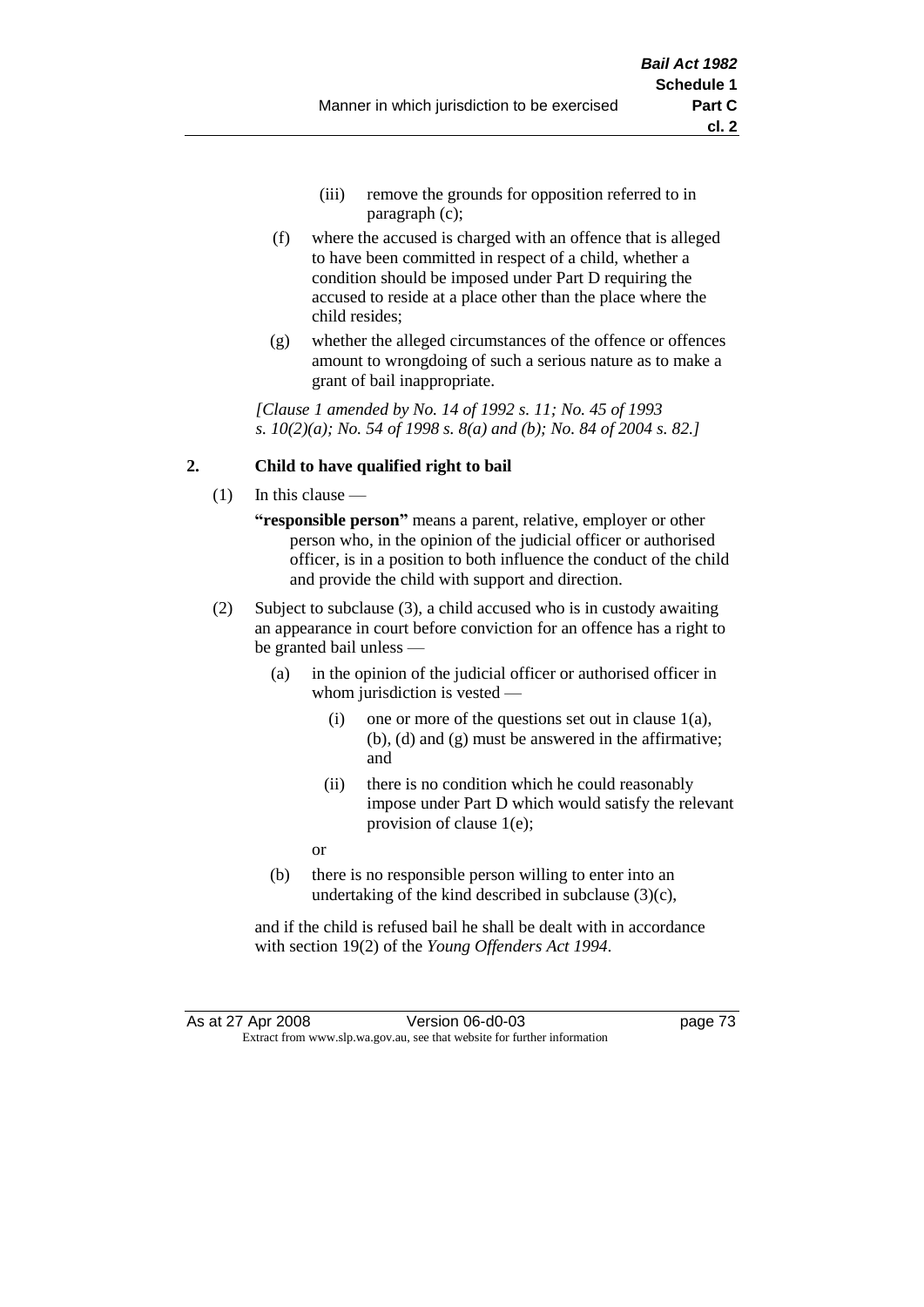- (3) The right of a child accused under subclause (2) is subject to  $-$ 
	- (a) clause 3A; and
	- *[(b) deleted]*
	- (c) there being imposed as a condition on the grant of bail a requirement that before the release of the child on bail a responsible person undertakes in writing in the prescribed form to ensure that the child complies with any requirement of his bail undertaking mentioned in section 28(2)(a), (b), (c) and (d).
- (4) Subclauses (2)(b) and (3)(c) do not apply to a child accused if it appears to the judicial officer or authorised officer that the accused —
	- (a) is over the age of 17 years; and
	- (b) has sufficient maturity to live independently without the guidance or control of a parent or guardian.
- (5) For the purposes of this clause, the provisions of sections 46, 47, 48, 54, 55(2), 60 and  $67(2)(a)(iv)$  apply with all necessary changes as  $if -$ 
	- (a) references in those provisions to a surety and a surety undertaking were references to a responsible person and to an undertaking referred to in subclause (3)(c) respectively; and
	- (b) section  $54(1)(b)(i)$  read as follows
		- $\epsilon$
- (i) a person who has entered into an undertaking referred to in clause 2(3)(c) of Part C of Schedule 1 should no longer be regarded as a responsible person for the purposes of that clause, or is dead;

".

(6) Where a child accused is released on bail his right to be at liberty is subject to the exercise of the powers in section 17A.

*[Clause 2 inserted by No. 45 of 1993 s. 10(2)(b); amended by No. 57 of 1997 s. 21(3)(a); No. 54 of 1998 s. 8(c); No. 34 of 2004 s. 251; No. 84 of 2004 s. 82.]*

page 74 Version 06-d0-03 As at 27 Apr 2008 Extract from www.slp.wa.gov.au, see that website for further information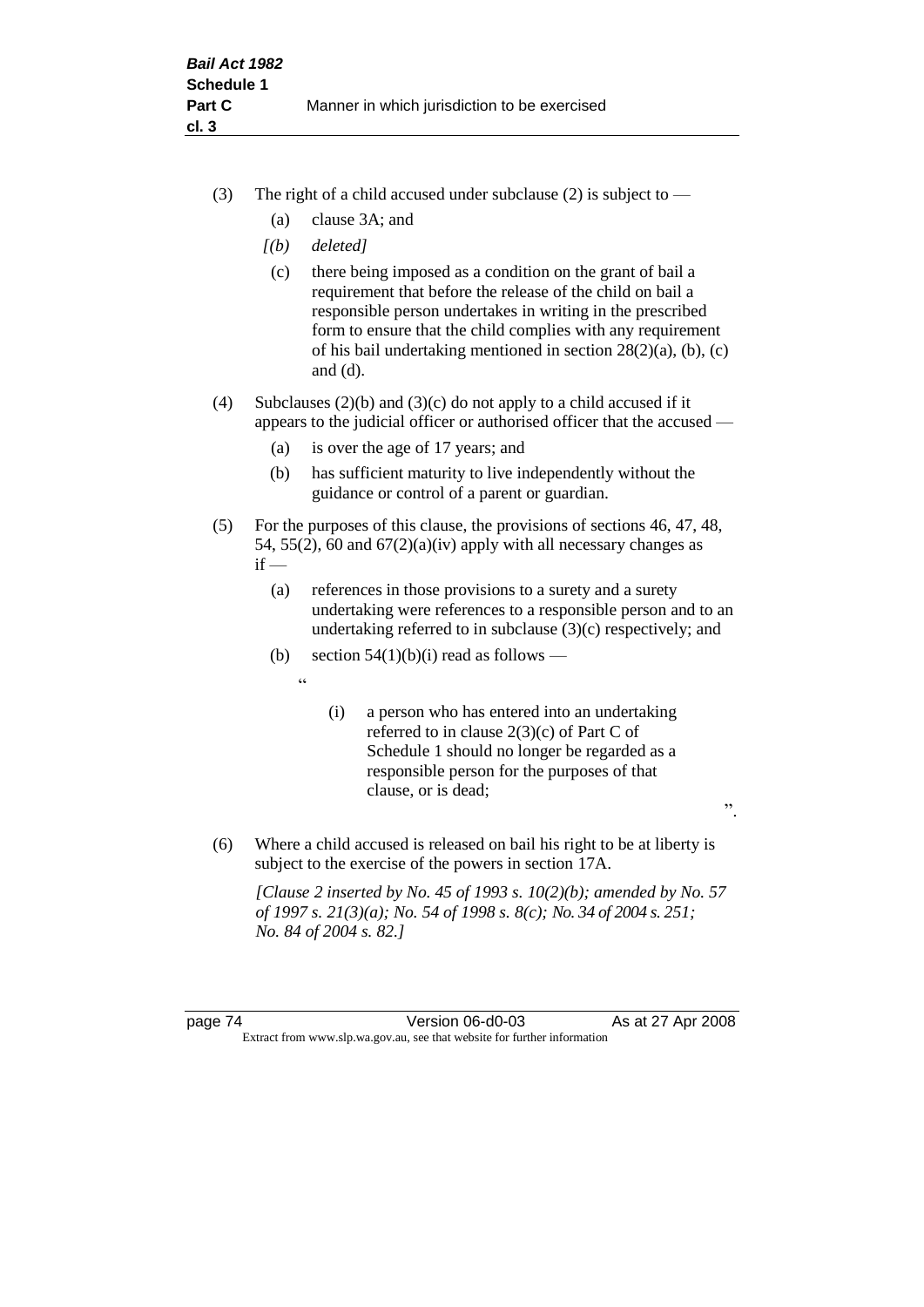#### **3. Matters relevant to consideration of clause 1(a)**

In considering whether an accused may do any of the things mentioned in clause 1(a), the judicial officer or authorised officer shall have regard to the following matters, as well as to any others which he considers relevant —

- (a) the nature and seriousness of the offence or offences (including any other offence or offences for which he is awaiting trial) and the probable method of dealing with the accused for it or them, if he is convicted;
- (b) the character, previous convictions, antecedents, associations, home environment, background, place of residence, and financial position of the accused;
- (c) the history of any previous grants of bail to him; and
- (d) the strength of the evidence against him.

*[Clause 3 amended by No. 84 of 2004 s. 82.]*

#### **3A. Bail where serious offence committed while accused on bail for another serious offence**

- (1) Notwithstanding clause 1 or 2 or any other provision of this Act, where —
	- (a) an accused is in custody awaiting an appearance in court before conviction for a serious offence; and
	- (b) the serious offence is alleged to have been committed while the accused was —
		- (i) on bail for; or
		- (ii) at liberty under an early release order made in respect of,

another serious offence,

the judicial officer or (if section 16A does not apply) the authorised officer in whom jurisdiction is vested shall refuse to grant bail for the serious offence referred to in paragraph (a) unless the judicial officer or authorised officer —

(c) is satisfied that there are exceptional reasons why the accused should not be kept in custody and, if clause 3B applies, is so satisfied only after complying with that clause; and

| As at 27 Apr 2008 | Version 06-d0-03                                                         | page 75 |
|-------------------|--------------------------------------------------------------------------|---------|
|                   | Extract from www.slp.wa.gov.au, see that website for further information |         |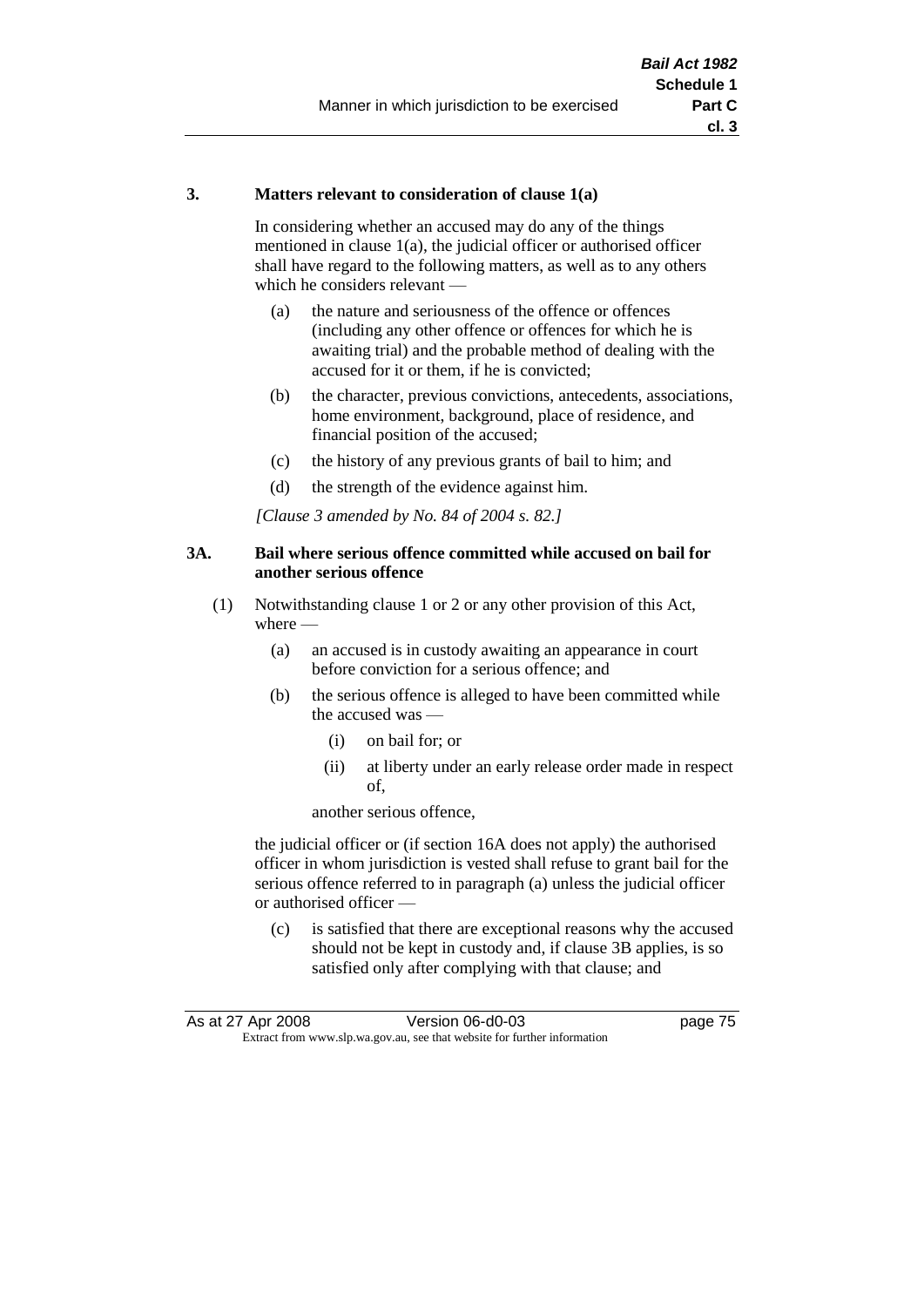- (d) is also satisfied that bail may properly be granted having regard to the provisions of clauses 1 and 3 or, in the case of a child accused, clauses 2 and 3.
- (2) Notwithstanding section 7(1), where an accused is refused bail under subclause (1) for an appearance for a serious offence his case for bail need not be considered again under that subsection for an appearance for that offence unless he satisfies the judicial officer who may order his detention that —
	- (a) new facts have been discovered, new circumstances have arisen or the circumstances have changed since bail was refused; or
	- (b) he failed to adequately present his case for bail on the occasion of that refusal.
- (3) Where a child accused is refused bail under subclause (1) he shall be dealt with in accordance with section 19(2) of the *Young Offenders Act 1994*.

*[Clause 3A inserted by No. 45 of 1993 s. 10(2)(c); amended by No. 57 of 1997 s. 21(3)(b); No. 54 of 1998 s. 7 and 13(1); No. 84 of 2004 s. 82.]*

# **3B. Determination of exceptional reasons under clause 3A(1)**

- (1) This clause applies where it appears to the judicial officer or (if section 16A does not apply) the authorised officer that all or any of the acts alleged to constitute a serious offence referred to in clause 3A(1)(b) would, if proved in the appropriate proceedings, amount to a breach by the accused of a protective condition or order.
- (2) The judicial officer or authorised officer shall, before making a decision that there are exceptional reasons for the purposes of clause  $3A(1)(c)$ , make enquiry, or cause enquiry to be made, whether there has already been -
	- (a) any breach by the accused of the protective condition or order that has been proved in proceedings;
	- (b) any alleged breach by the accused of the protective condition or order that has not been so proved, including an allegation that has not been the subject of a prosecution or any other communication to any relevant official; or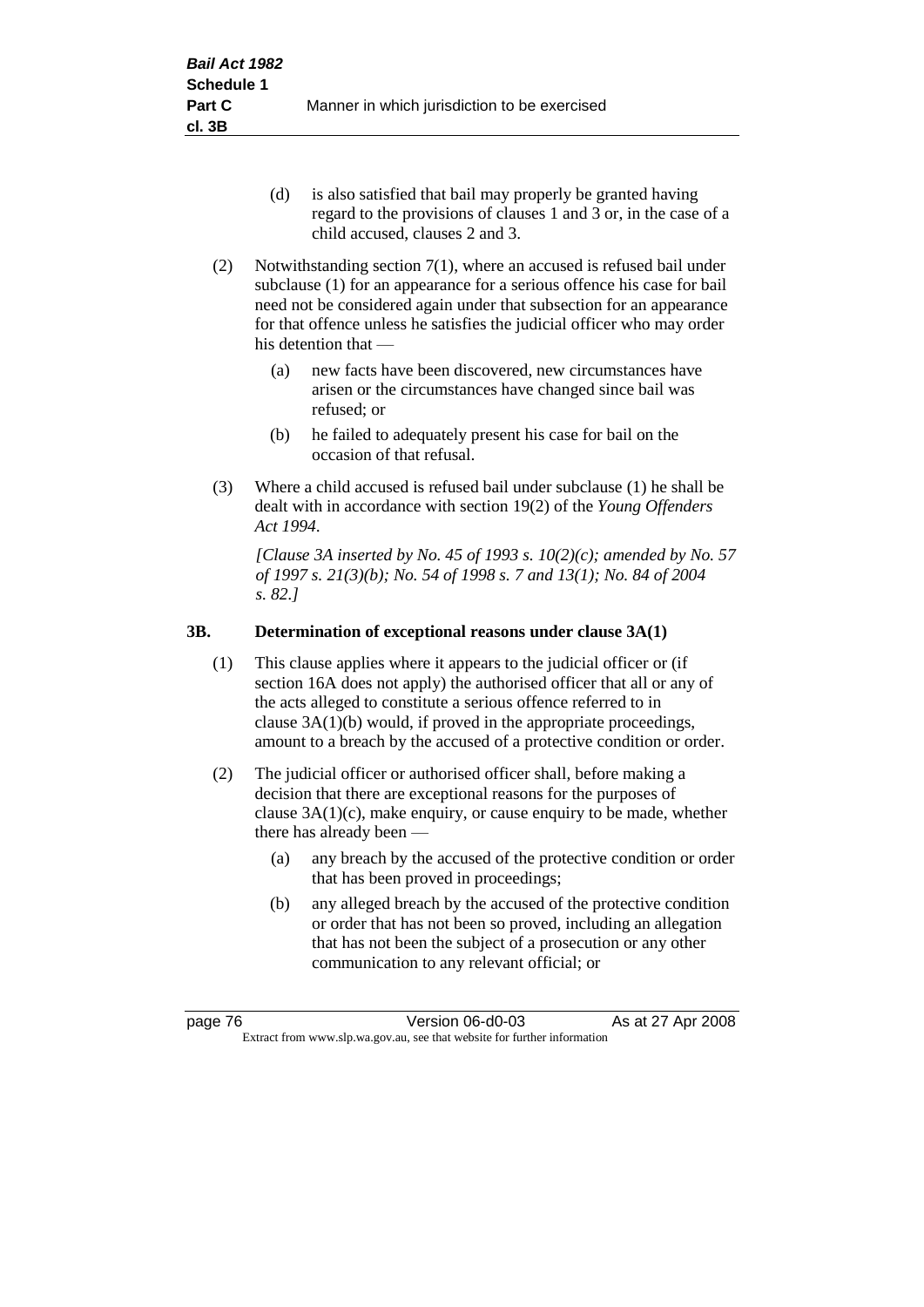- (c) any alleged breach by the accused of any other protective condition or order that has been the subject of a prosecution.
- (3) On becoming aware of any such alleged breach, the judicial officer or authorised officer shall give each person for whose protection a protective condition or order referred to in subclause (2) was imposed or made (a **"relevant person"**) a reasonable opportunity to give evidence by affidavit on matters relating to that protective condition or order.
- (4) The judicial officer or authorised officer shall in making any decision for the purposes of clause  $3A(1)(c)$  —
	- (a) give due weight to  $-$ 
		- (i) any evidence given under subclause (3);
		- (ii) any adverse effect that a grant of bail to the accused would have on a relevant person; and
		- (iii) any difficulty that a relevant person might have in proving any future breach of a protective condition or order;
	- (b) consider whether it would be appropriate to refuse bail and make a hospital order under section 5 of the *Criminal Law (Mentally Impaired Accused) Act 1996*;
	- (c) in the case of a condition imposed for a purpose mentioned in clause  $2(2)(c)$  or (d) of Part D, treat any alleged breach of the condition as a serious matter even if the conduct alleged to amount to the breach in itself appears to be trivial; and
	- (d) consider whether any alleged breach of a protective condition or order that has occurred shows that the purpose of the condition or order has not been achieved and that the accused should be kept in custody.
- (5) The provisions of this clause do not limit the matters that the judicial officer or authorised officer may take into account for the purposes of clause  $3A(1)(c)$ .
- (6) In this clause —

### **"protective condition or order"** means —

(a) a condition imposed for a purpose mentioned in clause  $2(2)(c)$  or (d) of Part D;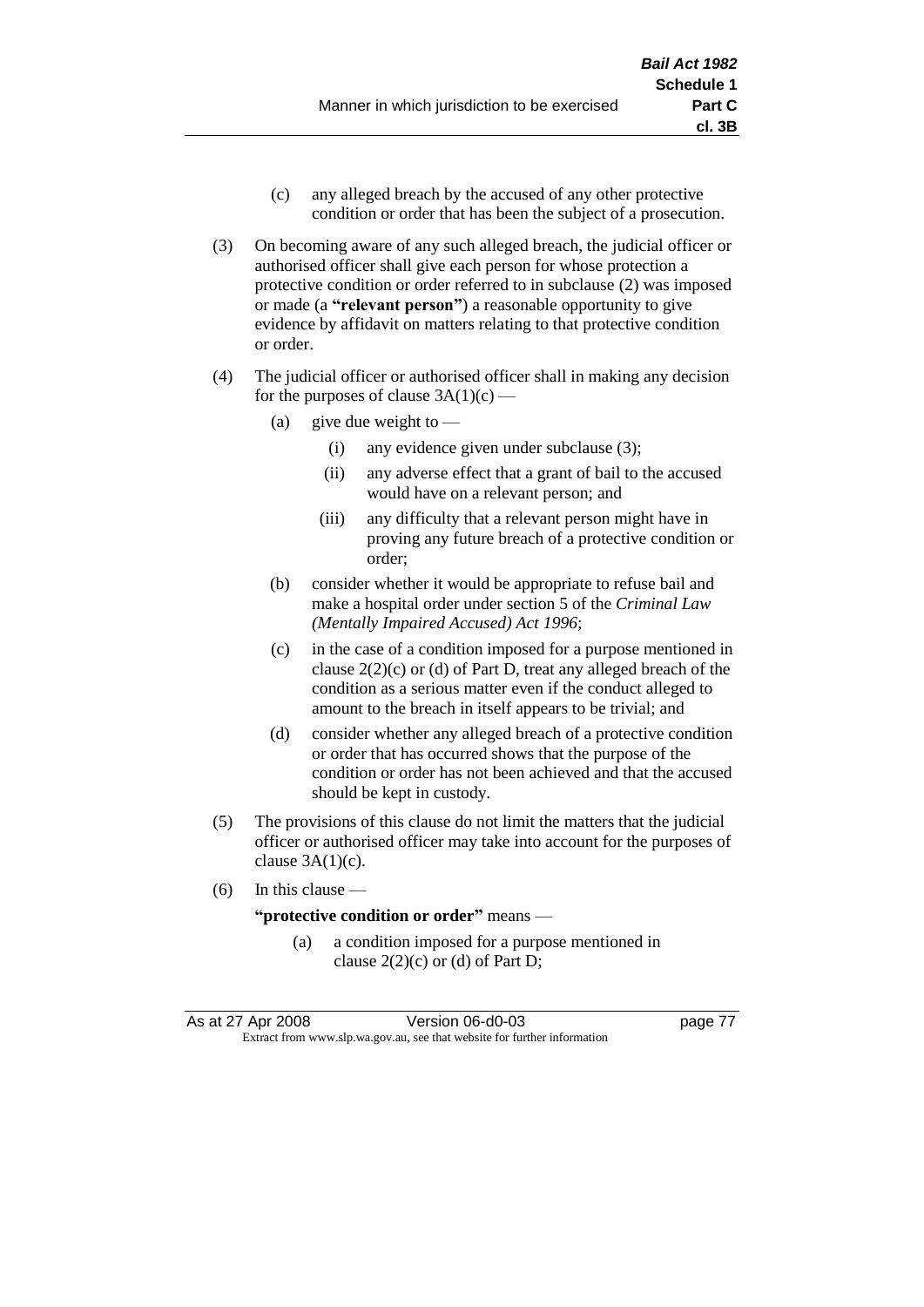| (b) | a violence restraining order or a police order under the |
|-----|----------------------------------------------------------|
|     | <i>Restraining Orders Act 1997; or</i>                   |

- (c) a Part VII order under the *Justices Act 1902* <sup>2</sup>
	- (i) that under section 86 of the *Restraining Orders Act 1997* is taken to be a misconduct restraining order under that Act; and
	- (ii) that shows on the face of the order that the causing or threatening of personal injury by the accused was a ground for the making of the order.

*[Clause 3B inserted by No. 54 of 1998 s. 13(2); amended by No. 38 of 2004 s. 60; No. 59 of 2004 s. 141; No. 84 of 2004 s. 11 and 82.]*

#### **4. When bail to be granted after conviction**

In deciding whether or not to grant bail to an accused who is in custody waiting to be sentenced or otherwise dealt with for an offence of which he has been convicted or awaiting the disposal of appeal proceedings, the judicial officer shall, subject to clauses 5 and 6, consider whether —

- (a) in the case of an accused waiting to be sentenced, there is a strong likelihood that he will impose a non-custodial sentence; or
- (b) in either case, there are exceptional reasons why the accused should not be kept in custody,

and shall only grant bail to him if he is satisfied that —

- (c) in the case of an accused waiting to be sentenced, at least one of those reasons exists and, in the case of an appellant, the reason mentioned in paragraph (b) exists; and
- (d) he may properly do so having regard to the provisions of clauses 1 and 3 or, in the case of a child, clauses 2 and 3.

*[Clause 4 amended by No. 84 of 2004 s. 82.]*

# **5. Exception for bail for an appeal under the** *Criminal Appeals Act 2004* **Part 2**

Clause 4 does not apply to the bail of a person who is awaiting the disposal of appeal proceedings under Part 2 of the *Criminal Appeals Act 2004*; such a person shall be deemed for the purposes of this Part

page 78 **Version 06-d0-03** As at 27 Apr 2008 Extract from www.slp.wa.gov.au, see that website for further information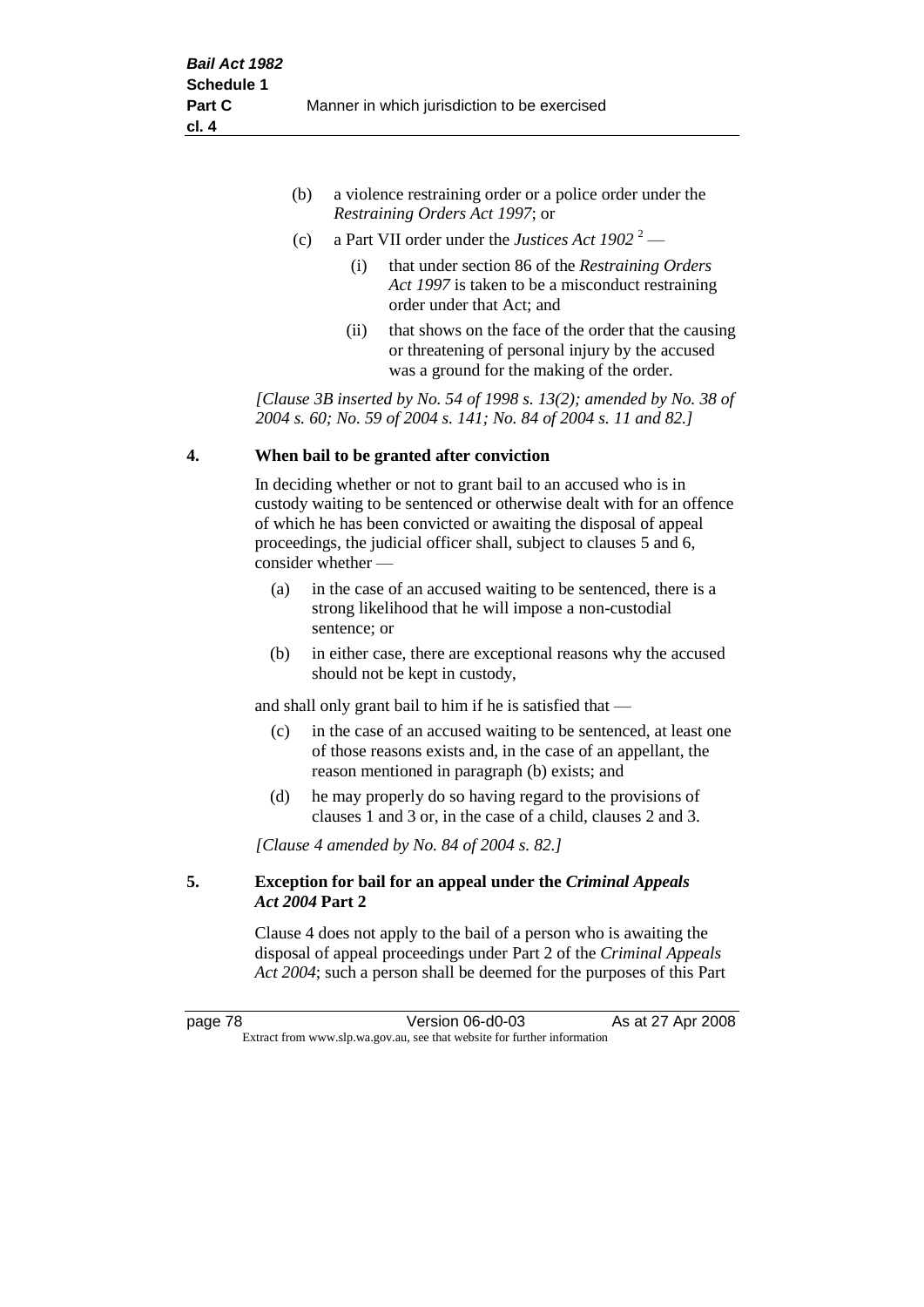to be awaiting an appearance in court before conviction for an offence.

*[Clause 5 inserted by No. 33 of 1989 s. 18; amended by No. 59 of 2004 s. 141; No. 84 of 2004 s. 11.]*

# **6. Bail of people on community orders etc.**

For the purpose of determining whether clause 4 applies, a person in custody —

- (a) under section 50, 79, 84E, 128, 129 or 132 of the *Sentencing Act 1995* in connection with a possible breach of a conditional release order, a sentence of suspended imprisonment or conditional suspended imprisonment or a community order imposed under that Act; or
- (b) under section 43 of the *Young Offenders Act 1994* in respect of an alleged breach of a youth community based order, an intensive youth supervision order or a conditional release order made under that Act,

is to be taken as not having been convicted of the offence for which the sentence was imposed.

*[Clause 6 inserted by No. 78 of 1995 s. 8; amended by No. 27 of 2004 s. 13(3).]*

Limitation on period of bail

# **7. Bail for initial appearance to be for not more than 7 days**

In fixing the terms of bail of an accused for his initial appearance in court for an offence, a justice or an authorised officer shall require him to make the appearance within the period of 7 days commencing on and including the day on which the accused was arrested for the offence.

*[Clause 7 amended by No. 84 of 2004 s. 82.]*

# **8. Bail on adjournment in court of summary jurisdiction to be for not more than 30 days except by consent**

In fixing the terms of bail of an accused for an appearance in court after an adjournment of proceedings for an offence, a judicial officer

As at 27 Apr 2008 Version 06-d0-03 page 79 Extract from www.slp.wa.gov.au, see that website for further information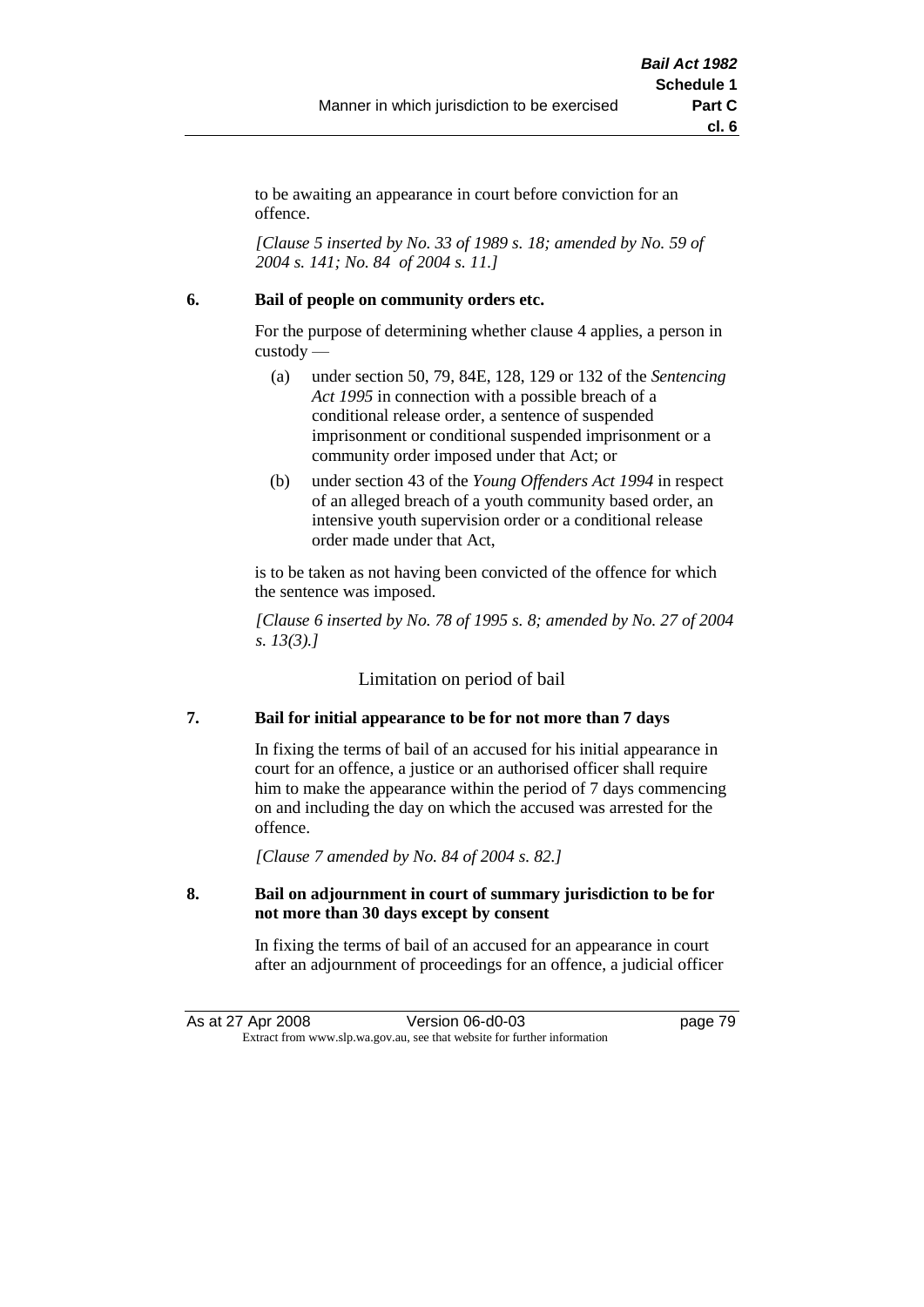sitting as a court of summary jurisdiction shall require him to make the appearance within the period of 30 days commencing on and including the day on which the proceedings are adjourned, unless the accused consents to appear on a later day.

*[Clause 8 amended by No. 49 of 1988 s. 90(c); No. 59 of 2004 s. 141; No. 84 of 2004 s. 82.]*

# **9. Provision as to calculation of time**

The periods specified in clauses 7 and 8 shall be calculated to include any Sunday or public holiday.

# **Part D — Conditions which may be imposed on a grant of bail**

### **1. Conditions as to forfeiture and giving security may be imposed on the accused and sureties**

- (1) A judicial officer or authorised officer, on a grant of bail, may impose conditions under this clause if he considers that it is desirable to do so to ensure the performance of the accused's bail undertaking.
- (2) If a judicial officer or authorised officer considers that it is desirable as mentioned in subclause (1), he may in addition to releasing the accused on his bail undertaking impose any one or more of the following conditions —
	- (a) that the accused in his bail undertaking agree to forfeit a specified amount of money if he fails to comply with any requirement of his bail undertaking mentioned in section  $28(2)(a)$  or  $(b)(ii)$ ;
	- (b) that a surety or a specified number of sureties enter into a surety undertaking or surety undertakings whereby he or they agree to forfeit a specified amount or specified amounts of money if the accused fails to comply with any requirement of his bail undertaking mentioned in section 28(2)(a) or (b)(ii);
	- (c) that any of them the accused and the surety or sureties give security of a specified value, including the deposit of a specified amount of cash, for the performance of their respective obligations;

page 80 Version 06-d0-03 As at 27 Apr 2008 Extract from www.slp.wa.gov.au, see that website for further information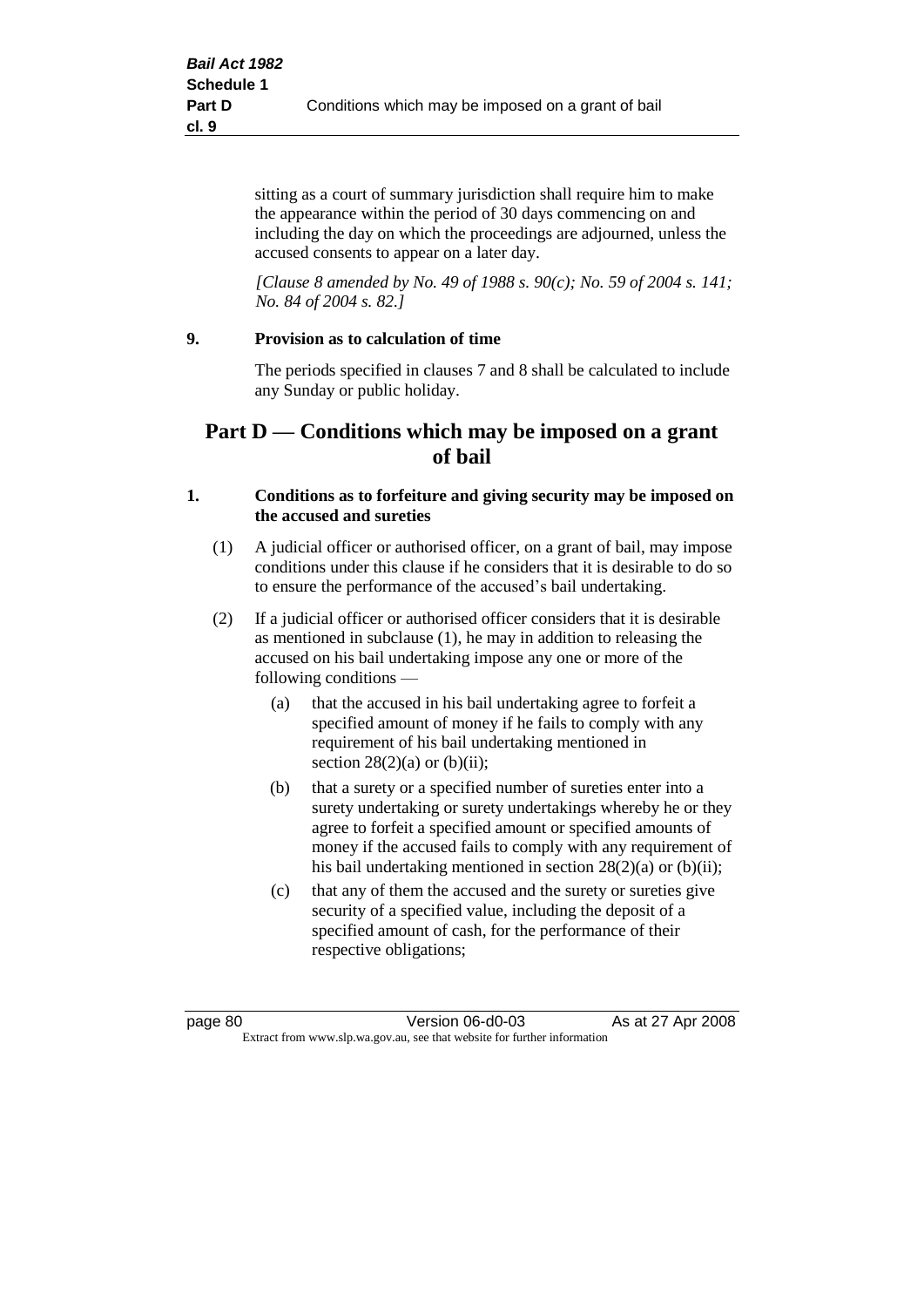- (d) that any of them the accused and the surety or sureties deposit with a specified officer any specified passbook or document relating to the title to, or ownership of, any account or other asset offered as security for the performance of their respective obligations; or
- (e) that any of them the accused and the surety or sureties, at his or their own expense or otherwise, enter into such mortgage, charge, assignment or other transaction, or take such other step, as may be required, including completion of the necessary documents, to render any security effective and enforceable by the State.
- (3) The nature and sufficiency of any security, and the documentation therefor, required under subclause (2) shall be determined by the judicial officer or authorised officer who imposed the condition or, if no determination is so made —
	- (a) by the person before whom the bail undertaking is entered into, where the security is to be given by the accused; and
	- (b) where the security is to be given by a surety, by any person authorised under section 36 to approve the surety or before whom the surety undertaking is entered into.
- (4) When a bail undertaking ceases to have effect as provided in section 34(a) to (d), or upon an accused being acquitted of a charge under section  $51(1)$  or (2) or discharged from further proceedings therefor, each of them the accused, or where section 34(b) applies his personal representative, and any surety is entitled to have returned to him any security given under subclause (2).
- (5) When a surety undertaking ceases to have effect as provided in section 47(a) to (f), a surety is entitled to have returned to him any security given under subclause  $(2)$ .

*[Clause 1 amended by No. 65 of 2003 s. 121(3); No. 84 of 2004 s. 82.]*

# **2. Other conditions which may be imposed**

- (1) A judicial officer or authorised officer, on a grant of bail, may impose conditions —
	- (a) to be complied with before the accused is released on bail or while the accused is on bail;

| As at 27 Apr 2008                                                        | Version 06-d0-03 | page 81 |
|--------------------------------------------------------------------------|------------------|---------|
| Extract from www.slp.wa.gov.au, see that website for further information |                  |         |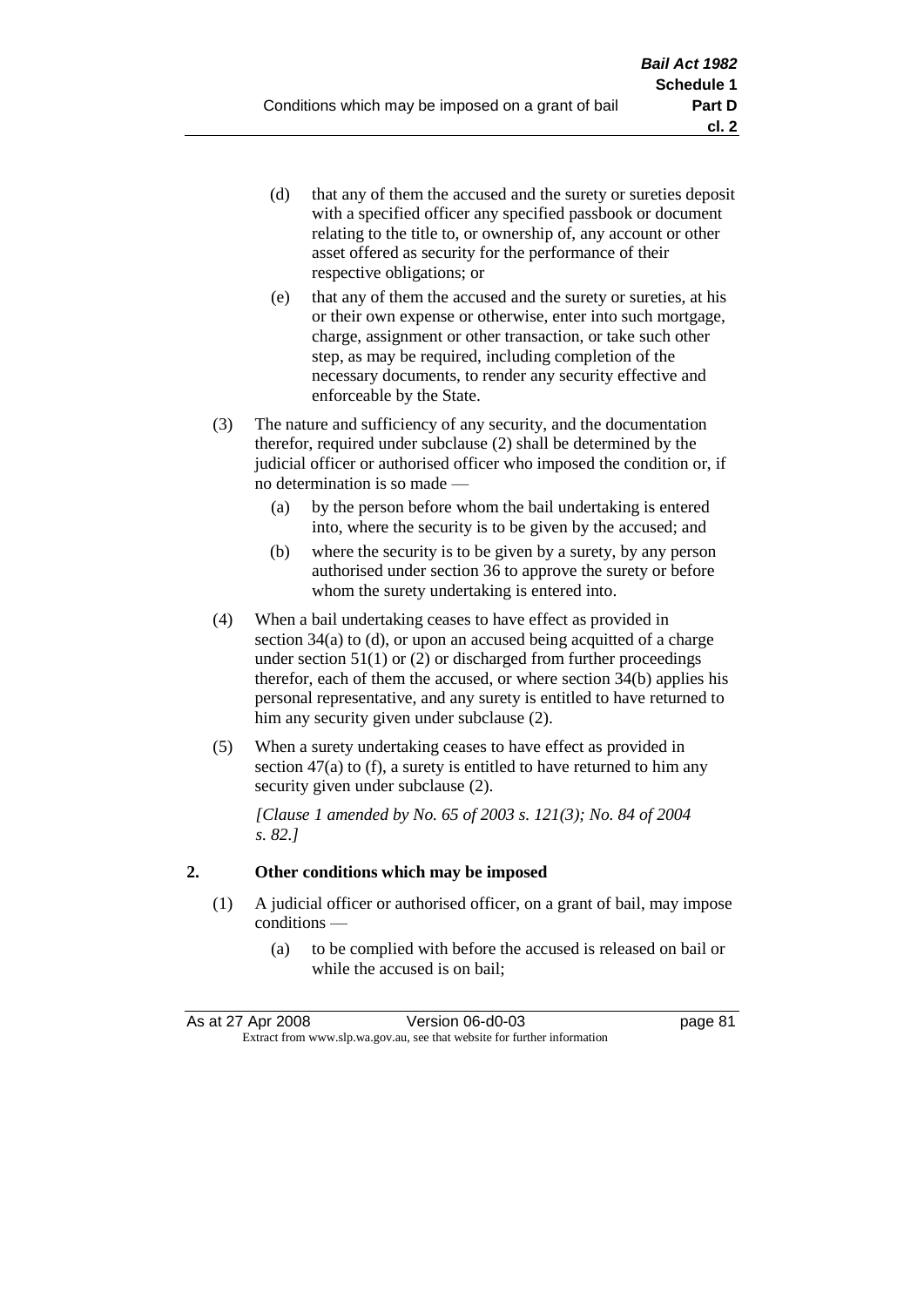- (b) as to the accused's conduct while on bail; or
- (c) as to where the accused shall reside while on bail,

if he considers that it is desirable for any purpose mentioned in subclause (2), (2b), (3) or (4).

(1a) Without limiting subclause (1), a judicial officer or authorised officer shall, on a grant of bail to a child accused, consider whether it is desirable for any purpose mentioned in subclause (2) to impose a condition as to —

- (a) any period in each day during which the child is to remain at a particular place;
- (b) any person with whom the child is not to associate or communicate;
- (c) any place that the child is not to frequent;
- (d) the attendance by the child at a school or other educational institution; or
- (e) any other matter,

and the judicial officer or authorised officer may impose any such condition.

- (2) Any condition may be imposed under subclause (1) or (1a) to ensure that an accused —
	- (a) appears in court in accordance with his bail undertaking;
	- (b) does not while on bail commit an offence;
	- (c) does not endanger the safety, welfare or property of any person;
	- (d) does not interfere with witnesses or otherwise obstruct the course of justice, whether in relation to himself or any other person; or
	- (e) as regards the period when the accused is on trial, does not prejudice the proper conduct of the trial.
- (2a) Before imposing a condition on a grant of bail for a purpose mentioned in subclause (2)(c) or (d) a judicial officer or authorised officer is to consider whether that purpose would be better served, or could be better assisted, by a restraining order made under the *Restraining Orders Act 1997* and whether, in the case of a judicial

page 82 **Version 06-d0-03** As at 27 Apr 2008 Extract from www.slp.wa.gov.au, see that website for further information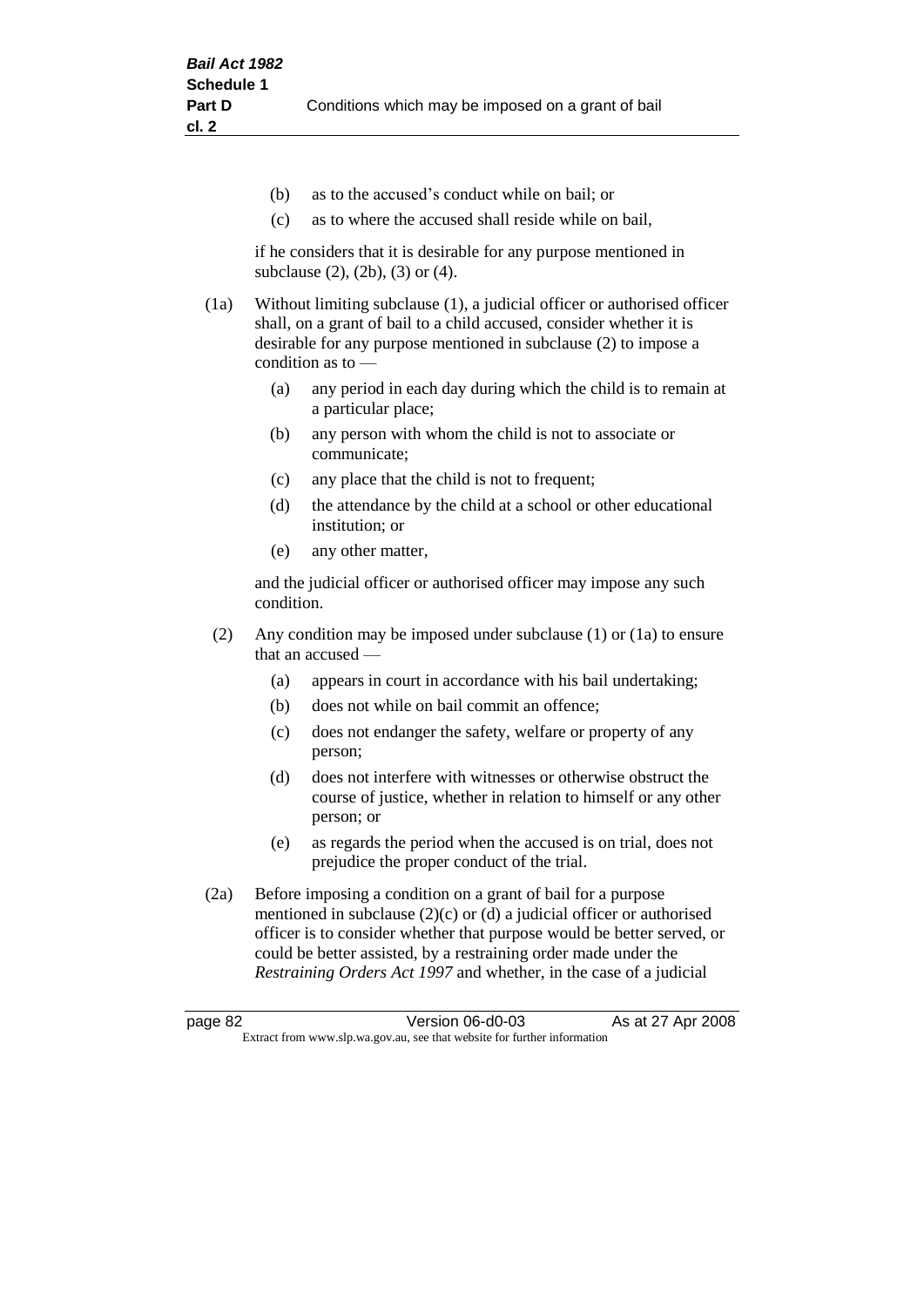officer, to exercise the power in section 63 of that Act or, in the case of an authorised officer, to make a telephone application under that Act.

- (2b) Where a judicial officer is of the opinion that the accused should while on bail —
	- (a) be counselled for a behavioural problem; or
	- (b) attend a course or programme that may assist with such a problem,

the judicial officer may under subclause (1) impose a condition for that purpose that requires the accused to —

- (c) attend a prescribed person to be counselled; or
- (d) attend a prescribed course or programme,

that is specified by the judicial officer in the condition.

- (3) Where a judicial officer who grants bail to an accused is of the opinion that the accused's physical condition ought to be examined the officer may, under subclause (1), impose any condition which the officer considers desirable for the purpose of ensuring that the accused is examined by a medical practitioner.
- (3a) Where a judicial officer who grants bail to an accused is of the opinion that the accused's mental condition ought to be examined the officer may, under subclause (1), impose any condition which the officer considers desirable for the purpose of ensuring that the accused's mental condition is examined including a condition —
	- (a) that the accused be examined by a medical practitioner or an authorised mental health practitioner (as defined in the *Mental Health Act 1996*) for the purpose of deciding whether to make a referral under section 29 of that Act;
	- (b) that the accused be admitted to an authorised hospital (as defined in the *Mental Health Act 1996*);
	- (c) that the accused be examined by a psychiatrist.
- (4) Where a judicial officer is of the opinion that an accused is suffering from alcohol or drug abuse and is in need of care or treatment either on that account, or to enable him to be prepared for his trial, the judicial officer may, under subclause (1), impose any condition which he considers desirable for the purpose of ensuring that the accused

| As at 27 Apr 2008 | Version 06-d0-03                                                         | page 83 |
|-------------------|--------------------------------------------------------------------------|---------|
|                   | Extract from www.slp.wa.gov.au, see that website for further information |         |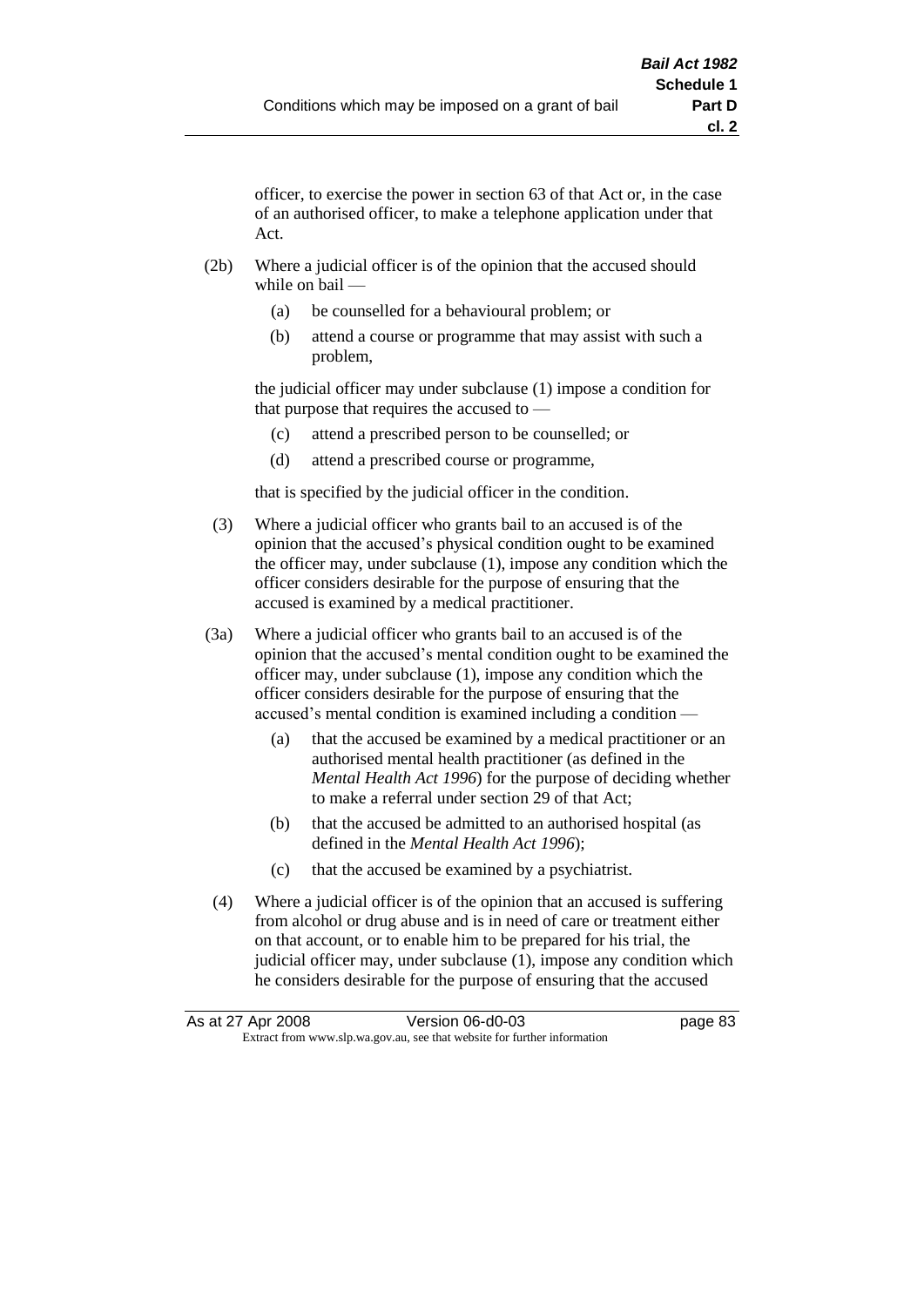receives such care or treatment, including that he lives in, or from time to time attends at, a specified institution or place in order to receive such care or treatment.

- (5) Where a judicial officer imposes a condition for a purpose mentioned in subclause (2b), (3), (3a) or (4), the judicial officer shall cause to be sent to the person who is to counsel or examine the accused, or the place at which the accused is to attend, a statement of the reasons for imposing the condition.
- (6) Where a condition is imposed under this clause that an accused shall reside in premises established for the accommodation of persons to whom bail has been granted, that condition shall be deemed to include a further condition that the accused shall comply with such rules as are for the time being laid down for the maintenance of the good order of those premises, whether such rules are made under section 67 or by the authority responsible for the good order of the premises.
- (7) In this clause —

**"medical practitioner"** means a medical practitioner within the meaning of the *Medical Act 1894*; and

**"psychiatrist"** has the same meaning as it has in the *Mental Health Act 1996*.

*[Clause 2 amended by No. 45 of 1993 s. 10(3); No. 69 of 1996 s. 3; No. 54 of 1998 s. 12; No. 84 of 2004 s. 82.]*

#### **3. Home detention condition may be imposed**

- (1) A judicial officer may, subject to this clause, impose a home detention condition as a condition on a grant of bail.
- (2) A home detention condition shall not be imposed unless the accused is over the age of 17 years and the judicial officer is satisfied —
	- (a) after considering a report from a community corrections officer about the accused and his circumstances, that the accused is suitable to be subject to a home detention condition;
	- (b) that the place where it is proposed the accused will remain while subject to the home detention condition is a suitable place; and

page 84 Version 06-d0-03 As at 27 Apr 2008 Extract from www.slp.wa.gov.au, see that website for further information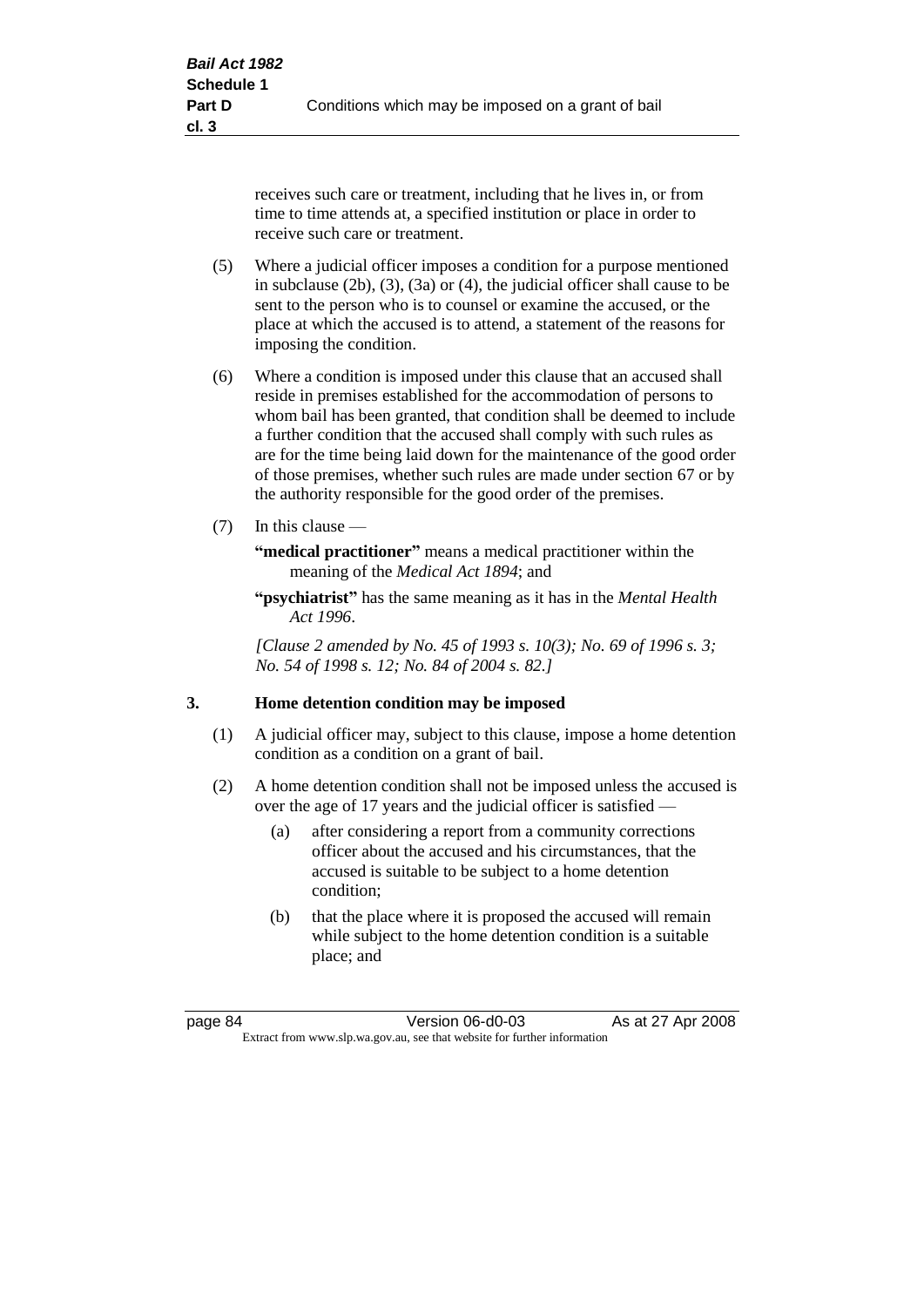- (c) that unless a home detention condition is imposed, the accused will not be released on bail.
- (3) A home detention condition is a condition that while the accused is on bail the accused shall —
	- (a) remain at and not leave the place specified in the bail record form and in the bail undertaking (or in a notice under section 50E) until the time specified, or deemed by section 31(3) to be specified, in the bail undertaking except —
		- (i) to work in gainful employment approved by a community corrections officer;
		- (ii) with the approval of a community corrections officer, to seek gainful employment;
		- (iii) to obtain urgent medical or dental treatment for the accused;
		- (iv) for the purpose of averting or minimizing a serious risk of death or injury to the accused or to another person;
		- (v) to obey an order issued under a written law (such as a summons) requiring the accused's presence elsewhere;
		- (vi) for a purpose approved of by a community corrections officer; or
		- (vii) on the direction of a community corrections officer;
	- (b) not leave the State;
	- (c) comply with every reasonable direction of a community corrections officer;
	- (d) comply with such of the conditions specified in the list provided under section 24A(4) as may be specified in a notice given under section 50E(b); and
	- (e) when requested to do so, produce a copy of his bail undertaking and any notice by the CEO (corrections) under section 50E for inspection by a community corrections officer or a member of the Police Force.

*[Clause 3 inserted by No. 61 of 1990 s. 15; amended by No. 31 of 1993 s. 9; No. 84 of 2004 s. 82; No. 65 of 2006 s. 53.]*

As at 27 Apr 2008 Version 06-d0-03 page 85 Extract from www.slp.wa.gov.au, see that website for further information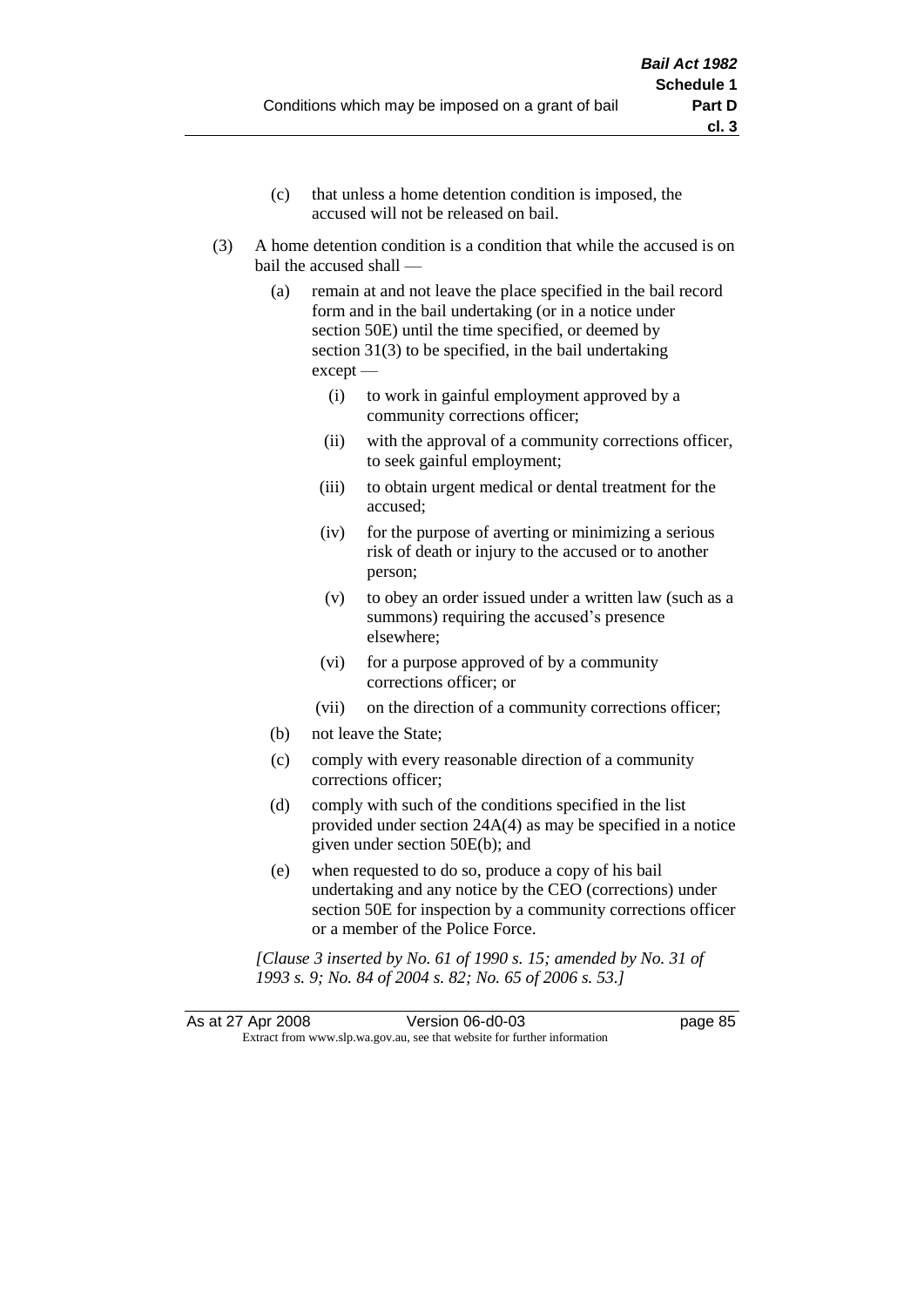**cl. 1**

# **Schedule 2**

**Serious offences**

*[Heading inserted by No. 45 of 1993 s. 11.]*

[Section  $3(1)$ ]

# *Enactment Description of offence* **1.** *The Criminal Code* s. 278 (as read with s. 282) Wilful murder s. 279 (as read with s. 282) Murder s. 280 (as read with s. 287) Manslaughter s. 292 Disabling in order to commit indictable offence s. 294 Acts intended to cause grievous bodily harm or to resist or prevent arrest s. 297 Grievous bodily harm s. 301 Wounding and similar acts s. 304(2) Acts or omissions, with intent to harm, causing bodily harm or danger s. 317 Assault occasioning bodily harm s. 317A(a) Assault with intent to commit or facilitate a crime s. 317A(b) Assault with intent to do grievous bodily harm s. 318 Serious assaults s. 323 Indecent assault s. 324 Aggravated indecent assault s. 325 Sexual penetration without consent

page 86 Version 06-d0-03 As at 27 Apr 2008 Extract from www.slp.wa.gov.au, see that website for further information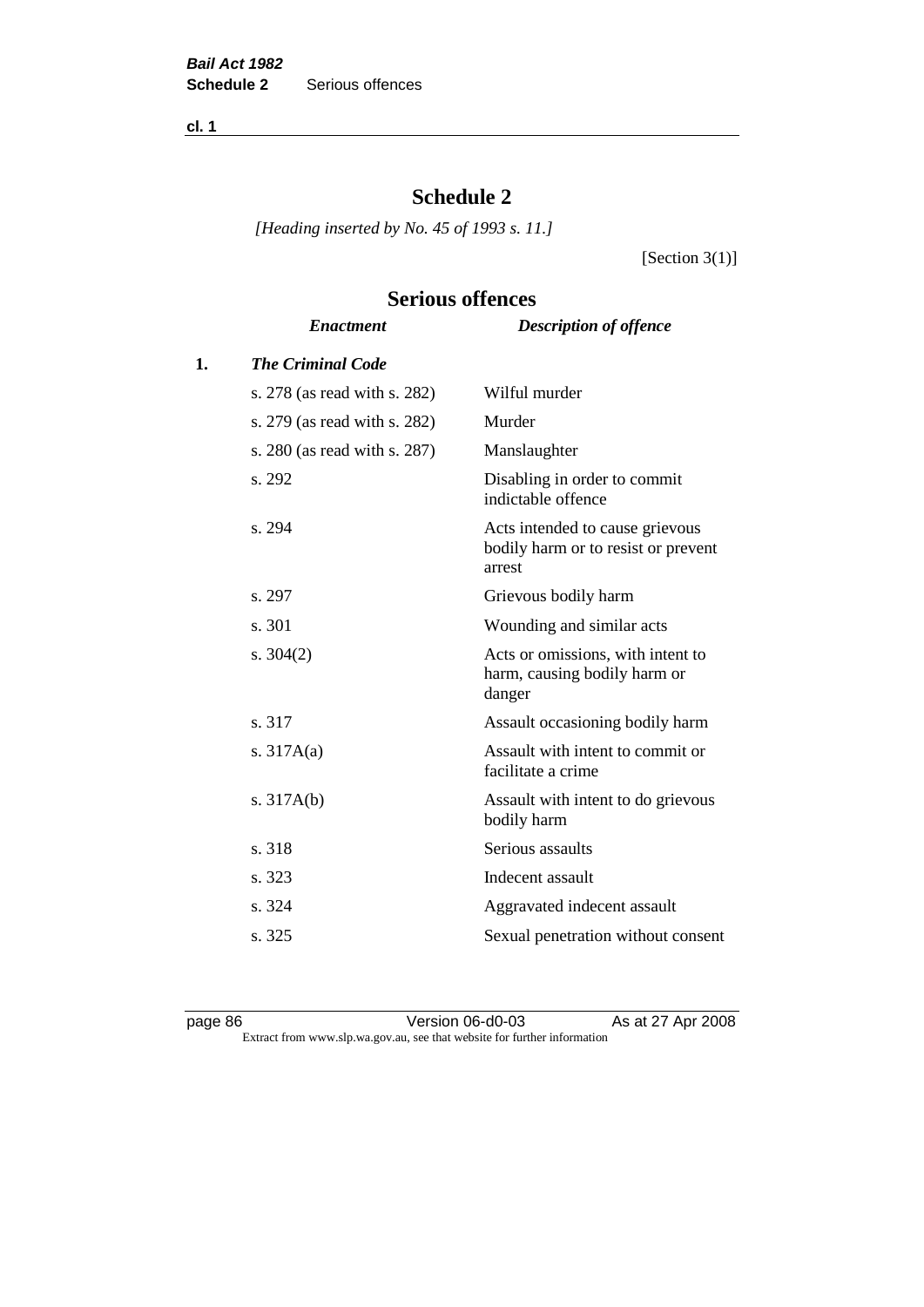|     | <b>Enactment</b>                | <b>Description of offence</b>                                                                                                                      |
|-----|---------------------------------|----------------------------------------------------------------------------------------------------------------------------------------------------|
|     | s. 326                          | Aggravated sexual penetration<br>without consent                                                                                                   |
|     | s. 331B                         | Sexual servitude                                                                                                                                   |
|     | s. 331C                         | Conducting business involving<br>sexual servitude                                                                                                  |
|     | s. 331D                         | Deceptive recruiting for<br>commercial sexual services                                                                                             |
|     | s. 332                          | Kidnapping                                                                                                                                         |
|     | s. 333                          | Deprivation of liberty                                                                                                                             |
|     | s. 338E                         | Stalking                                                                                                                                           |
|     | s. 378                          | Stealing a motor vehicle                                                                                                                           |
|     | s. 392                          | Robbery                                                                                                                                            |
|     | s. 393                          | Assault with intent to rob                                                                                                                         |
|     | s. 401                          | <b>Burglary</b>                                                                                                                                    |
|     | s. 444                          | Criminal damage, if the property is<br>destroyed or damaged by fire                                                                                |
| 2.  | <b>Bush Fires Act 1954</b>      |                                                                                                                                                    |
|     | s. 32                           | Wilfully lighting a fire or causing a<br>fire to be lit under such<br>circumstances as to be likely to<br>injure or damage a person or<br>property |
| 2a. | <b>Misuse of Drugs Act 1981</b> |                                                                                                                                                    |
|     | s. $6(1)$                       | Offences concerned with<br>prohibited drugs generally                                                                                              |
|     | s. $7(1)$                       | Offences concerned with<br>prohibited plants generally                                                                                             |
|     | s. $33(1)(a)$                   | Attempting to commit an offence<br>under section $6(1)$ or $7(1)$                                                                                  |

As at 27 Apr 2008 Version 06-d0-03 page 87 Extract from www.slp.wa.gov.au, see that website for further information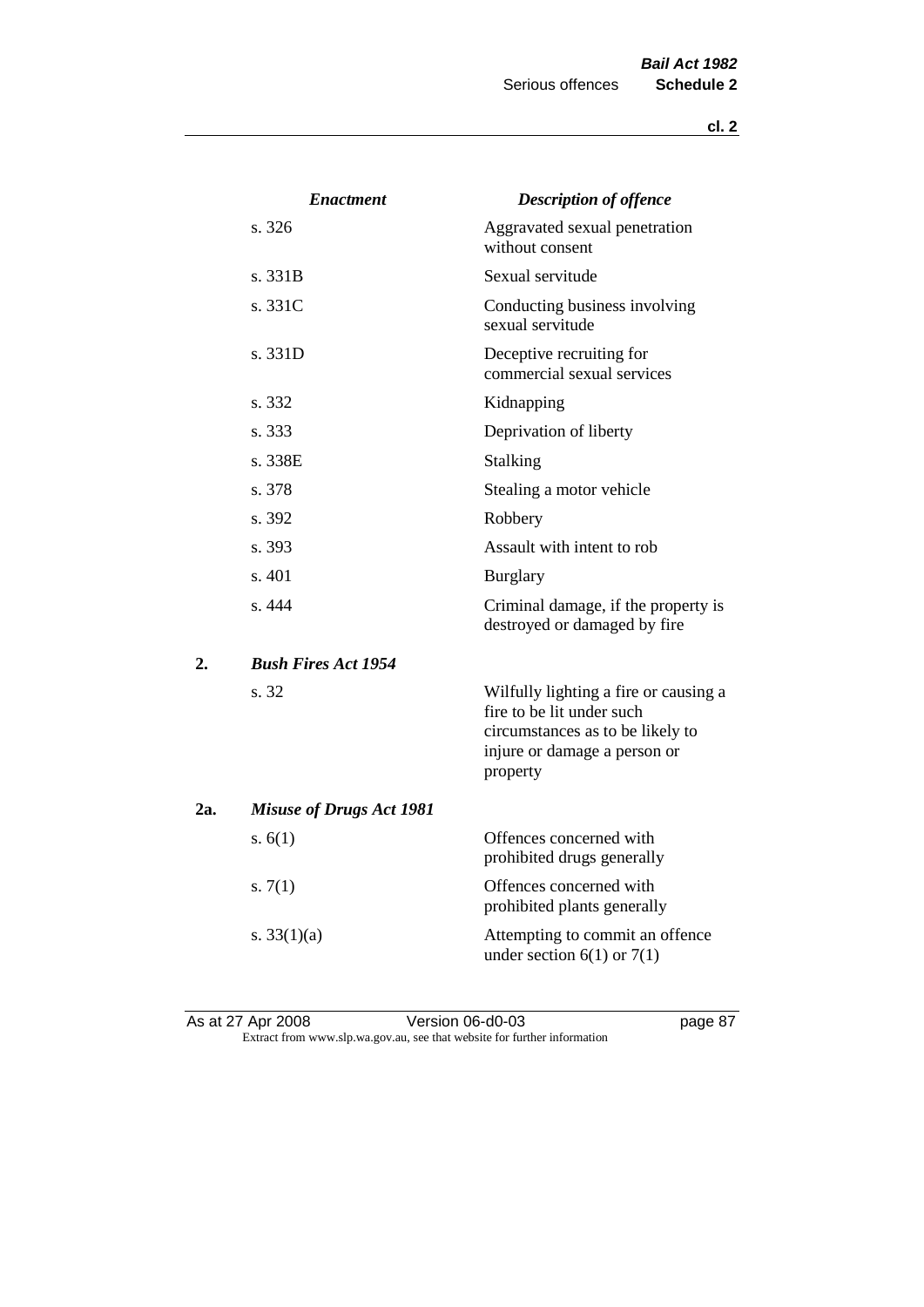**cl. 2b**

|     | <b>Enactment</b>                                                   |                                                  | <b>Description of offence</b>                                                                                                                                  |
|-----|--------------------------------------------------------------------|--------------------------------------------------|----------------------------------------------------------------------------------------------------------------------------------------------------------------|
|     | s. $33(2)(a)$                                                      |                                                  | Conspiracy to commit an offence<br>under s. $6(1)$ or $7(1)$                                                                                                   |
| 2b. | <b>Restraining Orders Act 1997</b>                                 |                                                  |                                                                                                                                                                |
|     | s. $61(1)$                                                         | order                                            | Breach of a violence restraining                                                                                                                               |
|     | s. $61(2a)$                                                        |                                                  | Breach of a police order                                                                                                                                       |
|     | s. $86(2)$                                                         |                                                  | Breach of a Part VII order under<br>the Justices Act 1902 <sup>2</sup> —                                                                                       |
|     |                                                                    | (a)                                              | that under section 86 of the<br>Restraining Orders Act 1997<br>is taken to be a misconduct<br>restraining order under that<br>Act; and                         |
|     |                                                                    | (b)                                              | that shows on the face of the<br>order that the causing or<br>threatening of personal<br>injury by the accused was a<br>ground for the making of the<br>order. |
| 3.  | <b>Road Traffic Act 1974</b>                                       |                                                  |                                                                                                                                                                |
|     | s. 59                                                              | Dangerous driving causing death,<br>injury, etc. |                                                                                                                                                                |
|     | s. 59A                                                             | harm                                             | Dangerous driving causing bodily                                                                                                                               |
|     | [Schedule 2 inserted by No. 45 of 1993 s. 11; amended by No. 82 of |                                                  |                                                                                                                                                                |

*1994 s. 13; No. 38 of 1998 s. 4(2); No. 54 of 1998 s. 15; No. 23 of 2001 s. 10(1); No. 4 of 2004 s. 24 and 26; No. 38 of 2004 s. 61; No. 62 of 2004 s. 9(1); No. 84 of 2004 s. 82.]* 

page 88 Version 06-d0-03 As at 27 Apr 2008 Extract from www.slp.wa.gov.au, see that website for further information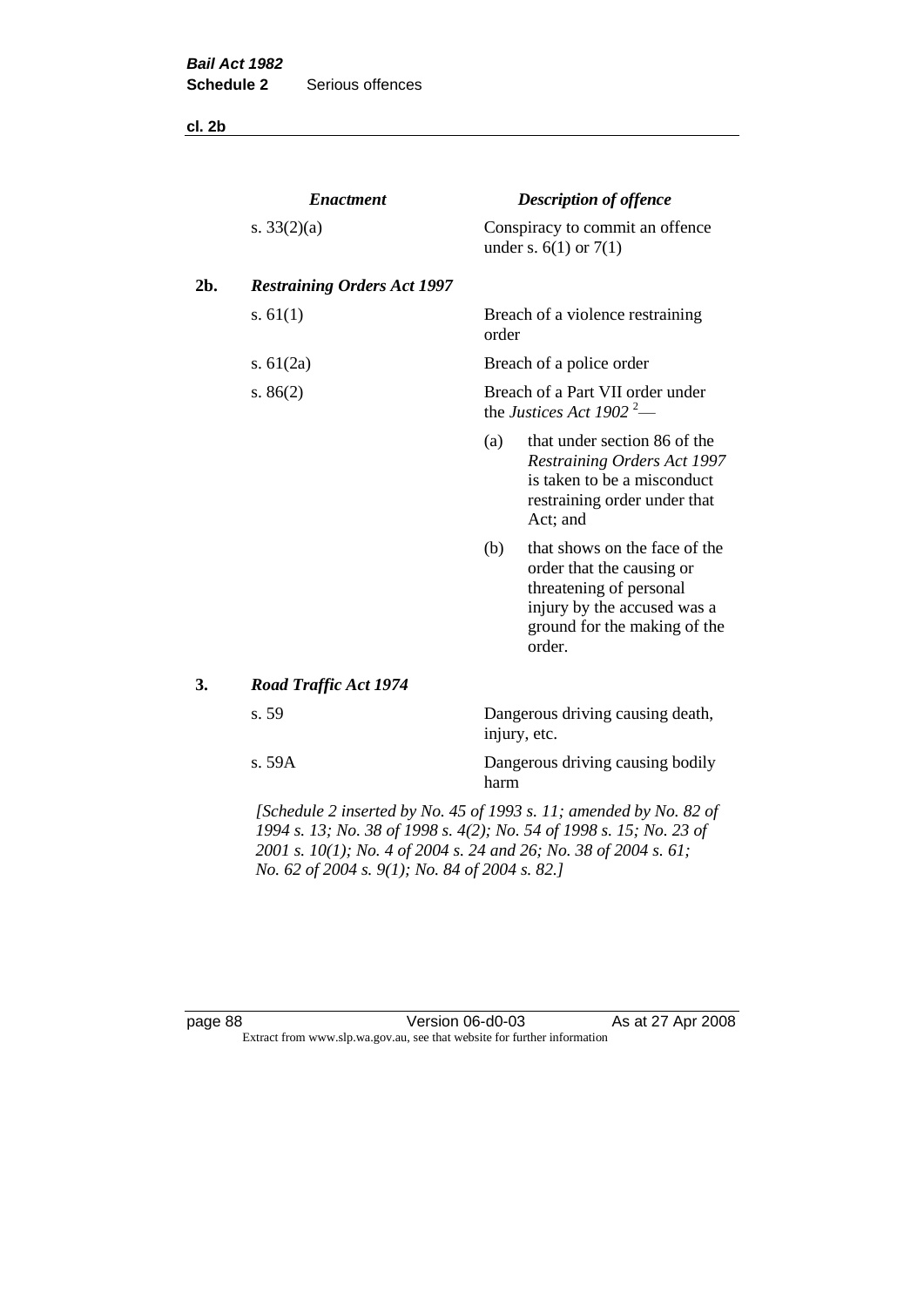# **Notes**

<sup>1</sup> This is a compilation of the *Bail Act 1982* and includes the amendments made by the other written laws referred to in the following table  $\frac{1}{a}$ , The table also contains information about any reprint.

# **Compilation table**

| Short title                                                                                                                                                 | <b>Number</b><br>and year | Assent     | <b>Commencement</b>                                                              |
|-------------------------------------------------------------------------------------------------------------------------------------------------------------|---------------------------|------------|----------------------------------------------------------------------------------|
| Bail Act 1982                                                                                                                                               | 86 of 1982                |            | 18 Nov 1982 6 Feb 1989 (see s. 2 and<br><i>Gazette</i> 27 Jan 1989 p. 263)       |
| Acts Amendment<br>(Abolition of Capital)<br>Punishment) Act 1984<br>Pt. III                                                                                 | 52 of 1984                | 5 Sep 1984 | 3 Oct 1984                                                                       |
| <b>Bail Amendment</b><br>Act 1984 <sup>4</sup>                                                                                                              | 74 of 1984                |            | 29 Nov 1984 6 Feb 1989 (see s. 2 and<br><i>Gazette</i> 27 Jan 1989 p. 263)       |
| Bail Amendment<br>Act 1988                                                                                                                                  | 15 of 1988                | 6 Sep 1988 | 6 Feb 1989 (see s. 2 and<br><i>Gazette</i> 27 Jan 1989 p. 263)                   |
| Reprint of the Bail Act 1982 under the Reprints Act 1984 and s. 21 of the Bail<br><b>Amendment Act 1988</b> <sup>5</sup> (includes amendments listed above) |                           |            |                                                                                  |
| Criminal Law<br>Amendment Act 1988                                                                                                                          | 70 of 1988                |            | 15 Dec 1988 6 Feb 1989 (see s. 2(2)(b) and<br><i>Gazette</i> 27 Jan 1989 p. 263) |

| Chininal Law<br>Amendment Act 1988<br>Pt.4                                        | 10.011200  |             | $1.9$ Dee 1766 - 0.1 CO 1767 (See S. 2(2)(0) and<br><i>Gazette</i> 27 Jan 1989 p. 263) |
|-----------------------------------------------------------------------------------|------------|-------------|----------------------------------------------------------------------------------------|
| <b>Acts Amendment</b><br>(Children's Court)<br>Act 1988 Pt. 13                    | 49 of 1988 | 22 Dec 1988 | 1 Dec 1989 (see s. 2 and<br>Gazette 24 Nov 1989 p. 4327)                               |
| Justices Amendment<br>Act 1989 s. 18                                              | 33 of 1989 | 22 Dec 1989 | 1 Jun 1991 (see s. 2 and<br><i>Gazette</i> 17 May 1991 p. 2455)                        |
| <b>Community Corrections</b><br><b>Legislation Amendment</b><br>Act 1990 Pt. 2    | 61 of 1990 | 17 Dec 1990 | 3 Apr 1991 (see s. 2 and<br>Gazette 22 Mar 1991 p. 1209)                               |
| Child Welfare<br>Amendment Act<br>$(No. 2)$ 1990 s. 15                            | 83 of 1990 | 22 Dec 1990 | 1 Aug 1991 (see s. 2 and<br><i>Gazette</i> 1 Aug 1991 p. 3983)                         |
| Children's Court of<br>Western Australia<br>Amendment Act<br>$(No. 2)$ 1991 s. 21 | 15 of 1991 | 21 Jun 1991 | 9 Aug 1991 (see s. 2(2) and<br>Gazette 9 Aug 1991 p. 4101)                             |

**Reprint of the** *Bail Act 1982* **as at 17 Oct 1991** (includes amendments listed above)

| As at 27 Apr 2008 | Version 06-d0-03                                                         |
|-------------------|--------------------------------------------------------------------------|
|                   | Extract from www.slp.wa.gov.au, see that website for further information |

page 89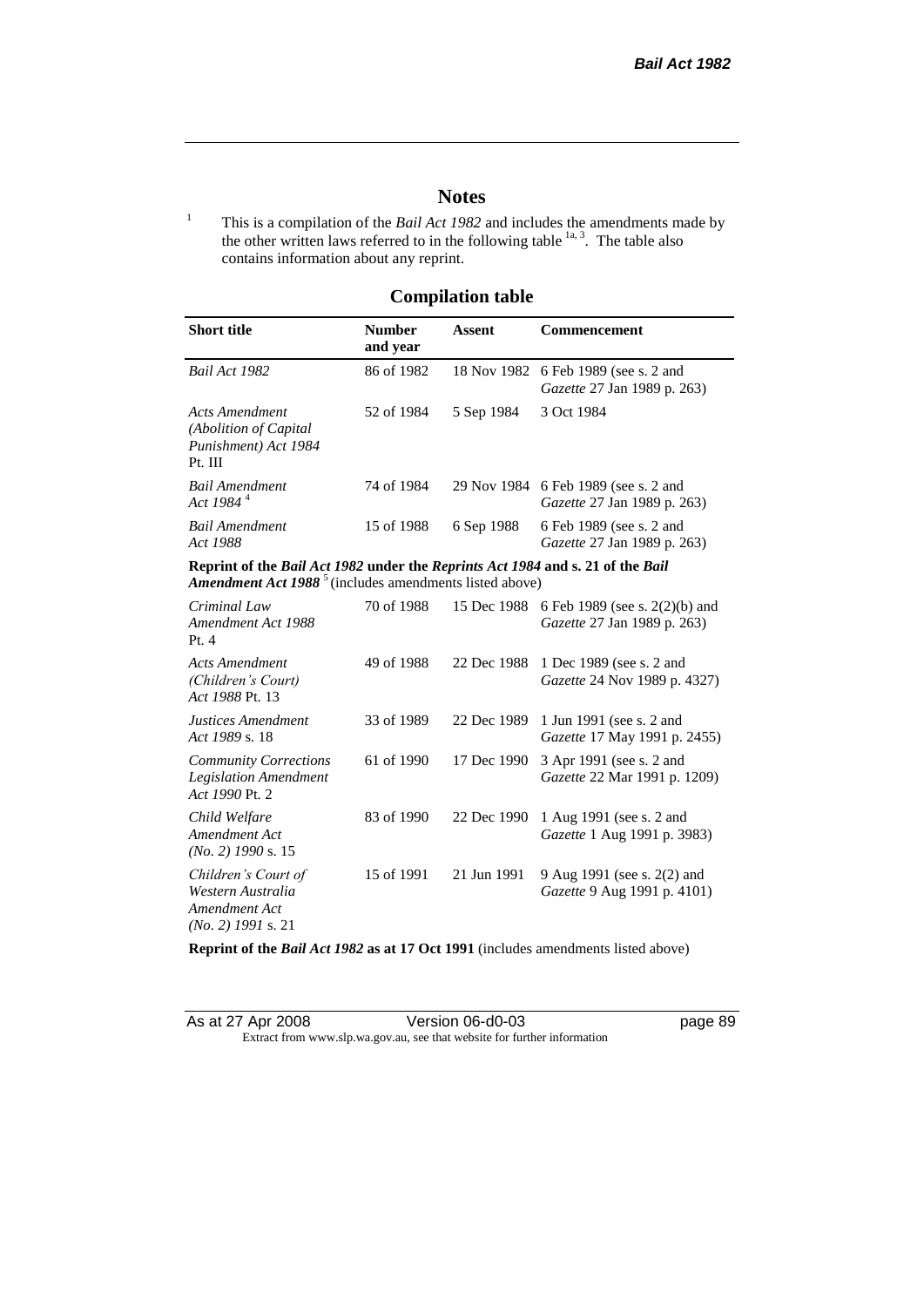| <b>Short title</b>                                                                         | <b>Number</b><br>and year | <b>Assent</b> | <b>Commencement</b>                                                                                                                                                        |
|--------------------------------------------------------------------------------------------|---------------------------|---------------|----------------------------------------------------------------------------------------------------------------------------------------------------------------------------|
| <b>Acts Amendment (Sexual</b><br>Offences) Act 1992 Pt. 3                                  | 14 of 1992                | 17 Jun 1992   | 1 Aug 1992 (see s. 2 and<br>Gazette 28 Jul 1992 p. 3671)                                                                                                                   |
| <b>Acts Amendment</b><br>(Ministry of Justice)<br>Act 1993 Pt. 3 <sup>6</sup>              | 31 of 1993                | 15 Dec 1993   | 1 Jul 1993 (see s. 2)                                                                                                                                                      |
| Criminal Procedure<br>Amendment Act 1993<br>Pt. $2^7$                                      | 45 of 1993                | 20 Dec 1993   | Act other than s. 7-9 and<br>$10(2)(b)$ : 17 Jan 1994 (see<br>s. $2(1)$ ;<br>s. 7-9 and $10(2)(b)$ : 4 Mar 1994<br>(see s. $2(2)$ and <i>Gazette</i><br>4 Mar 1994 p. 915) |
| Criminal Law<br>Amendment Act 1994<br>s. $13(1)$ and $(2)$                                 | 82 of 1994                | 23 Dec 1994   | 20 Jan 1995 (see s. 2(2))                                                                                                                                                  |
| Acts Amendment (Fines,<br>Penalties and<br><b>Infringement Notices</b> )<br>Act 1994 Pt. 3 | 92 of 1994                | 23 Dec 1994   | 1 Jan 1995 (see s. 2(1) and<br>Gazette 30 Dec 1994 p. 7211)                                                                                                                |
| Sentencing<br>(Consequential<br>Provisions) Act 1995 Pt. 5                                 | 78 of 1995                | 16 Jan 1996   | 4 Nov 1996 (see s. 2 and<br><i>Gazette</i> 25 Oct 1996 p. 5632)                                                                                                            |
| Coroners Act 1996 s. 61                                                                    | 2 of 1996                 |               | 24 May 1996 7 Apr 1997 (see s. 2 and<br>Gazette 18 Mar 1997 p. 1529)                                                                                                       |
| <b>Mental Health</b><br>(Consequential<br>Provisions) Act 1996 Pt. 2                       | 69 of 1996                | 13 Nov 1996   | 13 Nov 1997 (see s. 2)                                                                                                                                                     |

**Reprint of the** *Bail Act 1982* **as at 13 Mar 1997** (includes amendments listed above except those in the *Coroners Act 1996* and the *Mental Health (Consequential Provisions) Act 1996*) (corrections in *Gazette* 25 Jul 1997 p. 3909 and 14 Nov 1997 p. 6426)

*Statutes (Repeals and Minor Amendments) Act 1997* s. 21 57 of 1997 15 Dec 1997 15 Dec 1997 (see s. 2(1)) *Criminal Law Amendment Act (No. 1) 1998* s. 4(2) 38 of 1998 25 Sep 1998 23 Oct 1998

page 90 Version 06-d0-03 As at 27 Apr 2008 Extract from www.slp.wa.gov.au, see that website for further information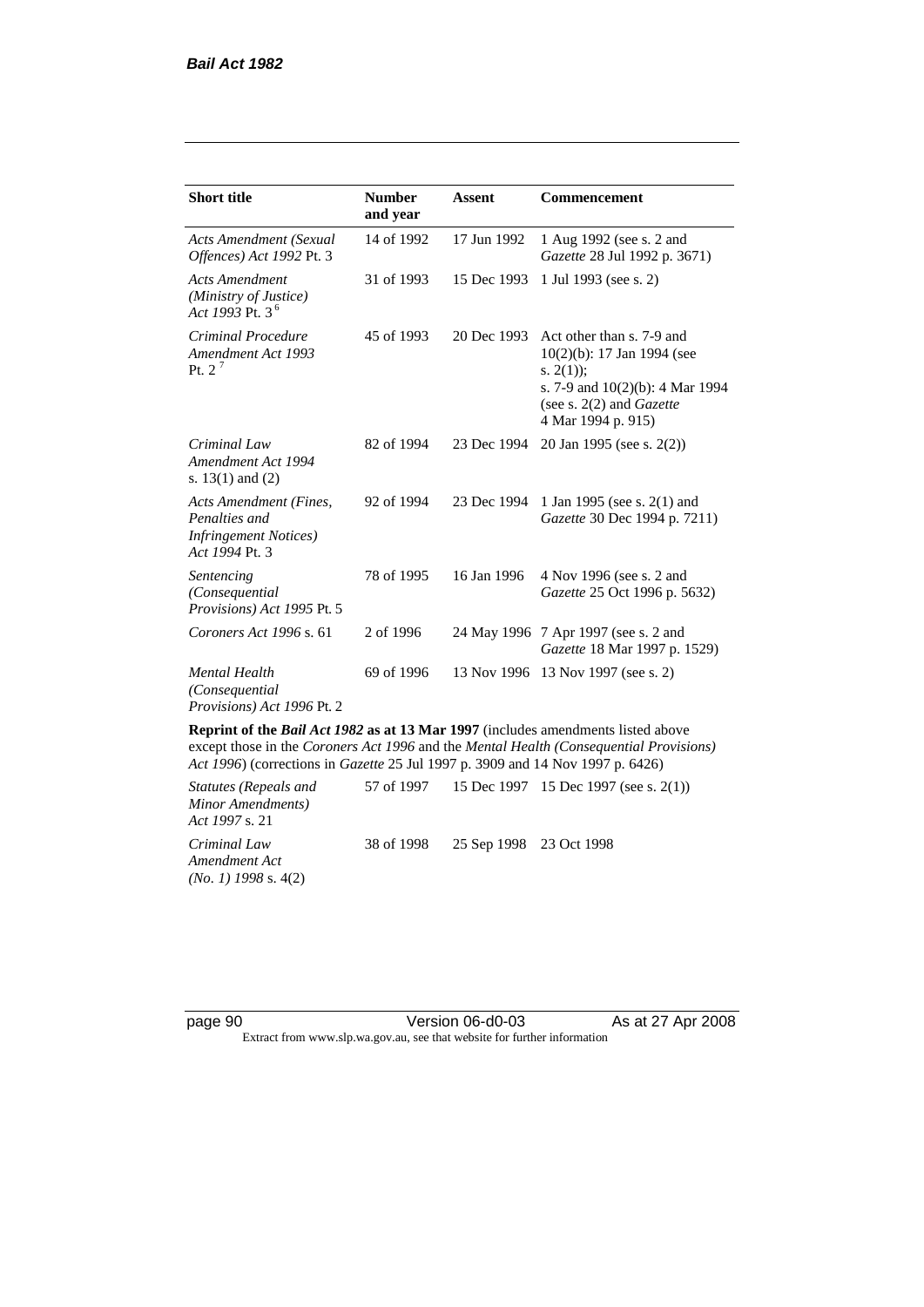| <b>Short title</b>                                                                                                                                 | <b>Number</b><br>and year | <b>Assent</b> | <b>Commencement</b>                                                                                                                                                                                                                                                                                                                                   |
|----------------------------------------------------------------------------------------------------------------------------------------------------|---------------------------|---------------|-------------------------------------------------------------------------------------------------------------------------------------------------------------------------------------------------------------------------------------------------------------------------------------------------------------------------------------------------------|
| <b>Bail Amendment</b><br>Act 1998 <sup>8</sup>                                                                                                     | 54 of 1998                | 11 Jan 1999   | s. 1 and 2: 11 Jan 1999;<br>Pt. 4 and 7: 15 May 1999<br>(see s. 2 and <i>Gazette</i><br>11 May 1999 p. 1905);<br>Pt. 2, 3 and 5 (other than s. 12):<br>8 Mar 2000 (see s. 2 and<br>Gazette 7 Mar 2000 p. 1039);<br>s. 12: 1 Sep 2000 (see s. 2 and<br>Gazette 29 Aug 2000 p. 4985);<br>Pt. 6: 4 Dec 2000 (see s. 2 and<br>Gazette 4 Dec 2000 p. 6799) |
| Reprint of the Bail Act 1982 as at 27 Aug 1999 (includes amendments listed above<br>except those in the Bail Amendment Act 1998 Pt. 2, 3, 5 and 6) |                           |               |                                                                                                                                                                                                                                                                                                                                                       |
| Court Security and<br><b>Custodial Services</b><br>(Consequential<br>Provisions) Act 1999 Pt. 3                                                    | 47 of 1999                | 8 Dec 1999    | 18 Dec 1999 (see s. 2 and<br>Gazette 17 Dec 1999 p. 6175-6)                                                                                                                                                                                                                                                                                           |
| Criminal Law Amendment<br>Act 2001 s. $10(1)$                                                                                                      | 23 of 2001                | 26 Nov 2001   | 24 Dec 2001                                                                                                                                                                                                                                                                                                                                           |
| Criminal Investigation<br>(Identifying People)<br>Act 2002 s. 96                                                                                   | 6 of 2002                 | 4 Jun 2002    | 20 Nov 2002 (see s. 2 and<br>Gazette 19 Nov 2002 p. 5505)                                                                                                                                                                                                                                                                                             |
| Criminal Law (Procedure)<br>Amendment Act 2002 Pt. 4<br>Div. 1                                                                                     | 27 of 2002                | 25 Sep 2002   | 27 Sep 2002 (see s. 2 and<br>Gazette 27 Sep 2002 p. 4875)                                                                                                                                                                                                                                                                                             |
| Sentencing Legislation<br>Amendment and Repeal<br>Act 2003 s. 29(3) and 37                                                                         | 50 of 2003                | 9 Jul 2003    | s. 29(3): 31 Aug 2003 (see s. 2<br>and Gazette 29 Aug 2003<br>p. 3833);<br>s. 37: 15 May 2004 (see s. 2 and<br>Gazette 14 May 2004 p. 1445)                                                                                                                                                                                                           |
| Acts Amendment and<br>Repeal (Courts and Legal<br>Practice) Act 2003 s. 88<br>and 121 $9$                                                          | 65 of 2003                | 4 Dec 2003    | 1 Jan 2004 (see s. 2 and <i>Gazette</i><br>30 Dec 2003 p. 5722)                                                                                                                                                                                                                                                                                       |
| Statutes (Repeals and<br>Minor Amendments)<br>Act 2003 s. 29                                                                                       | 74 of 2003                | 15 Dec 2003   | 15 Dec 2003 (see s. 2)                                                                                                                                                                                                                                                                                                                                |
| Criminal Code Amendment<br>Act 2004 s. 24, 26 and 58                                                                                               | 4 of 2004                 | 23 Apr 2004   | 21 May 2004 (see s. 2)                                                                                                                                                                                                                                                                                                                                |

As at 27 Apr 2008 Version 06-d0-03 page 91 Extract from www.slp.wa.gov.au, see that website for further information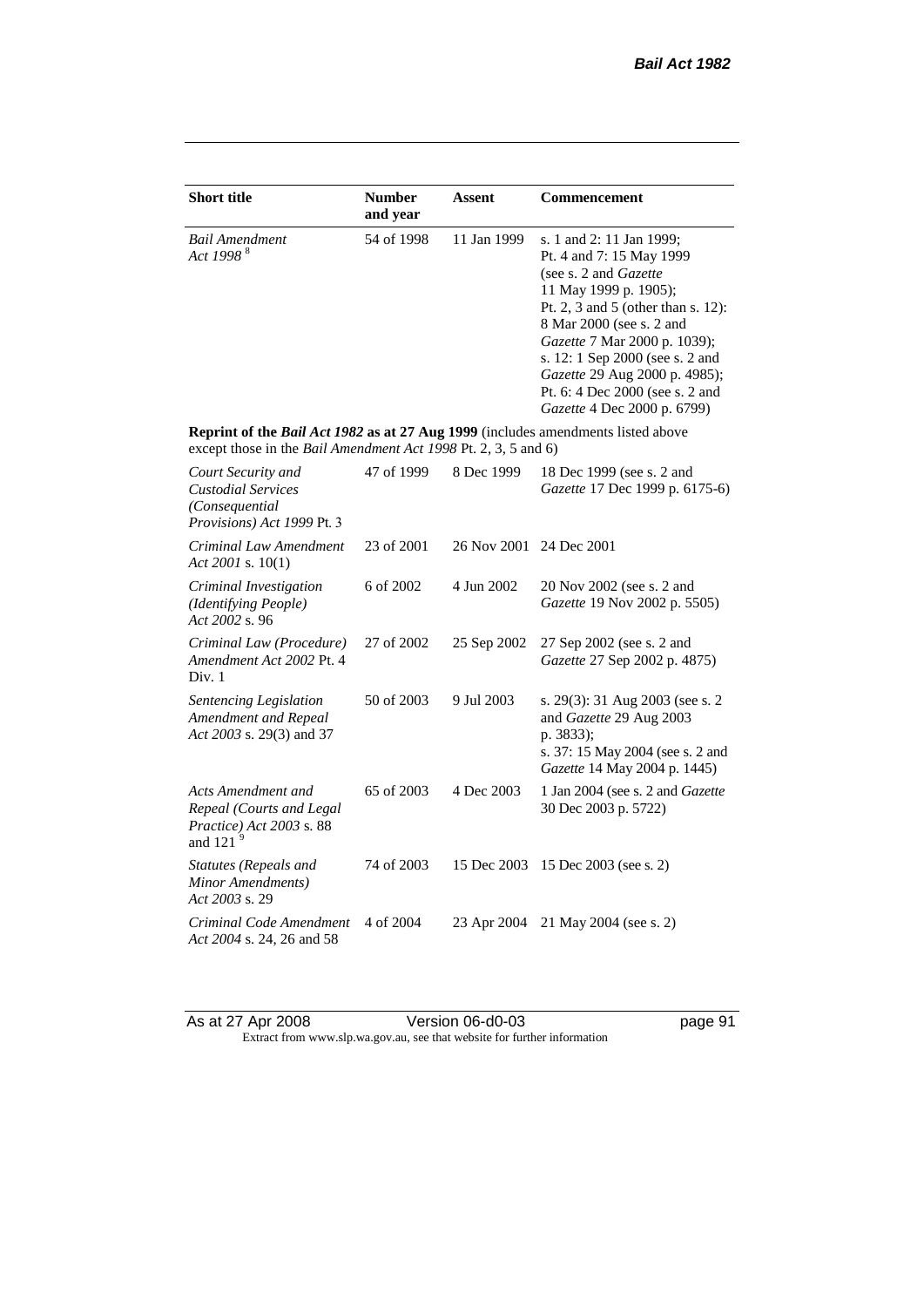*Act 2006* Pt. 2

| <b>Short title</b>                                                                                           | <b>Number</b><br>and year | Assent      | <b>Commencement</b>                                                                                                                                                                                                                                                                                                                                          |
|--------------------------------------------------------------------------------------------------------------|---------------------------|-------------|--------------------------------------------------------------------------------------------------------------------------------------------------------------------------------------------------------------------------------------------------------------------------------------------------------------------------------------------------------------|
| Sentencing Legislation<br>Amendment Act 2004 s. 13                                                           | 27 of 2004                | 14 Oct 2004 | 31 May 2006 (see s. 2 and<br>Gazette 30 May 2006 p. 1965)                                                                                                                                                                                                                                                                                                    |
| Children and Community<br>Services Act 2004 s. 251                                                           | 34 of 2004                | 20 Oct 2004 | 1 Mar 2006 (see s. 2 and<br>Gazette 14 Feb 2006 p. 695)                                                                                                                                                                                                                                                                                                      |
| <b>Acts Amendment (Family</b><br>and Domestic Violence)<br>Act 2004 Pt. 3                                    | 38 of 2004                | 9 Nov 2004  | 1 Dec 2004 (see s. 2 and<br>Gazette 26 Nov 2004 p. 5309)                                                                                                                                                                                                                                                                                                     |
| Acts Amendment (Court of<br>Appeal) Act 2004 s. 28                                                           | 45 of 2004                | 9 Nov 2004  | s. $28(1)$ , (2) and (4) (other than<br>the amendment to s. $7A(1)$ :<br>1 Feb 2005 (see. s. 2 and<br>Gazette 14 Jan 2005 p. 163);<br>s. $28(3)$ and $(4)$ (the<br>amendment to s. $7A(1)$ :<br>2 May 2005 (see. s. 2 and<br>Gazette 14 Jan 2005 p. 163)                                                                                                     |
| Courts Legislation<br>Amendment and Repeal<br>Act 2004 s. 141 $10$                                           | 59 of 2004                | 23 Nov 2004 | 1 May 2005 (see s. 2 and<br>Gazette 31 Dec 2004 p. 7128)                                                                                                                                                                                                                                                                                                     |
| Misuse of Drugs<br>Amendment Act 2004 s. 9(1)                                                                | 62 of 2004                | 24 Nov 2004 | 1 Jan 2005 (see s. 2 and <i>Gazette</i><br>10 Dec 2004 p. 5965)                                                                                                                                                                                                                                                                                              |
| Criminal Procedure and<br>Appeals (Consequential and<br>Other Provisions) Act 2004<br>Pt. 3 and s. 82 and 83 | 84 of 2004                | 16 Dec 2004 | 2 May 2005 (see s. 2 and<br>Gazette 31 Dec 2004 p. 7129<br>(correction in Gazette<br>7 Jan 2005 p. 53))                                                                                                                                                                                                                                                      |
| Appeal) Act 2004 s. 28(3) and (4) (the amendment to s. 7A(1)), the Children and                              |                           |             | Reprint 5: The Bail Act 1982 as at 1 Apr 2005 (includes amendments listed above except<br>those in the Sentencing Legislation Amendment Act 2004, the Acts Amendment (Court of<br>Community Services Act 2004, the Courts Legislation Amendment and Repeal Act 2004<br>and the Criminal Procedure and Appeals (Consequential and Other Provisions) Act 2004) |
| Planning and Development<br>(Consequential and<br><b>Transitional Provisions</b> )<br>Act 2005 s. 15         | 38 of 2005                | 12 Dec 2005 | 9 Apr 2006 (see s. 2 and<br>Gazette 21 Mar 2006 p. 1078)                                                                                                                                                                                                                                                                                                     |
| Criminal Investigation<br>(Consequential Provisions)                                                         | 59 of 2006                | 16 Nov 2006 | 1 Jul 2007 (see s. 2 and <i>Gazette</i><br>22 Jun 2007 p. 2838)                                                                                                                                                                                                                                                                                              |

*Prisons and Sentencing Legislation Amendment Act 2006* Pt. 5 65 of 2006 8 Dec 2006 4 Apr 2007 (see s. 2 and *Gazette* 3 Apr 2007 p. 1491)

**Reprint 6: The** *Bail Act 1982* **as at 14 Sep 2007** (includes amendments listed above)

page 92 Version 06-d0-03 As at 27 Apr 2008 Extract from www.slp.wa.gov.au, see that website for further information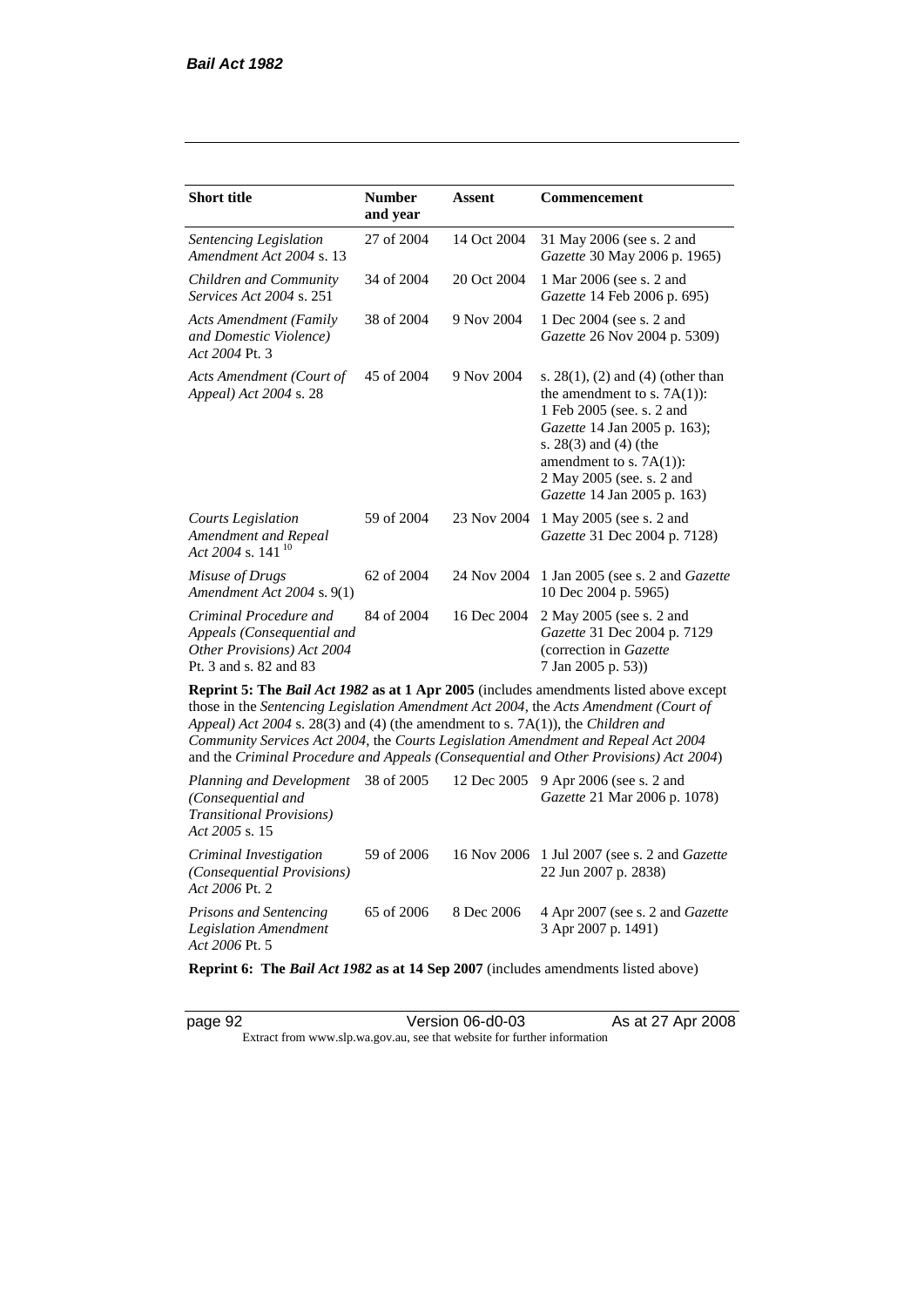| <b>Short title</b>                                    | <b>Number</b><br>and vear | Assent | <b>Commencement</b>                                                          |
|-------------------------------------------------------|---------------------------|--------|------------------------------------------------------------------------------|
| Criminal Law and Evidence<br>Amendment Act 2008 s. 56 | 2 of 2008                 |        | 12 Mar 2008 27 Apr 2008 (see s. 2 and<br><i>Gazette</i> 24 Apr 2008 p. 1559) |

<sup>1a</sup> On the date as at which this compilation was prepared, provisions referred to in the following table had not come into operation and were therefore not included in this compilation. For the text of the provisions see the endnotes referred to in the table.

| Provisions that have not come into operation |  |  |
|----------------------------------------------|--|--|
|----------------------------------------------|--|--|

| <b>Short title</b>                                                                              | Number<br>and year | Assent      | <b>Commencement</b>                     |
|-------------------------------------------------------------------------------------------------|--------------------|-------------|-----------------------------------------|
| <b>Machinery of Government</b><br>(Miscellaneous<br>Amendments) Act 2006<br>Pt. 3 Div. $1^{11}$ | 28 of 2006         | 26 Jun 2006 | To be proclaimed (see s. 2)             |
| Bail Amendment Act 2008<br>Pt. $2^{14}$                                                         | 6 of 2008          |             | 31 Mar 2008 To be proclaimed (see s. 2) |

- <sup>2</sup> The short title of the *Justices Act 1902* was changed to the *Criminal Procedure (Summary) Act 1902* by the *Courts Legislation Amendment and Repeal Act 2004*  s. 25. The Act was then repealed by the *Criminal Procedure and Appeal (Consequential and Other Provisions) Act 2004.*
- <sup>3</sup> The amendment in the *Sentencing Legislation Amendment and Repeal Act 1999* s. 26 had not come into operation when it was repealed by the *Sentencing Legislation Amendment and Repeal Act 2003* s. 31.
- <sup>4</sup> The *Bail Amendment Act 1984* s. 10 and 11 were repealed by the *Bail Amendment Act 1988* s. 20.
- <sup>5</sup> The *Bail Act 1982* was not in operation at the time when the reprint was compiled, but the reprinting was authorised by s. 21 of the *Bail Amendment Act 1988*.
- <sup>6</sup> The *Acts Amendment (Ministry of Justice) Act 1993* Pt. 19 is a transitional provision that is of no further effect.
- <sup>7</sup> The *Criminal Procedure Amendment Act 1993* s. 13 reads as follows:

#### **13. Transitional**

 $\epsilon$ 

- (1) The amendments to the principal Act effected by a provision of this Part apply in relation to —
	- (a) a child arrested for any offence; and

| As at 27 Apr 2008 | Version 06-d0-03                                                         |
|-------------------|--------------------------------------------------------------------------|
|                   | Extract from www.slp.wa.gov.au, see that website for further information |

page 93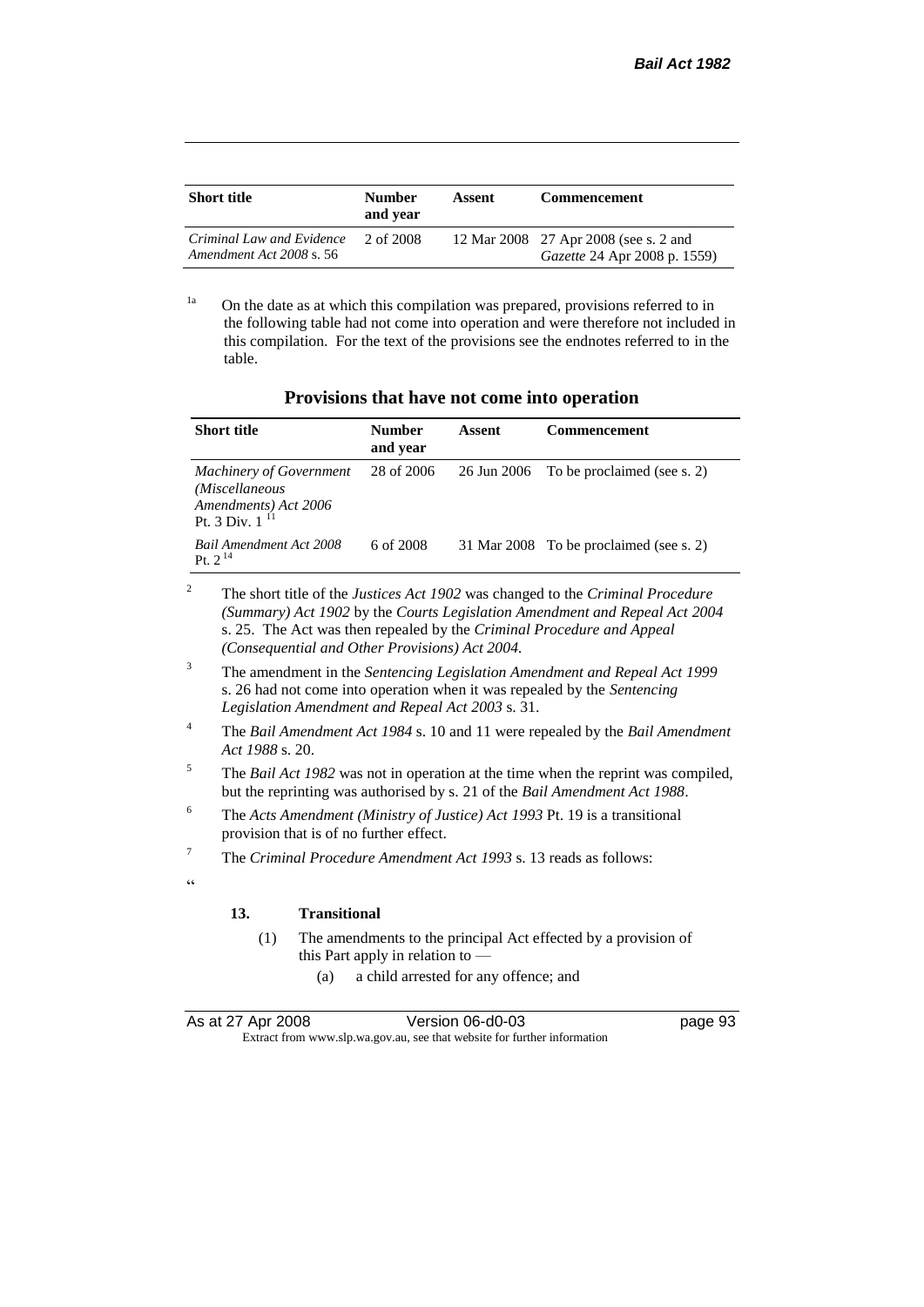(b) a person, other than a child, arrested for a serious offence,

on or after the day on which that provision comes into operation.

(2) In subsection (1) **"child"** and **"serious offence"** have the same meanings as in the principal Act.

".

- <sup>8</sup> The *Bail Amendment Act 1998* s. 6(2) is a transitional provision that is of no further effect.
- <sup>9</sup> The *Acts Amendment and Repeal (Courts and Legal Practice) Act 2003* s. 97 reads as follows:

 $cc$ 

#### **97. References to Crown Solicitor**

If in a written law or other document or instrument there is a reference to the Crown Solicitor that reference may, where the context so requires, be read as if it had been amended to be a reference to the State Solicitor.

".

- <sup>10</sup> The amendment in the *Courts Legislation Amendment and Repeal Act 2004* s. 141 (amending Sch. 1 Pt. A cl. 4) is not included because the clause it sought to amend had been amended by the *Acts Amendment (Court of Appeal) Act 2004* s. 28(4) before the amendment purported to come into operation.
- <sup>11</sup> On the date as at which this compilation was prepared, the *Machinery of Government (Miscellaneous Amendments) Act 2006* Pt. 3 Div. 1 had not come into operation. It reads as follows:

 $cc$ 

# **Part 3 — Attorney General, and Justice**

#### **Division 1 —** *Bail Act 1982*

#### **30. The Act amended**

The amendments in this Division are to the *Bail Act 1982*.

#### **31. Section 3 amended**

- (1) Section 3(1) is amended as follows:
	- (a) by inserting the following definitions in the appropriate alphabetical positions —

.<br>.

**"CEO"** means the chief executive officer of the Department;

page 94 Version 06-d0-03 As at 27 Apr 2008 Extract from www.slp.wa.gov.au, see that website for further information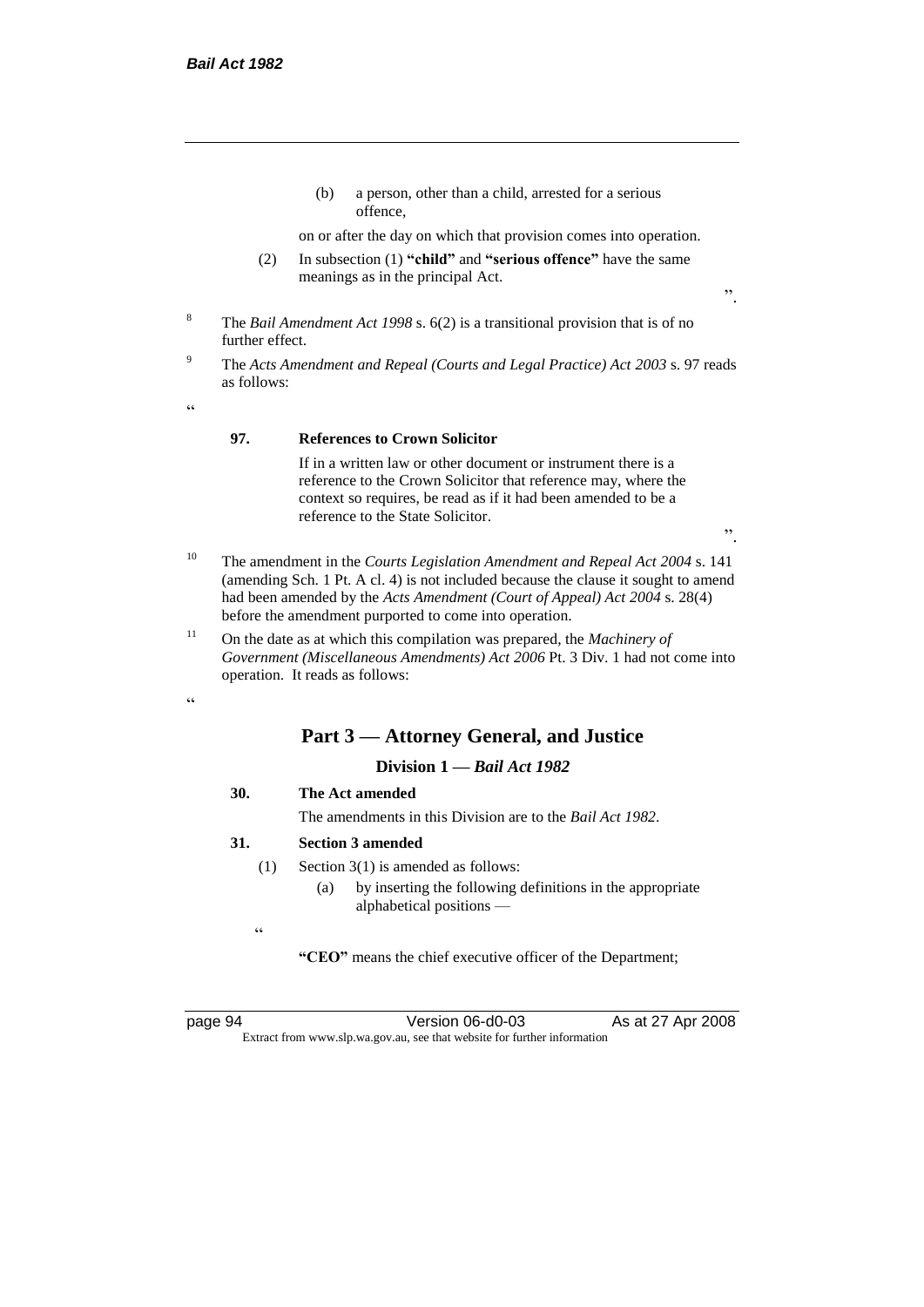";

- **"Department"** means the department of the Public Service principally assisting in the administration of this Act;
	- (b) in the definition of "authorised community services officer" in paragraph (a) by deleting "(Justice)" in both places where it occurs<sup>12</sup>;
	- (c) by deleting the definition of "CEO (Justice)"  $^{12}$ .
- (2) Section 3(5) is amended by deleting "department of which he is the chief executive officer" and inserting instead —
	- Department ".

#### **32. Section 66A amended** <sup>12</sup>

Section 66A(2) is amended by deleting "department of which the CEO (Justice) is the chief executive officer" and inserting instead —

" Department ".

#### **33. Various references to CEO (Justice) changed to CEO** <sup>12</sup>

Each provision listed in the Table to this section is amended by deleting "CEO (Justice)" in each place where it occurs and inserting instead —

" CEO ".

| Table                          |                                                                        |
|--------------------------------|------------------------------------------------------------------------|
| s. $3(5)$                      | s. 50E                                                                 |
| s. $24A(4)$                    | s. $50F(1)$ , (3), (4) and (5)                                         |
| s. 27A                         | s. 50H                                                                 |
| s.50A                          | s.50J                                                                  |
| s. $50C(4)(a)$ and (b)         | s. $50L(1)$                                                            |
| s. $50D(1)(a)$                 | Sch. 1 Part D cl. $3(3)(e)$                                            |
| Note:<br>deleting "(Justice)". | The headings to sections 27A, 50A, 50E, 50F and 50J will be altered by |

- <sup>12</sup> The amendments to the *Bail Act 1982* in the *Machinery of Government (Miscellaneous Amendments) Act 2006* Pt. 3 Div. 1 cl. 31(1)(b) and (c), cl. 32 and 33 would conflict with amendments by the *Prisons and Sentencing Legislation Amendment Act 2006* Pt. 5.
- <sup>13</sup> Footnote no longer applicable.
- <sup>14</sup> On the date as at which this compilation was prepared, the *Bail Amendment Act 2008* Pt. 2 had not come into operation. It reads as follows:

".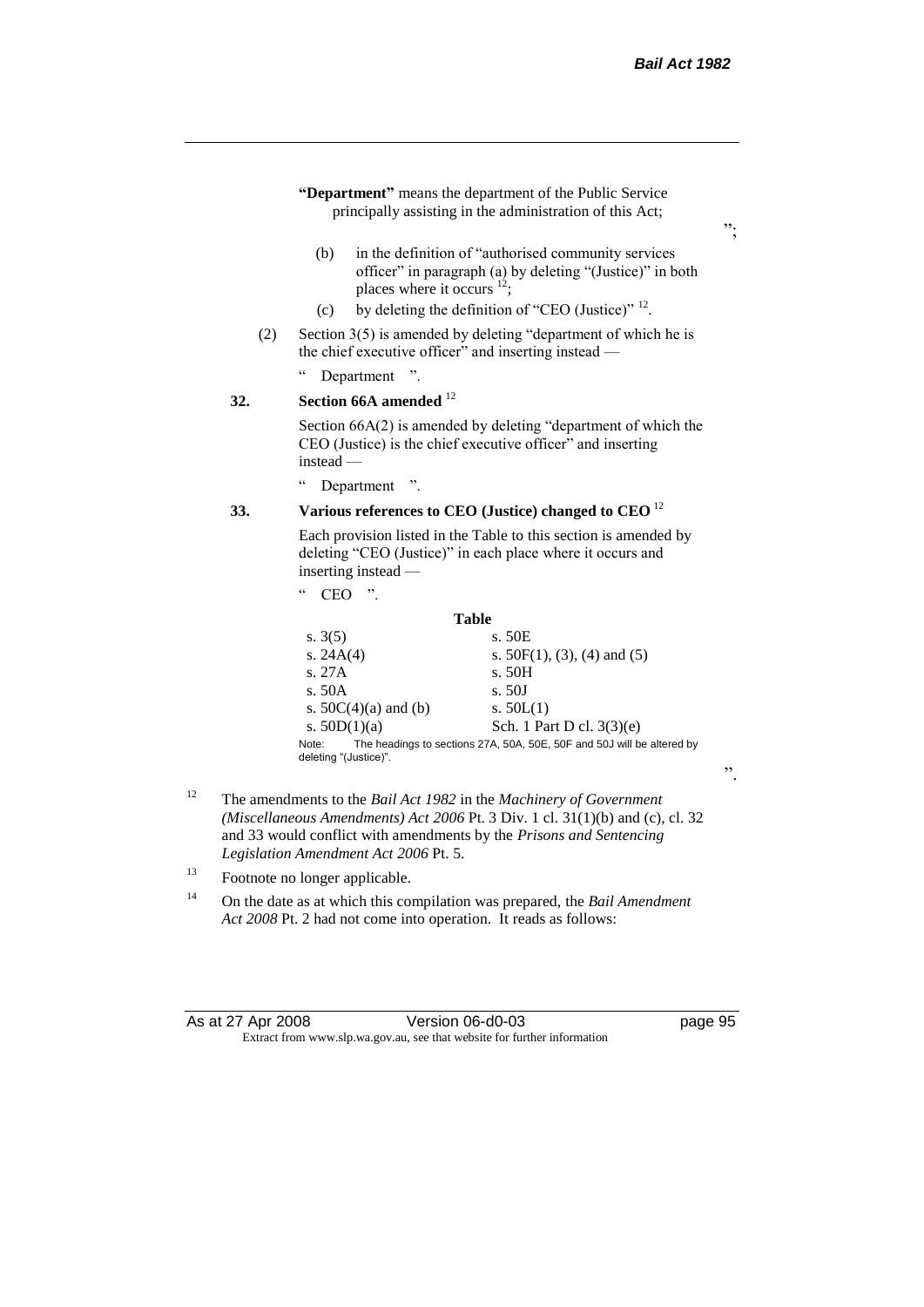.<br>C

# **Part 2 —** *Bail Act 1982* **amended**

### **3. The Act amended in this Part**

The amendments in this Part are to the *Bail Act 1982*.

#### **4. Section 3 amended**

Section 3(1) is amended as follows:

- (a) by deleting the definition of "appropriate judicial officer" and inserting instead —
- $\epsilon$

#### **"appropriate judicial officer"** means —

- (a) subject to paragraphs (b), (c) and (d), a judicial officer who is empowered to exercise jurisdiction in the court before which the accused is required to appear pursuant to his bail undertaking; or
- (b) if the court is the Court of Appeal, a judge of appeal; or
- (c) except in section 49, a Judge of the Supreme Court or of the Children's Court, as the case may require, in any case where -
	- (i) under section 15 only a Judge of the Supreme Court or of the Children's Court has power to grant bail; or
	- (ii) a judicial officer has exercised the power contained in section 31(2)(d),
	- for the appearance in question; or
- (d) except in section 49, a Judge of the Supreme Court, of the District Court, or of the Children's Court, as the case may require, in any case where such a Judge has granted bail under section 14 for the appearance in question;

";

";

- (b) in the definition of "court" by deleting paragraph (c) and inserting instead —
- 

 $\epsilon$ 

- (c) the Coroner's Court of Western Australia;
- (c) in the definition of "judicial officer" by inserting after "justice" —

page 96 Version 06-d0-03 As at 27 Apr 2008 Extract from www.slp.wa.gov.au, see that website for further information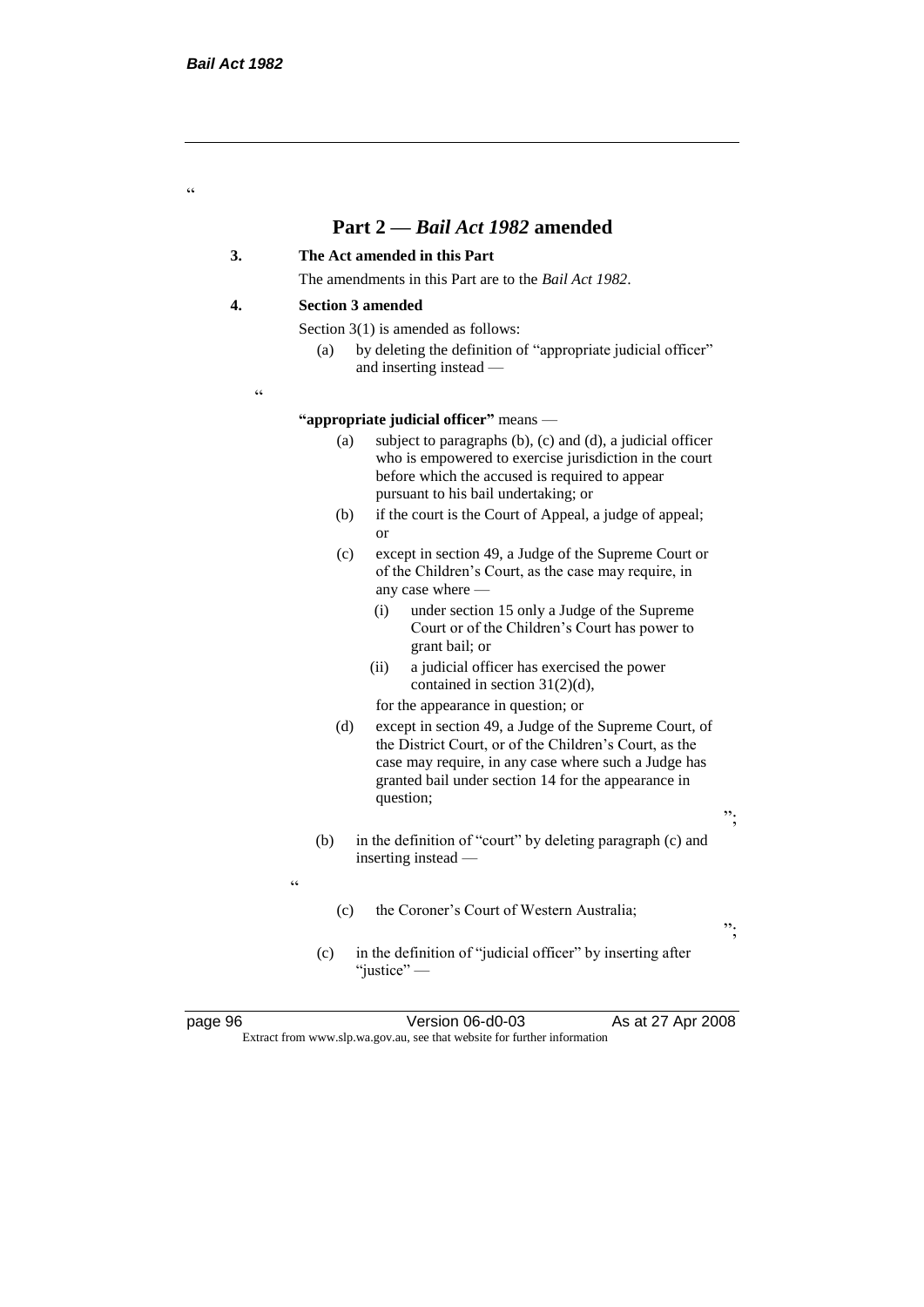|            | $\boldsymbol{\varsigma}$ $\boldsymbol{\varsigma}$                                                                                                                                                                                                                                                                      |    |
|------------|------------------------------------------------------------------------------------------------------------------------------------------------------------------------------------------------------------------------------------------------------------------------------------------------------------------------|----|
|            | and, where the context so requires, the Court of Appeal<br>exercising jurisdiction under this Act                                                                                                                                                                                                                      | ". |
| $\epsilon$ | (d)<br>by inserting in the appropriate alphabetical positions —                                                                                                                                                                                                                                                        |    |
|            | "approved", in relation to a form, means approved by the chief<br>executive officer of the department of the Public Service<br>principally assisting in the administration of this Act;<br>"Chief Judge" means the Chief Judge of the District Court;<br>"Chief Justice" means the Chief Justice of Western Australia; |    |
|            | "court custody centre" has the meaning given in the Court<br>Security and Custodial Services Act 1999 section 3;                                                                                                                                                                                                       |    |
|            | "Director of Public Prosecutions" means -                                                                                                                                                                                                                                                                              |    |
|            | the Director of Public Prosecutions for the State; or<br>(a)                                                                                                                                                                                                                                                           |    |
|            | the officer in charge in the State of the<br>(b)<br>Commonwealth Office of the Director of Public<br>Prosecutions,                                                                                                                                                                                                     |    |
|            | as the case requires;                                                                                                                                                                                                                                                                                                  |    |
|            | "electronic address" means a facsimile number, email address or<br>other electronic address, as the case requires;                                                                                                                                                                                                     |    |
|            | "electronic communication" means facsimile transmission, email<br>or other form of electronic communication as defined in the<br>Electronic Transactions Act 2003 section 5;                                                                                                                                           |    |
|            | "judge of appeal" has the meaning given in the Supreme Court<br>Act 1935 section 4(1);                                                                                                                                                                                                                                 |    |
|            | "registrar" of a court means —                                                                                                                                                                                                                                                                                         |    |
|            | for a court other than the Coroner's Court of Western<br>(a)<br>Australia, the principal registrar, a registrar or a<br>deputy registrar of the court; or                                                                                                                                                              |    |
|            | for the Coroner's Court of Western Australia, a<br>(b)<br>coroner's registrar as defined in the Coroners<br>Act 1996 section 3;                                                                                                                                                                                        | ,, |
|            |                                                                                                                                                                                                                                                                                                                        |    |
| 5.         | <b>Section 3A inserted</b>                                                                                                                                                                                                                                                                                             |    |

After section 3 the following section is inserted —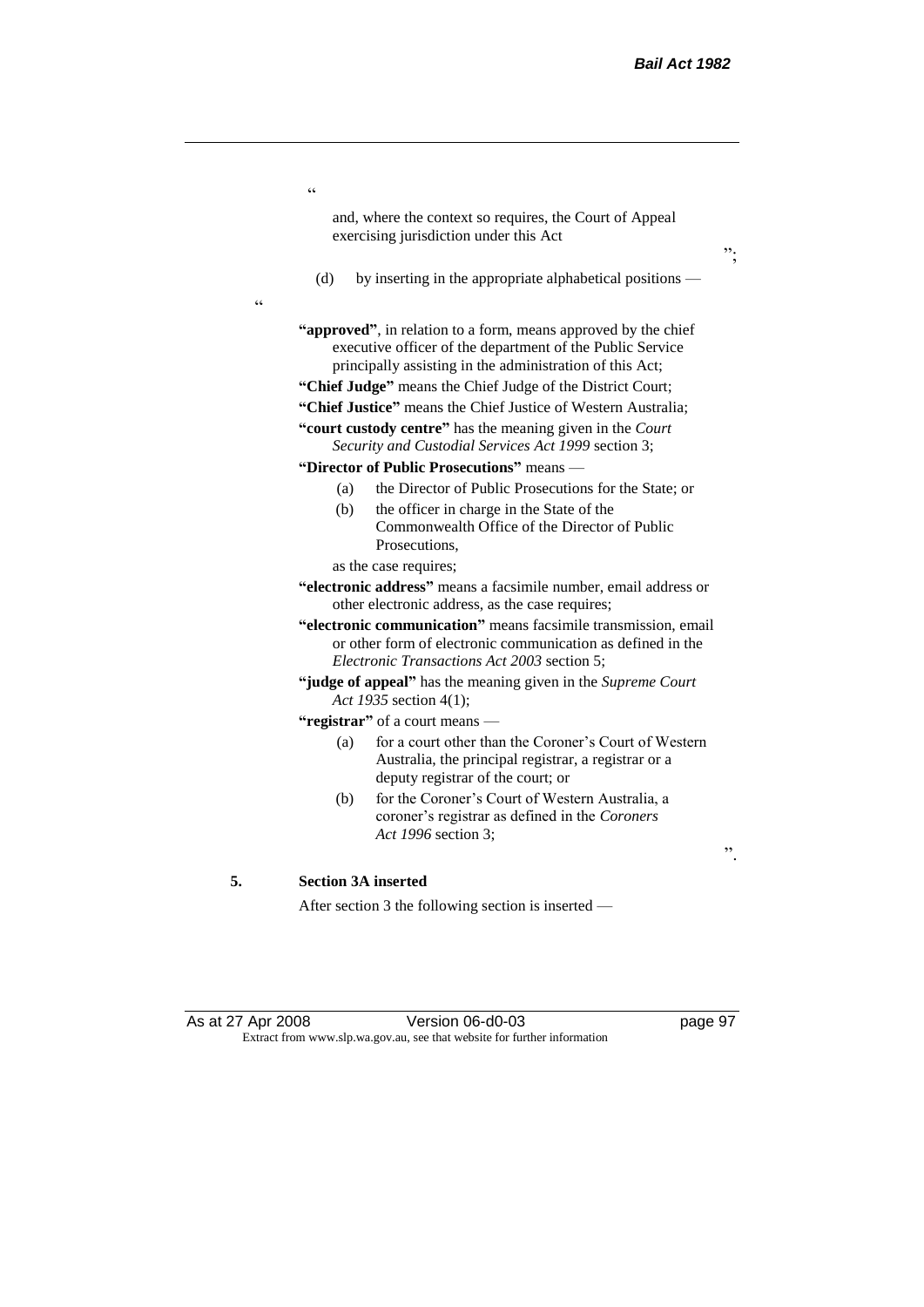$\epsilon$ 

#### **3A. Sending notices by electronic communication**

- (1) A reference in this Act, however expressed, to a notice being sent to a person (the **"addressee"**) by electronic communication is a reference to the notice being sent by electronic communication —
	- (a) to an electronic address provided by the addressee for the purpose of being served with the notice; and
	- (b) in an electronic format that enables it to be printed or otherwise generated by the addressee.
- (2) If a notice is sent in accordance with subsection (1), the notice is to be presumed, unless the contrary is shown, to have been received at the time when, in the ordinary course of events, the electronic communication would have entered the information system, as defined in the *Electronic Transactions Act 2003* section 5, of the addressee.

#### **6. Section 4A inserted and transitional provision**

(1) After section 4 the following section is inserted in Part I —

"

#### **4A. Detention and bail where accused appears in response to summons or court hearing notice**

- $(1)$  Where
	- (a) an accused has appeared in court for an offence pursuant to a summons or court hearing notice issued under the *Criminal Procedure Act 2004*; and
	- (b) a judicial officer adjourns the proceedings,

the accused is not to be detained in custody to further appear before the court for that offence unless the judicial officer so orders.

- (2) If an order is made under subsection (1), the duty described in section 7(1) applies.
- (3) On any appearance in court by the accused a judicial officer to whom section 7(1) applies may revoke an order made under subsection  $(1)$ .
- (2) The *Bail Act 1982* section 4A as inserted by subsection (1) applies to appearances in court referred to in subsection (1)(a) of that section that occur after the commencement of this section.

#### page 98 Version 06-d0-03 As at 27 Apr 2008 Extract from www.slp.wa.gov.au, see that website for further information

".

".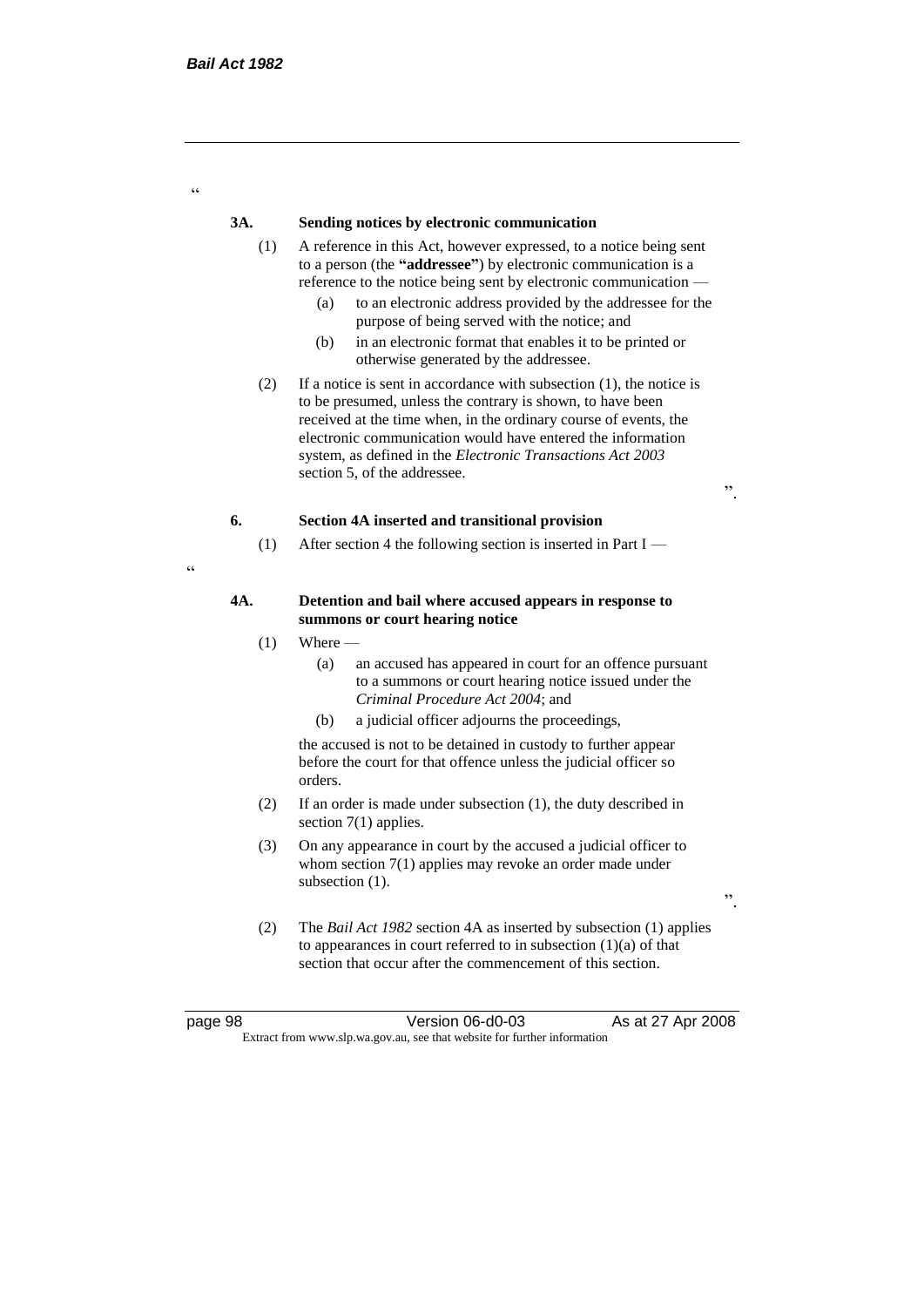#### **7. Section 5 amended**

Section 5(2) is amended by deleting "7(3)" and inserting instead —

" 7B, 7C, 7E ".

#### **8. Section 7 amended**

- (1) Section 7(1) is amended as follows:
	- (a) by deleting "(including detention during the period of his trial)";
	- (b) by deleting "subsection (2)" and inserting instead " section 7B, 7C or  $7E$  ".
- (2) Section  $7(2)$ , (3) and (4) are repealed.
- (3) Section 7(5) is amended by deleting "power conferred by section 9" and inserting instead —
	- " powers conferred by sections 7A and 9 ".

#### **9. Section 7A replaced by sections 7A to 7F, related amendments to sections 8 and 21 and transitional provisions**

(1) Section 7A is repealed and the following sections are inserted instead —

 $\epsilon$ 

#### **7A. Bail may be dispensed with by court**

- (1) A judicial officer referred to in section 7(1) may, instead of discharging the duty imposed by that subsection, dispense with the requirement for bail for an appearance in court for an offence by an accused if the judicial officer —
	- (a) has jurisdiction to do so under section 13A(1); and
	- (b) may properly do so under section 13A(2).
- (2) Where the requirement for bail is dispensed with under this section, the accused has a right to be at liberty until the accused is required to appear before a court for the offence, but subject to —
	- (a) section 59A; and
	- (b) any requirement that the accused be in custody for some other offence or reason.

#### **7B. Special provision for adult accused in murder cases**

- (1) In this section **"Judge"** means a Judge of the Supreme Court.
- (2) This section applies where —

As at 27 Apr 2008 Version 06-d0-03 page 99 Extract from www.slp.wa.gov.au, see that website for further information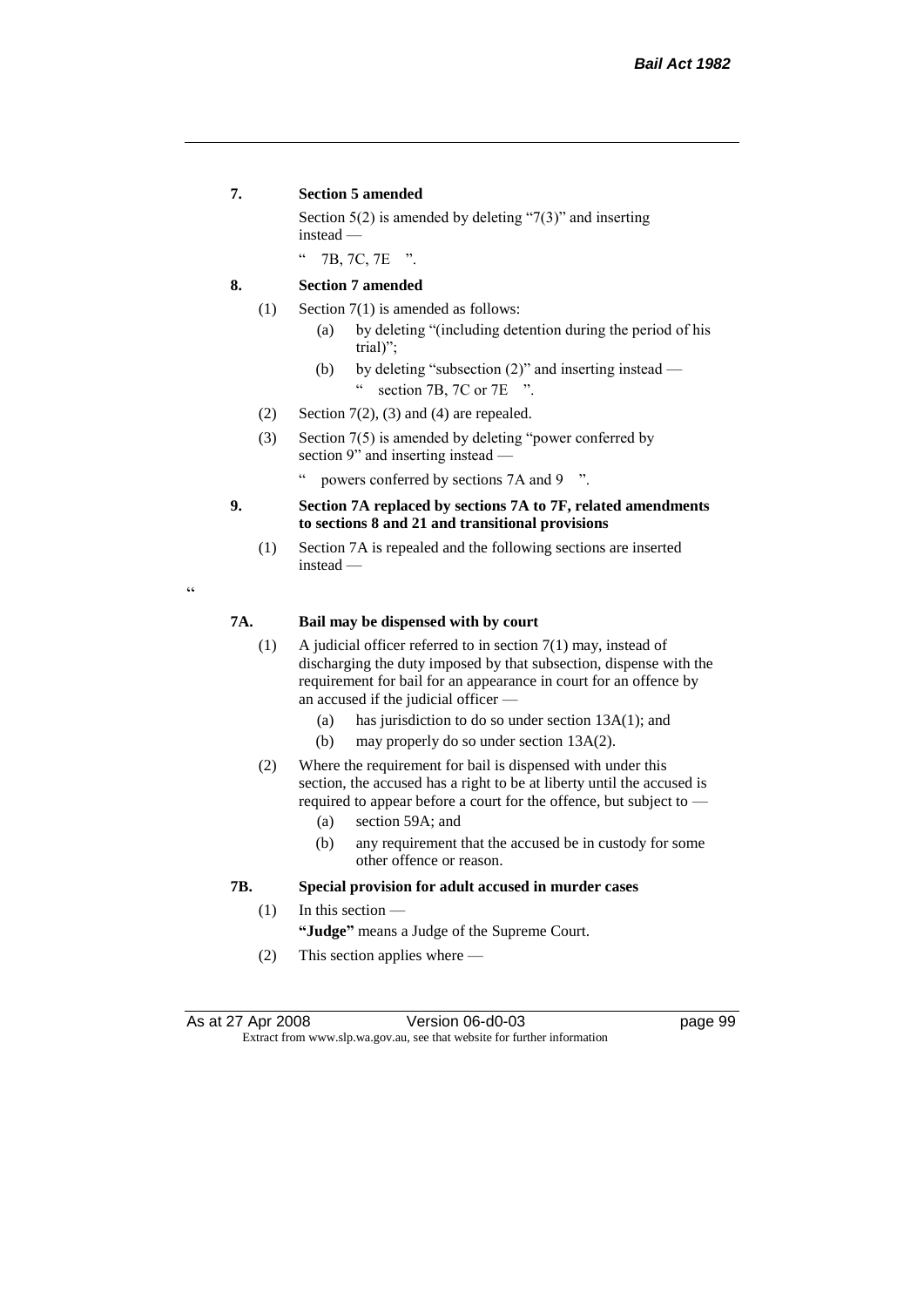- (a) an accused is in custody for an offence of wilful murder or murder so that under section 15 only a Judge has power to grant bail; and
- (b) the accused is not a child.
- (3) Where this section applies the accused, or a person on the accused's behalf, may make an application to a Judge for bail at any time before conviction for the offence.
- (4) Upon an accused's initial appearance in court for an offence of wilful murder or murder, the judicial officer who may order the accused's detention in custody is under a duty to inform the accused of the right conferred by subsection (3).
- $(5)$  Where
	- (a) an accused's case for bail has been considered by a Judge on an application under subsection (3); and
	- (b) bail has been refused,

the accused's case for bail shall not be considered on any subsequent occasion in the same case when the accused's continued detention may be ordered unless subsection (6) applies.

- (6) The accused's case for bail shall again be considered by a Judge if the accused, or a person on the accused's behalf, applies to a Judge and satisfies the Judge that —
	- (a) new facts have been discovered, new circumstances have arisen or the circumstances have changed since bail was refused; or
	- (b) the accused failed to adequately present the accused's case for bail on the previous occasion.
- $(7)$  Where
	- (a) an accused's case for bail has been considered by a Judge on an application under subsection (3); and
	- (b) bail has been granted,

on any subsequent appearance in the same case a judicial officer may order, notwithstanding section 15, that bail is to continue on the same terms and conditions.

(8) The accused is to be taken before a Judge for the purposes of an application under this section only if the Judge so orders.

#### **7C. Special provision for child accused in murder cases**

(1) This section applies where a child accused is in custody for an offence of wilful murder or murder so that under section 15 only a Judge of the Children's Court has power to grant bail.

page 100 Version 06-d0-03 As at 27 Apr 2008 Extract from www.slp.wa.gov.au, see that website for further information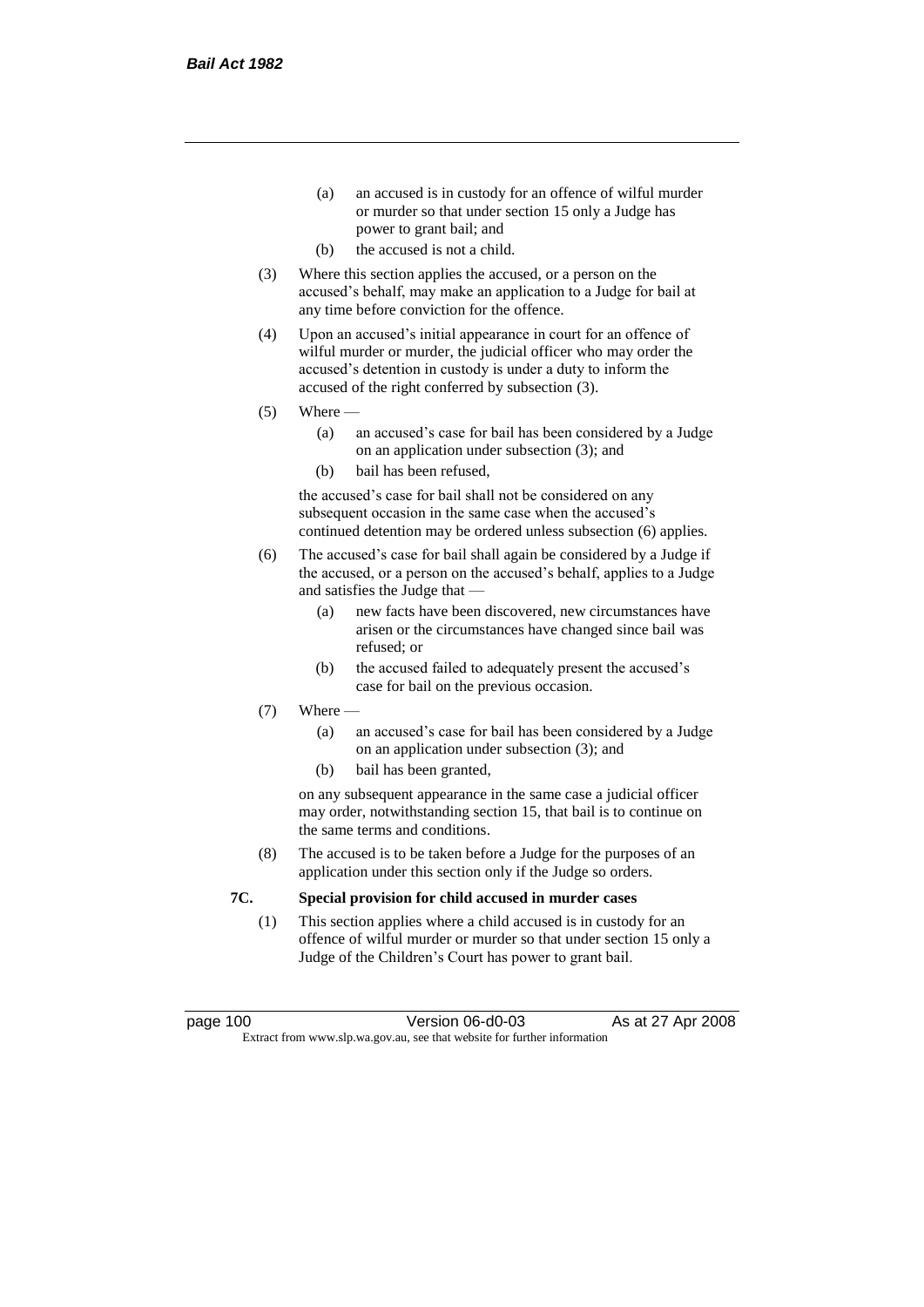- (2) Where this section applies, the judicial officer referred to in section 7(1) other than a Judge of the Children's Court, shall, whether or not an application for bail is made by the accused or on the accused's behalf, cause the accused to be taken as soon as is practicable before a Judge of the Children's Court for the purpose of having the accused's case for bail considered by the Judge.
- (3) Notwithstanding subsection (2), where
	- (a) the duty described in that subsection has been discharged once in relation to a child accused's case for bail; and
	- (b) bail has on that occasion been refused by a Judge of the Children's Court,

the accused's case for bail need not be considered on any subsequent occasion in the same case when the accused's continued detention may be ordered unless subsection (4) applies.

- (4) On a subsequent occasion the accused may apply to the judicial officer who may order the accused's continued detention for a reconsideration of the accused's case for bail on the ground that —
	- (a) new facts have been discovered, new circumstances have arisen or the circumstances have changed since bail was refused on the occasion mentioned in subsection (3); or
	- (b) the accused failed to adequately present the accused's case for bail on that occasion.
- (5) If the judicial officer is satisfied as to one or more of those grounds the judicial officer shall cause the accused to be taken as soon as is practicable before a Judge of the Children's Court for the purpose of having the accused's case for bail considered by the Judge.

# **7D. Previous decision may be adopted**

- (1) Notwithstanding section 7(1), after
	- (a) the duty described in that subsection has been discharged once in relation to an accused's case for bail; or
	- (b) a Judge of the Children's Court has considered the case under section 15,

it is sufficient on any subsequent consideration of bail in the same case for a judicial officer, including a Judge of the Children's Court acting under section 15, to make inquiry of the accused in terms of subsection (2).

- (2) The inquiry to be so made is  $-$ 
	- (a) whether any new fact has been discovered or new circumstance has arisen, or whether the circumstances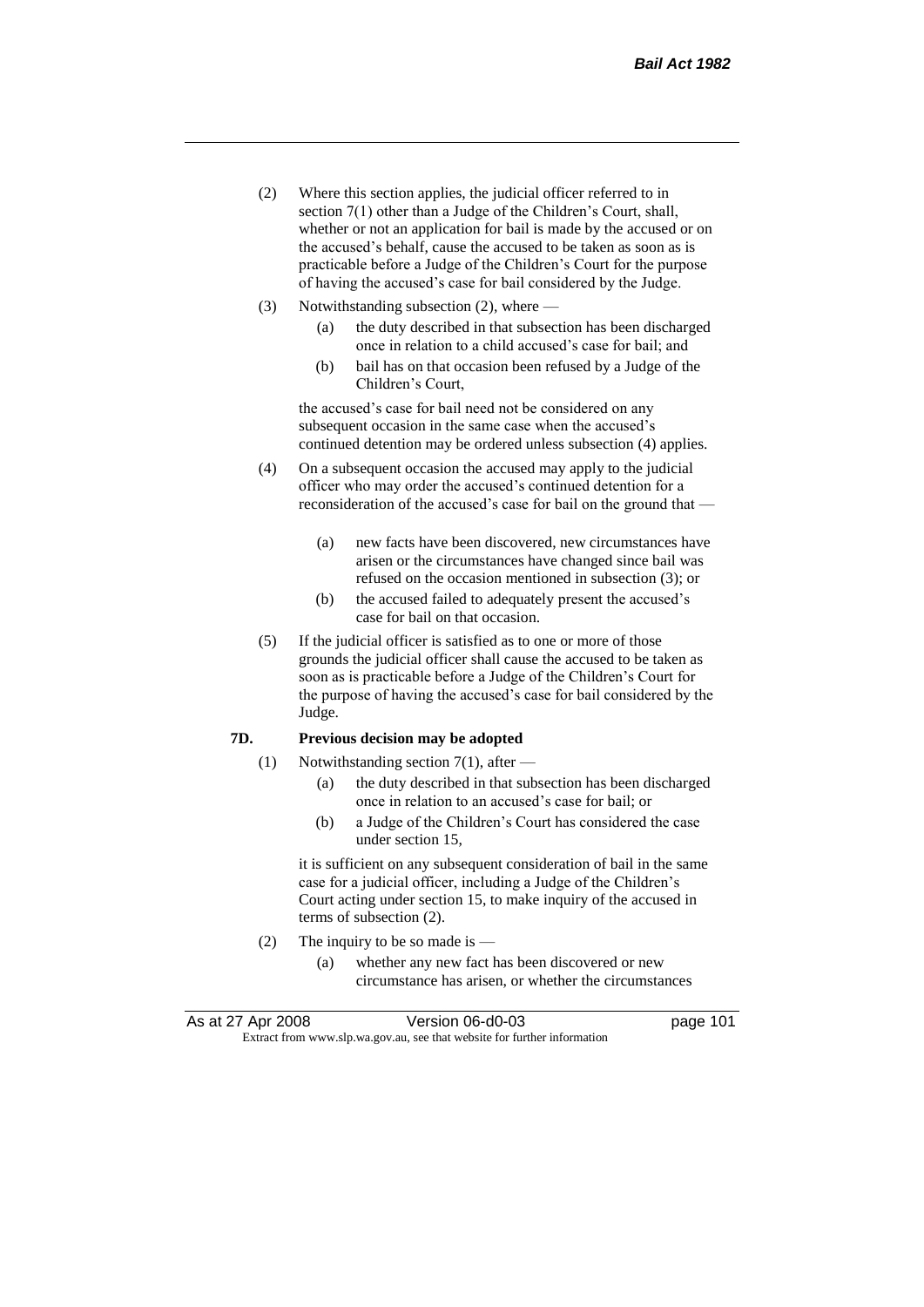have changed, since bail was previously granted or refused; and

- (b) whether the accused considers that the accused failed to adequately present the accused's case for bail on a previous occasion.
- (3) Unless the judicial officer is satisfied that there is any reason of the kind mentioned in subsection (2) for not doing so, the judicial officer may adopt the decision previously made in the case, but with power to make such variations of the terms and conditions of bail as the judicial officer thinks fit.

# **7E. Bail during trial**

- $(1)$  Where
	- (a) an accused has been refused bail for the accused's appearance for trial for an offence; and
	- (b) the trial extends beyond one day,

a judicial officer referred to in section 7(1) need not comply with that subsection unless the accused, or a person on the accused's behalf, applies for bail.

# $(2)$  In subsection  $(1)$  -

**"trial"** means that part of proceedings for an offence when evidence is being received by the court in respect of the offence and also extends to any time when —

- (a) legal argument is being heard; or
- (b) a judicial officer or a jury is deliberating.

# **7F. Bail for appeal from courts of summary jurisdiction**

- (1) If a person is in custody and an appeal has been commenced under the *Criminal Appeals Act 2004* Part 2 in connection with the decision by virtue of which the person is in custody, the person may apply for bail —
	- (a) if the appeal is to be heard and determined by the Court of Appeal or if an application has been made to the Court of Appeal for leave to appeal to the Court of Appeal to a judge of appeal; or
	- (b) in any other case to a Judge of the Supreme Court.
- (2) Bail shall not be granted to an applicant for bail under subsection (1) unless —
	- (a) the applicant has given notice of the application for bail  $t_0$  —
		- (i) the Director of Public Prosecutions; or
		- (ii) the State Solicitor,

page 102 Version 06-d0-03 As at 27 Apr 2008 Extract from www.slp.wa.gov.au, see that website for further information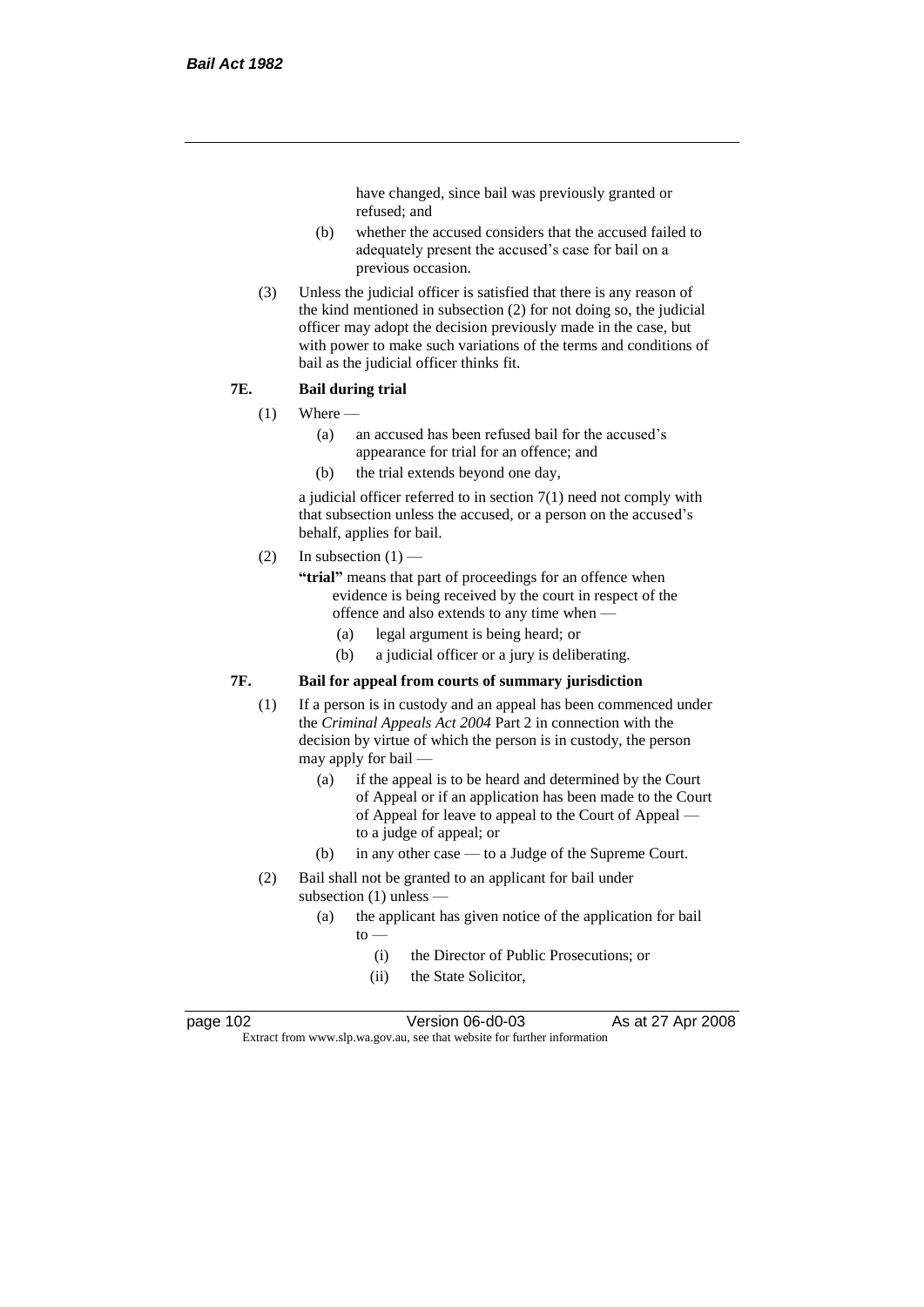".

as the case may require; and

- (b) that official has been given an opportunity to be heard on the application.
- (2) Section  $8(5)$  is amended by deleting "7A(1)" and inserting instead —

 $C^2$  7F(1)  $\frac{1}{2}$ 

- (3) Section 21(2) is amended as follows:
	- (a) after paragraph (a) by inserting or  $\dddot{ }$  :
	- (b) by deleting paragraph (b) and "or" after it and inserting instead —
	- .<br>.
- (b) the Director of Public Prosecutions or the State Solicitor to receive notice and be heard under section 7F(2); or
- (4) The *Bail Act 1982* section 7A as inserted by subsection (1) applies in relation to appearances in court coming within the *Bail Act 1982* section 7(1) that occur after the commencement of this section.
- (5) The *Bail Act 1982* section 7B(3) as inserted by subsection (1) applies so as to enable an accused who is detained in custody after the commencement of this section to make an application allowed for by that subsection.
- (6) The *Bail Act 1982* section 7B(4) as inserted by subsection (1) applies in relation to appearances in court coming within that subsection that occur after the commencement of this section.
- (7) The *Bail Act 1982* section 7B(5) as inserted by subsection (1) applies in relation to an accused who is in custody on the commencement of this section as if the reference in section  $7B(5)(a)$  to an application under subsection (3) included a reference to an application under the *Bail Act 1982* as in force immediately before the commencement of this section.
- (8) The *Bail Act 1982* section 7C(2) as inserted by subsection (1) applies in relation to appearances in court coming within that subsection that occur after the commencement of this section.
- (9) The *Bail Act 1982* section 7D as inserted by subsection (1) applies to any subsequent consideration of bail referred to in section 7D(1) that occurs after the commencement of this section.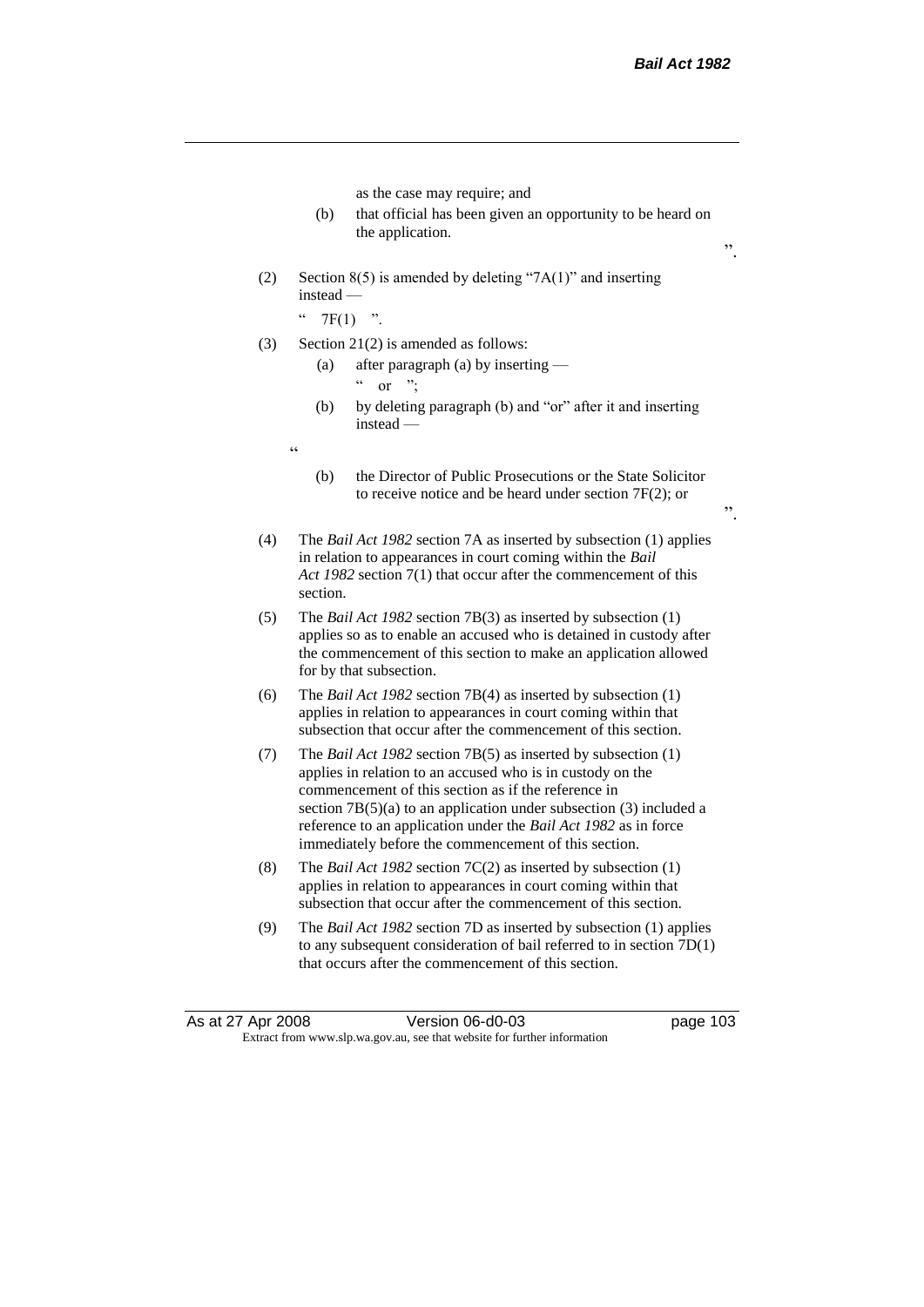- (10) The *Bail Act 1982* section 7E as inserted by subsection (1) applies to any trial as defined in section 7E(2), or part of a trial, that takes place after the commencement of this section.
- (11) The *Bail Act 1982* section 7F(2) as inserted by subsection (1) applies in relation to a pending application for bail under the *Bail Act 1982* section 7A(1), as in force immediately before the commencement of this section, as if it were an application for bail under the *Bail Act 1982* section 7F(1) as inserted by subsection (1).

# **10. Section 9 amended and transitional provision**

- (1) Section 9(1)(b) is amended by inserting after "24(1)" or  $24A(1)$  or  $(2)$  ".
- (2) The *Bail Act 1982* section 9(1)(b) as amended by subsection (1) applies to any consideration of a case for bail that occurs after the commencement of this section.

#### **11. Section 11 amended and transitional provision**

- (1) Section 11(1)(e) is amended by inserting after "46," 50F.
- (2) Section 11(2) and (3) are repealed and the following subsections are inserted instead —
- $\epsilon$

(2) Where the accused is in custody in a lock-up, court custody centre or prison, the right conferred by subsection (1) is also subject to the person in charge of the lock-up, court custody centre or prison either —

- (a) signing a certificate under subsection (3); or
- (b) receiving notice that a certificate has been signed by another person under that subsection.
- (3) After an accused becomes entitled to be at liberty as provided in subsection (1), a person referred to in section 29 may sign a certificate to that effect in the prescribed form.
- (4) The person in charge of a lock-up, court custody centre or prison in which the accused is in custody shall release the accused from custody as soon as is practicable after —
	- (a) the person in charge signs the certificate; or
	- (b) if the certificate is signed by a person other than the person in charge, the person in charge receives notice as described in subsection (2)(b).

#### page 104 Version 06-d0-03 As at 27 Apr 2008 Extract from www.slp.wa.gov.au, see that website for further information

".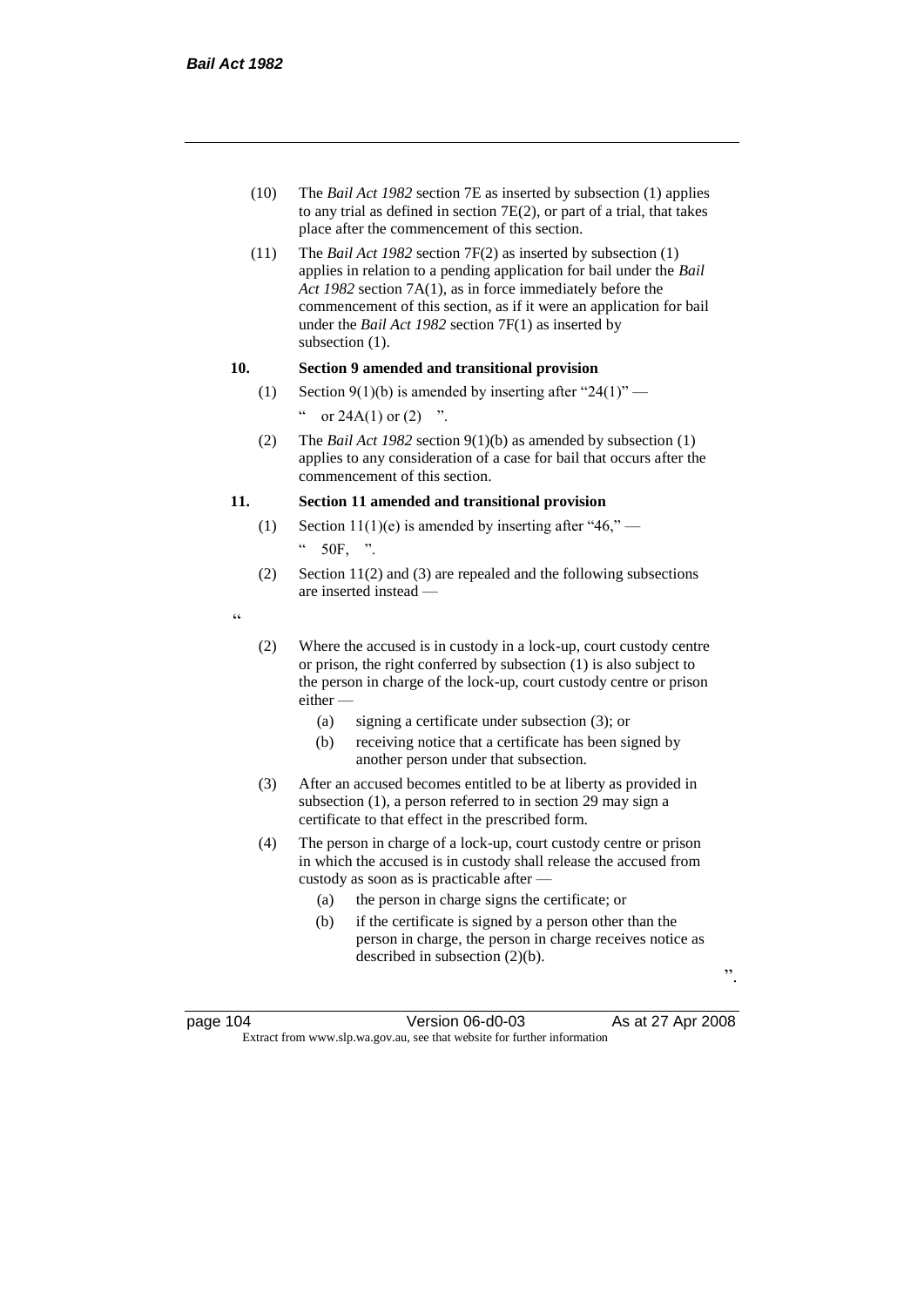(3) A certificate under the *Bail Act 1982* section 11(2) as in force immediately before the commencement of this section that has not been fully acted upon is to be treated after that commencement as a certificate under the *Bail Act 1982* section 11(3) as inserted by subsection (2).

#### **12. Section 12 amended**

"

 $\epsilon$ 

Section 12 is amended by deleting "section 11(1)" and inserting instead —

sections  $7A(2)$  and  $11(1)$  ".

## **13. Heading to Part III replaced**

The heading to Part III is deleted and the following heading is inserted instead —

# **Part III — Jurisdiction relating to bail**

".

#### **14. Sections 13A and 13B inserted**

After section 13 the following sections are inserted —

#### **13A. Jurisdiction to dispense with bail and how jurisdiction to be exercised**

- (1) Jurisdiction to dispense with the requirement for bail under section 7A for any appearance described in the first column of Schedule 1 Part A clause 2 or 3 is vested, subject to Schedule 1 Part B, in the judicial officer specified in the second column of that clause opposite that description, but Schedule 1 Part A clause 7 does not apply for the purposes of this subsection.
- (2) The jurisdiction referred to in subsection (1) is exercisable only
	- (a) in respect of an appearance in court before conviction for an offence; and
	- (b) if it appears to the judicial officer that bail would be granted in accordance with Schedule 1 Part C clause 1 or 2 but that in the circumstances the completion of bail papers is an unnecessary imposition.
- (3) Where a judicial officer dispenses with the requirement for bail for an appearance by an accused the registrar of the court shall, in accordance with section 13B, give written notice to the accused of the time and place for the appearance.

|                                                                          | As at 27 Apr 2008 | Version 06-d0-03 | page 105 |
|--------------------------------------------------------------------------|-------------------|------------------|----------|
| Extract from www.slp.wa.gov.au, see that website for further information |                   |                  |          |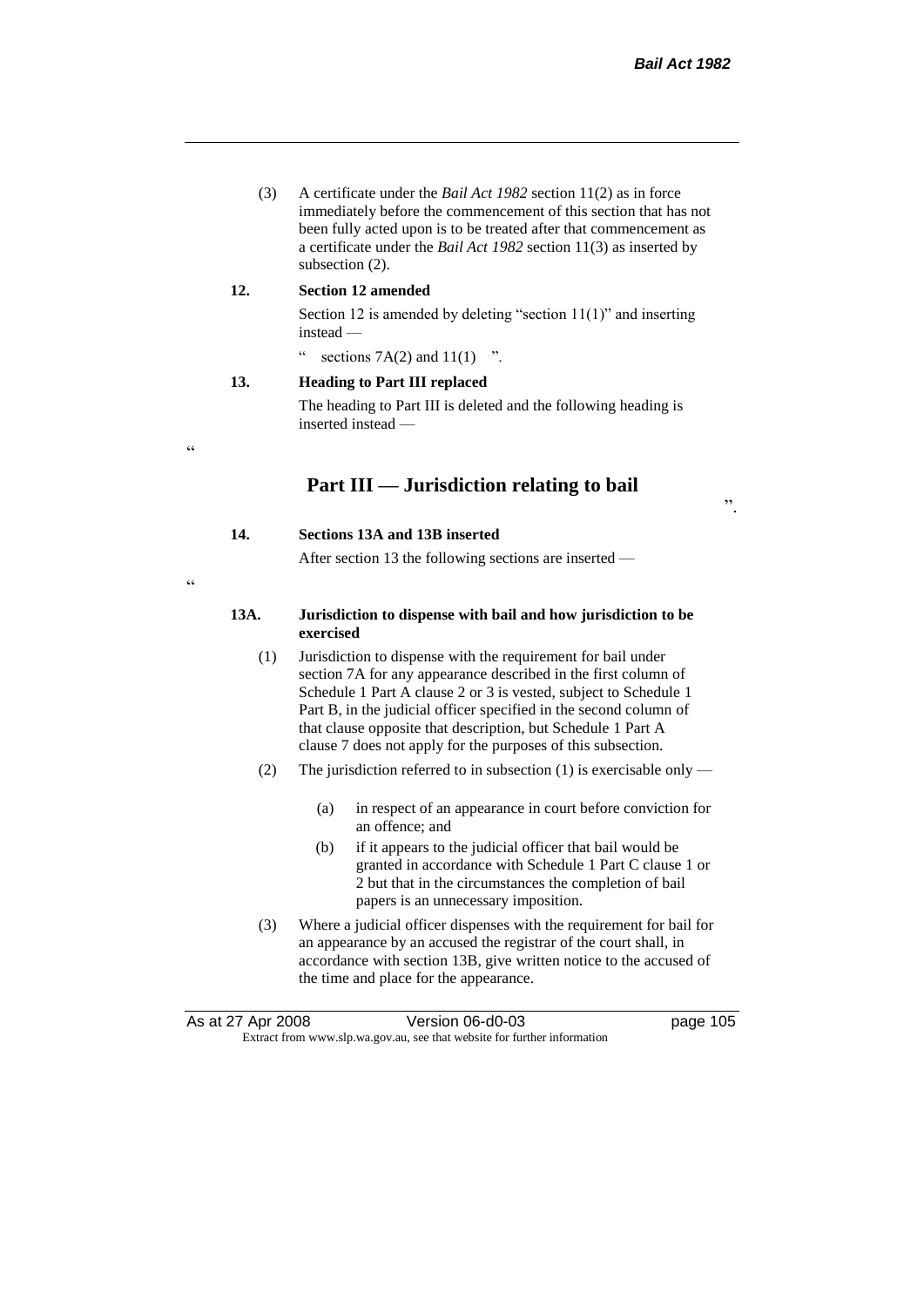#### **13B. Giving and proof of notices under section 13A(3)**

- (1) A written notice to an accused under section 13A(3) shall be
	- (a) given to the accused personally; or
	- (b) sent to the accused
		- (i) by post to the accused's address appearing in the records of the court; or
		- (ii) in urgent cases or with the accused's consent, by electronic communication.
- (2) A person who gives or sends a notice in accordance with subsection (1) shall endorse on a file copy of the notice a certificate showing —
	- (a) that the person has done so; and
	- (b) the time of doing so.
- (3) If a notice is sent by post under subsection  $(1)(b)(i)$ , the notice is to be presumed, unless the contrary is shown, to have been received at the time when, in the ordinary course of events, it would have been delivered.
- (4) In any proceedings
	- (a) a document purporting to be a copy of a notice referred to in subsection (1) is evidence of the terms of the notice; and
	- (b) an endorsement on a copy of a notice referred to in subsection (2) purporting to be a certificate referred to in that subsection is evidence of the matters appearing in the certificate without proof of the signature of the person who made the endorsement.

# **15. Section 14 amended and transitional provisions**

- (1) Section 14(1) is amended as follows:
	- (a) by deleting "of the Supreme Court";
	- (b) after paragraph (b) by deleting the full stop and inserting instead —
	- $\epsilon$

# ; and

- (c) under section 7A dispense with the requirement for bail or revoke an existing dispensation.
- ".

".

(2) Section 14(2) is amended as follows: (a) by deleting "of the Supreme Court";

page 106 Version 06-d0-03 As at 27 Apr 2008 Extract from www.slp.wa.gov.au, see that website for further information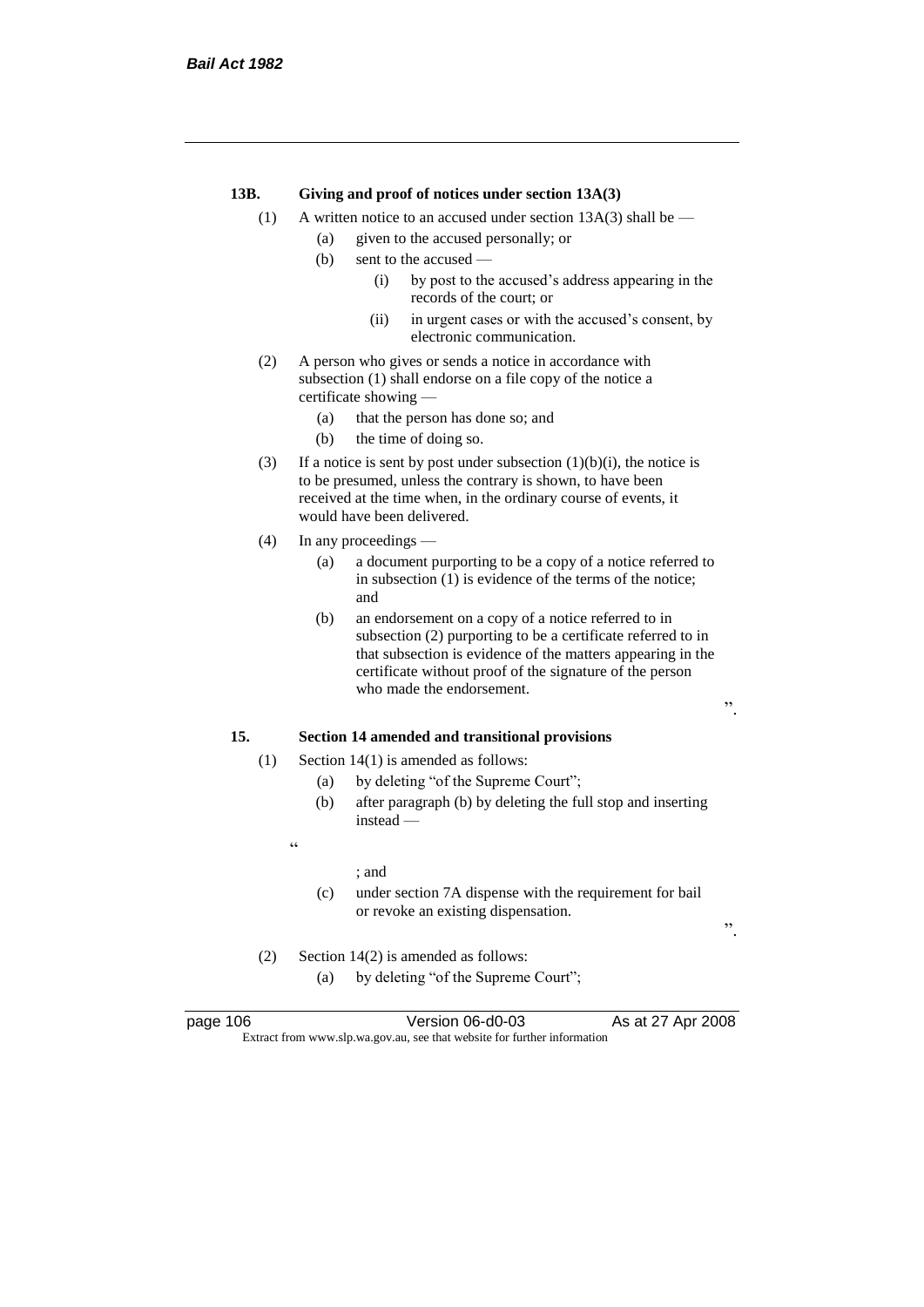(b) in paragraph (a) by deleting "or refused" and inserting instead —

" , refused or dispensed with ".

- (3) Section 14(2a) and (3) are each amended by deleting "of the Supreme Court".
- (4) Section 14(4) and (5) are repealed and the following subsection is inserted instead —

 $\epsilon$ 

# (4) In this section —

- (a) references to a Judge are references
	- (i) in the case of a child charged with an offence before the Children's Court, to a Judge of that Court; and
	- (ii) in the case of an accused committed for trial or sentence to the District Court, to a Judge of that Court; and
	- (iii) in any other case, to a Judge of the Supreme Court;

and

- (b) references to any other judicial officer
	- (i) in relation to the exercise of powers under this section by a Judge, are references to any judicial officer whose jurisdiction is inferior to that of the Judge; but
	- (ii) in relation to the exercise of powers under this section by a Judge of the Supreme Court, do not include a Judge of the Children's Court or a Judge of the District Court.
- (5) The *Bail Act 1982* section 14(4)(a)(i) as inserted by subsection (4) applies in respect of a child charged with an offence on or after the commencement.
- (6) The *Bail Act 1982* section 14(4)(a)(ii) as inserted by subsection (4) applies in respect of an accused committed to the District Court on or after the commencement for trial or sentence.
- (7) The *Bail Act 1982* section 14(4)(b) as inserted by subsection (4) applies in respect of any power referred to in the *Bail Act 1982* section 14(1) that is exercised, or could be exercised, on or after the commencement by any other judicial officer as defined in that paragraph.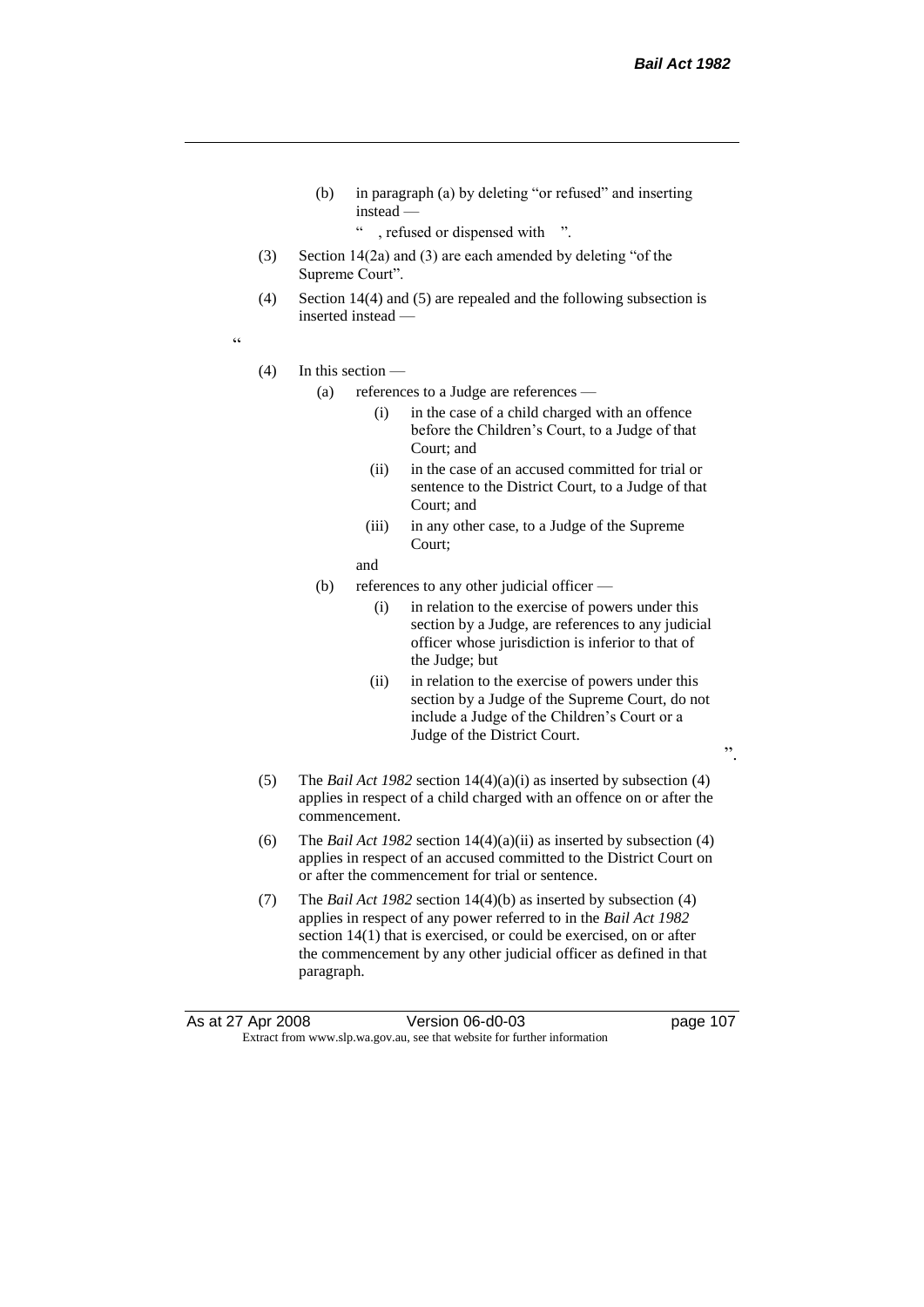$\alpha$ 

(8) In subsections (5), (6) and (7) — **"commencement"** means the commencement of subsection (4). Note: The heading to section 14 is to read "**Extent of Judge's jurisdiction**".

## **16. Sections 15A and 15B inserted and transitional provision**

(1) After section 15 the following sections are inserted —

# **15A. Appeal from decision of Judge**

#### $(1)$  In this section —

**"bail decision"** means a decision —

- (a) to grant or refuse bail; or
- (b) to vary or revoke bail; or
- (c) to dispense with the requirement for bail; or
- (d) to impose any condition on a grant of bail,
- and includes a decision under section 55 or 59A(4).
- (2) The prosecutor or the accused may appeal to the Court of Appeal against a bail decision of —
	- (a) a Judge of the Children's Court; or
	- (b) a Judge of the District Court; or
	- (c) a Judge of the Supreme Court.
- (3) The leave of the Court of Appeal is required for each ground of appeal in an appeal under this section.
- (4) The *Criminal Appeals Act 2004* section 27(2), (3) and (4) apply, with necessary modifications, as if an appeal under this section were an appeal under Part 3 of that Act.
- (5) An appeal under this section shall be commenced and conducted in accordance with this section, section 15B and rules of court made by the Supreme Court.
- (6) An appeal under this section shall be commenced by lodging with the Court of Appeal an application for leave to appeal that sets out the grounds of the appeal.
- (7) An appeal under this section cannot be commenced later than 21 days after the date of the bail decision unless the Court of Appeal orders otherwise.
- (8) An accused who is a party to an appeal under this section and who is in custody is entitled to be present at the hearing of the appeal if the accused so requests, and any official responsible for that custody who is informed of such a request shall do what is necessary to give effect to it.

page 108 Version 06-d0-03 As at 27 Apr 2008 Extract from www.slp.wa.gov.au, see that website for further information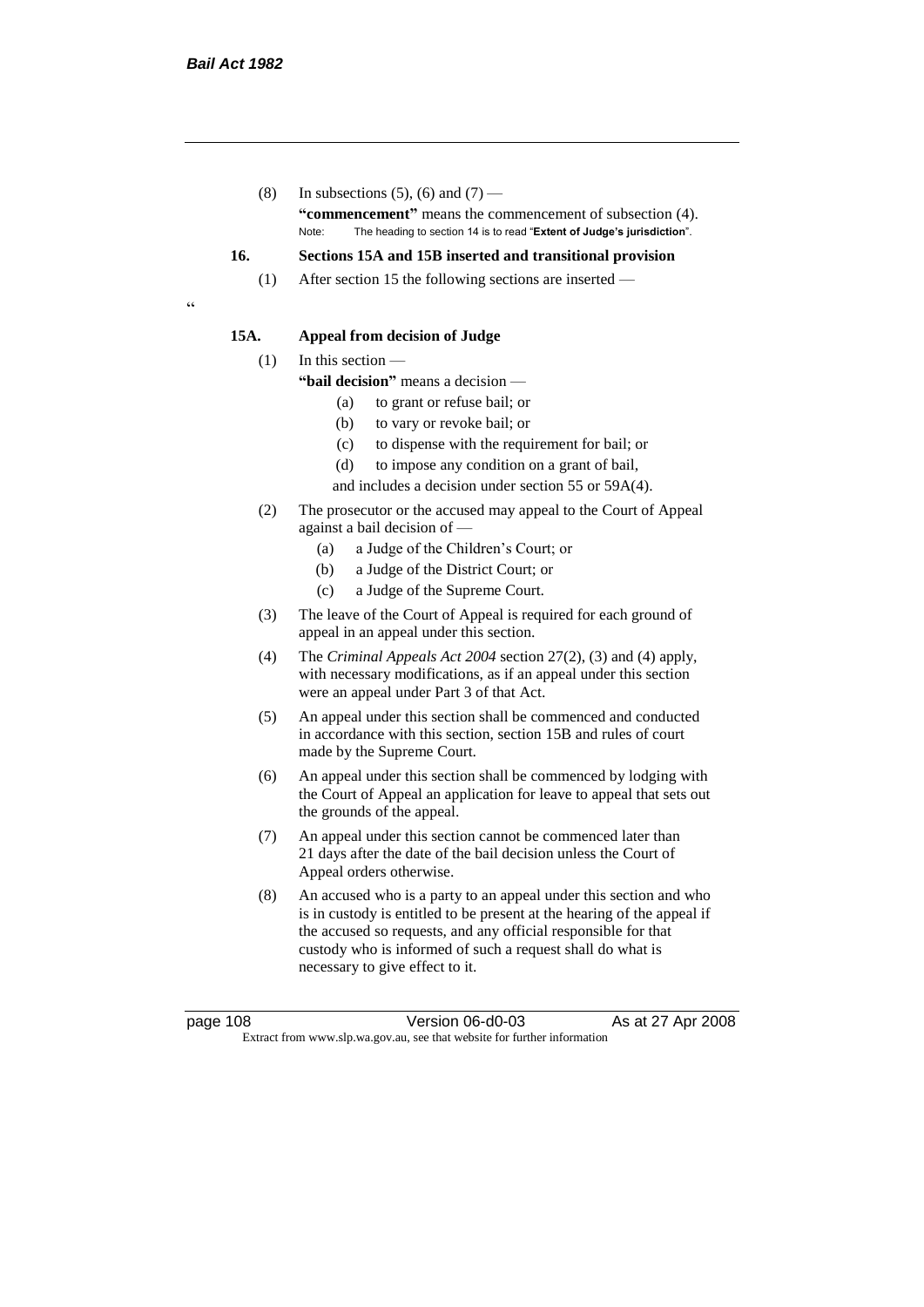(9) For the purposes of giving effect to a request referred to in subsection (8), arrangements may be made for the accused to appear before the Court of Appeal by means of a video link or an audio link in accordance with section 66B, unless the Court of Appeal has ordered that the accused appear before it in person.

#### **15B. Determination of appeal under section 15A and related provisions**

- (1) The Court of Appeal has jurisdiction to hear and determine an appeal under section 15A.
- (2) The Court of Appeal shall determine an appeal on the material and evidence that was before the Judge whose decision is the subject of the appeal.
- (3) Any decision of the Court of Appeal in relation to bail shall be made in accordance with the relevant provisions of sections 13A and 17 and Schedule 1.
- (4) Where in determining an appeal the Court of Appeal revokes the bail of an accused who is at liberty, it may order that the accused be returned to custody to await the appearance for which the bail was granted.
- (5) Where in determining an appeal the Court of Appeal varies the bail of an accused who is at liberty, it may order that the accused be returned to custody until the accused becomes entitled to be again at liberty pursuant to section 11.
- (6) A judge of appeal may issue any warrant that may be necessary to carry into effect an order under subsection (4) or (5).
- (2) The *Bail Act 1982* sections 15A and 15B as inserted by subsection (1) apply to a bail decision, as defined in section 15A(1), made after the commencement of this section by a judge referred to in section 15A(2).

# **17. Section 26 amended**

- (1) Section 26(1) is amended as follows:
	- (a) after paragraph (a) by inserting  $\alpha$  or ";
	- (b) before paragraph (c) by inserting —
	- $\epsilon$
- (ba) grants bail to an accused for a serious offence to which Schedule 1 Part C clause 3A applies; or

".

As at 27 Apr 2008 Version 06-d0-03 page 109 Extract from www.slp.wa.gov.au, see that website for further information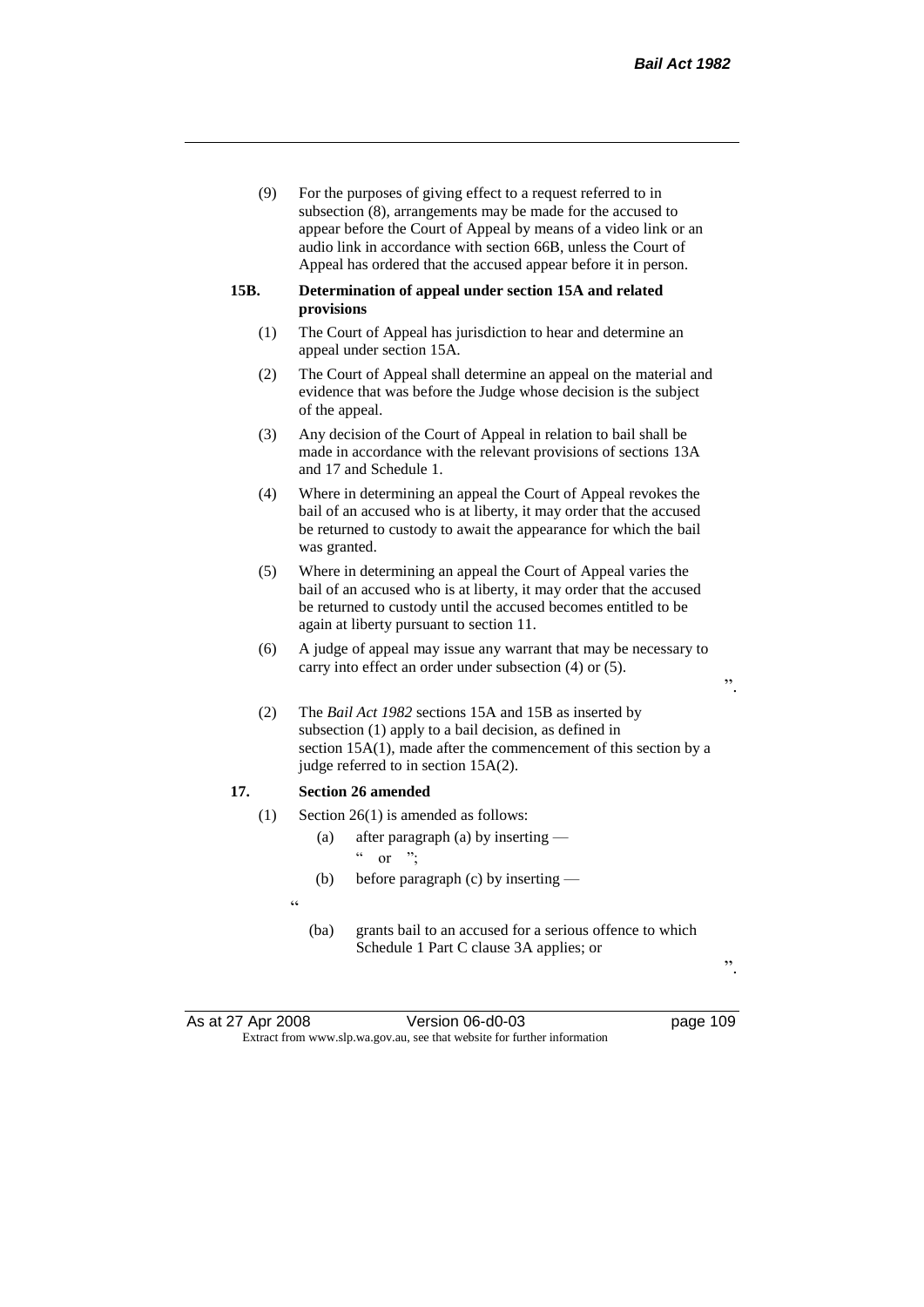|     | (2) | Section 26(2) is amended before paragraph (b) by inserting $-$                                                                                                                                                                                                                                   |                                                                                                                                                                                                                   |    |
|-----|-----|--------------------------------------------------------------------------------------------------------------------------------------------------------------------------------------------------------------------------------------------------------------------------------------------------|-------------------------------------------------------------------------------------------------------------------------------------------------------------------------------------------------------------------|----|
|     |     | $\boldsymbol{\varsigma}$ $\boldsymbol{\varsigma}$                                                                                                                                                                                                                                                |                                                                                                                                                                                                                   |    |
|     |     | (aa)                                                                                                                                                                                                                                                                                             | grants bail to an accused for a serious offence to which<br>Schedule 1 Part C clause 3A applies; or                                                                                                               | ,, |
| 18. |     |                                                                                                                                                                                                                                                                                                  | Section 28 amended, related amendments to sections 35, 49, 51<br>and 58 and Schedule 1 and transitional provisions                                                                                                |    |
|     | (1) |                                                                                                                                                                                                                                                                                                  | Section 28(2) is amended as follows:                                                                                                                                                                              |    |
|     |     | (a)                                                                                                                                                                                                                                                                                              | by deleting paragraph (b) and inserting instead —                                                                                                                                                                 |    |
|     |     | C C                                                                                                                                                                                                                                                                                              |                                                                                                                                                                                                                   |    |
|     |     | (b)                                                                                                                                                                                                                                                                                              | that if the accused fails to appear at that time and place<br>the accused will, as soon as is practicable, appear at the<br>court at which the accused was required to appear, when<br>that court is sitting; and | ". |
|     |     | (b)                                                                                                                                                                                                                                                                                              | after each of paragraphs (a) and (c) by inserting $-$<br>$\epsilon$<br>and<br>$\rightarrow$                                                                                                                       |    |
|     | (2) |                                                                                                                                                                                                                                                                                                  | Section 49(1) is amended after "or (b)" by deleting "(ii)".                                                                                                                                                       |    |
|     | (3) |                                                                                                                                                                                                                                                                                                  | Each provision in the Table to this section is amended by deleting<br>"(ii)" in each place where it occurs.                                                                                                       |    |
|     |     |                                                                                                                                                                                                                                                                                                  | <b>Table</b>                                                                                                                                                                                                      |    |
|     |     | s. $35(1)$<br>s. $51(2)$                                                                                                                                                                                                                                                                         | s. $58(1)(b)$<br>Sch. 1 Pt. D cl. $1(2)(a)$ and (b)                                                                                                                                                               |    |
|     | (4) | A bail undertaking that has effect under the Bail Act 1982<br>immediately before the commencement of this section continues to<br>have effect, on and after that commencement, as if it were a bail<br>undertaking described in the Bail Act 1982 section 28(2) as<br>amended by subsection (1). |                                                                                                                                                                                                                   |    |
|     | (5) |                                                                                                                                                                                                                                                                                                  | A surety undertaking that has effect under the Bail Act 1982                                                                                                                                                      |    |

immediately before the commencement of this section continues to have effect, on and after that commencement, as if it were a surety undertaking within the meaning of the *Bail Act 1982* section 35(1) as amended by subsection (3).

# **19. Section 29 amended**

Section 29(b) to (i) are deleted and the following paragraphs are inserted instead —

| page 110 |  |  |
|----------|--|--|
|----------|--|--|

Version 06-d0-03 As at 27 Apr 2008 Extract from www.slp.wa.gov.au, see that website for further information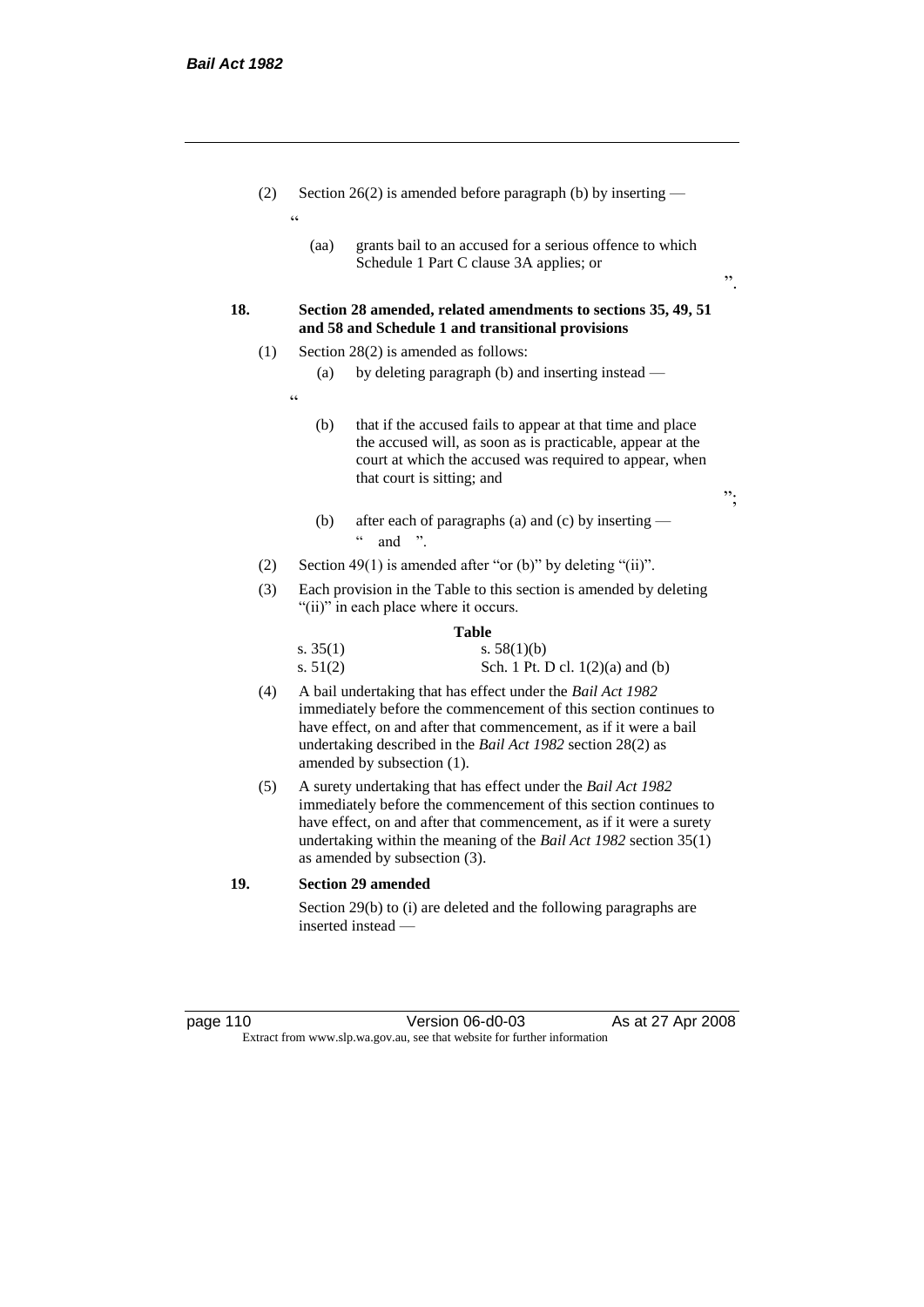- $\epsilon$
- (b) a registrar of a court, other than a deputy registrar of the Magistrates Court or the Children's Court;
- (c) an authorised police officer;
- (d) an associate of a Judge of the Supreme Court, the District Court or the Children's Court;
- (e) where the accused is in a lock-up or prison, any person for the time being in charge of the lock-up or prison;
- (f) where the accused is in a court custody centre, any person for the time being in charge of the centre who is approved for the purposes of this paragraph by the chief executive officer of the department of the Public Service principally assisting in the administration of the *Court Security and Custodial Services Act 1999*;
- (g) where the accused is a child, any authorised community services officer.

".

 $,$ 

# **20. Section 30 amended**

Section 30(1)(a) is deleted and the following paragraph is inserted instead —

"

- $(a)$  either
	- (i) read it to the accused; or
	- (ii) be informed by the accused that the accused has read it; or
	- (iii) if necessary, have it translated to the accused;

# **21. Section 31 amended and transitional provision**

- (1) Section 31(2) is amended as follows:
	- (a) in paragraph (b) by deleting "give written notice thereof " and inserting instead —
	- .<br>44

cause written notice of the time and place to be given

(b) in paragraph (c) by inserting after "a Judge of the Supreme Court" in the second place where it occurs —

As at 27 Apr 2008 Version 06-d0-03 Page 111 Extract from www.slp.wa.gov.au, see that website for further information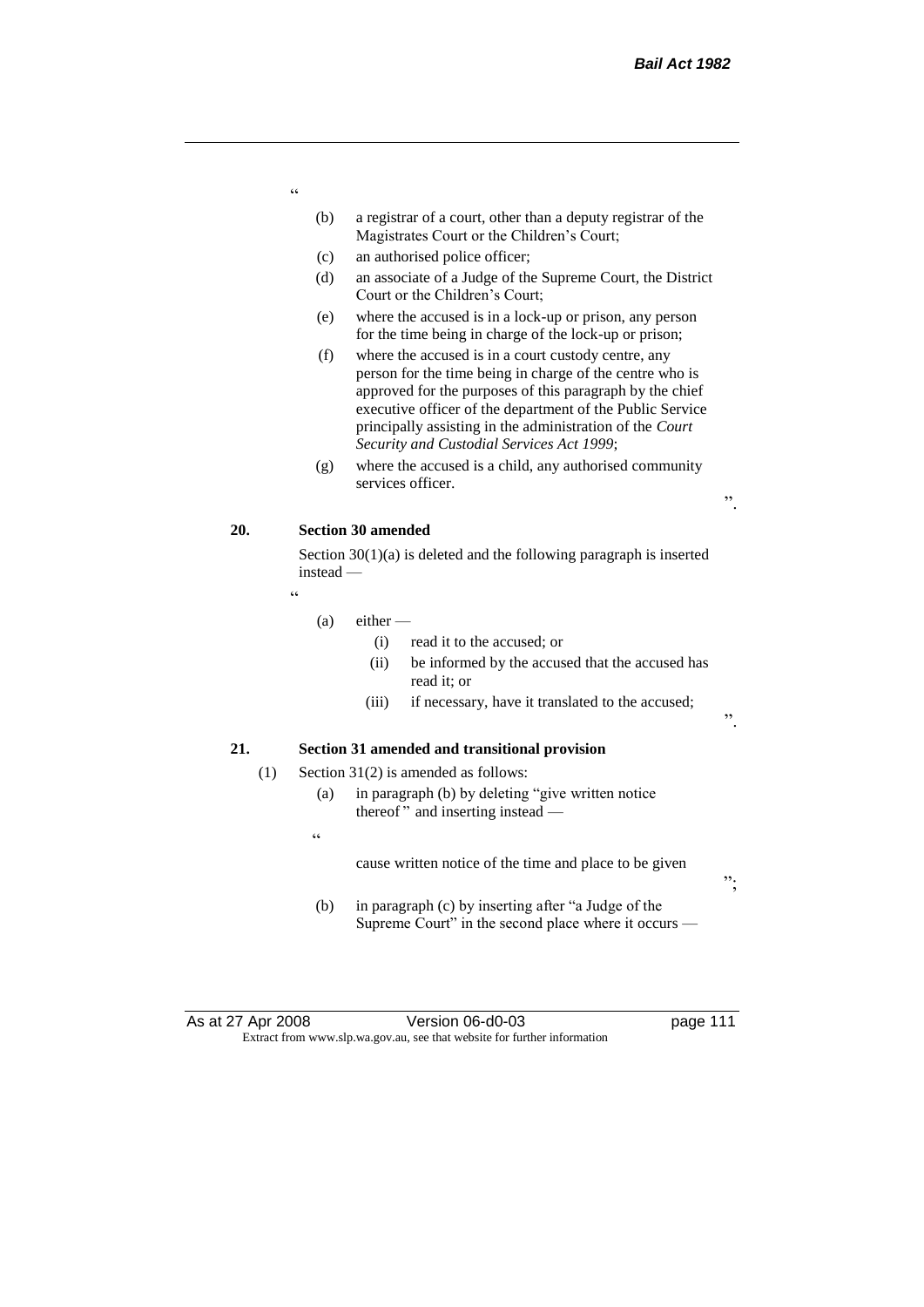|            | $\epsilon$                                                                                                                                                                                                                                                                |    |  |
|------------|---------------------------------------------------------------------------------------------------------------------------------------------------------------------------------------------------------------------------------------------------------------------------|----|--|
|            | or a Judge of the Children's Court, as the case may<br>require,                                                                                                                                                                                                           | ᠉. |  |
|            | in paragraphs (c) and (d) by deleting "give written<br>(c)<br>notice" and inserting instead -                                                                                                                                                                             |    |  |
|            | cause written notice to be given<br>in paragraph (e) by deleting "give written notice thereof"<br>(d)<br>and inserting instead -                                                                                                                                          |    |  |
|            | $\boldsymbol{\varsigma}$ $\boldsymbol{\varsigma}$<br>cause written notice of the day to be given ";<br>in paragraph (f) by inserting after "of the court" —<br>(e)                                                                                                        |    |  |
|            | , or a person authorised under subsection $(5)$ , ";                                                                                                                                                                                                                      |    |  |
|            | in paragraph (f) by deleting "giving written notice<br>(f)<br>thereof" and inserting instead —                                                                                                                                                                            |    |  |
|            | $\epsilon$<br>causing written notice of the time to be given<br>$\ddot{\phantom{1}}$                                                                                                                                                                                      |    |  |
| (2)        | After section $31(4)$ the following subsection is inserted —                                                                                                                                                                                                              |    |  |
| $\epsilon$ |                                                                                                                                                                                                                                                                           |    |  |
| (5)        | The Chief Justice, in respect of committals to the Supreme Court,<br>and the Chief Judge, in respect of committals to the District Court,<br>may authorise a person or persons, by name or office, to perform<br>the functions referred to in subsection $(2)(f)$ .<br>,, |    |  |
| (3)        | The Bail Act 1982 section 31 as amended by this section applies in<br>relation to any adjournment or committal to which it refers that<br>occurs after the commencement of this section.                                                                                  |    |  |
| 22.        | Section 31A inserted and transitional provision                                                                                                                                                                                                                           |    |  |
| (1)        | After section 31 the following section is inserted —                                                                                                                                                                                                                      |    |  |
|            |                                                                                                                                                                                                                                                                           |    |  |
| 31A.       | Amendment of conditions during trial                                                                                                                                                                                                                                      |    |  |
| (1)        | In this section $-$                                                                                                                                                                                                                                                       |    |  |
|            | "amendment" means an addition, variation or cancellation under<br>subsection $(2)$ ;                                                                                                                                                                                      |    |  |
|            | "trial" means that part of proceedings for an offence when<br>evidence is being received by the court in respect of the<br>offence and also extends to any time when -<br>(a)<br>legal argument is being heard; or                                                        |    |  |
|            | a judicial officer or a jury is deliberating.<br>(b)                                                                                                                                                                                                                      |    |  |

 $(2)$  Where —

 $\epsilon$ 

page 112 Version 06-d0-03 As at 27 Apr 2008 Extract from www.slp.wa.gov.au, see that website for further information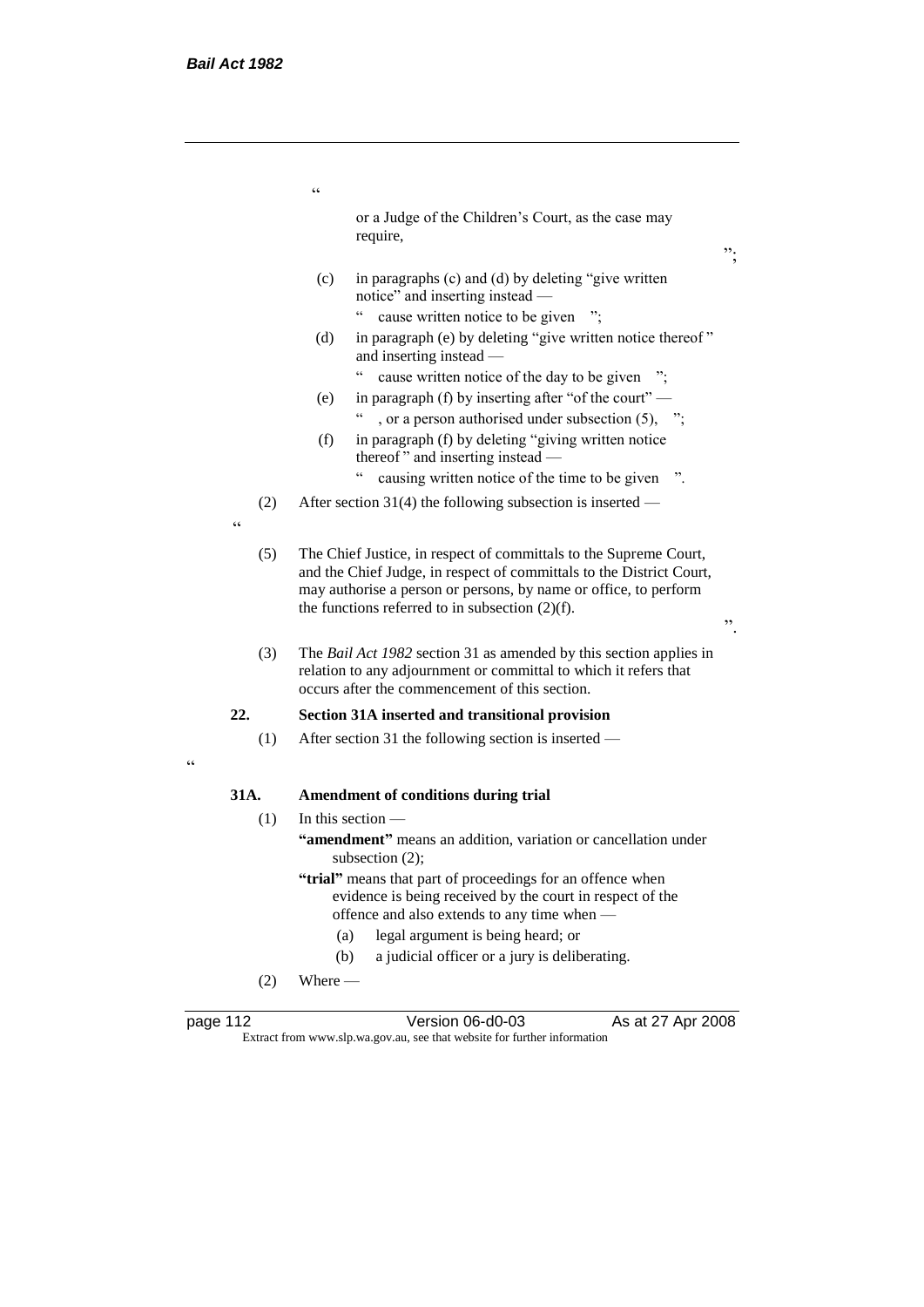- (a) an accused has been granted bail for the accused's appearance for trial for an offence; and
- (b) the trial extends beyond one day,

a judicial officer who grants bail for the next appearance by exercising the power in section  $31(2)(a)$  may also do one or more of the following —

- (c) add any condition to the extent that is authorised by clause 2 or 3 of Part D of Schedule 1;
- (d) vary a condition to that extent;
- (e) cancel a condition.
- (3) A judicial officer who adds, varies or cancels a condition under subsection (2) shall cause an officer of the court —
	- (a) to endorse the amendment on the accused's copy of the bail undertaking or, if that copy is not available for endorsement, to give written notice of the amendment to the accused; and
	- (b) to endorse on a file copy of the undertaking a certificate as to the amendment and the action taken under paragraph (a).
- (4) If the judicial officer considers that the amendment is of a minor nature, the judicial officer may, for the purposes of section 44(4), cause the officer of the court to include a statement to that effect in the endorsement or notice under subsection (3)(a) and the certificate under subsection (3)(b).
- (5) When action is taken under subsection  $(3)(a)$ 
	- (a) the bail undertaking is to be regarded as having been amended as provided in the endorsement or notice, as the case requires; and
	- (b) the terms and conditions of the bail undertaking continue to apply as so amended as if the accused had entered into the bail undertaking in that form.
- (6) In any proceedings an endorsement on a copy of a bail undertaking referred to in subsection (3)(b) purporting to be a certificate referred to in that paragraph is evidence of the matters appearing in it without proof of the signature of the person who made the endorsement.
- (2) The *Bail Act 1982* section 31A as inserted by subsection (1) applies to any trial as defined in section 31A(1), or part of a trial, that takes place after the commencement of this section.

".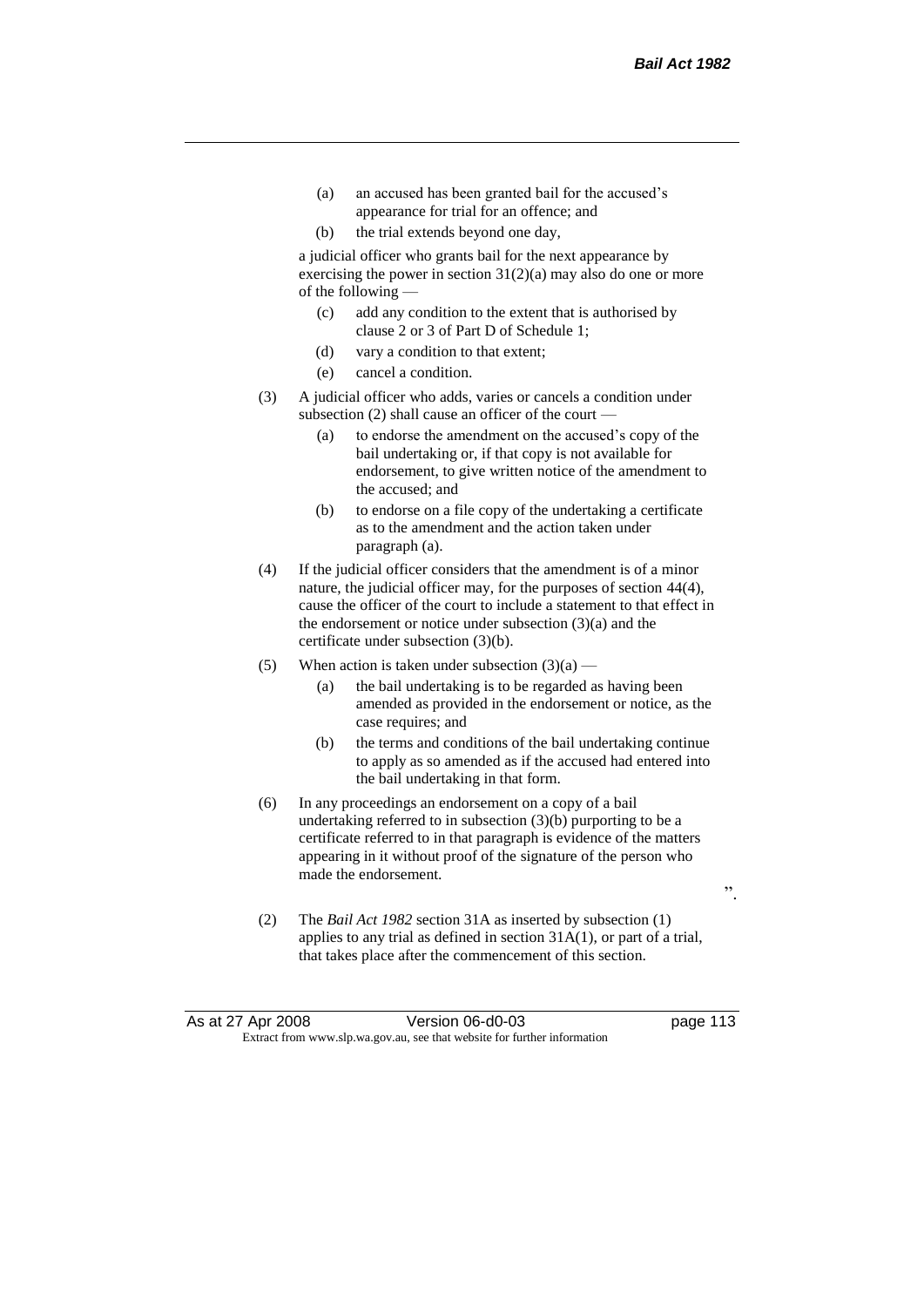#### **23. Section 32 amended and transitional provision**

- (1) Section 32(1), (2) and (3) are repealed and the following subsections are inserted instead —
- <u>،</u>
- (1) A written notice to an accused under section  $31(2)$ 
	- (a) shall be given to the accused personally; or
	- (b) shall be sent to the accused by post to the accused's address appearing in the records of the court; or
	- (c) in urgent cases or with the accused's consent, shall be sent to the accused by electronic communication.
- (2) A person who gives or sends a notice in accordance with subsection (1) shall endorse on a file copy of the notice a certificate showing —
	- (a) that the person has done so; and
	- (b) the time of doing so.
- (3) If a notice is sent by post under subsection  $(1)(b)$ , the notice is to be presumed, unless the contrary is shown, to have been received at the time when, in the ordinary course of events, it would have been delivered.

".

#### (2) Section 32(4) is amended as follows:

- (a) by deleting "endorse" and inserting instead " cause to be endorsed ";
- (b) by deleting "he notified the accused thereof." and inserting instead —
	- " the accused has been notified of them. ".
- (3) Section 32(5) is amended as follows:
	- (a) after paragraph (a) by inserting
		- $\ldots$  and ";
	- (b) by deleting paragraph (b) and inserting instead —
	- $\alpha$ 
		- (b) an endorsement
			- (i) on a copy of a notice referred to in subsection (2); or
			- (ii) on a bail undertaking,

purporting to be a certificate referred to in subsection (2) or (4) is evidence of the matters appearing in it without

page 114 Version 06-d0-03 As at 27 Apr 2008

Extract from www.slp.wa.gov.au, see that website for further information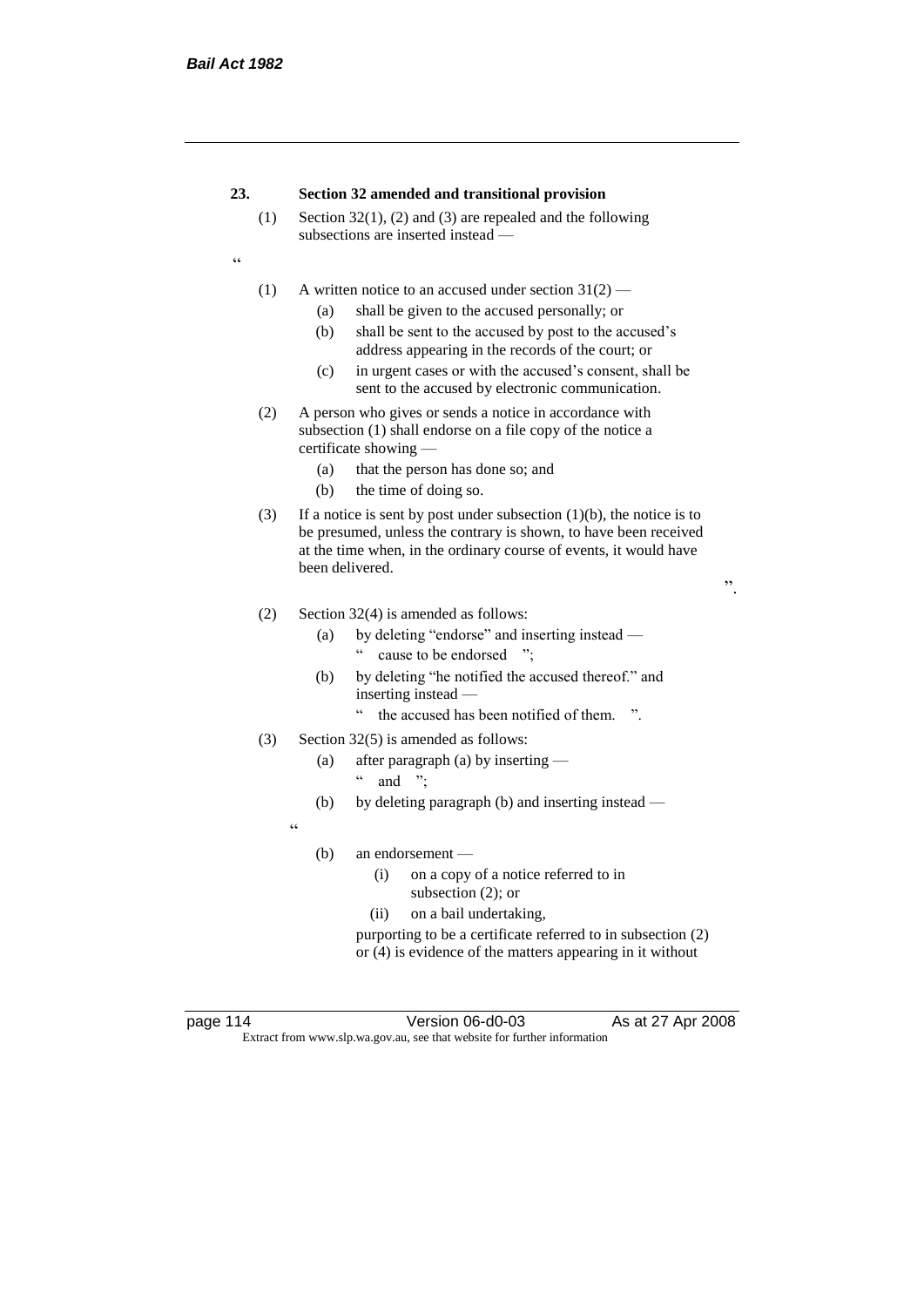".

".

proof of the signature of the person who made the endorsement.

(4) The *Bail Act 1982* section 32 as amended by this section applies in relation to oral notifications given, and written notices given or sent, after the commencement of this section.

#### **24. Section 36 replaced, related amendments to sections 3, 37, 39, 40, 41 and 42 and transitional provisions**

(1) Section 36 is repealed and the following section is inserted instead —

 $\epsilon$ 

# **36. Authority to approve sureties**

- (1) The decision whether an applicant should be approved as a surety in any case is to be made —
	- (a) by a person referred to in section 29(a) to (d); or
	- (b) where the accused to whom bail has been granted is in prison, by a person for the time being in charge of the prison; or
	- (c) where the accused to whom bail has been granted is a child, by an authorised community services officer.
- (2) A judicial officer when granting bail to an accused subject to a requirement for a surety or sureties may make an order as to —
	- (a) the giving of notice to the prosecutor of an application for approval of any surety; or
	- (b) the person or persons who are to, or may, approve any surety,

and subsection (1) has effect subject to any such order.

- (2) Section 3(1) is amended by inserting in the appropriate alphabetical position —
- $\ddot{\epsilon}$
- **"surety approval officer"** means a person who is authorised by section 36 to decide whether an applicant should be approved as a surety;
- (3) Section 41(2) is amended as follows:
	- (a) by inserting before "officer" in the first place where it occurs —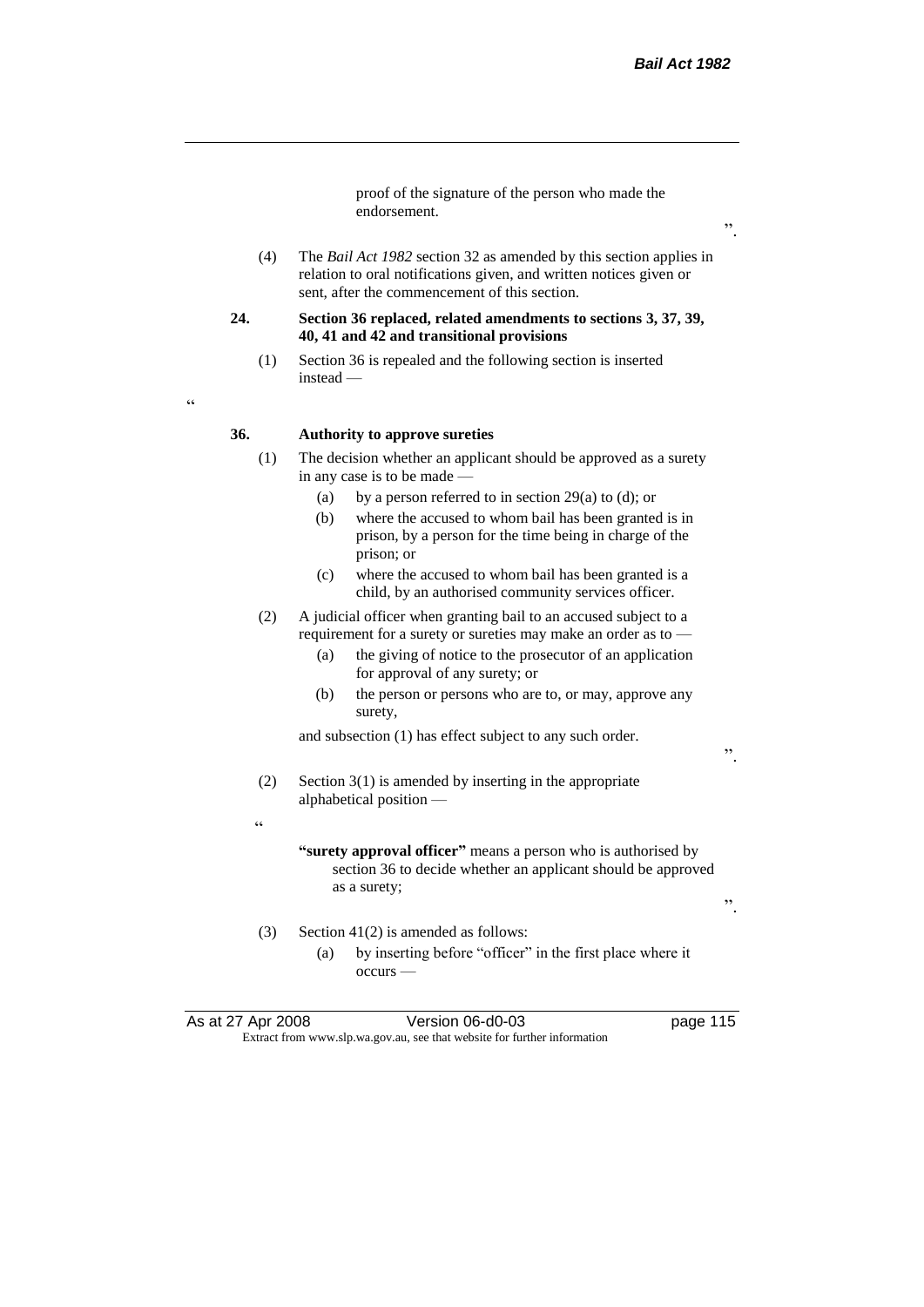- " surety approval ";
- (b) by deleting "he" in the first place where it occurs and inserting instead —
	- " that officer ":
- (c) by deleting "officer acting in his position" and inserting instead
	- surety approval officer ".
- (4) Each provision in the Table to this subsection is amended by deleting "an officer referred to in section 36(1)" and inserting instead —

" a surety approval officer ".

#### **Table**

| s. $37(1)$ | s. $41(1)$ |
|------------|------------|
| s. 39      |            |

(5) Each provision in the Table to this subsection is amended by inserting before "officer" —

" surety approval ".

**Table** s. 37(1)(c) and (2) s. 42 s. 40(1) and (2)

- (6) The *Bail Act 1982* section 36(1) as inserted by subsection (1) applies to any decision as to whether a person should be approved as a surety that has to be made after the commencement of this section.
- (7) The *Bail Act 1982* section 36(2) as inserted by subsection (1) applies to any grant of bail that occurs after the commencement of this section.

# **25. Section 37 amended**

After section 37(2) the following subsection is inserted —

.<br>.

- (3) For the purposes of this section it is sufficient if
	- (a) the notice, information and declaration referred to in subsection (1) are sent by electronic communication to an electronic address provided by the applicant; and
	- (b) the declaration referred to in subsection  $(1)(c)$  duly completed is sent by electronic communication to an electronic address provided by the surety approval officer.

page 116 Version 06-d0-03 As at 27 Apr 2008 Extract from www.slp.wa.gov.au, see that website for further information

".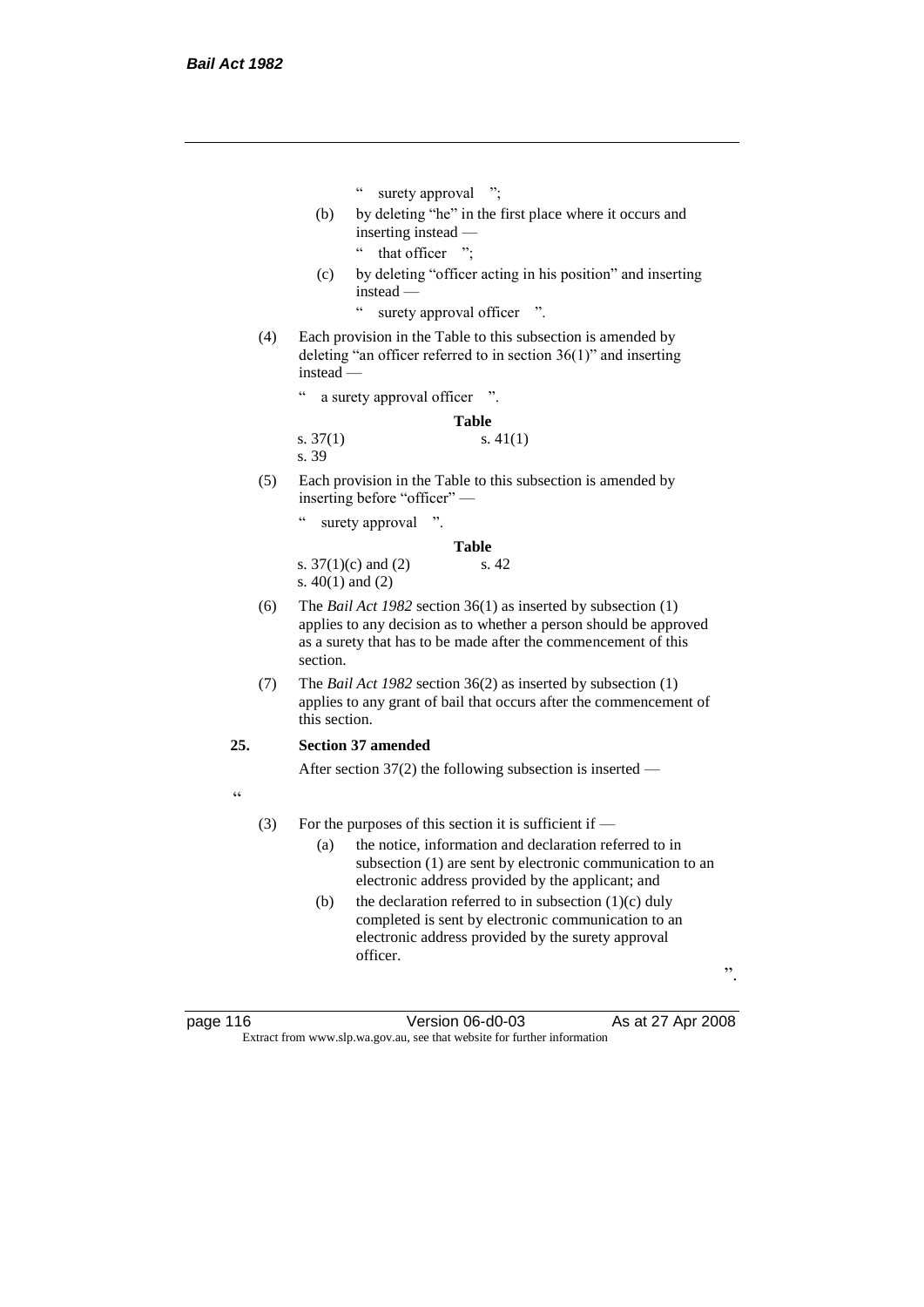# **26. Section 43A inserted**

 $\epsilon$ 

After section 43 the following section is inserted —

#### **43A. Use of video link and electronic communication where proposed surety is interstate**

- $(1)$  In this section
	- **"proposed surety"** means a person who is to enter into a surety undertaking;
	- **"relevant official"** means the person before whom the surety undertaking is to be entered into or was entered into, as the case requires;
	- **"video link"** means facilities (including closed circuit television) that enable, at the same time —
		- (a) the relevant official to see and hear the proposed surety; and
		- (b) the proposed surety to see and hear the relevant official.
- (2) This section applies if a proposed surety is in another State or a Territory.
- (3) The relevant official may comply with section 43(a) and (b) by means of a video link.
- (4) The relevant official may send the surety undertaking to the proposed surety by electronic communication for completion.
- (5) The proposed surety may enter into the surety undertaking by sending the completed surety undertaking to the relevant official by electronic communication.
- (6) If the surety undertaking is sent by electronic communication under subsection  $(4)$  or  $(5)$ , any requirement for the proposed surety or the relevant official to sign it is to be taken to have been complied with if the full name of the proposed surety or the relevant official, as the case requires, appears in the appropriate place in the undertaking.
- (7) The relevant official may comply with section 43(c) by sending a copy of the surety undertaking as duly completed to the surety by electronic communication.
- (8) A surety undertaking that is entered into in accordance with this section is to be taken to have been entered into before the relevant official.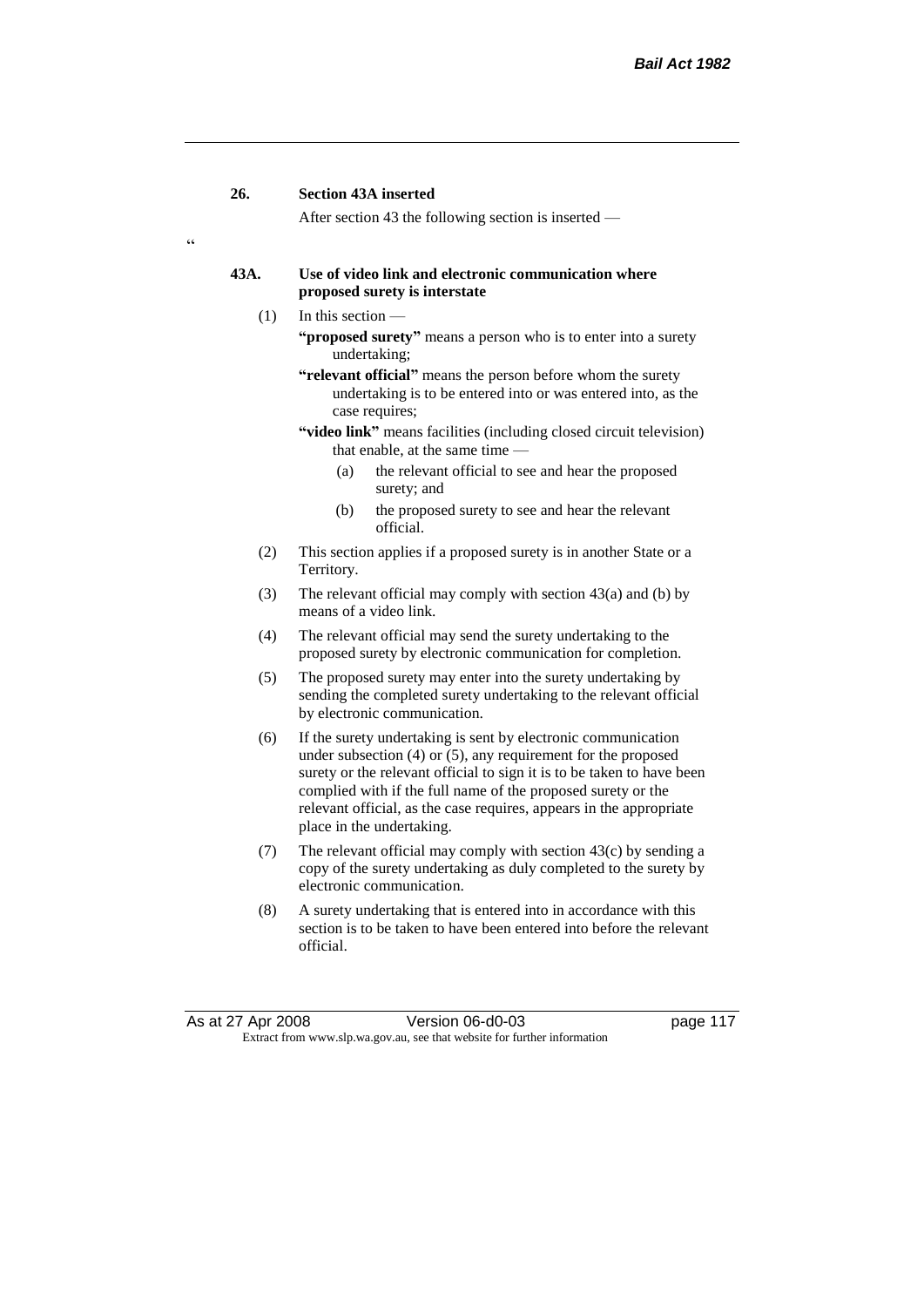- (9) In any proceedings a document purporting to be a copy of a surety undertaking and purporting to be certified by the relevant official to be a copy of a surety undertaking entered into in accordance with this section is evidence of the surety undertaking without proof of the signature of the relevant official.
- (10) A reference in this section to sending a surety undertaking or copy of a surety undertaking to a person by electronic communication is a reference to sending the undertaking or copy by electronic communication to an electronic address provided by the person.

 $\cdot$ ,

# **27. Section 44 replaced and transitional provisions**

(1) Section 44 is repealed and the following section is inserted instead —

#### **44. When surety undertaking extends to different time or different time and place substituted under section 31**

- (1) A surety undertaking does not extend to the failure by the accused to appear at a different time or a different time and place substituted pursuant to section 31 unless —
	- (a) the surety undertaking contains a provision stating that it does so extend and, where applicable under subsection (5), the surety has received notice as mentioned in that subsection; or
	- (b) subsection (2) applies.
- (2) A surety undertaking extends to the failure by the accused to appear at a different time substituted pursuant to section 31 during a trial if, at the option of the surety, the undertaking contains a provision stating —
	- (a) that it does so extend; and
	- (b) the effect of subsection (4).
- (3) In subsection  $(2)$ 
	- **"trial"** means that part of proceedings for an offence when evidence is being received by the court in respect of the offence and also extends to any time when —
		- (a) legal argument is being heard; or
		- (b) a judicial officer or a jury is deliberating.
- (4) Subsection (2) applies despite any amendment as defined in section 31A(1) if the endorsement or notice under section  $31A(3)(a)$  in respect of the amendment includes a statement referred to in section 31A(4).

 $\epsilon$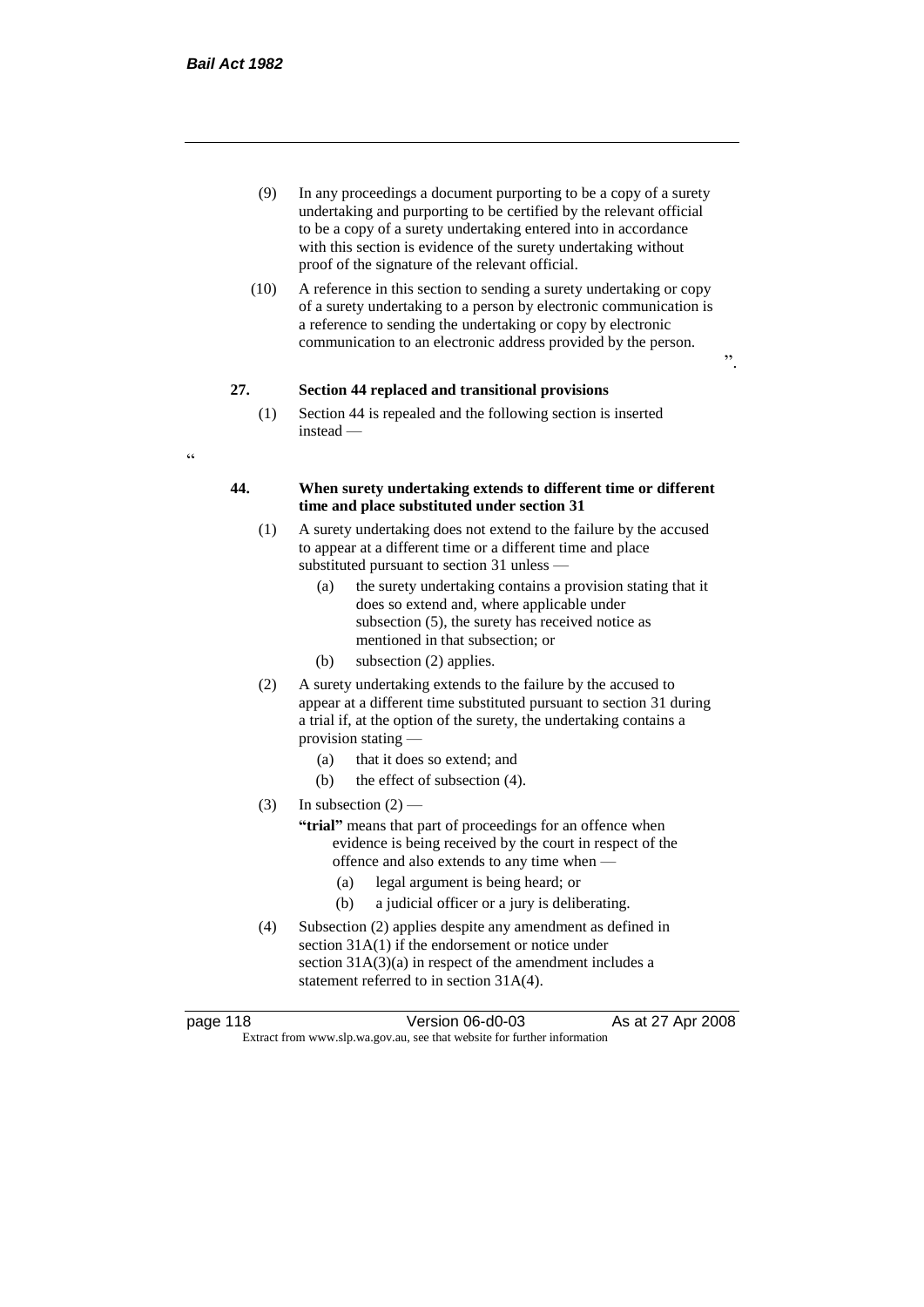- (5) A surety undertaking may, at the option of the surety, also contain a provision stating that where —
	- (a) a different time or a different time and place for the accused's appearance is substituted pursuant to section 31; and
	- (b) subsection (2) does not apply,

the surety's liability only arises if the surety is given notice, as soon as is practicable, of the different time or the different time and place.

- (6) Where, by operation of this section, a surety undertaking would extend to the failure by the accused to appear at a different time or a different time and place substituted pursuant to section 31, that extension is not affected by a reduction in the number of offences to which the accused's bail undertaking relates.
- (2) The *Bail Act 1982* section 44 as inserted by subsection (1) applies to a surety undertaking whether entered into before or after the commencement of this section.
- (3) For the purposes of subsection (2), if a surety undertaking entered into before the commencement of this section contains a provision of the kind referred to in the *Bail Act 1982* section 44(2) as in force before that commencement, the provision is to be taken to be a provision of the kind referred to in the *Bail Act 1982*  section 44(5) as inserted by subsection (1).

#### **28. Section 45 amended and transitional provision**

- (1) Section 45(1) is amended as follows:
	- (a) by deleting "44(2)" and inserting instead  $44(5)$  ";
	- (b) after paragraph (a) by inserting  $\alpha$  or ";
	- (c) in paragraph (b) by deleting "prescribed" and inserting instead —
		- " approved ":
	- (d) by deleting paragraph (c) and inserting instead —
	- "
- (c) by a person authorised under subsection (5) sending or causing to be sent the approved form to the surety —
	- (i) by post to the surety's address appearing in the records of the court; or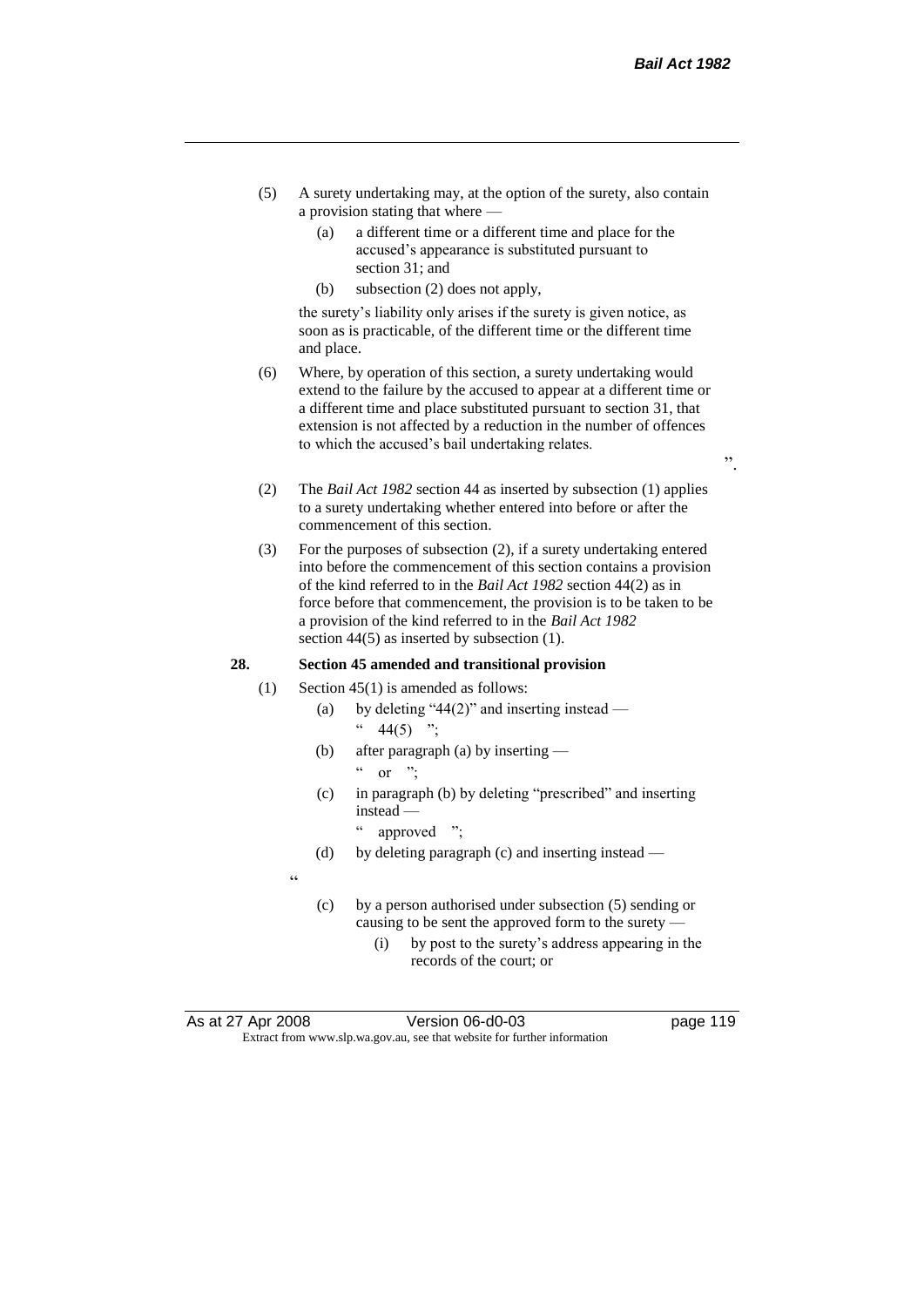$\ddot{\mathcal{C}}$ 

|      |                   | (ii)                                                                                                                                     | in urgent cases or with the surety's consent, by<br>electronic communication.                                                                                                                                     | ,, |  |  |
|------|-------------------|------------------------------------------------------------------------------------------------------------------------------------------|-------------------------------------------------------------------------------------------------------------------------------------------------------------------------------------------------------------------|----|--|--|
| (2)  |                   | Section $45(2)$ is repealed and the following subsections are<br>inserted instead —                                                      |                                                                                                                                                                                                                   |    |  |  |
| (2)  | showing $-$       |                                                                                                                                          | A person who gives a notice in accordance with subsection $(1)(b)$<br>or (c) shall endorse on a file copy of the notice a certificate                                                                             |    |  |  |
|      | (a)<br>(b)        |                                                                                                                                          | that the person has done so; and<br>the time of doing so.                                                                                                                                                         |    |  |  |
| (2a) |                   | been delivered.                                                                                                                          | If a notice is sent by post under subsection $(1)(c)$ , the notice is to<br>be presumed, unless the contrary is shown, to have been received<br>at the time when, in the ordinary course of events, it would have | ,, |  |  |
| (3)  |                   |                                                                                                                                          | Section $45(3)$ is amended as follows:                                                                                                                                                                            |    |  |  |
|      | (a)               | $\epsilon$                                                                                                                               | by deleting "endorse on" and inserting instead —<br>cause to be endorsed on a file copy of                                                                                                                        |    |  |  |
|      | (b)               | instead -                                                                                                                                | by deleting "he notified the surety thereof." and inserting                                                                                                                                                       |    |  |  |
|      |                   | $\boldsymbol{\varsigma}$                                                                                                                 | the surety has been notified of them.                                                                                                                                                                             |    |  |  |
| (4)  |                   | Section $45(4)$ is amended as follows:                                                                                                   |                                                                                                                                                                                                                   |    |  |  |
|      | (a)               | in paragraph (a) by deleting " $44(2)$ " and inserting<br>$instead -$<br>$\boldsymbol{\varsigma}$ $\boldsymbol{\varsigma}$<br>$44(5)$ "; |                                                                                                                                                                                                                   |    |  |  |
|      | (b)               |                                                                                                                                          | by deleting paragraph (b) and inserting instead —                                                                                                                                                                 |    |  |  |
|      | $\epsilon$<br>(b) |                                                                                                                                          | an endorsement -                                                                                                                                                                                                  |    |  |  |
|      |                   | (i)                                                                                                                                      | on a file copy of a notice given under<br>subsection $(1)(b)$ or $(c)$ purporting to be a<br>certificate referred to in subsection (2); or                                                                        |    |  |  |
|      |                   | (ii)                                                                                                                                     | on a file copy of a surety undertaking purporting<br>to be a certificate referred to in subsection (3),                                                                                                           |    |  |  |
|      |                   |                                                                                                                                          | is evidence of the matters appearing in the certificate<br>without proof of the signature of the person who made                                                                                                  |    |  |  |

the endorsement.

page 120 Version 06-d0-03 As at 27 Apr 2008 Extract from www.slp.wa.gov.au, see that website for further information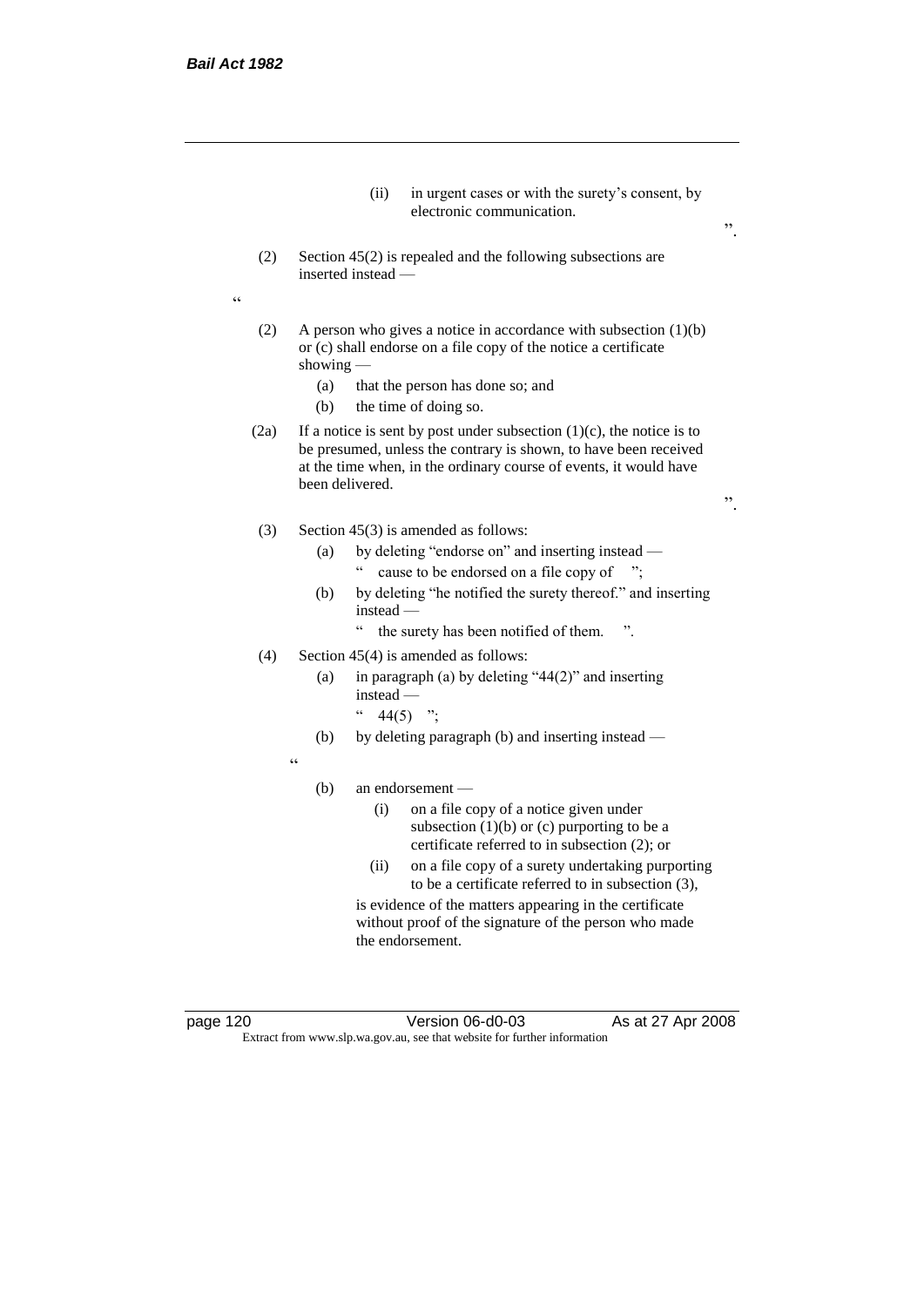";

".

- (c) after paragraph (a) by inserting  $\ldots$  and ".
- (5) After section 45(4) the following subsection is inserted —
- "
- (5) A registrar of the court, other than a deputy registrar of the Magistrates Court or the Children's Court, is an authorised person for the purposes of subsection  $(1)(c)$  and in addition —
	- (a) in respect of committals to the Supreme Court, the Chief Justice; and
	- (b) in respect of committals to the District Court, the Chief Judge,

may authorise a person or persons, by name or office, to perform the function referred to in subsection  $(1)(c)$ .

(6) The *Bail Act 1982* section 45 as amended by subsection (1) applies to notices given for the purposes of the *Bail Act 1982* section 44(5) after the commencement of this section.

#### **29. Section 48 amended**

Section 48(5) is amended as follows:

- (a) in paragraph (a) by deleting "regulations made under the *Criminal Procedure Act 2004*;" and inserting instead
	- the regulations;
- (b) in paragraph (b) by deleting "made under the *Criminal Procedure Act 2004*".

# **30. Section 49 amended, related amendment to section 67 and transitional provisions**

- (1) Section 49(1) is amended as follows:
	- (a) by deleting paragraph (a) and inserting instead —
	- .<br>.
- (a) an application for an order that the sum be paid may be made to an appropriate judicial officer —
	- (i) by the Director of Public Prosecutions where the court before which the accused failed to appear was —
		- (I) the District Court, the Supreme Court or the Court of Appeal; or

As at 27 Apr 2008 Version 06-d0-03 page 121 Extract from www.slp.wa.gov.au, see that website for further information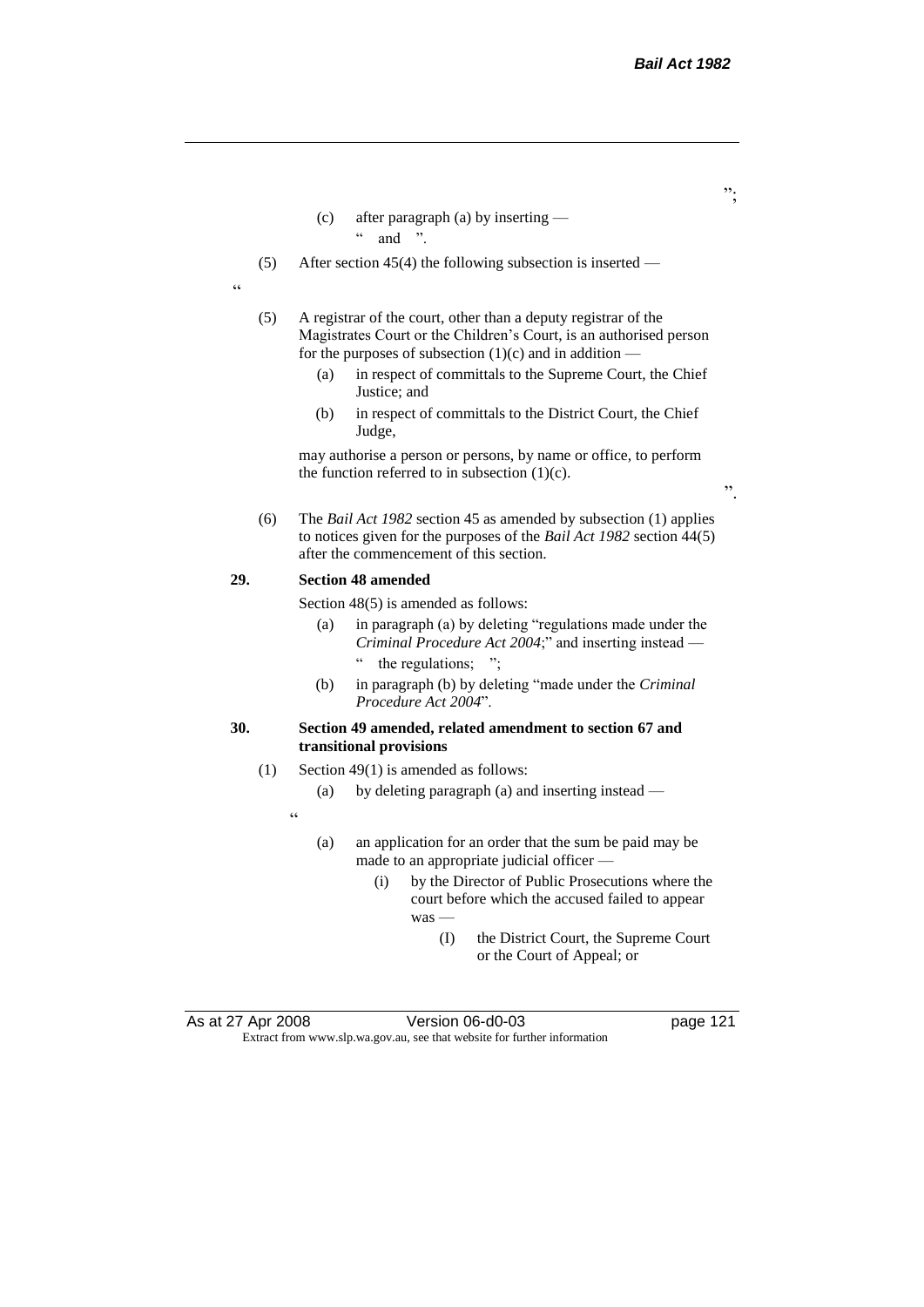- (II) another court, if the Director of Public Prosecutions is the prosecutor in that court of the case against the accused;
- or
- (ii) in other cases, by the State Solicitor or the registrar of the court before which the accused failed to appear;

";

(b) by deleting paragraph (b).

# (2) Section 49(2) is amended as follows:

- (a) in paragraph (a) by deleting "regulations made under the *Criminal Procedure Act 2004*;" and inserting instead the regulations; ";
- (b) in paragraph (b) by deleting "made under the *Criminal Procedure Act 2004*".
- (3) Section  $67(2)(a)$  is amended as follows:
	- (a) by deleting the comma at the end of subparagraph (iv) and inserting a semicolon instead;
	- (b) after subparagraph (iv) by inserting
		- "
- (v) for an order under section 49,

(4) Subject to subsection (5), the *Bail Act 1982* section 49 as amended by this section applies in relation to a failure by an accused to comply with any requirement of the accused's bail undertaking irrespective of when the failure occurred.

(5) Any proceedings under the *Bail Act 1982* section 49 in progress immediately before the commencement of this section may be continued after that commencement as if this section had not come into operation.

#### **31. Section 51A inserted and transitional provisions**

(1) After section 51 the following section is inserted —

## **51A. Proceedings before courts of summary jurisdiction for an offence under section 51**

(1) This section applies for the purpose of prosecuting an offence against section  $51(1)$ , (2) or (2a) where the court before which the

"

page 122 Version 06-d0-03 As at 27 Apr 2008 Extract from www.slp.wa.gov.au, see that website for further information

".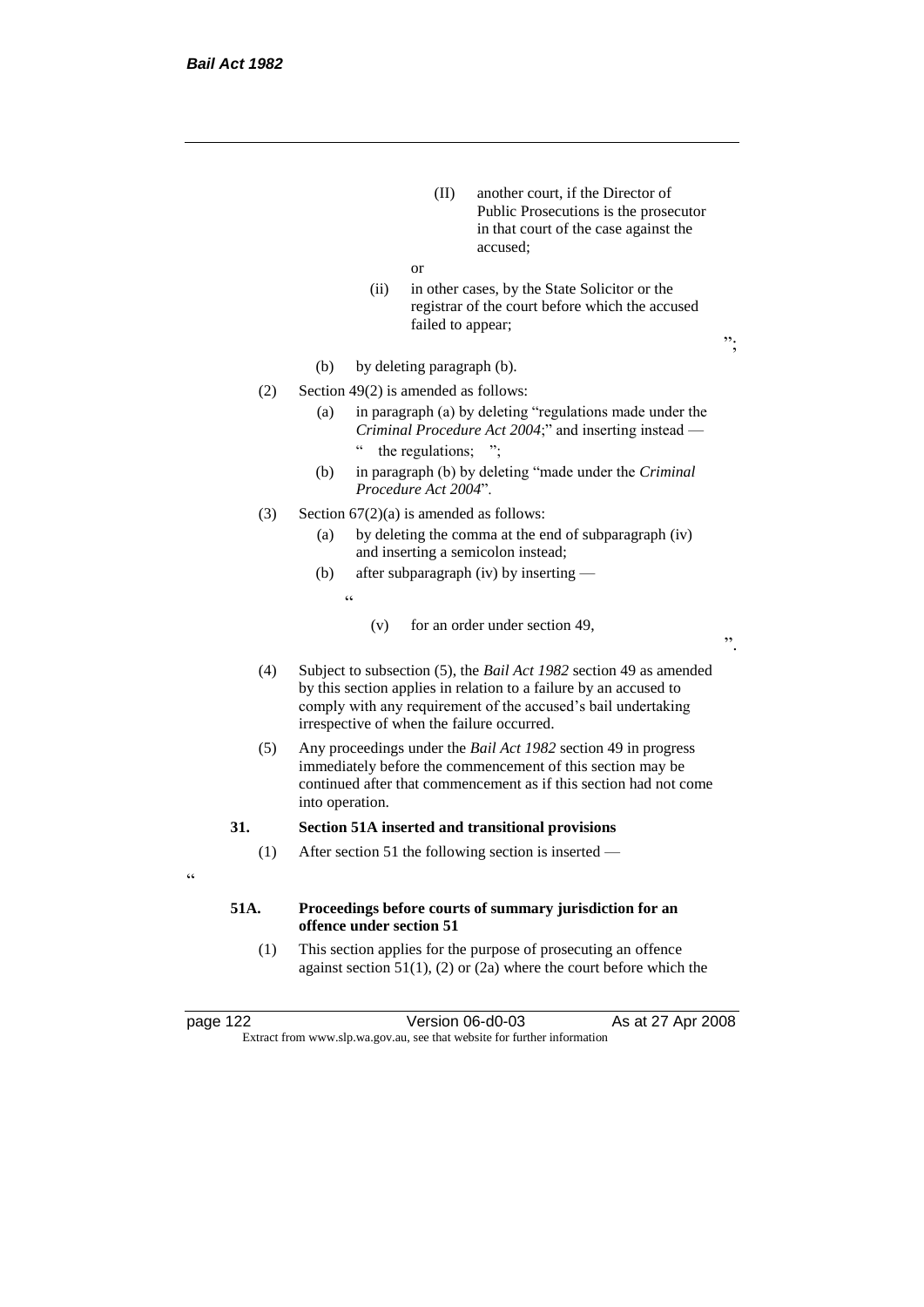accused is bound to appear at the time when the accused fails to comply with the accused's bail undertaking is a court of summary jurisdiction.

- (2) Where this section applies, the prosecution shall be commenced and conducted by the person who was conducting the proceedings in which the accused failed to comply with the accused's bail undertaking or by a police officer.
- (3) Where this section applies, the registrar of the court before which the accused was bound to appear shall cause to be issued to the Commissioner of Police a certificate under section 64 as to the accused's failure to appear.
- ".
- (2) Subject to subsection (3), the *Bail Act 1982* section 51A as inserted by this section applies for the purpose of prosecuting an offence described in subsection (1) of that section irrespective of when the offence occurred.
- (3) Any prosecution for an offence referred to in subsection (2) in progress immediately before the commencement of this section may be continued after that commencement as if this section had not come into operation.

#### **32. Section 52 amended and transitional provisions**

- (1) Section 52(3) is amended by inserting after "undertaking"
	- or by a police officer ".
- (2) After section 52(3) the following subsections are inserted —
- $\alpha$
- (3a) Where this section applies, a person authorised under subsection (3b) shall cause to be issued to the Commissioner of Police a certificate under section 64 as to the accused's failure to appear.
- (3b) The Chief Justice, in respect of cases where the court before which the accused was bound to appear is the Supreme Court, and the Chief Judge, in respect of cases where the court before which the accused was bound to appear is the District Court, may authorise a person or persons, by name or office, to perform the function referred to in subsection (3a).
- (3c) A prosecution that has been commenced under subsection (3) by a police officer shall be conducted by the Director of Public Prosecutions.

".

As at 27 Apr 2008 Version 06-d0-03 page 123 Extract from www.slp.wa.gov.au, see that website for further information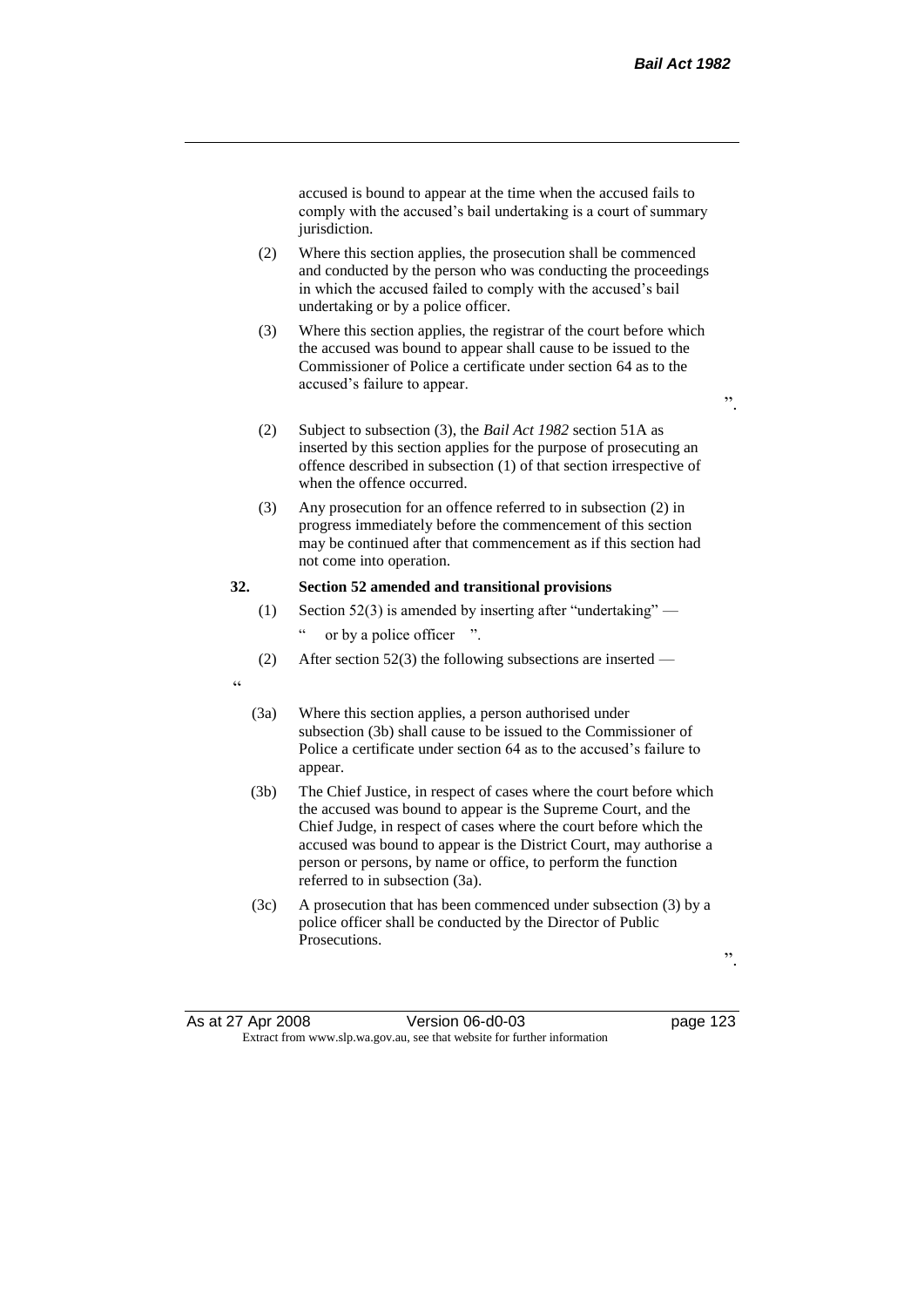- (3) Subject to subsection (4), the *Bail Act 1982* section 52 as amended by this section applies for the purpose of prosecuting an offence described in subsection (1) of that section irrespective of when the offence occurred.
- (4) Any prosecution for an offence referred to in subsection (3) in progress immediately before the commencement of this section may be continued after that commencement as if this section had not come into operation.
- **33. Section 54 amended, related amendment to section 46 and transitional provision**
	- (1) Before section  $54(1)$  the following subsection is inserted —
- "

# (1a) In this section —

**"relevant officer"** means —

- (a) if the court before which the accused is required to appear is the District Court, the Supreme Court or the Court of Appeal — the prosecutor; or
- (b) in any other case the prosecutor or a police officer.
- (2) Section 54(1) is amended by deleting the passage beginning "A police officer" and ending "the police officer — " and inserting instead —
- $\epsilon$

Where an accused has been released on bail the relevant officer may cause the accused to appear before an appropriate judicial officer to show cause why the accused's bail should not be varied or revoked if the relevant officer —

- (3) Section 54(2) is repealed and the following subsections are inserted instead —
- $\epsilon$
- (2) For the purposes of causing an accused to appear before an appropriate judicial officer as provided in subsection  $(1)$  —
	- (a) a police officer may arrest the accused without warrant and bring the accused before an appropriate judicial officer; or
- 

page 124 Version 06-d0-03 As at 27 Apr 2008 Extract from www.slp.wa.gov.au, see that website for further information

".

".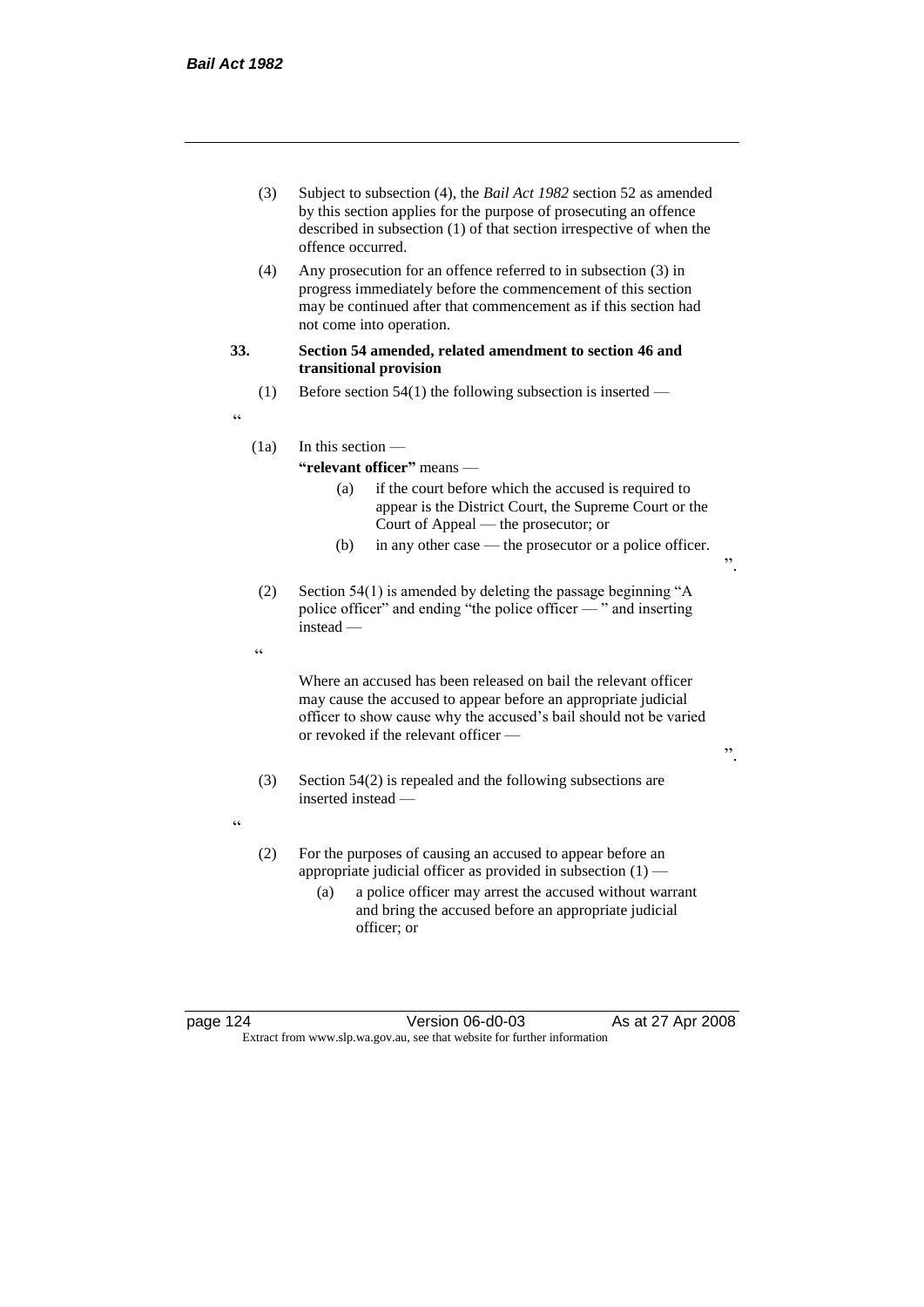- (b) the relevant officer may apply to an appropriate judicial officer for a summons or warrant on any ground specified in subsection (1).
- (2a) A police officer shall not exercise the power conferred by subsection (2)(a) unless the police officer is the relevant officer or is requested in writing to do so by the relevant officer.
- (4) After section 54(4) the following subsection is inserted —

"

- $(5)$  If
	- (a) the court before which the accused is required to appear is the District Court, the Supreme Court or the Court of Appeal; and
	- (b) a police officer is satisfied that because of the urgency of the case it is not practicable for the prosecutor to exercise the power conferred by subsection (1),

the police officer may exercise that power.

- (6) If a police officer, acting under subsection (5), exercises the power conferred by subsection (1), the police officer is to be regarded as the relevant officer for the purposes of this section.
- ".

 $\cdot$ ,

- (5) Section  $46(1)(b)$  is amended by deleting "a police" and inserting instead —
	- " the relevant ".
- (6) Despite the amendments made by subsections (1) to (4), the *Bail Act 1982* section 54 as in force immediately before the commencement of this section continues to apply in relation to —
	- (a) an accused arrested under subsection (2)(a) of that section: and
	- (b) an application made under subsection (2)(b) of that section,

before that commencement.

# **34. Section 54A inserted**

After section 54 the following section is inserted —

# **54A. Accused on committal may be taken before court by which committed**

(1) This section applies to an accused —

As at 27 Apr 2008 Version 06-d0-03 page 125 Extract from www.slp.wa.gov.au, see that website for further information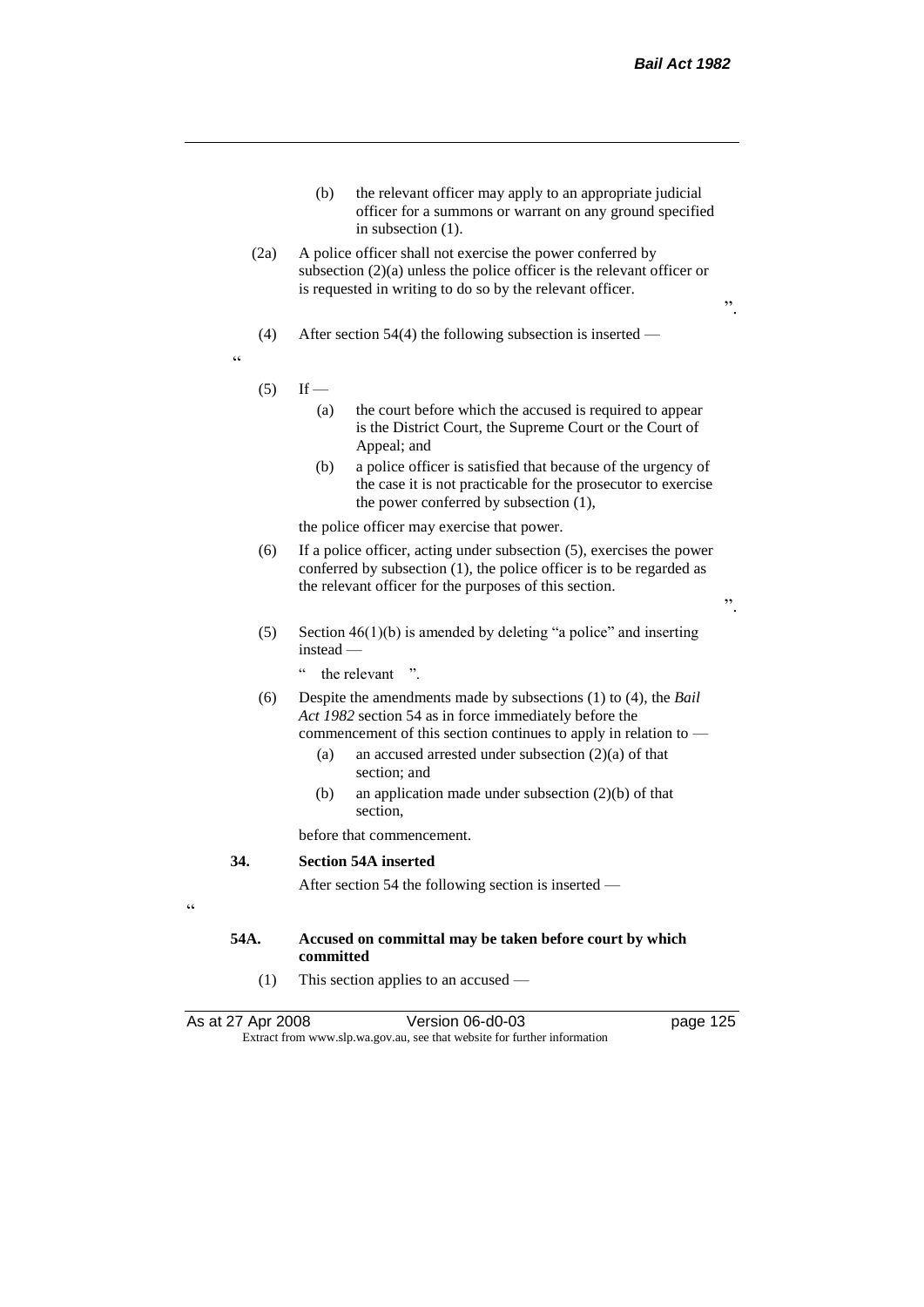- (a) who has been released on bail following the accused's committal to the District Court or the Supreme Court to be tried (otherwise than for wilful murder or murder) or sentenced or otherwise dealt with; and
- (b) who has not made an appearance in that court on the committal; and
- (c) who, in the opinion of the relevant officer under section 54, should be made to show cause in terms of subsection (1) of that section.
- (2) The relevant officer may, under section 54, cause an accused to whom this section applies to appear before a judicial officer who is empowered to exercise jurisdiction in the court in which the committal order was made, instead of before an appropriate judicial officer.
- (3) A judicial officer before whom an accused so appears is to be regarded as an appropriate judicial officer for the purposes of section 54(2).
- (4) A judicial officer before whom an accused so appears is not obliged to exercise any power conferred by section 55 but may refuse to do so and direct the relevant officer to cause the accused to appear before an appropriate judicial officer.
- (5) A relevant officer shall comply with a direction given to that officer under subsection (4).

#### **35. Section 56 repealed**

Section 56 is repealed.

- **36. Sections 59A and 59B inserted and related amendments to sections 16 and 58**
	- (1) After section 59 the following sections are inserted —

#### $\epsilon$

#### **59A. Where bail dispensed with, accused may be taken before judicial officer for reconsideration of matter**

- (1) In this section **"relevant officer"** has the meaning given in section 54(1a).
- (2) Where the requirement for bail has been dispensed with for an accused under section 7A, the relevant officer may cause the accused to appear before an appropriate judicial officer for reconsideration of the matter, if the relevant officer has reasonable

page 126 **Version 06-d0-03** As at 27 Apr 2008 Extract from www.slp.wa.gov.au, see that website for further information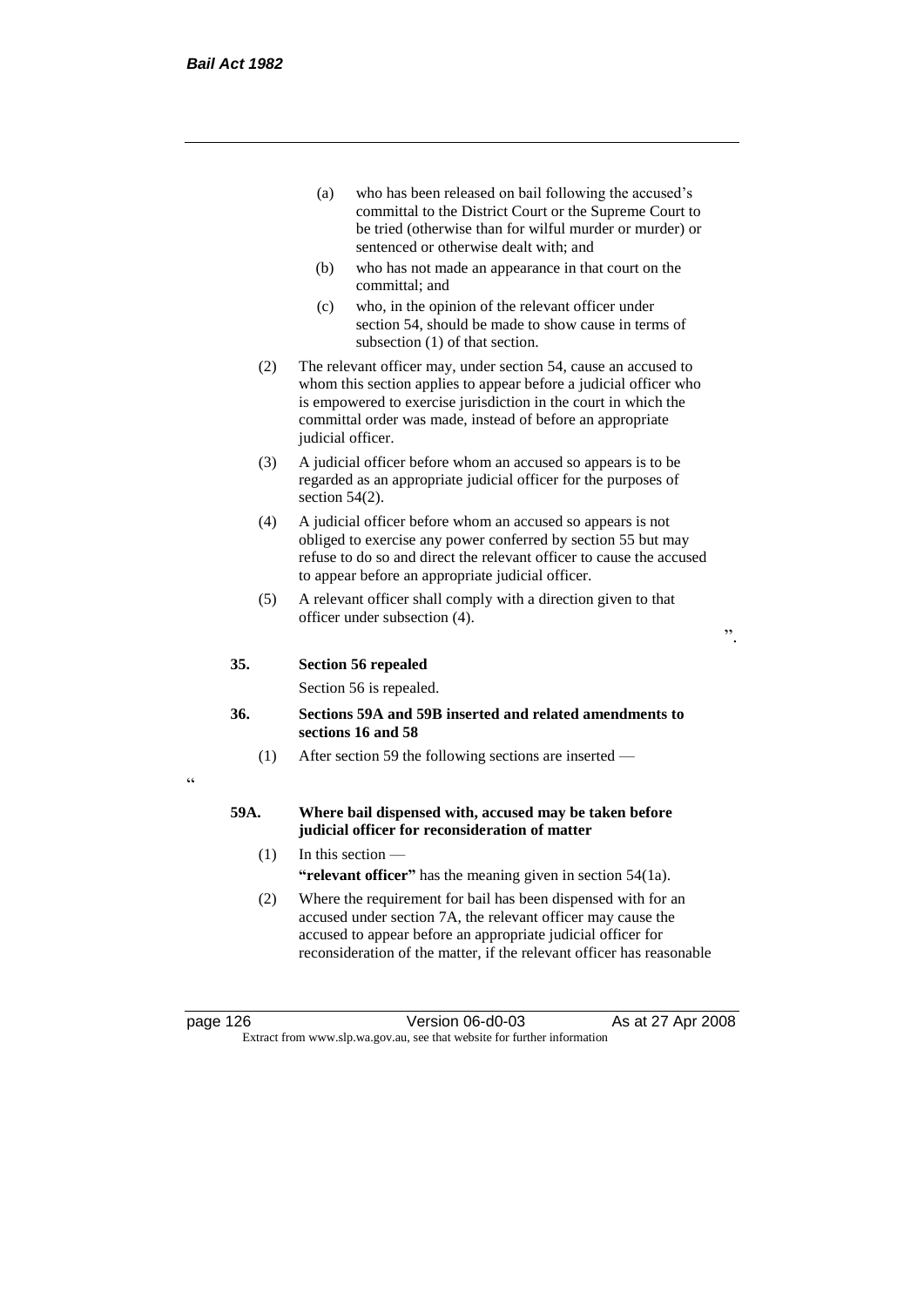grounds to believe that the accused is not likely to appear at the time and place specified in a notice under section 13A(3).

- (3) Section 54(2), (2a), (3) and (4) apply, with necessary modifications, for the purposes of subsection (2).
- (4) The judicial officer before whom an accused appears under subsection (2) shall reconsider the accused's case and may, notwithstanding section 13 —
	- (a) again dispense with the requirement for bail; or
	- (b) grant bail; or
	- (c) refuse to grant bail,

in accordance with this Act, for the accused's appearance in court.

- $(5)$  If
	- (a) the court before which the accused is required to appear is the District Court, the Supreme Court or the Court of Appeal; and
	- (b) a police officer is satisfied that because of the urgency of the case it is not practicable for the prosecutor to exercise the power conferred by subsection (2),

the police officer may exercise that power.

(6) If a police officer, acting under subsection (5), exercises the power conferred by subsection (2), the police officer is to be regarded as the relevant officer for the purposes of this section.

## **59B. Warrant for arrest of absconding accused**

Where —

- (a) at any time after that specified in an accused's bail undertaking for an accused's appearance the accused has failed to comply with the requirements of the accused's bail undertaking mentioned in section 28(2)(a) or (b); or
- (b) an accused has failed to appear at the time and place specified in a notice under section 13A(3),

the court before which the accused was required to appear may issue a warrant to arrest the accused and bring the accused before that court or a court of like jurisdiction.

".

(2) Sections  $16(2)(a)$  and  $58(1)(a)$  are amended by deleting "56" and inserting instead —

 $\degree$  59B  $\degree$ .

**37. Section 60 amended**

Section 60 is amended as follows: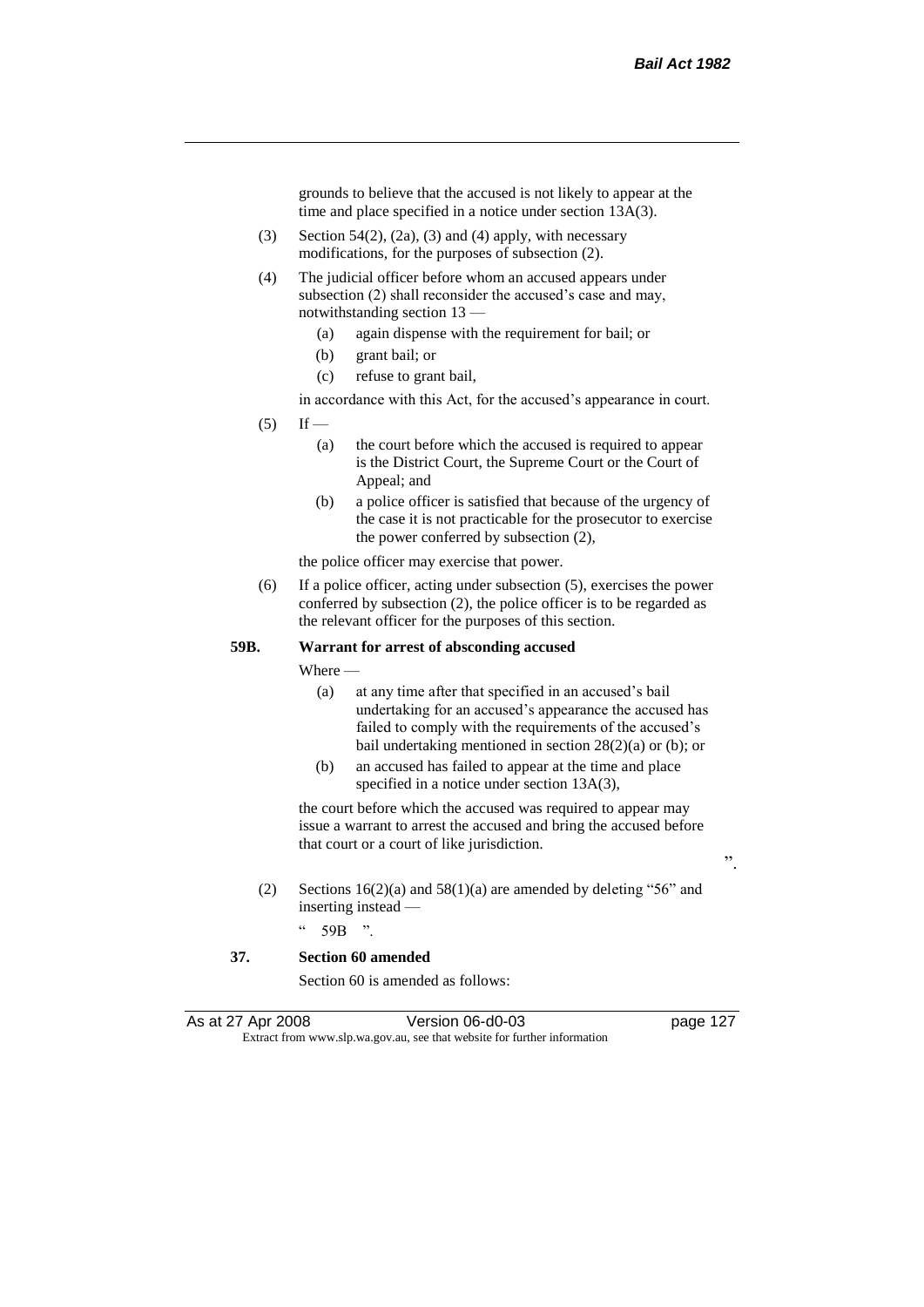|            | after "Where" by inserting -<br>(a)                                                                                                                                                                 |    |
|------------|-----------------------------------------------------------------------------------------------------------------------------------------------------------------------------------------------------|----|
|            | $\mathsf{c}\,\mathsf{c}$<br>the residential address of ";                                                                                                                                           |    |
|            | in paragraph (a) by inserting after "bail" —<br>(b)                                                                                                                                                 |    |
|            | $\epsilon$                                                                                                                                                                                          |    |
|            | or for whom the requirement for bail has been dispensed<br>with                                                                                                                                     | ". |
|            | by deleting "his place of residence, employment or<br>(c)<br>business";                                                                                                                             |    |
|            | by deleting "or surety undertaking" and inserting<br>(d)<br>$instead -$                                                                                                                             |    |
| $\epsilon$ |                                                                                                                                                                                                     |    |
|            | , surety undertaking or notice under section 13A(3), as the case<br>may be,                                                                                                                         |    |
|            |                                                                                                                                                                                                     | ,, |
| 38.        | <b>Section 61 amended</b>                                                                                                                                                                           |    |
|            | Section $61(2)(a)$ is amended by deleting "or by reason of<br>section 16".                                                                                                                          |    |
| 39.        | <b>Section 66A amended</b>                                                                                                                                                                          |    |
|            | Section 66A(1) is amended by inserting before paragraph $(b)$ —                                                                                                                                     |    |
|            | $\epsilon$                                                                                                                                                                                          |    |
|            | a function conferred by section 11(3) or $36(1)(a)$ ; or<br>(aa)                                                                                                                                    | ,, |
| 40.        | Section 66B inserted and transitional provision                                                                                                                                                     |    |
| (1)        | After section 66A the following section is inserted -                                                                                                                                               |    |
| 66B.       | Use of video link or audio link                                                                                                                                                                     |    |
| (1)        | In this section -                                                                                                                                                                                   |    |
|            | "audio link" means facilities (including telephone) that enable, at<br>the same time, a judicial officer or authorised officer at one<br>place to hear the accused at another place and vice versa; |    |
|            | "bail proceedings" means any proceedings under this Act<br>including -                                                                                                                              |    |
|            | proceedings on a case for bail;<br>(a)                                                                                                                                                              |    |
|            | proceedings relating to the variation or revocation of<br>(b)<br>bail;                                                                                                                              |    |

 $\overline{\mathfrak{c}}$   $\overline{\mathfrak{c}}$ 

page 128 Version 06-d0-03 As at 27 Apr 2008 Extract from www.slp.wa.gov.au, see that website for further information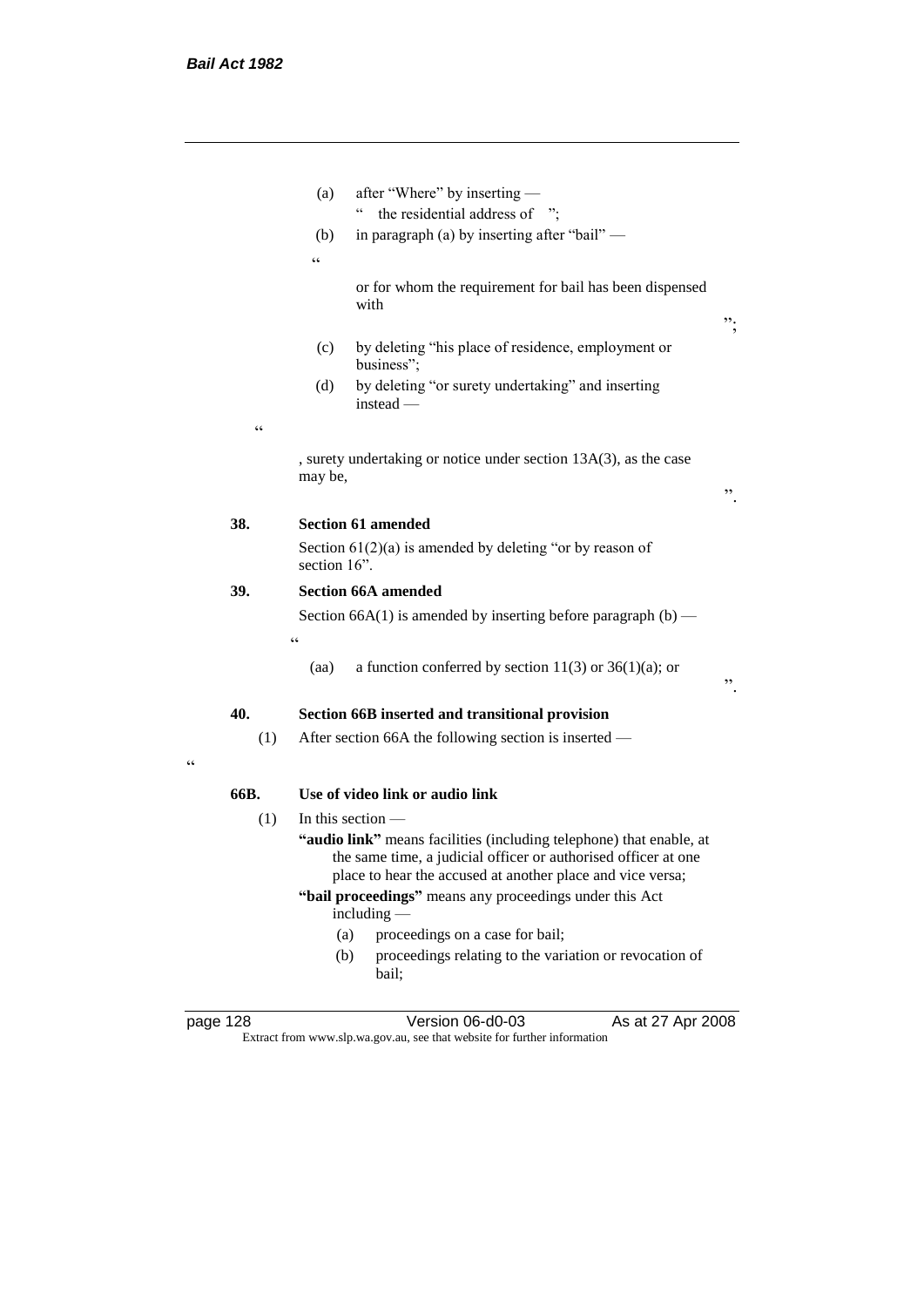- (c) proceedings on an application under section 48 or 49;
- (d) proceedings on an appeal under section 15A or 53;
- **"video link"** means facilities (including closed circuit television) that enable, at the same time, a judicial officer or authorised officer at one place to see and hear the accused at another place and vice versa.
- (2) Bail proceedings may be conducted by means of a video link or an audio link.
- (3) Without limiting subsection (2), if a provision of this Act requires or authorises an accused to be brought before, or appear before, a court, judicial officer or authorised officer, the accused may be brought before, or appear before, the court or officer by means of a video link or an audio link.
- (4) An audio link is not to be used under this section unless a video link is not available and cannot reasonably be made available.
- (5) Nothing in this section prevents a court, judicial officer or authorised officer from requiring that an accused be brought before, or appear before, the court or officer in person for the purposes of bail proceedings.

(2) The *Bail Act 1982* section 66B as inserted by subsection (1) applies in relation to any bail proceedings, as defined in section 66B, conducted after the commencement of this section irrespective of when those proceedings were initiated.

# **41. Schedule 1 amended and transitional provisions**

(1) Schedule 1 is amended before the heading to Part A by deleting "Schedule 1" and "[Sections 13 and 17]" and inserting instead

# **Schedule 1 — Jurisdiction as to bail and related matters**

[s. 13, 17] ".

(2) Schedule 1 Part A is amended as follows:

.<br>.

 $\epsilon$ 

(a) by deleting the heading to that Part and inserting instead —

#### **Part A** — **Jurisdiction relating to bail**

";

As at 27 Apr 2008 Version 06-d0-03 Page 129 Extract from www.slp.wa.gov.au, see that website for further information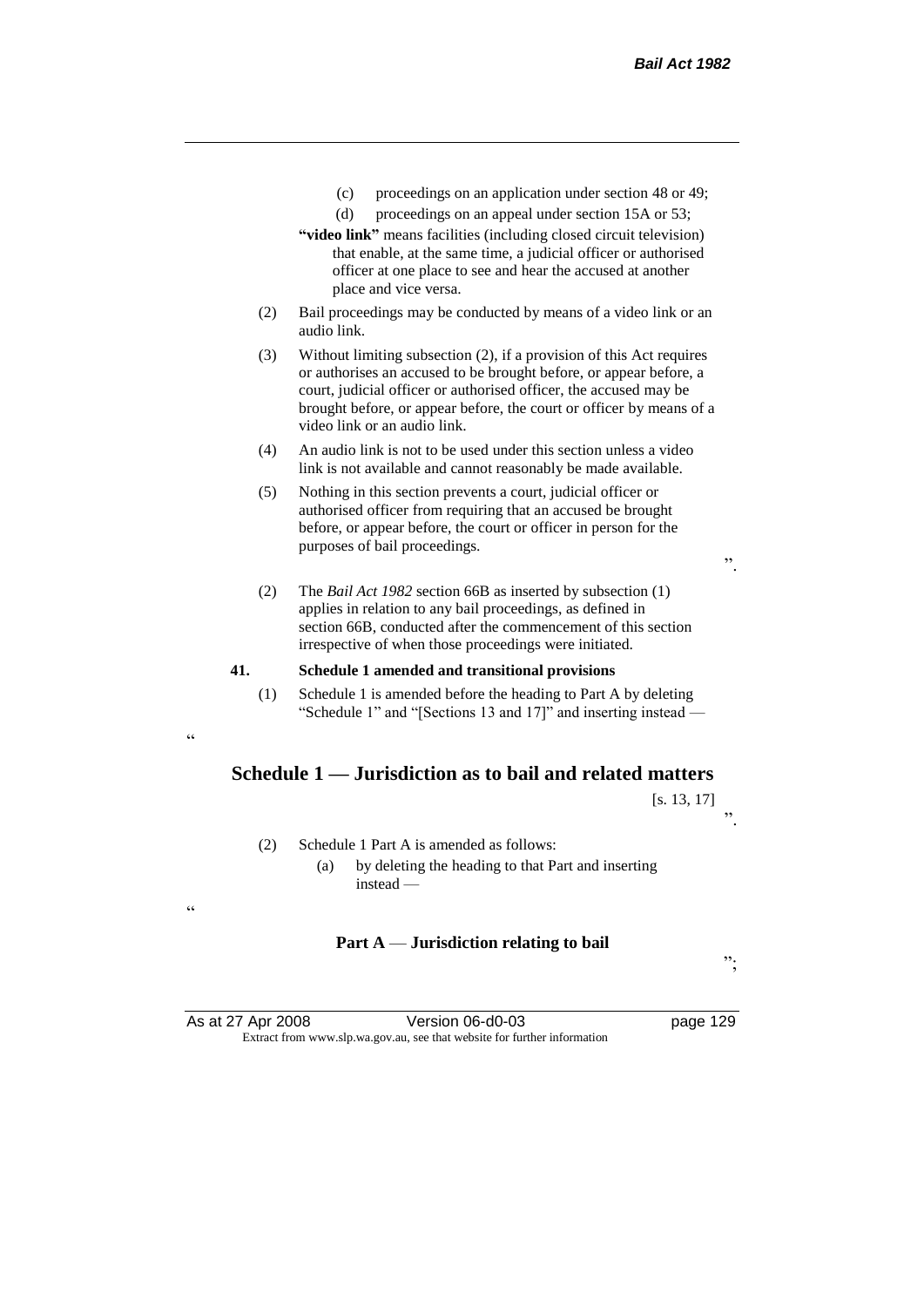$\epsilon$ 

- (b) in the heading to the First Column by deleting "referred to in section 13";
- (c) in the heading to the Second Column by inserting after "granted" —

# " *or (where applicable) dispensed with* ".

- (3) Schedule 1 Part B is amended as follows:
	- (a) by deleting the heading to that Part and inserting instead —

#### **Part B** — **Cessation of powers relating to bail**

(b) by deleting clause 1 and inserting the following clauses instead —

#### **1. Upon decision by Judge, power of other officers ceases**

- (1) In this clause **"Judge"** means a Judge of the Supreme Court, the Children's Court or the District Court.
- (2) After a Judge has granted or refused bail for an appearance by an accused the power to grant bail for that appearance ceases to be vested in -
	- (a) any judicial officer whose jurisdiction is inferior to that of the Judge; or
	- (b) any authorised officer.
- (3) After a Judge has dispensed with the requirement for bail for an appearance by an accused the power to grant or refuse bail for that appearance ceases to be vested in any officer referred to in subclause  $(2)(a)$  or  $(b)$ .

# **1A. Upon decision by Court of Appeal, other powers cease**

After the Court of Appeal on an appeal under section 15A —

- (a) has granted or refused bail for an appearance by an accused, the power to grant or refuse bail for that appearance; or
- (b) has dispensed with the requirement for bail for an appearance by an accused, the power to grant or refuse bail for that appearance,

ceases to be vested in any judicial officer or in any authorised officer.

page 130 Version 06-d0-03 As at 27 Apr 2008 Extract from www.slp.wa.gov.au, see that website for further information

";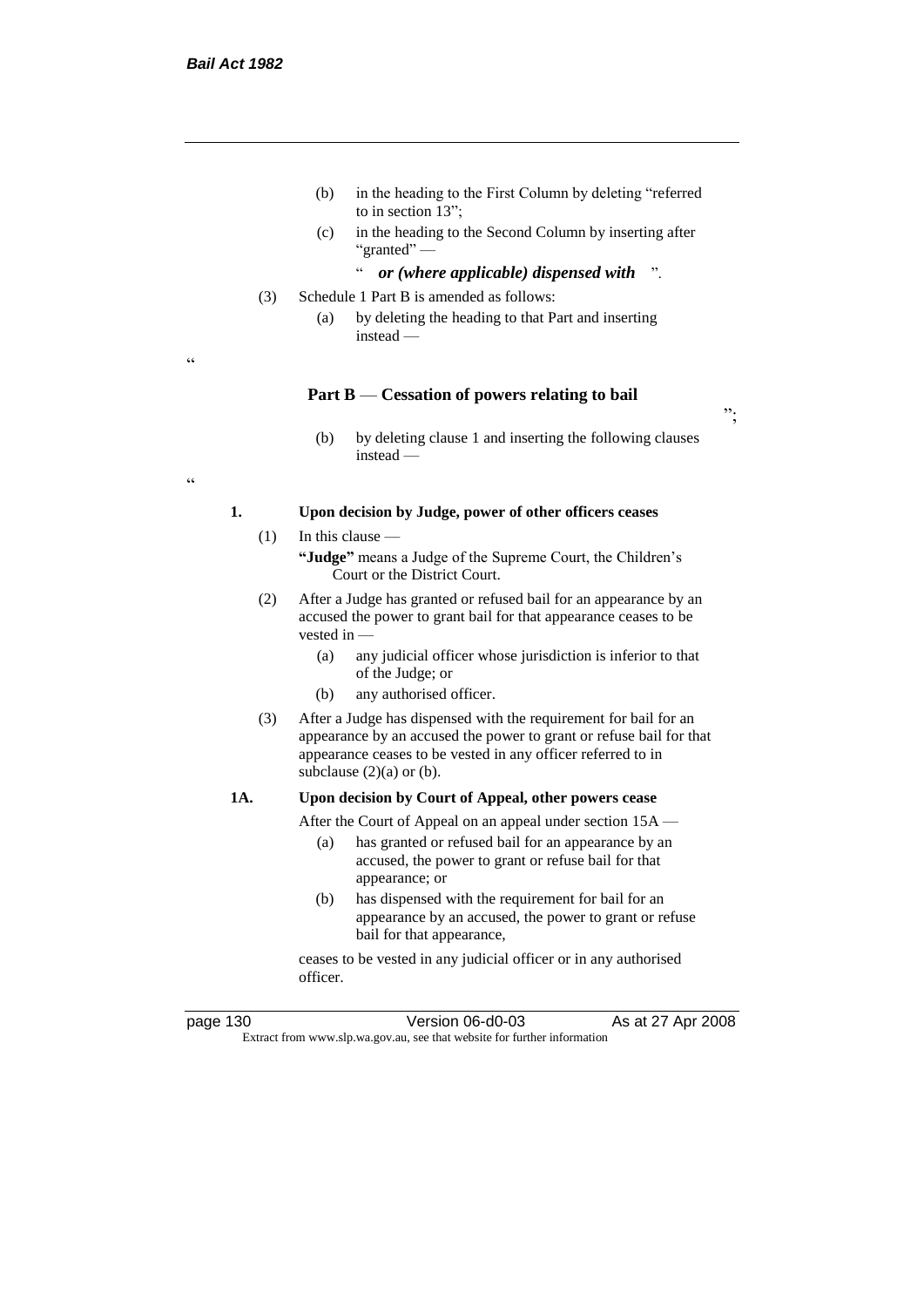- (c) in clause 2 by inserting after "to grant" " , refuse or dispense with ";
- (d) in clause 2 by deleting "or refused" and inserting instead —
	- " , refused or dispensed with ";
- (e) by deleting clause 3 and inserting instead —

# **3. Cessation of power upon refusal of bail for initial appearance**

- (1) After an authorised officer has refused bail for an initial appearance by an accused, the power to grant bail for that appearance ceases to be vested in another authorised officer, but a justice may nevertheless grant bail for that appearance.
- (2) After a justice has refused bail for an initial appearance by an accused, the power to grant bail for that appearance ceases to be vested in an authorised officer or another justice.

".

#### (4) Schedule 1 Part C is amended as follows:

- (a) before clause 1 by deleting "Principles governing grant or refusal of bail";
- (b) in clause 1 by deleting "clause 3A" and inserting instead
	- clauses  $3A$  and  $3C$  ";
- (c) in clause  $2(3)(a)$  by deleting "clause 3A" and inserting instead —
	- " clauses 3A and 3C ";
- (d) in clause  $3A(1)$ 
	- (i) by deleting "or 2" and inserting instead  $\degree$  , 2 or 4  $\degree$  ;
	- (ii) by deleting paragraph (a) and "and" after it and inserting instead —

 $\epsilon$ 

- (a) an accused is in custody
	- (i) awaiting an appearance in court before conviction for a serious offence; or
	- (ii) waiting to be sentenced or otherwise dealt with for a serious offence of which the accused has been convicted;

As at 27 Apr 2008 Version 06-d0-03 Page 131

Extract from www.slp.wa.gov.au, see that website for further information

";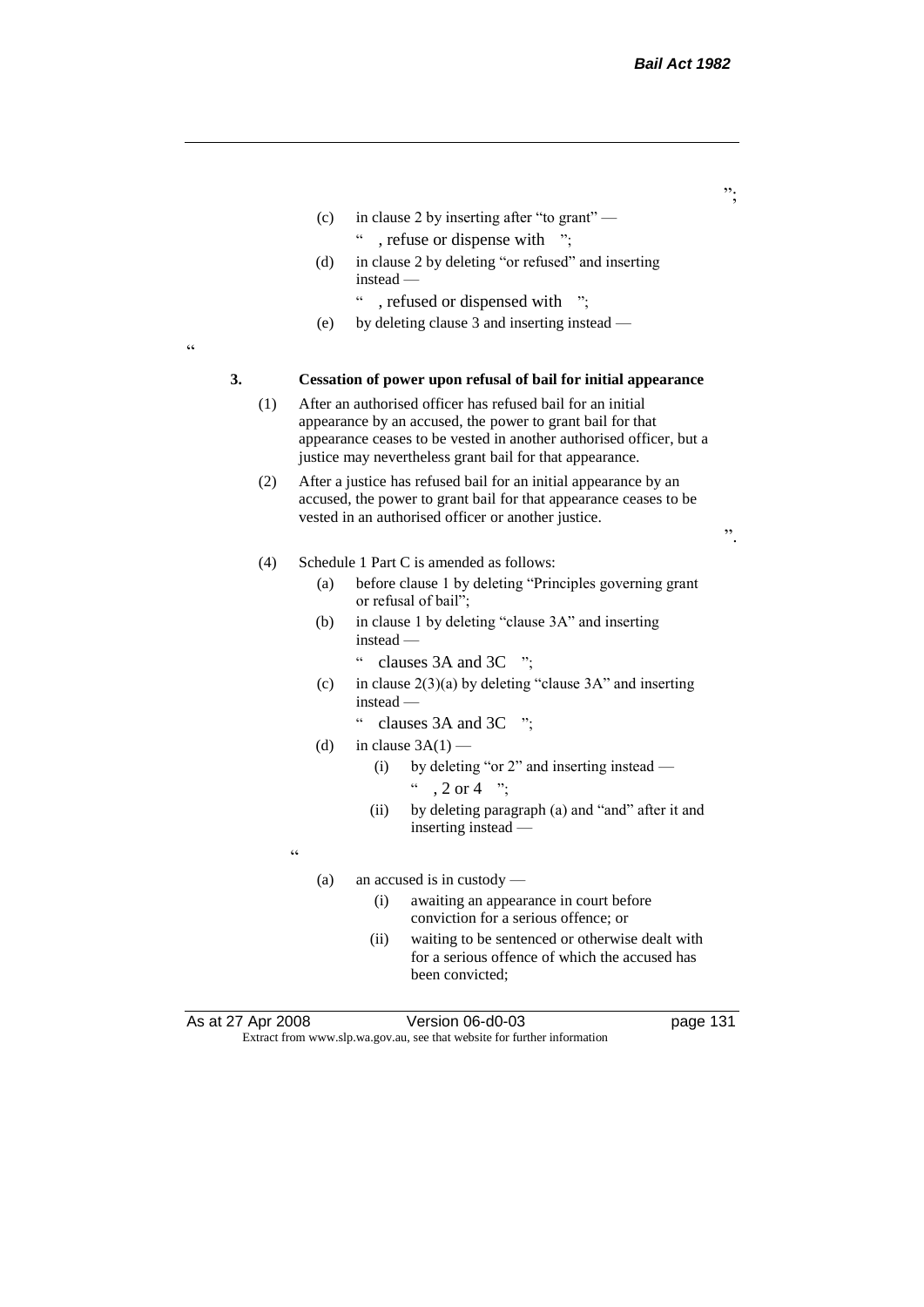and

(e) by inserting after clause 3B —

#### **3C. Bail in murder cases**

Notwithstanding clause 1, 2 or 4 or any other provision of this Act, where an accused is in custody —

";

";

- (a) awaiting an appearance in court before conviction for an offence of wilful murder or murder; or
- (b) waiting to be sentenced or otherwise dealt with for an offence of wilful murder or murder of which the accused has been convicted,

the judicial officer in whom jurisdiction is vested shall refuse to grant bail for the offence unless the judicial officer is satisfied that —

- (c) there are exceptional reasons why the accused should not be kept in custody; and
- (d) bail may properly be granted having regard to the provisions of clauses 1 and 3 or, in the case of a child, clauses 2 and 3.
- (f) by deleting clause 4 and inserting instead —

# "

#### **4. Bail after conviction: accused awaiting sentence**

- (1) Subject to clauses 3A and 3C, the grant or refusal of bail to an accused, other than a child, who is in custody waiting to be sentenced or otherwise dealt with for an offence of which the accused has been convicted shall be at the discretion of the judicial officer in whom jurisdiction is vested, and that discretion shall be exercised having regard to the questions set out in clause 1 as well as to any others which the judicial officer considers relevant.
- (2) A child accused who is in custody waiting to be sentenced or otherwise dealt with for an offence of which the child accused has been convicted has the same right to be granted bail as a child accused referred to in clause 2(2), and the provisions of clause 2 apply accordingly.

#### **4A. Bail after conviction: accused awaiting disposal of appeal**

In deciding whether or not to grant bail to an accused who is in custody waiting for the disposal of appeal proceedings, the judicial

| page 132 | Version 06-d0-03                                                         | As at 27 Apr 2008 |  |
|----------|--------------------------------------------------------------------------|-------------------|--|
|          | Extract from www.slp.wa.gov.au, see that website for further information |                   |  |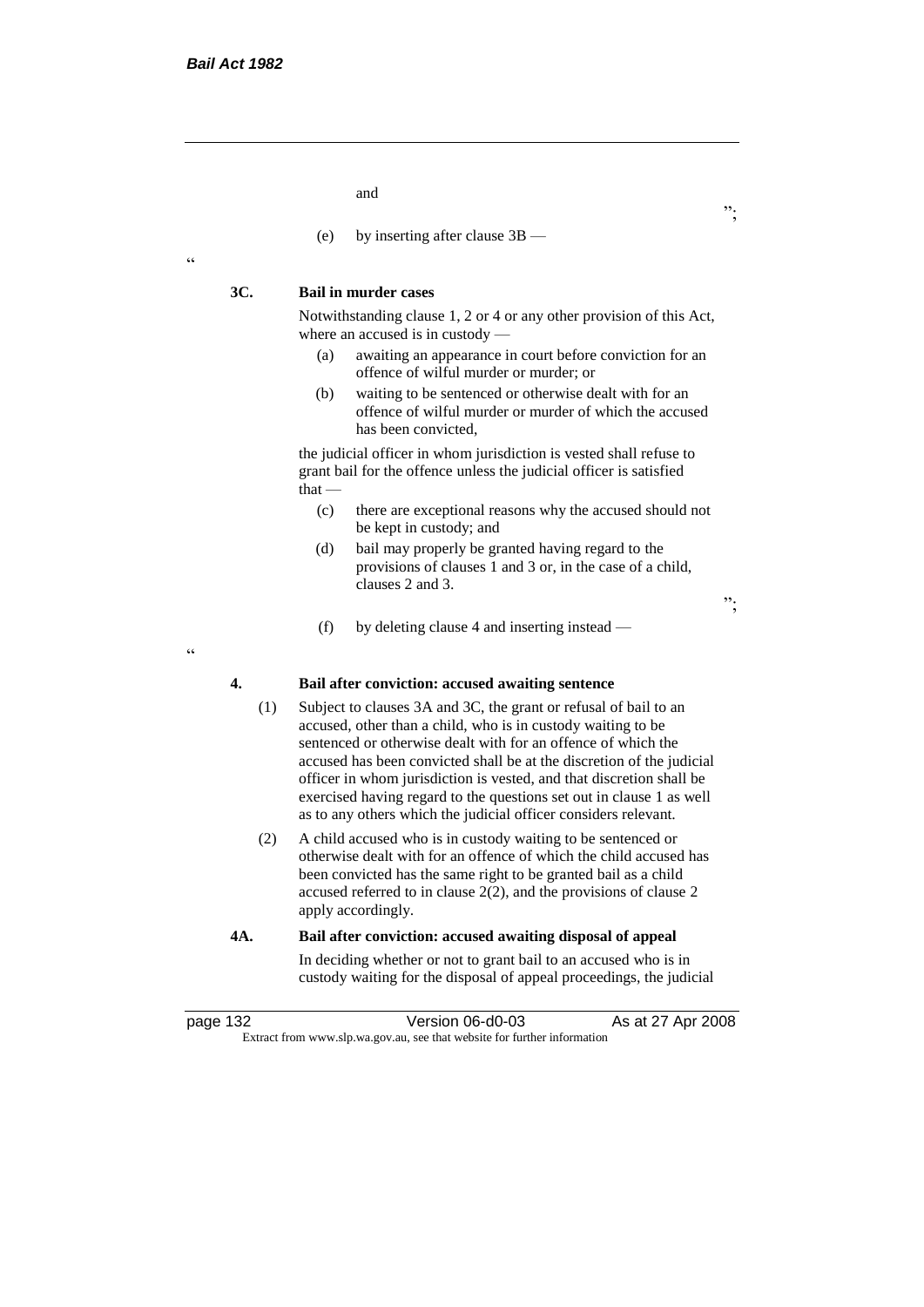";

officer shall consider whether there are exceptional reasons why the accused should not be kept in custody, and shall only grant bail to the accused if satisfied that —

- (a) exceptional reasons exist; and
- (b) it is proper to do so having regard to the provisions of clauses 1 and 3 or, in the case of a child, clauses 2 and 3.
- (g) in clause 5 by deleting "4" and inserting instead  $\degree$  4A ".
- (h) before clause 7 by deleting "Limitation on period of bail";
- (i) in clause 7 by deleting "7" and inserting instead  $^{44}$  30  $^{19}$
- (5) The *Bail Act 1982* Schedule 1 Part B clause 1A as inserted by subsection  $(3)(b)$  applies in respect of  $-$ 
	- (a) a grant or refusal of bail; or
	- (b) a dispensation from the requirement for bail,

coming within that clause that occurs after the commencement of subsection (3)(b).

- (6) The *Bail Act 1982* Schedule 1 Part B clause 3 as inserted by subsection (3)(e) applies in relation to a refusal of bail for an initial appearance that occurs after the commencement of subsection  $(3)(e)$ .
- (7) The *Bail Act 1982* Schedule 1 Part C clause 3C as inserted by subsection (4)(e) applies to any consideration of a case for bail that occurs after the commencement of subsection (4)(e).
- (8) The *Bail Act 1982* Schedule 1 Part C clauses 4 and 4A as inserted by subsection (4)(f) apply to any consideration of a case for bail that occurs after the commencement of subsection (4)(f).
- (9) The *Bail Act 1982* Schedule 1 Part C clause 7 as amended by subsection (4)(i) applies to any grant of bail that occurs after the commencement of subsection (4)(i). Note: The heading to Schedule 1 Part C clause 7 is to be altered by deleting "7" and inserting instead "30".

#### **42. Schedule 2 amended and transitional provision**

(1) Schedule 2 is amended by deleting "Schedule 2", "[Section 3(1)]" and "Serious offences" and inserting instead —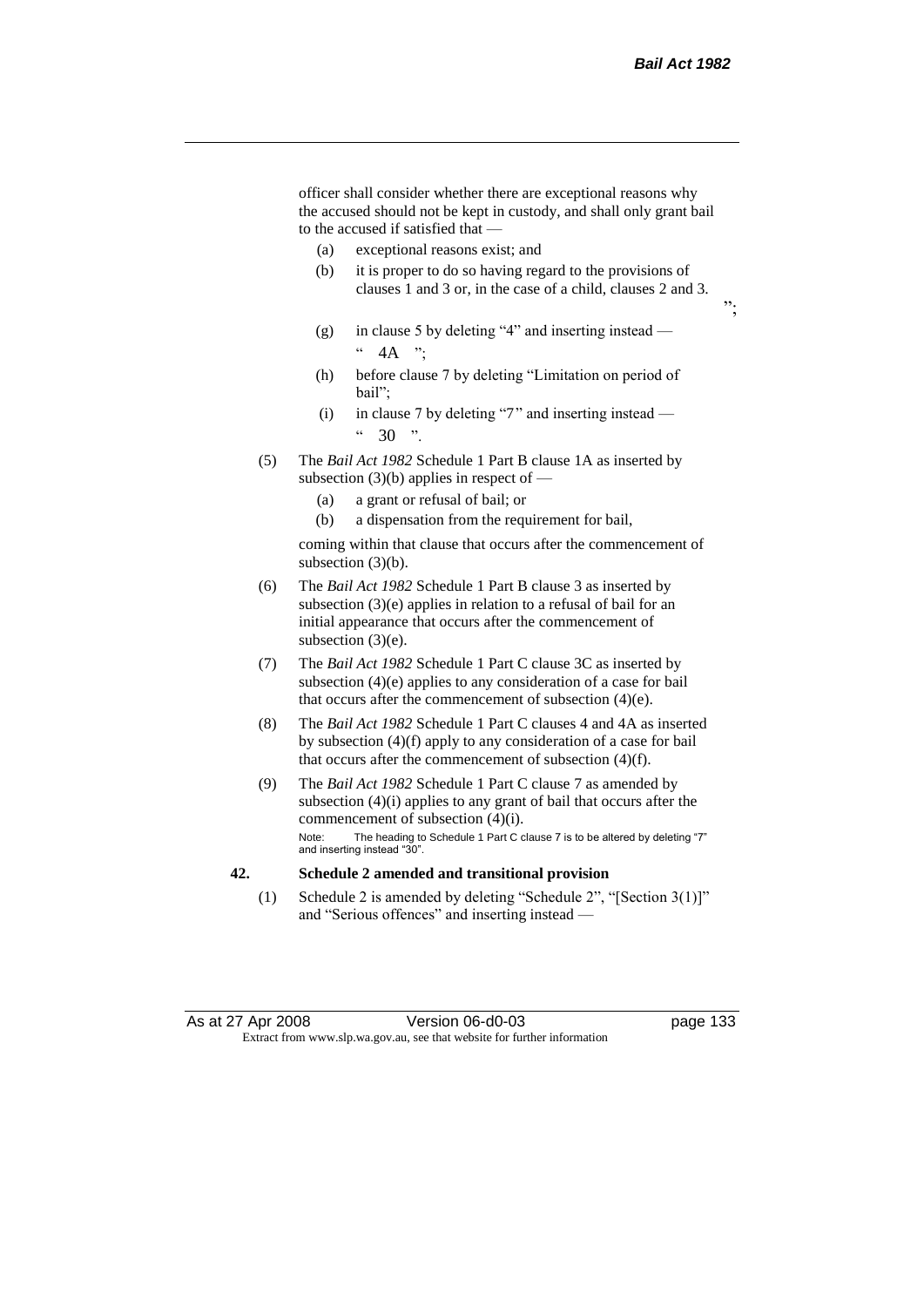"

 $\epsilon$ 

# **Schedule 2 — Serious offences**

 $[s, 3(1)]$  $\cdot$ ,

- (2) Schedule 2 item 1 is amended by inserting after the entry relating to *The Criminal Code* section 280
	- s. 283 Attempt to murder
- (3) A reference in
	- (a) the *Bail Act 1982* section 16A; or
	- (b) the *Bail Act 1982* Schedule 1 Part C clause 3A or 3B,

to a serious offence includes a reference to an offence against *The Criminal Code* section 283 committed, or alleged to have been committed, before the commencement of this section.

# **43. Amendment of various references to prescribed forms**

- (1) Sections  $8(1)(b)$  and  $26(4)(b)$  are each amended by deleting "a prescribed" and inserting instead —
	- " an approved ".
- (2) Sections 23 and 24(1)(a) are each amended by deleting "prescribed".
- (3) Section 30(2)(b) is amended by deleting "prescribed" and inserting instead —
	- " approved ".
- (4) Schedule 1 Part C clause  $2(3)(c)$  is amended by deleting "prescribed" and inserting instead —
	- " approved ".

Note: The heading to section 8 is to be altered by deleting "prescribed" and inserting instead "approved".

# **44. Transitional regulations**

(1) If this Part does not provide sufficiently for a matter or issue of a transitional nature that arises as a result of the amendments made to the *Bail Act 1982* by this Part, the Governor may make regulations (the **"transitional regulations"**) prescribing all matters that are required, necessary or convenient to be prescribed for providing for the matter or issue.

page 134 Version 06-d0-03 As at 27 Apr 2008 Extract from www.slp.wa.gov.au, see that website for further information

".